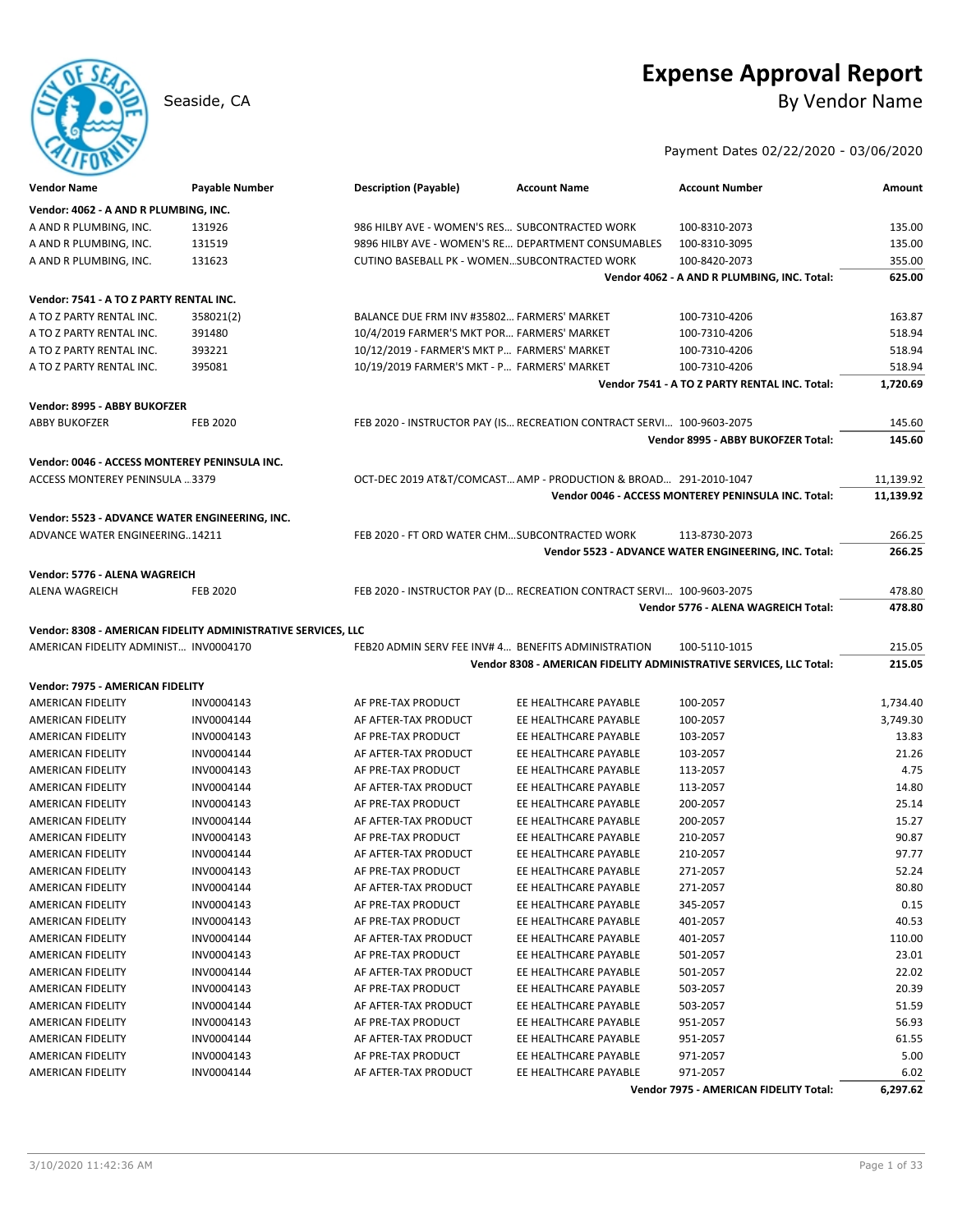| <b>Vendor Name</b>                             | <b>Payable Number</b>                                             | <b>Description (Payable)</b>                         | <b>Account Name</b>             | <b>Account Number</b>                                                   | Amount   |
|------------------------------------------------|-------------------------------------------------------------------|------------------------------------------------------|---------------------------------|-------------------------------------------------------------------------|----------|
| Vendor: 7976 - AMERICAN FIDELITY               |                                                                   |                                                      |                                 |                                                                         |          |
| AMERICAN FIDELITY                              | INV0004111                                                        | AF FLEX SEC 125                                      | EE HEALTHCARE PAYABLE           | 100-2057                                                                | 2,598.02 |
| AMERICAN FIDELITY                              | INV0004145                                                        | AF FLEX SEC 125                                      | EE HEALTHCARE PAYABLE           | 100-2057                                                                | 2,508.54 |
| AMERICAN FIDELITY                              | INV0004111                                                        | AF FLEX SEC 125                                      | EE HEALTHCARE PAYABLE           | 103-2057                                                                | 4.20     |
| AMERICAN FIDELITY                              | INV0004145                                                        | AF FLEX SEC 125                                      | EE HEALTHCARE PAYABLE           | 103-2057                                                                | 4.46     |
| AMERICAN FIDELITY                              | INV0004111                                                        | AF FLEX SEC 125                                      | EE HEALTHCARE PAYABLE           | 113-2057                                                                | 62.50    |
| AMERICAN FIDELITY                              | INV0004145                                                        | AF FLEX SEC 125                                      | EE HEALTHCARE PAYABLE           | 113-2057                                                                | 53.19    |
| AMERICAN FIDELITY                              | INV0004111                                                        | AF FLEX SEC 125                                      | EE HEALTHCARE PAYABLE           | 200-2057                                                                | 50.31    |
| <b>AMERICAN FIDELITY</b>                       | INV0004145                                                        | AF FLEX SEC 125                                      | EE HEALTHCARE PAYABLE           | 200-2057                                                                | 65.25    |
| AMERICAN FIDELITY                              | INV0004111                                                        | AF FLEX SEC 125                                      | EE HEALTHCARE PAYABLE           | 210-2057                                                                | 3.41     |
| <b>AMERICAN FIDELITY</b>                       | INV0004145                                                        | AF FLEX SEC 125                                      | EE HEALTHCARE PAYABLE           | 210-2057                                                                | 6.55     |
| AMERICAN FIDELITY                              | INV0004111                                                        | AF FLEX SEC 125                                      | EE HEALTHCARE PAYABLE           | 271-2057                                                                | 58.30    |
| AMERICAN FIDELITY                              | INV0004145                                                        | AF FLEX SEC 125                                      | EE HEALTHCARE PAYABLE           | 271-2057                                                                | 58.04    |
| AMERICAN FIDELITY                              | INV0004111                                                        | AF FLEX SEC 125                                      | EE HEALTHCARE PAYABLE           | 345-2057                                                                | 1.18     |
| AMERICAN FIDELITY                              | INV0004145                                                        | AF FLEX SEC 125                                      | EE HEALTHCARE PAYABLE           | 345-2057                                                                | 0.30     |
| AMERICAN FIDELITY                              | INV0004111                                                        | AF FLEX SEC 125                                      | EE HEALTHCARE PAYABLE           | 401-2057                                                                | 65.12    |
| AMERICAN FIDELITY                              | INV0004145                                                        | AF FLEX SEC 125                                      | EE HEALTHCARE PAYABLE           | 401-2057                                                                | 63.39    |
| <b>AMERICAN FIDELITY</b>                       | INV0004111                                                        | AF FLEX SEC 125                                      | EE HEALTHCARE PAYABLE           | 501-2057                                                                | 50.00    |
| AMERICAN FIDELITY                              | INV0004145                                                        | AF FLEX SEC 125                                      | EE HEALTHCARE PAYABLE           | 501-2057                                                                | 50.00    |
| <b>AMERICAN FIDELITY</b>                       | INV0004111                                                        | AF FLEX SEC 125                                      | EE HEALTHCARE PAYABLE           | 503-2057                                                                | 100.00   |
| AMERICAN FIDELITY                              | INV0004145                                                        | AF FLEX SEC 125                                      | EE HEALTHCARE PAYABLE           | 503-2057                                                                | 100.00   |
| <b>AMERICAN FIDELITY</b>                       | INV0004111                                                        | AF FLEX SEC 125                                      | EE HEALTHCARE PAYABLE           | 951-2057                                                                | 6.23     |
| AMERICAN FIDELITY                              | INV0004145                                                        | AF FLEX SEC 125                                      | EE HEALTHCARE PAYABLE           | 951-2057                                                                | 6.23     |
|                                                |                                                                   |                                                      |                                 | Vendor 7976 - AMERICAN FIDELITY Total:                                  | 5,915.22 |
|                                                | Vendor: 9384 - AMERICAN INSTITUTE OF CERTIFIED PUBLIC ACCOUNTANTS |                                                      |                                 |                                                                         |          |
| AMERICAN INSTITUTE OF CERTI 10819692           |                                                                   | (3) CPExpress INDIVIDUAL PUR TRAINING & EDUCATION    |                                 | 100-5110-1029                                                           | 600.00   |
| AMERICAN INSTITUTE OF CERTI 10819693           |                                                                   | (3) WEBCAST ANNUAL PASS                              | <b>TRAINING &amp; EDUCATION</b> | 100-5110-1029                                                           | 897.00   |
|                                                |                                                                   |                                                      |                                 | Vendor 9384 - AMERICAN INSTITUTE OF CERTIFIED PUBLIC ACCOUNTANTS Total: | 1,497.00 |
| Vendor: 0126 - AMERICAN LOCK & KEY             |                                                                   |                                                      |                                 |                                                                         |          |
| AMERICAN LOCK & KEY                            | 64658                                                             | REPLACE SIMPLEX LEVER AT SO SUBCONTRACTED WORK       |                                 | 100-8310-2073                                                           | 1,035.12 |
| AMERICAN LOCK & KEY                            | 64056                                                             | (6) DUPLICATE KEYS FOR BUILD DEPARTMENT CONSUMABLES  |                                 | 100-8310-3095                                                           | 34.84    |
| AMERICAN LOCK & KEY                            | 64497                                                             | (10) DUPLICATE KEYS - BUILDIN DEPARTMENT CONSUMABLES |                                 | 100-8310-3095                                                           | 27.31    |
| AMERICAN LOCK & KEY                            | 64673                                                             | (12) PADLOCKS FOR BUILDINGS DEPARTMENT CONSUMABLES   |                                 | 100-8310-3095                                                           | 332.73   |
| AMERICAN LOCK & KEY                            | 64782                                                             | VARIOUS KEY SUPPLIES FOR BUI DEPARTMENT CONSUMABLES  |                                 | 100-8310-3095                                                           | 21.95    |
| AMERICAN LOCK & KEY                            | 64575                                                             | (6) PADLOCKS - CUTINO PARK G DEPARTMENT CONSUMABLES  |                                 | 100-8420-3095                                                           | 137.66   |
| AMERICAN LOCK & KEY                            | 64694                                                             | PADLOCK AND TAGS FOR PARKS DEPARTMENT CONSUMABLES    |                                 | 100-8420-3095                                                           | 32.50    |
| AMERICAN LOCK & KEY                            | 64632                                                             | (3) DUPLICATE KEYS - VEH MAI DEPARTMENT CONSUMABLES  |                                 | 501-8520-3095                                                           | 13.11    |
|                                                |                                                                   |                                                      |                                 | Vendor 0126 - AMERICAN LOCK & KEY Total:                                | 1,635.22 |
| Vendor: 8566 - ARREY PHOTOGRAPHY               |                                                                   |                                                      |                                 |                                                                         |          |
| <b>ARREY PHOTOGRAPHY</b>                       | 1301                                                              | (5) CHAMPIONSHIP TROPHYS, ( TEEN EVENTS              |                                 | 100-9310-7133                                                           | 410.18   |
|                                                |                                                                   |                                                      |                                 | Vendor 8566 - ARREY PHOTOGRAPHY Total:                                  | 410.18   |
|                                                |                                                                   |                                                      |                                 |                                                                         |          |
| Vendor: 6747 - AT&T MOBILITY                   |                                                                   |                                                      |                                 |                                                                         |          |
| <b>AT&amp;T MOBILITY</b>                       | $1/9/20 - 2/8/20$                                                 | ACCT #287272498122 / INV #2 TELEPHONE                |                                 | 100-6110-5132                                                           | 551.62   |
| <b>AT&amp;T MOBILITY</b>                       | $1/9/20 - 2/8/20$                                                 | ACCT #287021335618/ INV #28 MOBILE COMMUNICATIONS    |                                 | 503-4010-5135                                                           | 562.64   |
| AT&T MOBILITY                                  | 1/9/20-2/8/20                                                     | ACCT #287256319516 / INV #2 MOBILE COMMUNICATIONS    |                                 | 503-4010-5135                                                           | 1,086.93 |
|                                                |                                                                   |                                                      |                                 | Vendor 6747 - AT&T MOBILITY Total:                                      | 2,201.19 |
| <b>Vendor: 0216 - AT&amp;T</b>                 |                                                                   |                                                      |                                 |                                                                         |          |
| AT&T                                           | 000014305952                                                      | BAN #9391059322; 1/12/2020 - TELEPHONE               |                                 | 503-4010-5132                                                           | 2,673.99 |
|                                                |                                                                   |                                                      |                                 | Vendor 0216 - AT&T Total:                                               | 2,673.99 |
| Vendor: 0231 - AUTOMOTIVE PAINT SUPPLY         |                                                                   |                                                      |                                 |                                                                         |          |
| <b>AUTOMOTIVE PAINT SUPPLY</b>                 | 174918                                                            | PAINT SUPPLIES FOR PARKS M DEPARTMENT CONSUMABLES    |                                 | 100-8420-3095                                                           | 41.25    |
|                                                |                                                                   |                                                      |                                 | Vendor 0231 - AUTOMOTIVE PAINT SUPPLY Total:                            | 41.25    |
| Vendor: 8091 - BADGER METER INC.               |                                                                   |                                                      |                                 |                                                                         |          |
| <b>BADGER METER INC.</b>                       | 80046363                                                          | JAN 2020 - MONTHLY WATER  CONTRACT SERVICES          |                                 | 401-8610-2072                                                           | 729.80   |
|                                                |                                                                   |                                                      |                                 | Vendor 8091 - BADGER METER INC. Total:                                  | 729.80   |
|                                                |                                                                   |                                                      |                                 |                                                                         |          |
| Vendor: 7324 - BEAR ELECTRICAL SOLUTIONS, INC. |                                                                   |                                                      |                                 |                                                                         |          |
| BEAR ELECTRICAL SOLUTIONS, I 9448              |                                                                   | OCT 2019 - ROUTINE TRAFFIC S SUBCONTRACTED WORK      |                                 | 113-8730-2073                                                           | 190.00   |
| BEAR ELECTRICAL SOLUTIONS, I 9577              |                                                                   | DEC 2019 - ROUTINE TRAF SIG SUBCONTRACTED WORK       |                                 | 113-8730-2073                                                           | 190.00   |
|                                                |                                                                   |                                                      |                                 |                                                                         |          |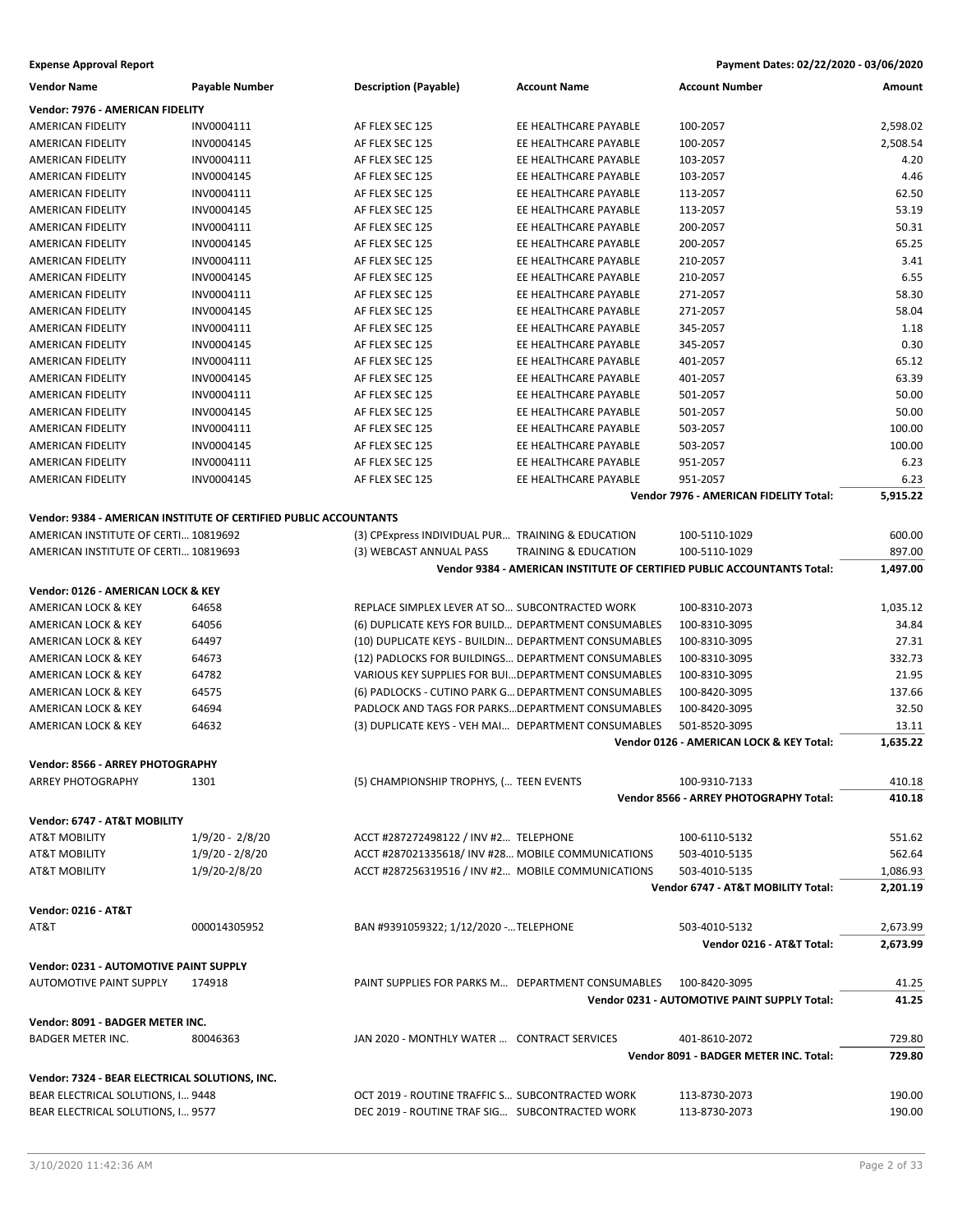| <b>Expense Approval Report</b>                     |                       |                                                 |                                                                         | Payment Dates: 02/22/2020 - 03/06/2020                   |           |
|----------------------------------------------------|-----------------------|-------------------------------------------------|-------------------------------------------------------------------------|----------------------------------------------------------|-----------|
| <b>Vendor Name</b>                                 | <b>Payable Number</b> | <b>Description (Payable)</b>                    | <b>Account Name</b>                                                     | <b>Account Number</b>                                    | Amount    |
| BEAR ELECTRICAL SOLUTIONS, I 9678                  |                       | DEC 2019 - RESPONSE TRAF SIG SUBCONTRACTED WORK |                                                                         | 113-8730-2073                                            | 1,999.50  |
| BEAR ELECTRICAL SOLUTIONS, I 9447                  |                       |                                                 | NOV 2019 - ROUTINE TRAFFIC S TRAFFIC SIGNAL MAINTENANCE 210-8210-2077   |                                                          | 1,785.00  |
| BEAR ELECTRICAL SOLUTIONS, I 9576                  |                       |                                                 | DEC 2019 - ROUTINE TRAFFIC S TRAFFIC SIGNAL MAINTENANCE 210-8210-2077   |                                                          | 1,785.00  |
| BEAR ELECTRICAL SOLUTIONS, I 9677                  |                       |                                                 | DEC 2019 - RESPONSE TRAFFIC S TRAFFIC SIGNAL MAINTENANCE 210-8210-2077  |                                                          | 5,177.00  |
| BEAR ELECTRICAL SOLUTIONS, I 9770                  |                       |                                                 | JAN 2020 - COE AVE/PACIFIC SL  TRAFFIC SIGNAL MAINTENANCE 210-8210-2077 |                                                          | 4,670.00  |
|                                                    |                       |                                                 |                                                                         | Vendor 7324 - BEAR ELECTRICAL SOLUTIONS, INC. Total:     | 15,796.50 |
| Vendor: 2946 - BECK'S SHOE STORE, INC              |                       |                                                 |                                                                         |                                                          |           |
| BECK'S SHOE STORE, INC                             | 1000010578            | ANTHONY PREMUTATI (SALES S SAFETY EQUIPMENT     |                                                                         | 100-8420-3097                                            | 60.50     |
| BECK'S SHOE STORE, INC                             | 1000010557            | FELIPE LOPEZ (SALES SLIP NO. 9 SAFETY EQUIPMENT |                                                                         | 113-8730-3097                                            | 184.88    |
| BECK'S SHOE STORE, INC                             | INV0004175            | PREPAYMENT CREDIT ON STAT SAFETY EQUIPMENT      |                                                                         | 113-8730-3097                                            | $-0.49$   |
| BECK'S SHOE STORE, INC                             | 1000010556            | JOHN CARVALHO (SALES SLIP N SAFETY EQUIPMENT    |                                                                         | 951-8820-3097                                            | 175.63    |
|                                                    |                       |                                                 |                                                                         | Vendor 2946 - BECK'S SHOE STORE, INC Total:              | 420.52    |
| Vendor: 5765 - BETTER BRAND FOODS PRODUCTS, INC.   |                       |                                                 |                                                                         |                                                          |           |
| BETTER BRAND FOODS PRODU 603784                    |                       | FOOD DELIVERY TO 986 HILBY  SENIOR ACTIVITIES   |                                                                         | 251-9500-7125                                            | 656.05    |
|                                                    |                       |                                                 |                                                                         | Vendor 5765 - BETTER BRAND FOODS PRODUCTS, INC. Total:   | 656.05    |
| Vendor: 9377 - BRYAN SANCHEZ                       |                       |                                                 |                                                                         |                                                          |           |
| <b>BRYAN SANCHEZ</b>                               | 888650                |                                                 | RETURN OF ASSET FORFEITURE  PRVNT UNADJUDICATED SEIZU 243-2217          |                                                          | 594.00    |
|                                                    |                       |                                                 |                                                                         | Vendor 9377 - BRYAN SANCHEZ Total:                       | 594.00    |
| Vendor: 9084 - BUCHER MUNICIPAL NORTH AMERICA INC. |                       |                                                 |                                                                         |                                                          |           |
| BUCHER MUNICIPAL NORTH A 39779                     |                       |                                                 | (3) BROOM, WIDESWEEP, (8) B DEPARTMENT CONSUMABLES                      | 501-8520-3095                                            | 2,325.28  |
|                                                    |                       |                                                 |                                                                         | Vendor 9084 - BUCHER MUNICIPAL NORTH AMERICA INC. Total: | 2,325.28  |
| Vendor: 8975 - CA DIESEL COMPLAINCE, INC.          |                       |                                                 |                                                                         |                                                          |           |
| CA DIESEL COMPLAINCE, INC.                         | 25159                 | (2) SMOKE OPACITY TESTS                         | <b>OUTSIDE REPAIRS</b>                                                  | 501-8520-6148                                            | 142.00    |
|                                                    |                       |                                                 |                                                                         | Vendor 8975 - CA DIESEL COMPLAINCE, INC. Total:          | 142.00    |
| Vendor: 0530 - CA. STATE DISBURSEMENT UNIT         |                       |                                                 |                                                                         |                                                          |           |
| CA. STATE DISBURSEMENT UNIT INV0004148             |                       | CASE NO.: 0530033626-01                         | <b>GARNISHMENT PAYABLE</b>                                              | 100-2059                                                 | 178.71    |
| CA. STATE DISBURSEMENT UNIT INV0004149             |                       | CASE NO.: 200000001441634                       | <b>GARNISHMENT PAYABLE</b>                                              | 100-2059                                                 | 1,188.25  |
| CA. STATE DISBURSEMENT UNIT INV0004150             |                       | CASE NO: 200000000125769                        | <b>GARNISHMENT PAYABLE</b>                                              | 100-2059                                                 | 142.61    |
| CA. STATE DISBURSEMENT UNIT INV0004151             |                       | CASE NO.: 200000001549267                       | <b>GARNISHMENT PAYABLE</b>                                              | 100-2059                                                 | 461.53    |
| CA. STATE DISBURSEMENT UNIT INV0004152             |                       | PARTICIPANT ID: 04700000902                     | <b>GARNISHMENT PAYABLE</b>                                              | 100-2059                                                 | 137.99    |
| CA. STATE DISBURSEMENT UNIT INV0004153             |                       | CASE NO: 200000001987788                        | <b>GARNISHMENT PAYABLE</b>                                              | 100-2059                                                 | 603.69    |
| CA. STATE DISBURSEMENT UNIT INV0004148             |                       | CASE NO.: 0530033626-01                         | <b>GARNISHMENT PAYABLE</b>                                              | 210-2059                                                 | 65.65     |
| CA. STATE DISBURSEMENT UNIT INV0004148             |                       | CASE NO.: 0530033626-01                         | <b>GARNISHMENT PAYABLE</b>                                              | 971-2059                                                 | 54.71     |
|                                                    |                       |                                                 |                                                                         | Vendor 0530 - CA. STATE DISBURSEMENT UNIT Total:         | 2,833.14  |
| Vendor: 5103 - CALIF LAW ENFRCMNT ASSOC            |                       |                                                 |                                                                         |                                                          |           |
| CALIF LAW ENFRCMNT ASSOC                           | INV0004120            | POLICE DISABILITY                               | <b>MISC PAYROLL PAYABLES</b>                                            | 100-2062                                                 | 31.14     |
| CALIF LAW ENFRCMNT ASSOC                           | INV0004121            | POLICE DISABILITY                               | MISC PAYROLL PAYABLES                                                   | 100-2062                                                 | 269.88    |
| CALIF LAW ENFRCMNT ASSOC                           | INV0004154            | POLICE DISABILITY                               | MISC PAYROLL PAYABLES                                                   | 100-2062                                                 | 31.11     |
| CALIF LAW ENFRCMNT ASSOC                           | INV0004155            | POLICE DISABILITY                               | MISC PAYROLL PAYABLES                                                   | 100-2062                                                 | 269.62    |
|                                                    |                       |                                                 |                                                                         | Vendor 5103 - CALIF LAW ENFRCMNT ASSOC Total:            | 601.75    |
| Vendor: 0574 - CALIFORNIA COAST UNIFORMS, INC      |                       |                                                 |                                                                         |                                                          |           |
| CALIFORNIA COAST UNIFORMS, 7772                    |                       | (1) US ARMOR 6316 LEVEL 3A V SAFETY EQUIPMENT   |                                                                         | 100-6120-3097                                            | 707.40    |
|                                                    |                       |                                                 |                                                                         |                                                          |           |

CALIFORNIA COAST UNIFORMS, ..7773 (1) US ARMOR 6326 F LEVEL 3A... SAFETY EQUIPMENT 100-6120-3097 707.40 CALIFORNIA COAST UNIFORMS, ..7774 (1) US ARMOR 6316 LEVEL 3A V... SAFETY EQUIPMENT 100-6120-3097 (707.40 CALIFORNIA COAST UNIFORMS, …7843 (1) US ARMOR 6326 F LEVEL 3A… SAFETY EQUIPMENT 100-6120-3097 707.40 CALIFORNIA COAST UNIFORMS, .. 7844 (1) US ARMOR 6326 F LEVEL 3A... SAFETY EQUIPMENT 100-6120-3097 707.40 CALIFORNIA COAST UNIFORMS, …7772 (1) US ARMOR 6316 LEVEL 3A V…SAFETY EQUIPMENT-B.P. VESTS 203-6120-3097 707.39 CALIFORNIA COAST UNIFORMS, …7773 (1) US ARMOR 6326 F LEVEL 3A… SAFETY EQUIPMENT-B.P. VESTS 203-6120-3097 707.39 CALIFORNIA COAST UNIFORMS, …7774 (1) US ARMOR 6316 LEVEL 3A V…SAFETY EQUIPMENT-B.P. VESTS 203-6120-3097 707.39 CALIFORNIA COAST UNIFORMS, …7843 (1) US ARMOR 6326 F LEVEL 3A… SAFETY EQUIPMENT-B.P. VESTS 203-6120-3097 707.39 CALIFORNIA COAST UNIFORMS, …7844 (1) US ARMOR 6326 F LEVEL 3A… SAFETY EQUIPMENT-B.P. VESTS 203-6120-3097 707.39

## **Vendor: 9027 - CALIFORNIA DEPARTMENT OF**

| CALIFORNIA DEPARTMENT OF | h945290p 2/2020 | ACCT #36-065962 / HAZARDOU REFUSE DISPOSAL | 951-8820-2068                                 | 1.913.00 |
|--------------------------|-----------------|--------------------------------------------|-----------------------------------------------|----------|
|                          |                 |                                            | Vendor 9027 - CALIFORNIA DEPARTMENT OF Total: | 1,913.00 |

**Vendor 0574 - CALIFORNIA COAST UNIFORMS, INC Total: 7,073.95**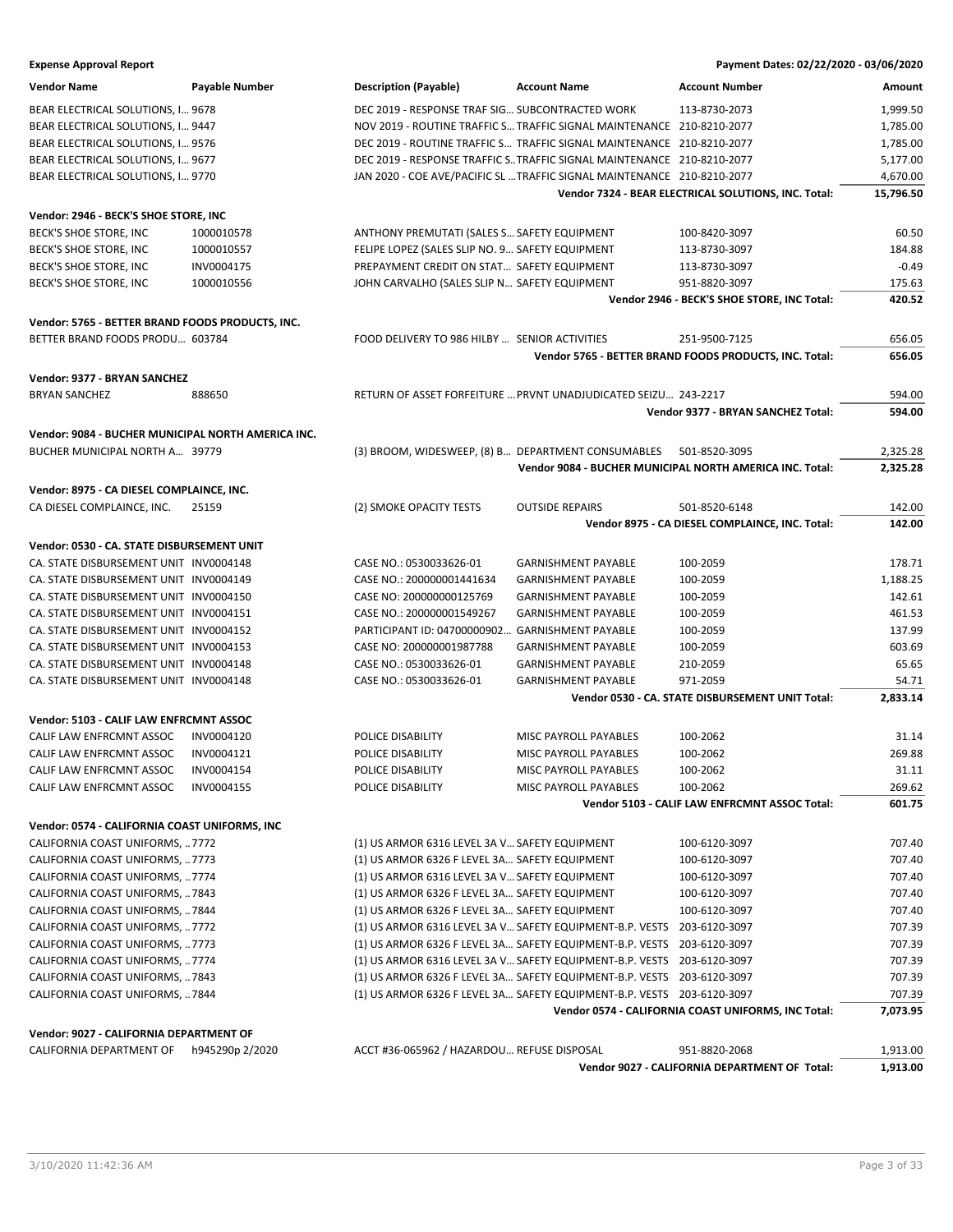| <b>Expense Approval Report</b>                      |                       |                                                      |                                                                     | Payment Dates: 02/22/2020 - 03/06/2020                     |                  |
|-----------------------------------------------------|-----------------------|------------------------------------------------------|---------------------------------------------------------------------|------------------------------------------------------------|------------------|
| <b>Vendor Name</b>                                  | <b>Payable Number</b> | <b>Description (Payable)</b>                         | <b>Account Name</b>                                                 | <b>Account Number</b>                                      | Amount           |
| Vendor: 7571 - CARDINALE AUTOMOTIVE GROUP           |                       |                                                      |                                                                     |                                                            |                  |
| CARDINALE AUTOMOTIVE GRO GCCS487283                 |                       | 2017 CHEVY TAHOE - REPAIR TI OUTSIDE REPAIRS         |                                                                     | 501-8520-6148                                              | 122.78           |
|                                                     |                       |                                                      |                                                                     | Vendor 7571 - CARDINALE AUTOMOTIVE GROUP Total:            | 122.78           |
|                                                     |                       |                                                      |                                                                     |                                                            |                  |
| Vendor: 4034 - CDW GOVERNMENT, INC.                 |                       |                                                      |                                                                     |                                                            |                  |
| CDW GOVERNMENT, INC.                                | <b>WXF5733</b>        | (2) ADO GOV ACROBAT PRO 20 COMPUTER SUPPLIES         |                                                                     | 100-7410-3102                                              | 394.05           |
| CDW GOVERNMENT, INC.                                | <b>WXF5733</b>        | (2) ADO GOV ACROBAT PRO 20 DEPARTMENT CONSUMABLES    |                                                                     | 113-8730-3095<br>Vendor 4034 - CDW GOVERNMENT, INC. Total: | 394.05<br>788.10 |
|                                                     |                       |                                                      |                                                                     |                                                            |                  |
| Vendor: 5126 - CENTRAL COAST GLASS & WINDOW CO.     |                       |                                                      |                                                                     |                                                            |                  |
| CENTRAL COAST GLASS & WIN 32600                     |                       | SEASIDE COMM CTR - (1) CLEAR SUBCONTRACTED WORK      |                                                                     | 100-8310-2073                                              | 415.02           |
| CENTRAL COAST GLASS & WIN 32637                     |                       | FT ORD FIRE STATION - (1) WIN SUBCONTRACTED WORK     |                                                                     | 113-8730-2073                                              | 295.87           |
|                                                     |                       |                                                      |                                                                     | Vendor 5126 - CENTRAL COAST GLASS & WINDOW CO. Total:      | 710.89           |
| Vendor: 9383 - CHRISTIANE BURKART                   |                       |                                                      |                                                                     |                                                            |                  |
| <b>CHRISTIANE BURKART</b>                           | R00004884             | REFUND FOR OVERPAYMENT OF. BUSINESS LICENSE TAX      |                                                                     | 100-3128                                                   | 90.25            |
|                                                     |                       |                                                      |                                                                     | Vendor 9383 - CHRISTIANE BURKART Total:                    | 90.25            |
| Vendor: 8897 - CITY DATA SERVICES, LLC              |                       |                                                      |                                                                     |                                                            |                  |
| CITY DATA SERVICES, LLC                             | 1986                  | JAN-MAR 2020 - MONTHLY MA CONSULTANT                 |                                                                     | 200-5410-1030                                              | 1,275.00         |
|                                                     |                       |                                                      |                                                                     | Vendor 8897 - CITY DATA SERVICES, LLC Total:               | 1,275.00         |
|                                                     |                       |                                                      |                                                                     |                                                            |                  |
| Vendor: 9366 - CLARK PEST CONTROL OF STOCKTON, INC. |                       |                                                      |                                                                     |                                                            |                  |
| CLARK PEST CONTROL OF STOC 25640722                 |                       | PEST-AWAY SVC - LOC 2767064  SUBCONTRACTED WORK      |                                                                     | 113-8730-2073                                              | 310.00           |
|                                                     |                       |                                                      |                                                                     | Vendor 9366 - CLARK PEST CONTROL OF STOCKTON, INC. Total:  | 310.00           |
| Vendor: 7644 - COMCAST BUSINESS                     |                       |                                                      |                                                                     |                                                            |                  |
| <b>COMCAST BUSINESS</b>                             | 96210778              | ACCT #939827683; 2/15/20 BILL DATA COMMUNICATION     |                                                                     | 503-4010-5138                                              | 4,697.49         |
|                                                     |                       |                                                      |                                                                     | Vendor 7644 - COMCAST BUSINESS Total:                      | 4,697.49         |
| Vendor: 6553 - COMCAST                              |                       |                                                      |                                                                     |                                                            |                  |
| COMCAST                                             | $2/6/20 - 3/5/20$     | ACCT #8155 10 027 0033792; 2 DEPARTMENT CONSUMABLES  |                                                                     | 100-9310-3095                                              | 39.59            |
| COMCAST                                             | $2/11/20 - 3/10/20$   | ACCT #8155 10 027 0002821; 2 SENIOR ACTIVITIES       |                                                                     | 251-9500-7125                                              | 65.31            |
|                                                     |                       |                                                      |                                                                     | Vendor 6553 - COMCAST Total:                               | 104.90           |
|                                                     |                       |                                                      |                                                                     |                                                            |                  |
| Vendor: 6204 - CONCERN HEALTH                       |                       |                                                      |                                                                     |                                                            |                  |
| <b>CONCERN HEALTH</b>                               | CN2008032             |                                                      | FEB 2020 - PER EMPLOYEE PER EMPLOYEE ASSISTANCE PROGR 100-2031-1038 |                                                            | 728.75           |
|                                                     |                       |                                                      |                                                                     | Vendor 6204 - CONCERN HEALTH Total:                        | 728.75           |
| Vendor: 0814 - CONSOLIDATED ELECTRICAL DISTRIBUTORS |                       |                                                      |                                                                     |                                                            |                  |
| CONSOLIDATED ELECTRICAL DIS4914-581518              |                       | (4) 100W LAMPS, (1) M-BIT SCR DEPARTMENT CONSUMABLES |                                                                     | 113-8730-3095                                              | 179.46           |
|                                                     |                       |                                                      |                                                                     | Vendor 0814 - CONSOLIDATED ELECTRICAL DISTRIBUTORS Total:  | 179.46           |
| Vendor: 4560 - CONTE'S GENERATOR SERVICE            |                       |                                                      |                                                                     |                                                            |                  |
| <b>CONTE'S GENERATOR SERVICE 83273</b>              |                       | JAN 2020 - MONTHLY SVCS ON  SUBCONTRACTED WORK       |                                                                     | 113-8730-2073                                              | 1,200.00         |
|                                                     |                       |                                                      |                                                                     | Vendor 4560 - CONTE'S GENERATOR SERVICE Total:             | 1,200.00         |
| Vendor: 4052 - CPS HR CONSULTING                    |                       |                                                      |                                                                     |                                                            |                  |
| CPS HR CONSULTING                                   | SOP50884              | FAC RECEPTIONIST / CASHIER  PERSONNEL RECRUITMENT    |                                                                     | 100-2031-2064                                              | 621.50           |
|                                                     |                       |                                                      |                                                                     | Vendor 4052 - CPS HR CONSULTING Total:                     | 621.50           |
|                                                     |                       |                                                      |                                                                     |                                                            |                  |
| Vendor: 0898 - CRYSTAL SPRINGS WATER                |                       |                                                      |                                                                     |                                                            |                  |
| <b>CRYSTAL SPRINGS WATER</b>                        | 0000288006            | 440 HARCOURT - ENGINEERING DEPARTMENT CONSUMABLES    |                                                                     | 100-8310-3095                                              | 12.00            |
| <b>CRYSTAL SPRINGS WATER</b>                        | 0000288007            | 440 HARCOURT - RMS 1/13/20                           | DEPARTMENT CONSUMABLES                                              | 100-8310-3095                                              | 40.50            |
| <b>CRYSTAL SPRINGS WATER</b>                        | 0000299159            | 656 BROADWAY AVE - 1/30/20                           | DEPARTMENT CONSUMABLES                                              | 100-8310-3095                                              | 14.25            |
| <b>CRYSTAL SPRINGS WATER</b>                        | 0000301398            | 440 HARCOURT - ENGINEERING DEPARTMENT CONSUMABLES    |                                                                     | 100-8310-3095                                              | 5.00             |
| <b>CRYSTAL SPRINGS WATER</b>                        | 0000301399            | 440 HARCOURT - RMS 1/31/20                           | DEPARTMENT CONSUMABLES                                              | 100-8310-3095                                              | 5.00             |
| <b>CRYSTAL SPRINGS WATER</b>                        | 0000301400            | 656 BROADWAY AVE - 1/31/20                           | DEPARTMENT CONSUMABLES                                              | 100-8310-3095                                              | 5.00             |
| <b>CRYSTAL SPRINGS WATER</b>                        | 0000286530            | 1148 WHEELER ST - 1/8/2020                           | DEPARTMENT CONSUMABLES                                              | 100-9100-3095                                              | 55.00            |
| <b>CRYSTAL SPRINGS WATER</b>                        | 0000288010            | 986 HILBY AVE - 1/13/2020                            | DEPARTMENT CONSUMABLES                                              | 100-9100-3095                                              | 60.25            |
| <b>CRYSTAL SPRINGS WATER</b>                        | 0000293897            | 1148 WHEELER ST - 1/22/2020                          | DEPARTMENT CONSUMABLES                                              | 100-9100-3095                                              | 31.50            |
| <b>CRYSTAL SPRINGS WATER</b>                        | 0000299157            | 1136 WHEELER ST - 1/30/2020                          | DEPARTMENT CONSUMABLES                                              | 100-9100-3095                                              | 49.75            |
| <b>CRYSTAL SPRINGS WATER</b>                        | 0000299158            | 1148 WHEELER ST - 1/30/2020                          | DEPARTMENT CONSUMABLES                                              | 100-9100-3095                                              | 15.75            |
| <b>CRYSTAL SPRINGS WATER</b>                        | 0000301721            | 986 HILBY AVE - 1/31/2020                            | DEPARTMENT CONSUMABLES                                              | 100-9100-3095                                              | 18.00            |
| <b>CRYSTAL SPRINGS WATER</b>                        | 0000301722            | 1148 WHEELER ST - 1/31/2020                          | DEPARTMENT CONSUMABLES                                              | 100-9100-3095                                              | 5.00             |
| <b>CRYSTAL SPRINGS WATER</b>                        | 0000301723            | 1136 WHEELER ST - 1/31/2020                          | DEPARTMENT CONSUMABLES                                              | 100-9100-3095                                              | 5.00             |
|                                                     |                       |                                                      |                                                                     | Vendor 0898 - CRYSTAL SPRINGS WATER Total:                 | 322.00           |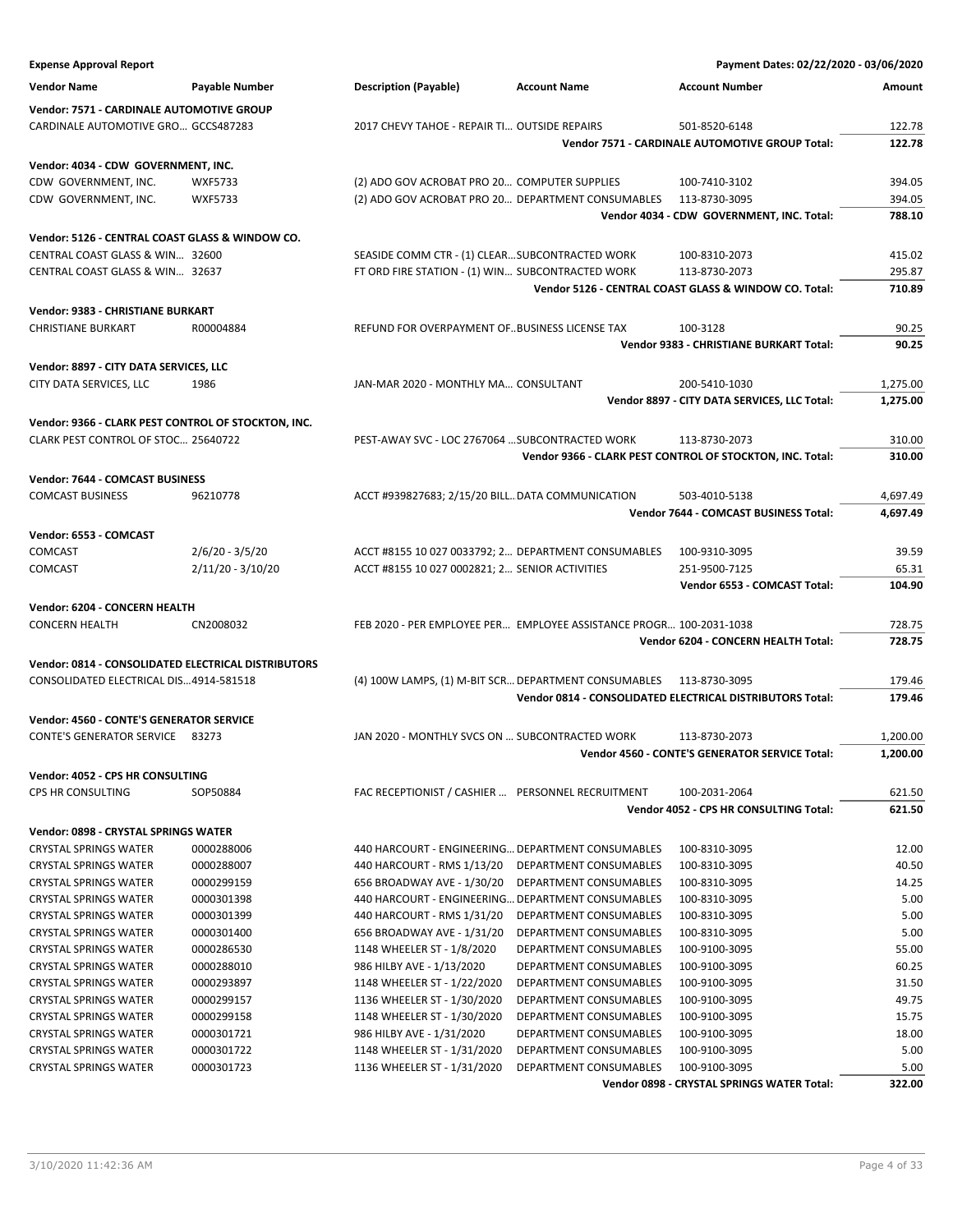| <b>Vendor Name</b>                               | Payable Number      | <b>Description (Payable)</b>                                          | <b>Account Name</b>                    | <b>Account Number</b>                               | Amount    |
|--------------------------------------------------|---------------------|-----------------------------------------------------------------------|----------------------------------------|-----------------------------------------------------|-----------|
| Vendor: 6231 - CSC OF SALINAS                    |                     |                                                                       |                                        |                                                     |           |
| <b>CSC OF SALINAS</b>                            | 000732201           | PARTS FOR BUCKET TRUCK                                                | <b>VEHICLE PARTS</b>                   | 501-8520-6144                                       | 185.00    |
|                                                  |                     |                                                                       |                                        | Vendor 6231 - CSC OF SALINAS Total:                 | 185.00    |
| Vendor: 6438 - CWEA                              |                     |                                                                       |                                        |                                                     |           |
| <b>CWEA</b>                                      | 000030171I          | MONTY D. MILLER ASSOCIATIO DUES & MEMBERSHIP                          |                                        | 401-8610-4122                                       | 192.00    |
|                                                  |                     |                                                                       |                                        | Vendor 6438 - CWEA Total:                           | 192.00    |
|                                                  |                     |                                                                       |                                        |                                                     |           |
| Vendor: 0922 - CYPRESS COAST FORD-LINCOLN        |                     |                                                                       |                                        |                                                     |           |
| CYPRESS COAST FORD-LINCOLN 347723                |                     | TAG #T7796 - 2004 FORD F350 P. OUTSIDE REPAIRS                        |                                        | 501-8520-6148                                       | 772.42    |
| CYPRESS COAST FORD-LINCOLN 348044                |                     | TAG #T7069 / 2002 FORD CRO OUTSIDE REPAIRS                            |                                        | 501-8520-6148                                       | 306.37    |
| CYPRESS COAST FORD-LINCOLN 348128                |                     | TAG #T7093 / 2014 FORD F350  OUTSIDE REPAIRS                          |                                        | 501-8520-6148                                       | 68.53     |
| CYPRESS COAST FORD-LINCOLN 348229                |                     | TAG #T4751 / 2014 FORD EXPL OUTSIDE REPAIRS                           |                                        | 501-8520-6148                                       | 981.98    |
| CYPRESS COAST FORD-LINCOLN 348383                |                     | TAG #T7176/SPEEDOMETER CALOUTSIDE REPAIRS                             |                                        | 501-8520-6148                                       | 75.00     |
| CYPRESS COAST FORD-LINCOLN 348395                |                     | TAG #T4802/REPAIR WORK TO  OUTSIDE REPAIRS                            |                                        | 501-8520-6148                                       | 515.35    |
|                                                  |                     |                                                                       |                                        | Vendor 0922 - CYPRESS COAST FORD-LINCOLN Total:     | 2,719.65  |
| Vendor: 9344 - DEL VALLE GUNSMITHING             |                     |                                                                       |                                        |                                                     |           |
| DEL VALLE GUNSMITHING                            | 02/17/2020          | (1) REMINGTON 870 12 GA BAR DEPARTMENT EQUIPMENT                      |                                        | 100-6120-8187                                       | 321.56    |
|                                                  |                     |                                                                       |                                        | Vendor 9344 - DEL VALLE GUNSMITHING Total:          | 321.56    |
| Vendor: 4896 - DEPARTMENT OF JUSTICE             |                     |                                                                       |                                        |                                                     |           |
| DEPARTMENT OF JUSTICE                            | 432589              | JAN 2020 - (4) FINGERPRINT AP PERSONNEL RECRUITMENT                   |                                        | 100-2031-2064                                       | 32.00     |
| DEPARTMENT OF JUSTICE                            | 432589              | JAN 2020 - (4) FINGERPRINT AP BACKGROUND INVESTIGATION                |                                        | 100-9310-1027                                       | 96.00     |
|                                                  |                     |                                                                       |                                        | Vendor 4896 - DEPARTMENT OF JUSTICE Total:          | 128.00    |
|                                                  |                     |                                                                       |                                        |                                                     |           |
| Vendor: 2932 - DISASTER KLEENUP SPECIALISTS      |                     |                                                                       |                                        |                                                     |           |
| DISASTER KLEENUP SPECIALISTS 19-23417A           |                     | ASBESTOS ABATEMENT - 4468 G. SUBCONTRACTED WORK                       |                                        | 113-8730-2073                                       | 1,550.90  |
|                                                  |                     |                                                                       |                                        | Vendor 2932 - DISASTER KLEENUP SPECIALISTS Total:   | 1,550.90  |
| Vendor: 1048 - DOCTORS ON DUTY MEDICAL GROUP     |                     |                                                                       |                                        |                                                     |           |
| DOCTORS ON DUTY MEDICAL G 1187357                |                     | TB TEST - REC DEPT                                                    | SUBCONTRACTED WORK                     | 100-9100-2073                                       | 35.00     |
| DOCTORS ON DUTY MEDICAL G 1187686                |                     | <b>HEP A &amp; B - REC DEPT</b>                                       | SUBCONTRACTED WORK                     | 100-9100-2073                                       | 198.00    |
| DOCTORS ON DUTY MEDICAL G 1178092                |                     | <b>HEP B - MAINT DEPT</b>                                             | SUBCONTRACTED WORK                     | 951-8820-2073                                       | 93.00     |
| DOCTORS ON DUTY MEDICAL G 1180753                |                     | BREATH ALCOHOL - MAINT DEPT SUBCONTRACTED WORK                        |                                        | 951-8820-2073                                       | 67.50     |
| DOCTORS ON DUTY MEDICAL G 1184072                |                     | DMV PHYSICAL - MAINT DEPT                                             | SUBCONTRACTED WORK                     | 951-8820-2073                                       | 150.00    |
| DOCTORS ON DUTY MEDICAL G 1188707                |                     | HEP A & B / MAINT DEPT                                                | SUBCONTRACTED WORK                     | 951-8820-2073                                       | 198.00    |
| DOCTORS ON DUTY MEDICAL G 1189153                |                     | DMV PHYSICAL - MAINT DEPT                                             | SUBCONTRACTED WORK                     | 951-8820-2073                                       | 150.00    |
|                                                  |                     |                                                                       |                                        | Vendor 1048 - DOCTORS ON DUTY MEDICAL GROUP Total:  | 891.50    |
| Vendor: 6989 - DON GARL                          |                     |                                                                       |                                        |                                                     |           |
| <b>DON GARL</b>                                  | 1/7/2020            | MUSIC FOR SENIOR'S SOCK HOP SENIOR ACTIVITIES                         |                                        | 251-9500-7125                                       | 400.00    |
|                                                  |                     |                                                                       |                                        | Vendor 6989 - DON GARL Total:                       | 400.00    |
|                                                  |                     |                                                                       |                                        |                                                     |           |
| Vendor: 9099 - DUDE SOLUTIONS, INC.              |                     |                                                                       |                                        |                                                     | 10,263.00 |
| DUDE SOLUTIONS, INC.                             | <b>INV-59902</b>    | (1) PROJECT MANAGEMENT                                                | COMPUTER SUPPLIES/SOFTWA 503-4010-3102 |                                                     |           |
|                                                  |                     |                                                                       |                                        | Vendor 9099 - DUDE SOLUTIONS, INC. Total:           | 10,263.00 |
| Vendor: 0022 - ED HERD & ROD HERD                |                     |                                                                       |                                        |                                                     |           |
| ED HERD & ROD HERD                               | 7510                | FENCE WORK AT HOME DEPOT SUBCONTRACTED WORK                           |                                        | 103-8710-2073                                       | 1,650.00  |
|                                                  |                     |                                                                       |                                        | Vendor 0022 - ED HERD & ROD HERD Total:             | 1,650.00  |
| Vendor: 4892 - EDGES ELECTRICAL GROUP            |                     |                                                                       |                                        |                                                     |           |
| <b>EDGES ELECTRICAL GROUP</b>                    | S4876479.001        | (1) NV 3 1/2 OCT NMC BOX                                              | DEPARTMENT CONSUMABLES 100-8310-3095   |                                                     | 9.41      |
| <b>EDGES ELECTRICAL GROUP</b>                    | S4863108.001        | (4) 240V HAL LAMPS                                                    | <b>VEHICLE PARTS</b>                   | 501-8520-6144                                       | 60.50     |
|                                                  |                     |                                                                       |                                        | Vendor 4892 - EDGES ELECTRICAL GROUP Total:         | 69.91     |
|                                                  |                     |                                                                       |                                        |                                                     |           |
| Vendor: 4459 - ELEVATOR SERVICE COMPANY, INC.    |                     |                                                                       |                                        |                                                     |           |
| ELEVATOR SERVICE COMPANY,  26948AUGJAN           |                     | 220 COE AVE - SEMI ANNUAL L SUBCONTRACTED WORK                        |                                        | 100-8310-2073                                       | 335.00    |
|                                                  |                     |                                                                       |                                        | Vendor 4459 - ELEVATOR SERVICE COMPANY, INC. Total: | 335.00    |
| <b>Vendor: 6415 - ENFLOW INFORMATION SYSTEMS</b> |                     |                                                                       |                                        |                                                     |           |
| <b>ENFLOW INFORMATION SYSTE 994-SS</b>           |                     | (4 HRS) DIAGNOSE PROBLEM W COMPUTER SUPPLIES/SOFTWA 503-4010-3102     |                                        |                                                     | 500.00    |
|                                                  |                     |                                                                       |                                        | Vendor 6415 - ENFLOW INFORMATION SYSTEMS Total:     | 500.00    |
| Vendor: 7020 - ERIC RANSOM                       |                     |                                                                       |                                        |                                                     |           |
| <b>ERIC RANSOM</b>                               | $1/27/20 - 3/30/20$ | 1/27/20 - 3/30/2020 - INSTRUC RECREATION CONTRACT SERVI 100-9603-2075 |                                        |                                                     | 114.80    |
| <b>ERIC RANSOM</b>                               | 1/27-3/30/20        | 1/27/20 - 3/30/2020 - INSTRUC RECREATION CONTRACT SERVI 100-9603-2075 |                                        |                                                     | 843.50    |
|                                                  |                     |                                                                       |                                        | Vendor 7020 - ERIC RANSOM Total:                    | 958.30    |
|                                                  |                     |                                                                       |                                        |                                                     |           |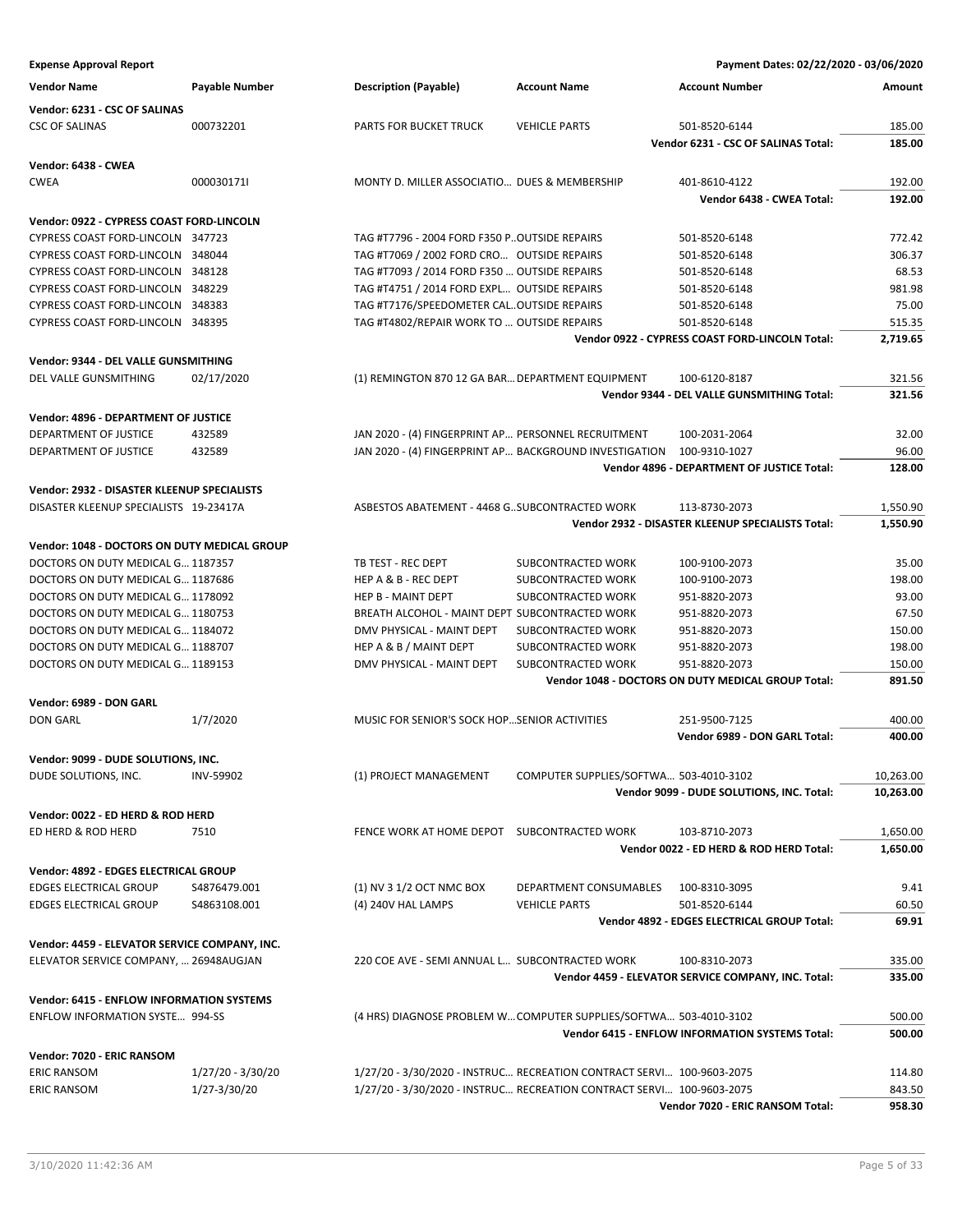| <b>Expense Approval Report</b>                  |                     |                                                                       |                        | Payment Dates: 02/22/2020 - 03/06/2020             |           |
|-------------------------------------------------|---------------------|-----------------------------------------------------------------------|------------------------|----------------------------------------------------|-----------|
| <b>Vendor Name</b>                              | Payable Number      | <b>Description (Payable)</b>                                          | <b>Account Name</b>    | <b>Account Number</b>                              | Amount    |
| <b>Vendor: 1176 - EWING IRRIGATION PRODUCTS</b> |                     |                                                                       |                        |                                                    |           |
| <b>EWING IRRIGATION PRODUCTS 8987556</b>        |                     | (4) SPEARS UTILITY TT BV                                              | DEPARTMENT CONSUMABLES | 100-8440-3095                                      | 228.84    |
|                                                 |                     |                                                                       |                        | Vendor 1176 - EWING IRRIGATION PRODUCTS Total:     | 228.84    |
| Vendor: 5969 - FASTENAL COMPANY                 |                     |                                                                       |                        |                                                    |           |
| <b>FASTENAL COMPANY</b>                         | CASEA97638          | (6) HAND SANITIZER                                                    | DEPARTMENT CONSUMABLES | 100-8310-3095                                      | 22.94     |
| <b>FASTENAL COMPANY</b>                         | CASEA97372          | JANUARY 2020 VENDING                                                  | SUBCONTRACTED WORK     | 100-8420-2073                                      | 1,008.16  |
| <b>FASTENAL COMPANY</b>                         | CASEA97697          | (2) GWBN GLOVE 100CT                                                  | DEPARTMENT CONSUMABLES | 100-8420-3095                                      | 28.37     |
| <b>FASTENAL COMPANY</b>                         | CASEA97749          | (1) SWEATSHIRT LIME                                                   | DEPARTMENT CONSUMABLES | 100-8420-3095                                      | 39.37     |
| <b>FASTENAL COMPANY</b>                         | CASEA97838          | SUPPLIES FOR LAGUNA GRANDE DEPARTMENT CONSUMABLES                     |                        | 100-8420-3095                                      | 22.41     |
| <b>FASTENAL COMPANY</b>                         | CASEA97671          | HAND WIPES - STREETS DEPT                                             | DEPARTMENT CONSUMABLES | 210-8110-3095                                      | 26.82     |
| <b>FASTENAL COMPANY</b>                         | CASEA97761          | MISC SUPPLIES - STREETS DEPT                                          | DEPARTMENT CONSUMABLES | 210-8110-3095                                      | 17.03     |
| <b>FASTENAL COMPANY</b>                         | CASEA97789          | MISC SUPPLIES STREETS DEPT                                            | DEPARTMENT CONSUMABLES | 210-8110-3095                                      | 94.05     |
| <b>FASTENAL COMPANY</b>                         | CASEA97808          | MISC SUPPLIES - BALLARDS                                              | DEPARTMENT CONSUMABLES | 210-8110-3095                                      | 28.39     |
| <b>FASTENAL COMPANY</b>                         | CASEA97632          | PARTS FOR STREET SWEEPER                                              | <b>CONSUMABLES</b>     | 271-8110-3095                                      | 21.31     |
| <b>FASTENAL COMPANY</b>                         | CASEA97637          | (2) HARD HATS FOR SANITATIO DEPARTMENT CONSUMABLES                    |                        | 951-8820-3095                                      | 48.05     |
|                                                 |                     |                                                                       |                        | <b>Vendor 5969 - FASTENAL COMPANY Total:</b>       | 1,356.90  |
| Vendor: 8338 - FEDEX                            |                     |                                                                       |                        |                                                    |           |
| <b>FEDEX</b>                                    | 6-935-63799         | ACCT #6266-0569-9; SHIPMENT MAIL SERVICES                             |                        | 100-6110-4124                                      | 15.45     |
|                                                 |                     |                                                                       |                        | Vendor 8338 - FEDEX Total:                         | 15.45     |
| Vendor: 3883 - FELIPE DE JESUS OLVERA           |                     |                                                                       |                        |                                                    |           |
| FELIPE DE JESUS OLVERA                          | <b>MILITARY AVE</b> | INTER MEDIANS AT MILITARY A SUBCONTRACTED WORK                        |                        | 100-8420-2073                                      | 4,400.00  |
|                                                 |                     |                                                                       |                        | Vendor 3883 - FELIPE DE JESUS OLVERA Total:        | 4,400.00  |
| Vendor: 1188 - FERGUSON ENTERPRISES INC #686    |                     |                                                                       |                        |                                                    |           |
| FERGUSON ENTERPRISES INC # 8288796              |                     | (1) 1 QT DRAIN CLEANER, (1) 1  DEPARTMENT CONSUMABLES                 |                        | 113-8730-3095                                      | 27.39     |
| FERGUSON ENTERPRISES INC # 8295511              |                     | MISC POMA PLUMBING SUPPLI DEPARTMENT CONSUMABLES                      |                        | 113-8730-3095                                      | 828.13    |
|                                                 |                     |                                                                       |                        | Vendor 1188 - FERGUSON ENTERPRISES INC #686 Total: | 855.52    |
|                                                 |                     |                                                                       |                        |                                                    |           |
| Vendor: 8066 - FUN EXPRESS, LLC                 |                     |                                                                       |                        |                                                    |           |
| FUN EXPRESS, LLC                                | 701433478-01        | EASTER SUPPLIES - ACCT #2023 EASTER EGG HUNT                          |                        | 100-9200-7186                                      | 56.62     |
|                                                 |                     |                                                                       |                        | Vendor 8066 - FUN EXPRESS, LLC Total:              | 56.62     |
| Vendor: 6306 - GAVILAN PEST CONTROL             |                     |                                                                       |                        |                                                    |           |
| <b>GAVILAN PEST CONTROL</b>                     | 0128409             | 220 COE AVE - RODENT CONTR PEST CONTROL                               |                        | 100-8310-2057                                      | 155.00    |
| <b>GAVILAN PEST CONTROL</b>                     | 0128958             | 220 COE AVE - GENERAL PEST C PEST CONTROL                             |                        | 100-8310-2057                                      | 60.00     |
| <b>GAVILAN PEST CONTROL</b>                     | 0128889             | 986 HILBY AVE - GENERAL PEST  TEMPORARY CONTRACT SERVIC 100-9200-2043 |                        |                                                    | 87.00     |
|                                                 |                     |                                                                       |                        | Vendor 6306 - GAVILAN PEST CONTROL Total:          | 302.00    |
| Vendor: 9288 - GLENN BELL                       |                     |                                                                       |                        |                                                    |           |
| <b>GLENN BELL</b>                               | 3/4/20              | MUSIC FOR SR. CANDLELIGHT  SENIOR ACTIVITIES                          |                        | 251-9500-7125                                      | 75.00     |
|                                                 |                     |                                                                       |                        | Vendor 9288 - GLENN BELL Total:                    | 75.00     |
| Vendor: 5198 - GOLDEN STATE PORTABLES           |                     |                                                                       |                        |                                                    |           |
| <b>GOLDEN STATE PORTABLES</b>                   | 41479               | JAN 2020 - OFC TRAILERS 440 H SUBCONTRACTED WORK                      |                        | 100-8310-2073                                      | 487.54    |
| <b>GOLDEN STATE PORTABLES</b>                   | 41480               | JAN 2020 - 610 OLYMPIA AVE -  SUBCONTRACTED WORK                      |                        | 100-8420-2073                                      | 120.36    |
|                                                 |                     |                                                                       |                        | Vendor 5198 - GOLDEN STATE PORTABLES Total:        | 607.90    |
| Vendor: 1388 - GRAINGER                         |                     |                                                                       |                        |                                                    |           |
| <b>GRAINGER</b>                                 | 9420892953          | (96) PLEATED AIR FILTERS                                              | DEPARTMENT CONSUMABLES | 100-8310-3095                                      | 921.64    |
| GRAINGER                                        | 9446411804          | (12) PLEATED AIR FILTERS                                              | DEPARTMENT CONSUMABLES | 100-8310-3095                                      | 64.89     |
| <b>GRAINGER</b>                                 | 9419919486          | (57) PLEATED AIR FILTERS                                              | DEPARTMENT CONSUMABLES | 113-8730-3095                                      | 533.68    |
| GRAINGER                                        | 9419919494          | (4) PLEATED AIR FILTERS                                               | DEPARTMENT CONSUMABLES | 113-8730-3095                                      | 37.45     |
| <b>GRAINGER</b>                                 | 9423526442          | (1) REPAIR KIT, (2) CHCK ASSBLY DEPARTMENT CONSUMABLES                |                        | 113-8730-3095                                      | 960.24    |
| <b>GRAINGER</b>                                 | 9426464492          | (8) PLEATED AIR FILTERS                                               | DEPARTMENT CONSUMABLES | 113-8730-3095                                      | 73.42     |
| <b>GRAINGER</b>                                 | 9433470110          | (8) PLEATED AIR FILTERS                                               | DEPARTMENT CONSUMABLES | 113-8730-3095                                      | 64.24     |
| <b>GRAINGER</b>                                 | 9433470128          | (32) PLEATED AIR FILTERS                                              | DEPARTMENT CONSUMABLES | 113-8730-3095                                      | 284.80    |
| <b>GRAINGER</b>                                 | 9436322078          | (1) RUBBER REPAIR KIT                                                 | DEPARTMENT CONSUMABLES | 113-8730-3095                                      | 102.32    |
| <b>GRAINGER</b>                                 | 9441990703          | CREDIT MEMO FOR ORIG INV # DEPARTMENT CONSUMABLES                     |                        | 113-8730-3095                                      | $-858.34$ |
|                                                 |                     |                                                                       |                        | Vendor 1388 - GRAINGER Total:                      | 2,184.34  |
|                                                 |                     |                                                                       |                        |                                                    |           |
| Vendor: 1392 - GRANITE ROCK COMPANY             |                     |                                                                       |                        |                                                    |           |
| <b>GRANITE ROCK COMPANY</b>                     | 1219531             | 5.52 TONS AGGREGATE, BUMP DEPARTMENT CONSUMABLES                      |                        | 210-8110-3095                                      | 1,804.29  |
|                                                 |                     |                                                                       |                        | Vendor 1392 - GRANITE ROCK COMPANY Total:          | 1,804.29  |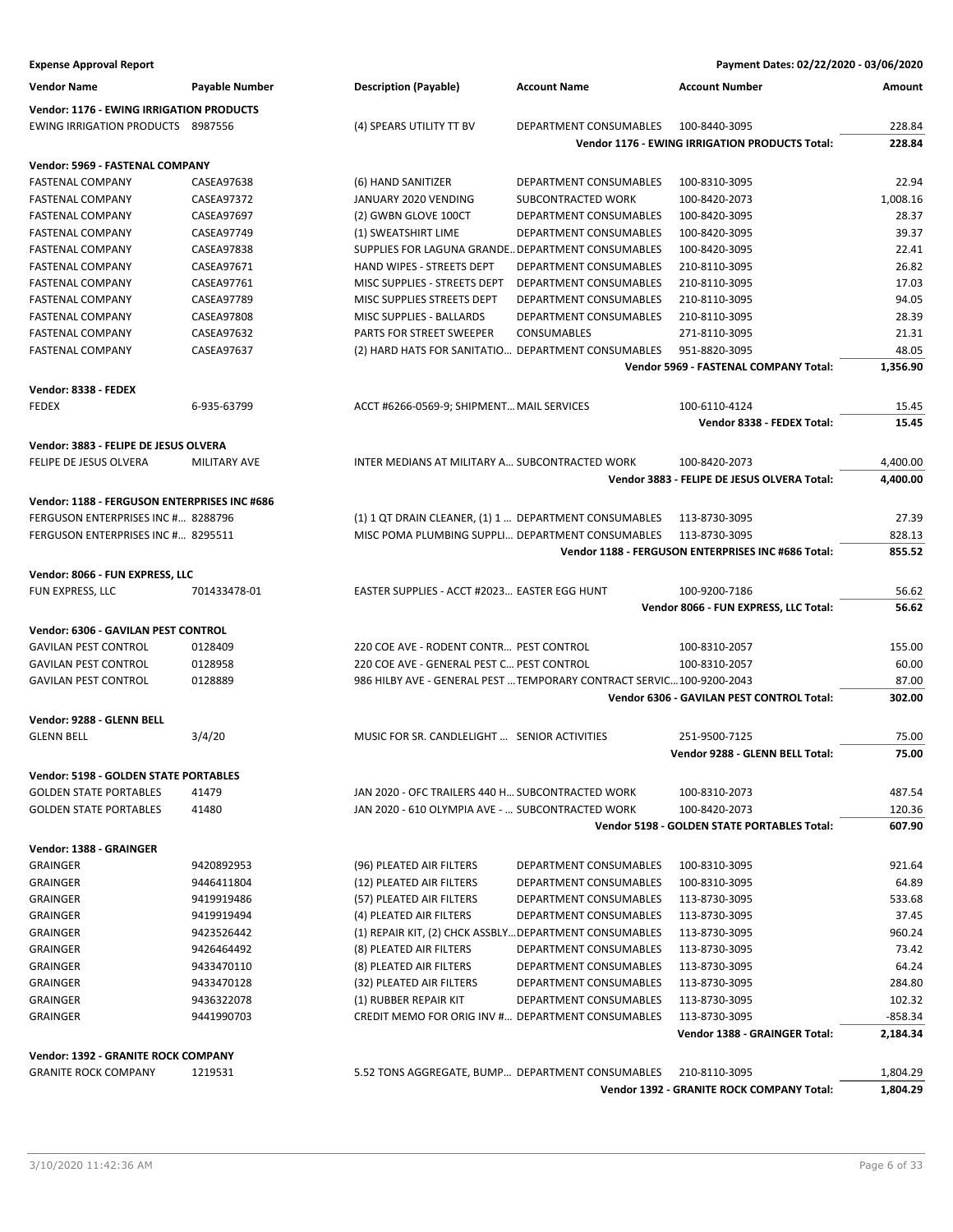| <b>Expense Approval Report</b>                                        |                 |                                                      |                                                                      | Payment Dates: 02/22/2020 - 03/06/2020                   |          |
|-----------------------------------------------------------------------|-----------------|------------------------------------------------------|----------------------------------------------------------------------|----------------------------------------------------------|----------|
| <b>Vendor Name</b>                                                    | Payable Number  | <b>Description (Payable)</b>                         | <b>Account Name</b>                                                  | <b>Account Number</b>                                    | Amount   |
| Vendor: 3154 - GREEN VALLEY LANSCAPE INC.                             |                 |                                                      |                                                                      |                                                          |          |
| <b>GREEN VALLEY LANSCAPE INC.</b>                                     | 36483           | (6) SMALL BARK                                       | DEPARTMENT CONSUMABLES                                               | 100-8420-3095                                            | 435.91   |
|                                                                       |                 |                                                      |                                                                      | Vendor 3154 - GREEN VALLEY LANSCAPE INC. Total:          | 435.91   |
|                                                                       |                 |                                                      |                                                                      |                                                          |          |
| Vendor: 7763 - GREENWASTE RECOVERY, INC.<br>GREENWASTE RECOVERY, INC. | 0004552225      | HOLIDAY TREE HAUL CHG - BR REFUSE DISPOSAL           |                                                                      | 100-8420-2068                                            | 695.74   |
|                                                                       |                 |                                                      |                                                                      | Vendor 7763 - GREENWASTE RECOVERY, INC. Total:           | 695.74   |
|                                                                       |                 |                                                      |                                                                      |                                                          |          |
| Vendor: 4222 - HARRIS & ASSOCIATES, INC.                              |                 |                                                      |                                                                      |                                                          |          |
| HARRIS & ASSOCIATES, INC.                                             | 43773           |                                                      | 12/29/19 - 1/25/20 CIP MGMT  DEL MONTE SWR MAIN REPLAC 953-8820-9214 |                                                          | 210.00   |
| HARRIS & ASSOCIATES, INC.                                             | 43773           | 12/29/19 - 1/25/20 CIP MGMT  SEWER LINE REPLACEMENTS |                                                                      | 953-8820-9218                                            | 1,035.00 |
|                                                                       |                 |                                                      |                                                                      | Vendor 4222 - HARRIS & ASSOCIATES, INC. Total:           | 1,245.00 |
| <b>Vendor: 1494 - HD SUPPLY FACILITIES MAINTENANCE</b>                |                 |                                                      |                                                                      |                                                          |          |
| HD SUPPLY FACILITIES MAINTE 9179498793                                |                 | (2) DIGITAL HEAT ONLY THERM SUBCONTRACTED WORK       |                                                                      | 100-8310-2073                                            | 60.94    |
| HD SUPPLY FACILITIES MAINTE 9178899316                                |                 | (2) LAMP RECYCLING KITS                              | DEPARTMENT CONSUMABLES                                               | 100-8310-3095                                            | 189.65   |
| HD SUPPLY FACILITIES MAINTE 9178964445                                |                 | (1) POOL LED WHITE 500w 120V DEPARTMENT CONSUMABLES  |                                                                      | 100-8310-3095                                            | 609.62   |
|                                                                       |                 |                                                      |                                                                      | Vendor 1494 - HD SUPPLY FACILITIES MAINTENANCE Total:    | 860.21   |
| Vendor: 5753 - HEIHACHIRO TAKARABE                                    |                 |                                                      |                                                                      |                                                          |          |
| <b>HEIHACHIRO TAKARABE</b>                                            | <b>FEB 2020</b> |                                                      | FEB 2020 - INSTRUCTOR PAY (TARECREATION CONTRACT SERVI 100-9603-2075 |                                                          | 301.07   |
|                                                                       |                 |                                                      |                                                                      | Vendor 5753 - HEIHACHIRO TAKARABE Total:                 | 301.07   |
| Vendor: 5875 - HINDERLITER, de LLAMAS & ASSOCIATES                    |                 |                                                      |                                                                      |                                                          |          |
| HINDERLITER, de LLAMAS & AS 0033026-IN                                |                 | CONTRACT SVCS - SALES TAX/A CONSULTANT               |                                                                      | 100-5110-1030                                            | 3,237.76 |
|                                                                       |                 |                                                      |                                                                      | Vendor 5875 - HINDERLITER, de LLAMAS & ASSOCIATES Total: | 3,237.76 |
| Vendor: 1561 - HOME DEPOT CREDIT SERVICES                             |                 |                                                      |                                                                      |                                                          |          |
| HOME DEPOT CREDIT SERVICES 1061979                                    |                 | <b>BUILDINGS DEPT</b>                                | DEPARTMENT CONSUMABLES                                               | 100-8310-3095                                            | 69.88    |
| HOME DEPOT CREDIT SERVICES 3051104                                    |                 | <b>BUILDINGS DEPT</b>                                | DEPARTMENT CONSUMABLES                                               | 100-8310-3095                                            | 7.84     |
| HOME DEPOT CREDIT SERVICES 3051188                                    |                 | <b>BUILDINGS DEPT</b>                                | DEPARTMENT CONSUMABLES                                               | 100-8310-3095                                            | 2.50     |
| HOME DEPOT CREDIT SERVICES 3401407                                    |                 | <b>BUILDINGS DEPT</b>                                | DEPARTMENT CONSUMABLES                                               | 100-8310-3095                                            | 16.35    |
| HOME DEPOT CREDIT SERVICES 4050956                                    |                 | <b>BUILDINGS DEPT</b>                                | DEPARTMENT CONSUMABLES                                               | 100-8310-3095                                            | 43.67    |
| HOME DEPOT CREDIT SERVICES 4053028                                    |                 | <b>BUILDINGS DEPT</b>                                | DEPARTMENT CONSUMABLES                                               | 100-8310-3095                                            | 140.93   |
| HOME DEPOT CREDIT SERVICES 3030870                                    |                 | <b>PARKS DEPT</b>                                    | DEPARTMENT CONSUMABLES                                               | 100-8420-3095                                            | 376.46   |
| HOME DEPOT CREDIT SERVICES 3511245                                    |                 | <b>PARKS DEPT</b>                                    | DEPARTMENT CONSUMABLES                                               | 100-8420-3095                                            | 49.10    |
| HOME DEPOT CREDIT SERVICES 7524518                                    |                 | <b>PARKS DEPT</b>                                    | DEPARTMENT CONSUMABLES                                               | 100-8420-3095                                            | 55.62    |
| HOME DEPOT CREDIT SERVICES 7622748                                    |                 | <b>PARKS DEPT</b>                                    | DEPARTMENT CONSUMABLES                                               | 100-8420-3095                                            | 43.10    |
| HOME DEPOT CREDIT SERVICES 8040253                                    |                 | <b>PARKS DEPT</b>                                    | DEPARTMENT CONSUMABLES                                               | 100-8420-3095                                            | 43.34    |
| HOME DEPOT CREDIT SERVICES 8283823                                    |                 | <b>PARKS DEPT</b>                                    | DEPARTMENT CONSUMABLES                                               | 100-8420-3095                                            | 19.09    |
| HOME DEPOT CREDIT SERVICES 4276099                                    |                 | <b>PARKS DEPT</b>                                    | DEPARTMENT CONSUMABLES                                               | 100-8430-3095                                            | 49.05    |
| HOME DEPOT CREDIT SERVICES 1055035                                    |                 | POMA DEPT                                            | DEPARTMENT CONSUMABLES                                               | 113-8730-3095                                            | 52.27    |
| HOME DEPOT CREDIT SERVICES 1055036                                    |                 | POMA DEPT                                            | DEPARTMENT CONSUMABLES                                               | 113-8730-3095                                            | 17.46    |
| HOME DEPOT CREDIT SERVICES 1062002                                    |                 | POMA DEPT                                            | DEPARTMENT CONSUMABLES                                               | 113-8730-3095                                            | 17.21    |
| HOME DEPOT CREDIT SERVICES 1062003                                    |                 | POMA DEPT                                            | DEPARTMENT CONSUMABLES                                               | 113-8730-3095                                            | 32.74    |
| HOME DEPOT CREDIT SERVICES 1610306                                    |                 | POMA DEPT                                            | DEPARTMENT CONSUMABLES                                               | 113-8730-3095                                            | 59.44    |
| HOME DEPOT CREDIT SERVICES 2523835                                    |                 | POMA DEPT                                            | DEPARTMENT CONSUMABLES                                               | 113-8730-3095                                            | 10.82    |
| HOME DEPOT CREDIT SERVICES 4064075                                    |                 | POMA DEPT                                            | DEPARTMENT CONSUMABLES                                               | 113-8730-3095                                            | 9.79     |
| HOME DEPOT CREDIT SERVICES 4064076                                    |                 | POMA DEPT                                            | DEPARTMENT CONSUMABLES                                               | 113-8730-3095                                            | 12.00    |
| HOME DEPOT CREDIT SERVICES 4530091                                    |                 | POMA DEPT                                            | DEPARTMENT CONSUMABLES                                               | 113-8730-3095                                            | 13.08    |
| HOME DEPOT CREDIT SERVICES 5010045                                    |                 | POMA DEPT                                            | DEPARTMENT CONSUMABLES                                               | 113-8730-3095                                            | 103.21   |
| HOME DEPOT CREDIT SERVICES 5061458                                    |                 | POMA DEPT                                            | DEPARTMENT CONSUMABLES                                               | 113-8730-3095                                            | 34.93    |
| HOME DEPOT CREDIT SERVICES 5202725                                    |                 | CREDIT MEMO FOR ORIG INV # DEPARTMENT CONSUMABLES    |                                                                      | 113-8730-3095                                            | -74.54   |
| HOME DEPOT CREDIT SERVICES 52089                                      |                 | POMA DEPT                                            | DEPARTMENT CONSUMABLES                                               | 113-8730-3095                                            | 23.46    |
| HOME DEPOT CREDIT SERVICES 540574                                     |                 | POMA DEPT                                            | DEPARTMENT CONSUMABLES                                               | 113-8730-3095                                            | 28.66    |
| HOME DEPOT CREDIT SERVICES 5524638                                    |                 | POMA DEPT                                            | DEPARTMENT CONSUMABLES                                               | 113-8730-3095                                            | 74.54    |
| HOME DEPOT CREDIT SERVICES 8530612                                    |                 | POMA DEPT                                            | DEPARTMENT CONSUMABLES                                               | 113-8730-3095                                            | 21.81    |
| HOME DEPOT CREDIT SERVICES 8531542                                    |                 | POMA DEPT                                            | DEPARTMENT CONSUMABLES                                               | 113-8730-3095                                            | 47.43    |
| HOME DEPOT CREDIT SERVICES 9045868                                    |                 | POMA DEPT                                            | DEPARTMENT CONSUMABLES                                               | 113-8730-3095                                            | 25.87    |
| HOME DEPOT CREDIT SERVICES 9531485                                    |                 | POMA DEPT                                            | DEPARTMENT CONSUMABLES                                               | 113-8730-3095                                            | 33.80    |
| HOME DEPOT CREDIT SERVICES 9531486                                    |                 | POMA DEPT                                            | DEPARTMENT CONSUMABLES                                               | 113-8730-3095                                            | 11.91    |
| HOME DEPOT CREDIT SERVICES 1622449                                    |                 | <b>STREETS DEPT</b>                                  | DEPARTMENT CONSUMABLES                                               | 210-8110-3095                                            | 82.70    |
| HOME DEPOT CREDIT SERVICES 275498                                     |                 | STREETS DEPT                                         | DEPARTMENT CONSUMABLES                                               | 210-8110-3095                                            | 34.92    |
| HOME DEPOT CREDIT SERVICES 3361157                                    |                 | <b>STREETS DEPT</b>                                  | DEPARTMENT CONSUMABLES                                               | 210-8110-3095                                            | 90.17    |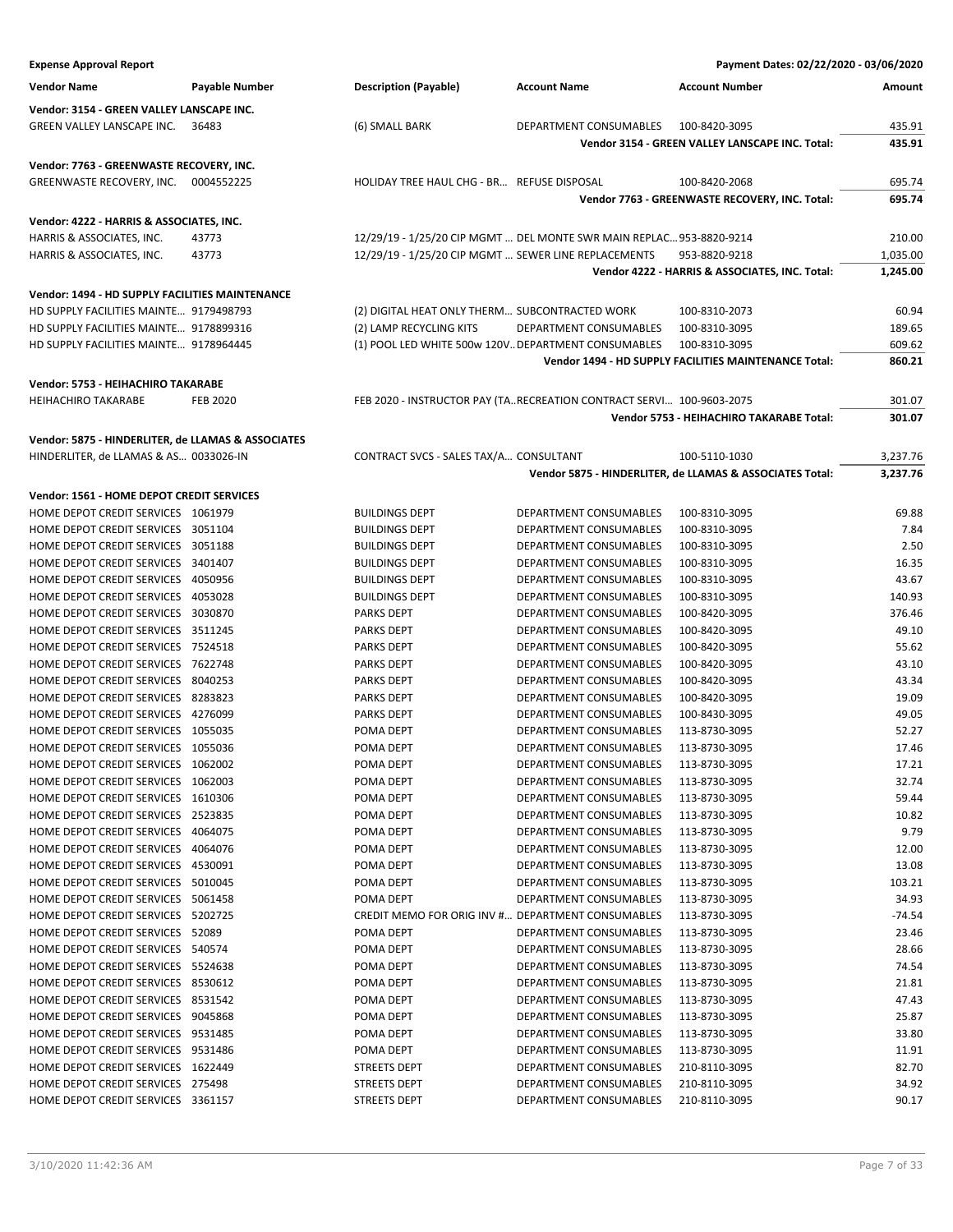| Vendor Name                              | <b>Payable Number</b> | <b>Description (Payable)</b>                   | <b>Account Name</b>           | <b>Account Number</b>                           | Amount    |
|------------------------------------------|-----------------------|------------------------------------------------|-------------------------------|-------------------------------------------------|-----------|
| HOME DEPOT CREDIT SERVICES 4393790       |                       | STREETS DEPT                                   | DEPARTMENT CONSUMABLES        | 210-8110-3095                                   | 102.12    |
| HOME DEPOT CREDIT SERVICES 5045143       |                       | <b>PARKS DEPT</b>                              | DEPARTMENT CONSUMABLES        | 210-8110-3095                                   | 43.96     |
| HOME DEPOT CREDIT SERVICES 5404756       |                       | <b>STREETS DEPT</b>                            | DEPARTMENT CONSUMABLES        | 210-8110-3095                                   | 14.17     |
| HOME DEPOT CREDIT SERVICES 8061064       |                       | <b>STREETS DEPT</b>                            | DEPARTMENT CONSUMABLES        | 210-8110-3095                                   | 41.90     |
| HOME DEPOT CREDIT SERVICES 8271312       |                       | <b>STREETS DEPT</b>                            | <b>DEPARTMENT CONSUMABLES</b> | 210-8110-3095                                   | 21.84     |
| HOME DEPOT CREDIT SERVICES 9621138       |                       | STREETS DEPT                                   | DEPARTMENT CONSUMABLES        | 210-8110-3095                                   | 119.80    |
| HOME DEPOT CREDIT SERVICES 1270976       |                       | STREETS DEPT                                   | <b>CONSUMABLES</b>            | 271-8110-3095                                   | 4.35      |
| HOME DEPOT CREDIT SERVICES 6270353       |                       | <b>STREETS DEPT</b>                            | <b>CONSUMABLES</b>            | 271-8110-3095                                   | 39.30     |
| HOME DEPOT CREDIT SERVICES 1974591       |                       | <b>WATER DEPT</b>                              | DEPARTMENT CONSUMABLES        | 401-8620-3095                                   | 21.31     |
| HOME DEPOT CREDIT SERVICES 2380349       |                       | <b>WATER DEPT</b>                              | DEPARTMENT CONSUMABLES        | 401-8620-3095                                   | 206.44    |
| HOME DEPOT CREDIT SERVICES 380401        |                       |                                                | DEPARTMENT CONSUMABLES        |                                                 | 154.17    |
|                                          |                       | <b>WATER DEPT</b>                              |                               | 401-8620-3095                                   |           |
| HOME DEPOT CREDIT SERVICES 3622967       |                       | <b>VEHICLE MAINT DEPT</b>                      | DEPARTMENT CONSUMABLES        | 501-8520-3095                                   | 8.85      |
| HOME DEPOT CREDIT SERVICES 8282805       |                       | <b>SEWER DEPT</b>                              | DEPARTMENT CONSUMABLES        | 951-8820-3095                                   | 17.46     |
|                                          |                       |                                                |                               | Vendor 1561 - HOME DEPOT CREDIT SERVICES Total: | 2,476.28  |
| Vendor: 1569 - HOPE SERVICES             |                       |                                                |                               |                                                 |           |
| <b>HOPE SERVICES</b>                     | S170218               | JAN 2020 - SEASIDE MAINTENA SUBCONTRACTED WORK |                               | 100-8420-2073                                   | 6,000.00  |
| <b>HOPE SERVICES</b>                     | S170218               | JAN 2020 - SEASIDE MAINTENA SUBCONTRACTED WORK |                               | 103-8710-2073                                   | 1,153.77  |
|                                          |                       |                                                |                               | Vendor 1569 - HOPE SERVICES Total:              | 7,153.77  |
| Vendor: 4920 - ICMA RETIREMENT TRUST-457 |                       |                                                |                               |                                                 |           |
| ICMA RETIREMENT TRUST-457                | CM0000363             | <b>CONTRIBUTIONS</b>                           | DEFERRED COMP PAYABLE         | 100-2060                                        | $-304.05$ |
| ICMA RETIREMENT TRUST-457                | CM0000363             | <b>CONTRIBUTIONS</b>                           | DEFERRED COMP PAYABLE         | 100-2060                                        | $-59.14$  |
| ICMA RETIREMENT TRUST-457                | INV0004158            | ICMA LOAN 11                                   | DEFERRED COMP PAYABLE         | 100-2060                                        | 682.17    |
| ICMA RETIREMENT TRUST-457                | INV0004160            | <b>CONTRIBUTIONS</b>                           | DEFERRED COMP PAYABLE         | 100-2060                                        | 8,384.44  |
| ICMA RETIREMENT TRUST-457                | INV0004160            | <b>CONTRIBUTIONS</b>                           | DEFERRED COMP PAYABLE         | 100-2060                                        | 3,887.20  |
| <b>ICMA RETIREMENT TRUST-457</b>         | INV0004160            | <b>CONTRIBUTIONS</b>                           | DEFERRED COMP PAYABLE         | 100-2060                                        | 1,112.07  |
|                                          |                       |                                                |                               |                                                 |           |
| ICMA RETIREMENT TRUST-457                | INV0004160            | <b>CONTRIBUTIONS</b>                           | DEFERRED COMP PAYABLE         | 100-2060                                        | 13,560.91 |
| ICMA RETIREMENT TRUST-457                | INV0004160            | <b>CONTRIBUTIONS</b>                           | DEFERRED COMP PAYABLE         | 100-2060                                        | 85.88     |
| ICMA RETIREMENT TRUST-457                | INV0004160            | <b>CONTRIBUTIONS</b>                           | DEFERRED COMP PAYABLE         | 100-2060                                        | 623.03    |
| ICMA RETIREMENT TRUST-457                | INV0004160            | <b>CONTRIBUTIONS</b>                           | DEFERRED COMP PAYABLE         | 100-2060                                        | 392.17    |
| ICMA RETIREMENT TRUST-457                | INV0004160            | <b>CONTRIBUTIONS</b>                           | DEFERRED COMP PAYABLE         | 100-2060                                        | 1,036.17  |
| ICMA RETIREMENT TRUST-457                | INV0004160            | <b>CONTRIBUTIONS</b>                           | DEFERRED COMP PAYABLE         | 100-2060                                        | 516.82    |
| ICMA RETIREMENT TRUST-457                | INV0004160            | <b>CONTRIBUTIONS</b>                           | DEFERRED COMP PAYABLE         | 100-2060                                        | 474.66    |
| ICMA RETIREMENT TRUST-457                | INV0004160            | <b>CONTRIBUTIONS</b>                           | DEFERRED COMP PAYABLE         | 100-2060                                        | 393.54    |
| ICMA RETIREMENT TRUST-457                | INV0004160            | <b>CONTRIBUTIONS</b>                           | DEFERRED COMP PAYABLE         | 103-2060                                        | 27.58     |
| ICMA RETIREMENT TRUST-457                | INV0004160            | <b>CONTRIBUTIONS</b>                           | DEFERRED COMP PAYABLE         | 103-2060                                        | 10.08     |
| ICMA RETIREMENT TRUST-457                | INV0004160            | <b>CONTRIBUTIONS</b>                           | DEFERRED COMP PAYABLE         | 103-2060                                        | 9.11      |
| ICMA RETIREMENT TRUST-457                | INV0004160            | <b>CONTRIBUTIONS</b>                           | DEFERRED COMP PAYABLE         | 103-2060                                        | 16.36     |
| ICMA RETIREMENT TRUST-457                | INV0004160            | <b>CONTRIBUTIONS</b>                           | DEFERRED COMP PAYABLE         | 113-2060                                        | 0.69      |
| ICMA RETIREMENT TRUST-457                | INV0004160            | <b>CONTRIBUTIONS</b>                           | DEFERRED COMP PAYABLE         | 113-2060                                        | 178.12    |
| ICMA RETIREMENT TRUST-457                | INV0004160            | CONTRIBUTIONS                                  | DEFERRED COMP PAYABLE         | 113-2060                                        | 85.45     |
| ICMA RETIREMENT TRUST-457                | INV0004160            | <b>CONTRIBUTIONS</b>                           | DEFERRED COMP PAYABLE         | 113-2060                                        | 2.06      |
| ICMA RETIREMENT TRUST-457                | INV0004160            | <b>CONTRIBUTIONS</b>                           | DEFERRED COMP PAYABLE         | 113-2060                                        | 58.76     |
| ICMA RETIREMENT TRUST-457                | INV0004160            | <b>CONTRIBUTIONS</b>                           | DEFERRED COMP PAYABLE         | 200-2060                                        | 145.00    |
| ICMA RETIREMENT TRUST-457                | CM0000363             | <b>CONTRIBUTIONS</b>                           | DEFERRED COMP PAYABLE         | 210-2060                                        | $-56.27$  |
| ICMA RETIREMENT TRUST-457                | INV0004160            | <b>CONTRIBUTIONS</b>                           | DEFERRED COMP PAYABLE         | 210-2060                                        | 374.00    |
| ICMA RETIREMENT TRUST-457                | INV0004160            | <b>CONTRIBUTIONS</b>                           | DEFERRED COMP PAYABLE         | 210-2060                                        | 257.42    |
| ICMA RETIREMENT TRUST-457                | INV0004160            | <b>CONTRIBUTIONS</b>                           | DEFERRED COMP PAYABLE         | 210-2060                                        | 48.07     |
| ICMA RETIREMENT TRUST-457                | INV0004160            | <b>CONTRIBUTIONS</b>                           | DEFERRED COMP PAYABLE         | 210-2060                                        | 170.47    |
| ICMA RETIREMENT TRUST-457                | CM0000363             | <b>CONTRIBUTIONS</b>                           | DEFERRED COMP PAYABLE         | 271-2060                                        | $-21.98$  |
| ICMA RETIREMENT TRUST-457                | INV0004160            | <b>CONTRIBUTIONS</b>                           | DEFERRED COMP PAYABLE         | 271-2060                                        | 104.40    |
| ICMA RETIREMENT TRUST-457                | INV0004160            | <b>CONTRIBUTIONS</b>                           | DEFERRED COMP PAYABLE         | 271-2060                                        | 241.42    |
| ICMA RETIREMENT TRUST-457                | INV0004160            | <b>CONTRIBUTIONS</b>                           | DEFERRED COMP PAYABLE         | 271-2060                                        | 118.38    |
| ICMA RETIREMENT TRUST-457                | INV0004160            | <b>CONTRIBUTIONS</b>                           | DEFERRED COMP PAYABLE         | 271-2060                                        | 79.08     |
| ICMA RETIREMENT TRUST-457                | INV0004160            | <b>CONTRIBUTIONS</b>                           | DEFERRED COMP PAYABLE         | 271-2060                                        | 58.30     |
| ICMA RETIREMENT TRUST-457                | CM0000363             | <b>CONTRIBUTIONS</b>                           | DEFERRED COMP PAYABLE         | 345-2060                                        | $-1.82$   |
| ICMA RETIREMENT TRUST-457                | INV0004160            | <b>CONTRIBUTIONS</b>                           | DEFERRED COMP PAYABLE         | 345-2060                                        | 1.82      |
| ICMA RETIREMENT TRUST-457                | INV0004160            | <b>CONTRIBUTIONS</b>                           | DEFERRED COMP PAYABLE         | 345-2060                                        | 0.60      |
| ICMA RETIREMENT TRUST-457                | INV0004160            | <b>CONTRIBUTIONS</b>                           | DEFERRED COMP PAYABLE         | 401-2060                                        | 529.02    |
| ICMA RETIREMENT TRUST-457                | INV0004160            | <b>CONTRIBUTIONS</b>                           | DEFERRED COMP PAYABLE         | 401-2060                                        | 82.06     |
| ICMA RETIREMENT TRUST-457                | INV0004160            | <b>CONTRIBUTIONS</b>                           | DEFERRED COMP PAYABLE         | 401-2060                                        | 103.51    |
|                                          |                       |                                                |                               |                                                 |           |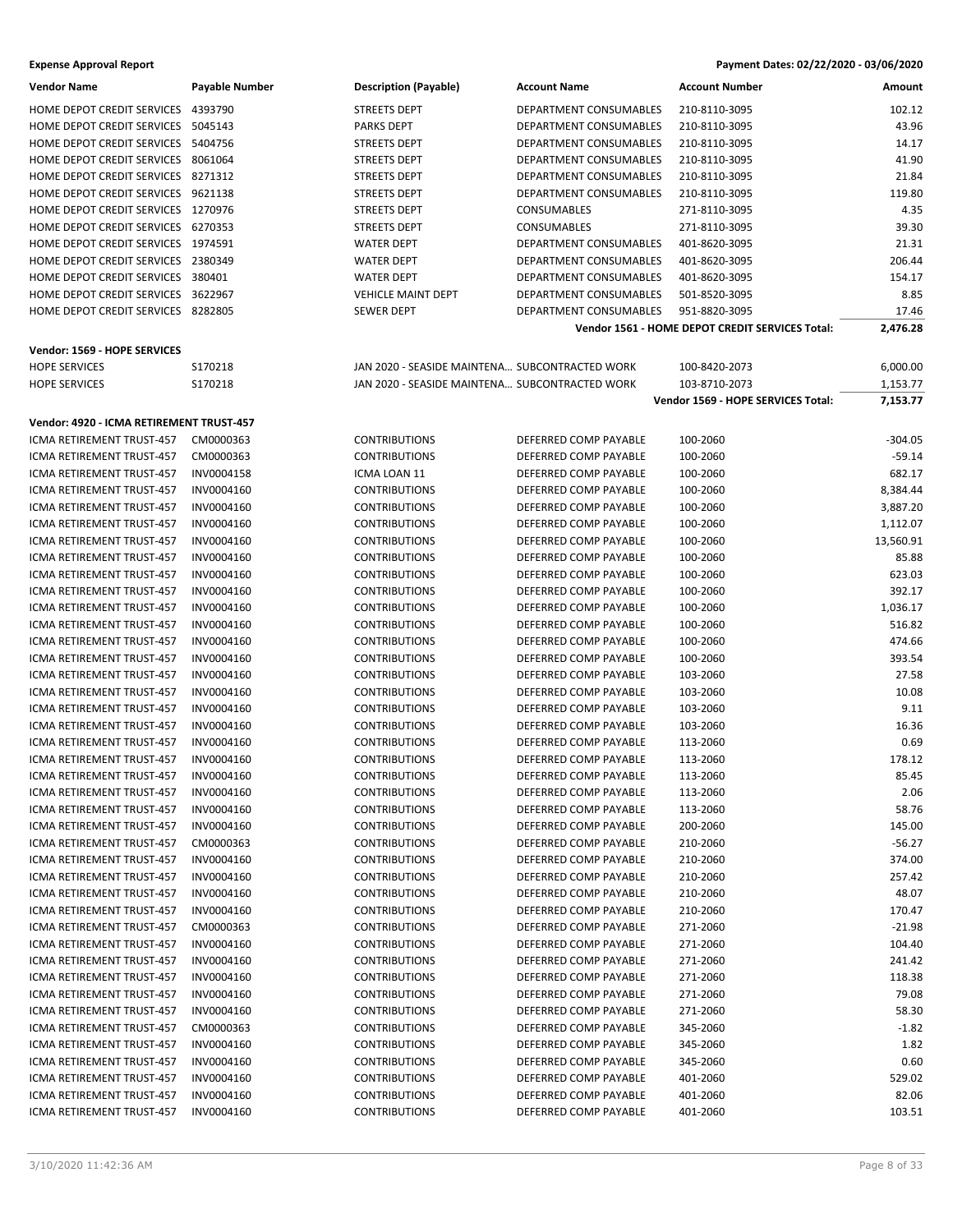| <b>Vendor Name</b>                              | Payable Number | <b>Description (Payable)</b>                         | <b>Account Name</b>                                                   | <b>Account Number</b>                                 | Amount    |
|-------------------------------------------------|----------------|------------------------------------------------------|-----------------------------------------------------------------------|-------------------------------------------------------|-----------|
| ICMA RETIREMENT TRUST-457                       | INV0004160     | <b>CONTRIBUTIONS</b>                                 | DEFERRED COMP PAYABLE                                                 | 401-2060                                              | 28.56     |
| ICMA RETIREMENT TRUST-457                       | INV0004160     | <b>CONTRIBUTIONS</b>                                 | DEFERRED COMP PAYABLE                                                 | 401-2060                                              | 18.46     |
| ICMA RETIREMENT TRUST-457                       | INV0004160     | <b>CONTRIBUTIONS</b>                                 | DEFERRED COMP PAYABLE                                                 | 501-2060                                              | 231.72    |
| ICMA RETIREMENT TRUST-457                       | INV0004160     | <b>CONTRIBUTIONS</b>                                 | DEFERRED COMP PAYABLE                                                 | 501-2060                                              | 57.10     |
| ICMA RETIREMENT TRUST-457                       | INV0004160     | <b>CONTRIBUTIONS</b>                                 | DEFERRED COMP PAYABLE                                                 | 501-2060                                              | 66.00     |
| ICMA RETIREMENT TRUST-457                       | CM0000363      | <b>CONTRIBUTIONS</b>                                 | DEFERRED COMP PAYABLE                                                 | 503-2060                                              | 36.15     |
| ICMA RETIREMENT TRUST-457                       | INV0004160     | <b>CONTRIBUTIONS</b>                                 | DEFERRED COMP PAYABLE                                                 | 503-2060                                              | 613.85    |
| ICMA RETIREMENT TRUST-457                       | INV0004160     | <b>CONTRIBUTIONS</b>                                 | DEFERRED COMP PAYABLE                                                 | 503-2060                                              | 486.56    |
| ICMA RETIREMENT TRUST-457                       | INV0004158     | ICMA LOAN 11                                         | DEFERRED COMP PAYABLE                                                 | 951-2060                                              | 75.78     |
| ICMA RETIREMENT TRUST-457                       | INV0004160     | <b>CONTRIBUTIONS</b>                                 | DEFERRED COMP PAYABLE                                                 | 951-2060                                              | 261.86    |
| ICMA RETIREMENT TRUST-457                       | INV0004160     | <b>CONTRIBUTIONS</b>                                 | DEFERRED COMP PAYABLE                                                 | 951-2060                                              | 223.20    |
| ICMA RETIREMENT TRUST-457                       | INV0004160     | <b>CONTRIBUTIONS</b>                                 | DEFERRED COMP PAYABLE                                                 | 951-2060                                              | 57.08     |
| ICMA RETIREMENT TRUST-457                       | INV0004160     | <b>CONTRIBUTIONS</b>                                 | DEFERRED COMP PAYABLE                                                 | 951-2060                                              | 56.51     |
| ICMA RETIREMENT TRUST-457                       | INV0004160     | <b>CONTRIBUTIONS</b>                                 | DEFERRED COMP PAYABLE                                                 | 953-2060                                              | 15.38     |
| ICMA RETIREMENT TRUST-457                       | INV0004160     | <b>CONTRIBUTIONS</b>                                 | DEFERRED COMP PAYABLE                                                 | 971-2060                                              | 18.30     |
|                                                 |                |                                                      |                                                                       | Vendor 4920 - ICMA RETIREMENT TRUST-457 Total:        | 35,654.07 |
|                                                 |                |                                                      |                                                                       |                                                       |           |
| Vendor: 7173 - Iconix Waterworks (US) Inc.      |                |                                                      |                                                                       |                                                       |           |
| Iconix Waterworks (US) Inc.                     | U2016006392    | (1) 4x60 GALV NIPPLE                                 | DEPARTMENT CONSUMABLES                                                | 100-8420-3095                                         | 186.83    |
| Iconix Waterworks (US) Inc.                     | U2016005583    | MISC SUPPLIES FOR STREET SW CONSUMABLES              |                                                                       | 271-8110-3095                                         | 87.93     |
| Iconix Waterworks (US) Inc.                     | U2013001481    | MISC SUPPLIES FOR FLAP GATE DEPARTMENT CONSUMABLES   |                                                                       | 401-8620-3095                                         | 184.95    |
| Iconix Waterworks (US) Inc.                     | U2013002591    | MISC WATER DEPT SUPPLIES                             | DEPARTMENT CONSUMABLES                                                | 401-8620-3095                                         | 666.86    |
| Iconix Waterworks (US) Inc.                     | U2016003781    | (5) CONCRETE BOX, (5) CONC LI DEPARTMENT CONSUMABLES |                                                                       | 401-8620-3095                                         | 305.91    |
| Iconix Waterworks (US) Inc.                     | U2016004957    | 21' PIPE FOR DEL MONTE MAN DEPARTMENT CONSUMABLES    |                                                                       | 951-8820-3095                                         | 251.22    |
|                                                 |                |                                                      |                                                                       | Vendor 7173 - Iconix Waterworks (US) Inc. Total:      | 1,683.70  |
| Vendor: 6970 - ID CONCEPTS, LLC                 |                |                                                      |                                                                       |                                                       |           |
| ID CONCEPTS, LLC                                | 20136          | (57) LAW ENFRCMNT ID CREDE DEPARTMENT EQUIPMENT      |                                                                       | 100-6110-8187                                         | 1,463.54  |
| ID CONCEPTS, LLC                                | 20136.         | (1) ADDTL ID CREDENTIAL CARD DEPARTMENT EQUIPMENT    |                                                                       | 100-6110-8187                                         | 24.61     |
|                                                 |                |                                                      |                                                                       | Vendor 6970 - ID CONCEPTS, LLC Total:                 | 1,488.15  |
| Vendor: 8863 - INFRASTRUCTURE ENGINEERING CORP. |                |                                                      |                                                                       |                                                       |           |
| INFRASTRUCTURE ENGINEERIN 12313                 |                |                                                      | 12/28/19 - 1/31/20 - CANYON  CANYON DEL REY SEWER LINE R953-8820-9205 |                                                       | 4,398.00  |
|                                                 |                |                                                      |                                                                       | Vendor 8863 - INFRASTRUCTURE ENGINEERING CORP. Total: | 4,398.00  |
|                                                 |                |                                                      |                                                                       |                                                       |           |
| <b>Vendor: 1658 - INTERNATIONAL ASSOCIATION</b> |                |                                                      |                                                                       |                                                       |           |
| INTERNATIONAL ASSOCIATION 0092319               |                | ACTIVE DUES 1/1/20-12/31/20 - DUES & MEMBERSHIP      |                                                                       | 100-6110-4122                                         | 190.00    |
|                                                 |                |                                                      |                                                                       | Vendor 1658 - INTERNATIONAL ASSOCIATION Total:        | 190.00    |
| Vendor: 5266 - INTL ASSOC OF FIREFIGHTER        |                |                                                      |                                                                       |                                                       |           |
| INTL ASSOC OF FIREFIGHTER                       | INV0004100     | <b>DUES</b>                                          | MISC PAYROLL PAYABLES                                                 | 100-2062                                              | 1,100.00  |
| INTL ASSOC OF FIREFIGHTER                       | INV0004137     | <b>DUES</b>                                          | MISC PAYROLL PAYABLES                                                 | 100-2062                                              | 1,100.00  |
|                                                 |                |                                                      |                                                                       | Vendor 5266 - INTL ASSOC OF FIREFIGHTER Total:        | 2,200.00  |
| Vendor: 8332 - IVY SIMPSON                      |                |                                                      |                                                                       |                                                       |           |
| <b>IVY SIMPSON</b>                              | 1355           | WEEKLY PLANT SERVICE 1/31/2 SUBCONTRACTED WORK       |                                                                       | 100-8310-2073                                         | 216.00    |
|                                                 |                |                                                      |                                                                       | Vendor 8332 - IVY SIMPSON Total:                      | 216.00    |
| Vendor: 9310 - JAMES J. DAGDIGIAN               |                |                                                      |                                                                       |                                                       |           |
| JAMES J. DAGDIGIAN                              | 2/24/2020      | JUDGE FOR GRAPHICS ART AT A ART PROGRAM              |                                                                       | 100-9200-7190                                         | 100.00    |
|                                                 |                |                                                      |                                                                       | Vendor 9310 - JAMES J. DAGDIGIAN Total:               | 100.00    |
|                                                 |                |                                                      |                                                                       |                                                       |           |
| Vendor: 7065 - JAN ROEHL CONSULTING             |                |                                                      |                                                                       |                                                       |           |
| JAN ROEHL CONSULTING                            | 17             | JAN 2020 - CALVIP EVALUATIONJAN ROEHL CONSULTING     |                                                                       | 100-2042-1039                                         | 1,000.00  |
|                                                 |                |                                                      |                                                                       | Vendor 7065 - JAN ROEHL CONSULTING Total:             | 1,000.00  |
| Vendor: 1743 - JOHNSTONE SUPPLY FRESNO          |                |                                                      |                                                                       |                                                       |           |
| JOHNSTONE SUPPLY FRESNO                         | S1929515.001   |                                                      | (1) INTEGRATED CONTROL ASSY DEPARTMENT CONSUMABLES 113-8730-3095      |                                                       | 251.80    |
|                                                 |                |                                                      |                                                                       | Vendor 1743 - JOHNSTONE SUPPLY FRESNO Total:          | 251.80    |
| Vendor: 9046 - JONATHAN GABRIEL WIZARD          |                |                                                      |                                                                       |                                                       |           |
| JONATHAN GABRIEL WIZARD                         | LOCC           |                                                      | REIMBURSEMENT FOR LEAGUE TRAVEL - ALEXANDER/WIZARD 100-1010-4116      |                                                       | 232.20    |
|                                                 |                |                                                      |                                                                       | Vendor 9046 - JONATHAN GABRIEL WIZARD Total:          | 232.20    |
|                                                 |                |                                                      |                                                                       |                                                       |           |
| Vendor: 9378 - JUANA MARQUEZ                    |                |                                                      |                                                                       |                                                       |           |
| <b>JUANA MARQUEZ</b>                            | DA AF# 19-32   |                                                      |                                                                       |                                                       | 20,337.21 |
|                                                 |                |                                                      |                                                                       | Vendor 9378 - JUANA MARQUEZ Total:                    | 20,337.21 |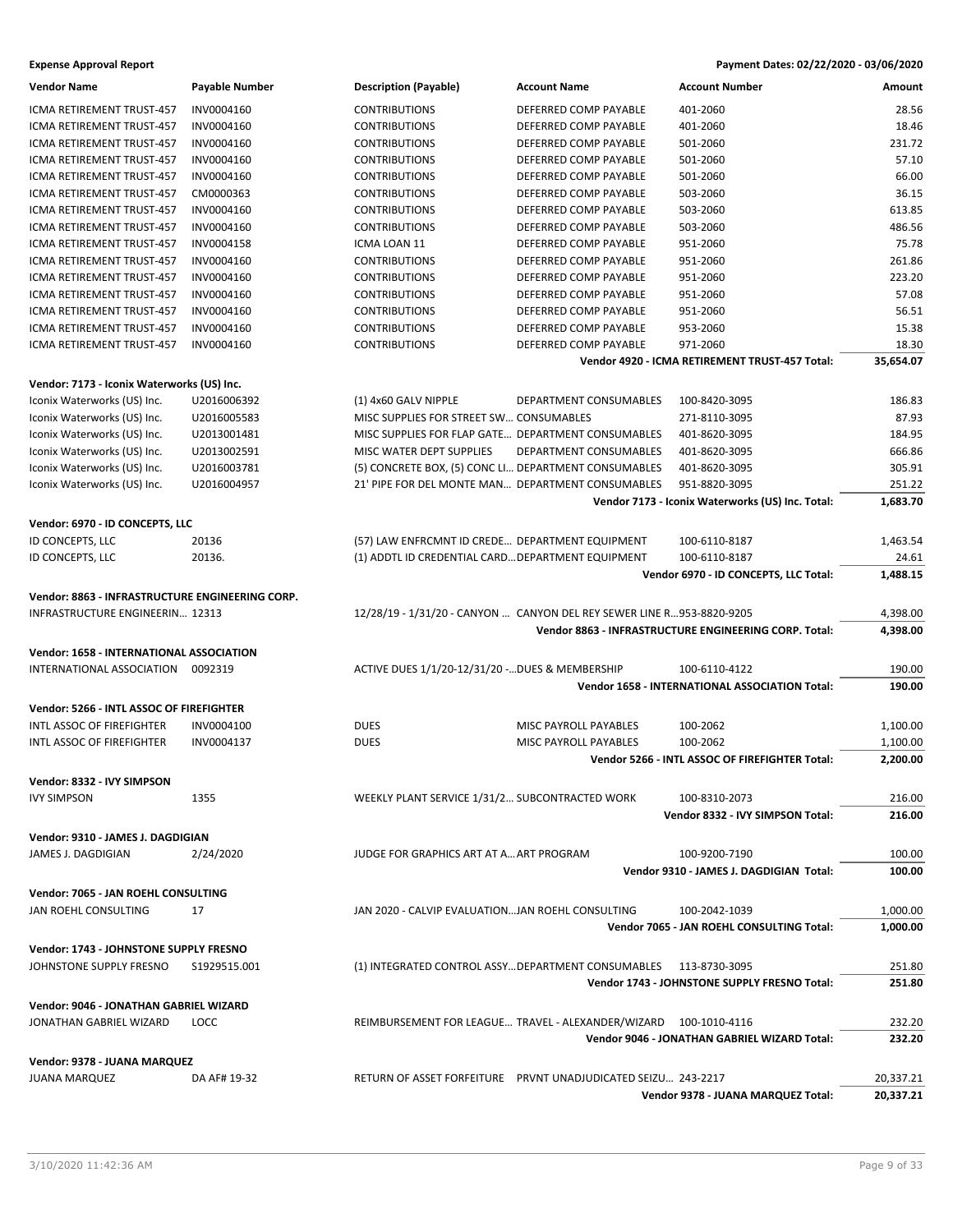| <b>Expense Approval Report</b>                          |                |                                                                       |                                                | Payment Dates: 02/22/2020 - 03/06/2020                        |                 |
|---------------------------------------------------------|----------------|-----------------------------------------------------------------------|------------------------------------------------|---------------------------------------------------------------|-----------------|
| <b>Vendor Name</b>                                      | Payable Number | <b>Description (Payable)</b>                                          | <b>Account Name</b>                            | <b>Account Number</b>                                         | Amount          |
| Vendor: 6538 - JULY E. BARREDO                          |                |                                                                       |                                                |                                                               |                 |
| <b>JULY E. BARREDO</b>                                  | 004            | DJ SVC AT SEASIDE HIGH SCHO TEEN EVENTS                               |                                                | 100-9310-7133                                                 | 375.00          |
|                                                         |                |                                                                       |                                                | Vendor 6538 - JULY E. BARREDO Total:                          | 375.00          |
| Vendor: 4018 - KATHY BEST LLC                           |                |                                                                       |                                                |                                                               |                 |
| <b>KATHY BEST LLC</b>                                   | 440 HARCOURT   | (1) ALUMINUM BLINDS PLUS IN SUBCONTRACTED WORK                        |                                                | 100-8310-2073                                                 | 592.46          |
|                                                         |                |                                                                       |                                                | Vendor 4018 - KATHY BEST LLC Total:                           | 592.46          |
|                                                         |                |                                                                       |                                                |                                                               |                 |
| Vendor: 1798 - KELLY-MOORE PAINT COMPANY                |                |                                                                       |                                                |                                                               |                 |
| KELLY-MOORE PAINT COMPANY 802-00000724686               |                | (1G) CUSTOM TINT PAINT                                                | DEPARTMENT CONSUMABLES                         | 100-8420-3095                                                 | 44.72           |
|                                                         |                |                                                                       |                                                | Vendor 1798 - KELLY-MOORE PAINT COMPANY Total:                | 44.72           |
| Vendor: 8479 - KIMLEY-HORN AND ASSOCIATES, INC.         |                |                                                                       |                                                |                                                               |                 |
| KIMLEY-HORN AND ASSOCIATES15809468                      |                | JAN 2020 - ICE/CORRODOR STU INTERSECTION PLANNING                     |                                                | 210-8210-2083                                                 | 33,288.50       |
|                                                         |                |                                                                       |                                                | Vendor 8479 - KIMLEY-HORN AND ASSOCIATES, INC. Total:         | 33,288.50       |
| Vendor: 8558 - KION                                     |                |                                                                       |                                                |                                                               |                 |
| <b>KION</b>                                             | 505497-2       | 1/27/20 - 2/23/20 P.D. RECRUI PERSONNEL RECRUITMENT                   |                                                | 100-6110-2064                                                 | 2,780.00        |
| KION                                                    | 495559-1       | 11/25/19 - 12/13/19 - SEASIDE  HOLIDAY SNOW FESTIVAL                  |                                                | 100-9200-7182                                                 | 500.00          |
|                                                         |                |                                                                       |                                                | Vendor 8558 - KION Total:                                     | 3,280.00        |
| Vendor: 5462 - LABORERS NATIONAL PENSION                |                |                                                                       |                                                |                                                               |                 |
| <b>LABORERS NATIONAL PENSION</b>                        | INV0004122     | <b>LIUNA PENSION</b>                                                  | LIUNA PENSION PAYABLE                          | 100-2064                                                      | 2,204.95        |
| LABORERS NATIONAL PENSION                               | INV0004156     | <b>LIUNA PENSION</b>                                                  | <b>LIUNA PENSION PAYABLE</b>                   | 100-2064                                                      | 1,960.55        |
| LABORERS NATIONAL PENSION                               | INV0004122     | LIUNA PENSION                                                         | <b>LIUNA PENSION PAYABLE</b>                   | 103-2064                                                      | 109.30          |
| LABORERS NATIONAL PENSION                               | INV0004156     | LIUNA PENSION                                                         | LIUNA PENSION PAYABLE                          | 103-2064                                                      | 93.81           |
| LABORERS NATIONAL PENSION                               | INV0004122     | LIUNA PENSION                                                         | LIUNA PENSION PAYABLE                          | 113-2064                                                      | 1.77            |
| LABORERS NATIONAL PENSION                               | INV0004156     | LIUNA PENSION                                                         | <b>LIUNA PENSION PAYABLE</b>                   | 113-2064                                                      | 35.20           |
| LABORERS NATIONAL PENSION                               | INV0004122     | LIUNA PENSION                                                         | LIUNA PENSION PAYABLE                          | 210-2064                                                      | 394.61          |
| LABORERS NATIONAL PENSION                               | INV0004156     | LIUNA PENSION                                                         | LIUNA PENSION PAYABLE                          | 210-2064                                                      | 515.48          |
| LABORERS NATIONAL PENSION                               | INV0004122     | LIUNA PENSION                                                         | LIUNA PENSION PAYABLE                          | 271-2064                                                      | 484.33          |
| LABORERS NATIONAL PENSION                               | INV0004156     | LIUNA PENSION                                                         | LIUNA PENSION PAYABLE                          | 271-2064                                                      | 526.70          |
| LABORERS NATIONAL PENSION                               | INV0004122     | LIUNA PENSION                                                         | LIUNA PENSION PAYABLE                          | 345-2064                                                      | 6.78            |
| LABORERS NATIONAL PENSION                               | INV0004156     | LIUNA PENSION                                                         | LIUNA PENSION PAYABLE                          | 345-2064                                                      | 1.72            |
| LABORERS NATIONAL PENSION                               | INV0004122     | LIUNA PENSION                                                         | LIUNA PENSION PAYABLE                          | 401-2064                                                      | 478.94          |
| LABORERS NATIONAL PENSION                               | INV0004156     | LIUNA PENSION                                                         | LIUNA PENSION PAYABLE                          | 401-2064                                                      | 487.48          |
| LABORERS NATIONAL PENSION                               | INV0004123     | LIUNA PENSION POST 7/11                                               | LIUNA PENSION PAYABLE                          | 501-2064                                                      | 288.00          |
| LABORERS NATIONAL PENSION                               | INV0004157     | LIUNA PENSION POST 7/11                                               | LIUNA PENSION PAYABLE                          | 501-2064                                                      | 288.00          |
| <b>LABORERS NATIONAL PENSION</b>                        | INV0004122     | <b>LIUNA PENSION</b>                                                  | LIUNA PENSION PAYABLE                          | 951-2064                                                      | 351.32          |
| LABORERS NATIONAL PENSION<br>LABORERS NATIONAL PENSION  | INV0004156     | LIUNA PENSION                                                         | LIUNA PENSION PAYABLE<br>LIUNA PENSION PAYABLE | 951-2064<br>971-2064                                          | 358.36<br>52.70 |
|                                                         | INV0004156     | LIUNA PENSION                                                         |                                                | <b>Vendor 5462 - LABORERS NATIONAL PENSION Total:</b>         | 8,640.00        |
|                                                         |                |                                                                       |                                                |                                                               |                 |
| Vendor: 0213 - LANGUAGE LINE SERVICES                   |                |                                                                       |                                                |                                                               |                 |
| LANGUAGE LINE SERVICES                                  | 4733582        | JAN 2020 - POLICE DEPT (SPANITELEPHONE                                |                                                | 100-6110-5132                                                 | 128.65          |
|                                                         |                |                                                                       |                                                | Vendor 0213 - LANGUAGE LINE SERVICES Total:                   | 128.65          |
| Vendor: 6835 - LANGUAGE TESTING INTL., INC              |                |                                                                       |                                                |                                                               |                 |
| LANGUAGE TESTING INTL., INC L34305-IN                   |                | SPANISH TESTING - J. CARVALHO PERSONNEL RECRUITMENT                   |                                                | 100-2031-2064                                                 | 179.00          |
|                                                         |                |                                                                       |                                                | Vendor 6835 - LANGUAGE TESTING INTL., INC Total:              | 179.00          |
| Vendor: 1913 - LAW ENFORCEMENT PSYCHOLOGICAL SVCS, INC. |                |                                                                       |                                                |                                                               |                 |
| LAW ENFORCEMENT PSYCHOL 2002143                         |                | JAN 2020 - (7) POST-OFFER PSY BACKGROUND INVESTIGATION 100-6110-1027  |                                                |                                                               | 2,800.00        |
|                                                         |                |                                                                       |                                                | Vendor 1913 - LAW ENFORCEMENT PSYCHOLOGICAL SVCS, INC. Total: | 2,800.00        |
| Vendor: 4422 - LEHR AUTO ELECTRIC                       |                |                                                                       |                                                |                                                               |                 |
| LEHR AUTO ELECTRIC                                      | SI39403        | (2) SEAT COVER BLACK                                                  | <b>VEHICLE PARTS</b>                           | 501-8520-6144                                                 | 380.19          |
|                                                         |                |                                                                       |                                                | Vendor 4422 - LEHR AUTO ELECTRIC Total:                       | 380.19          |
|                                                         |                |                                                                       |                                                |                                                               |                 |
| Vendor: 2045 - M & S BUILDING SUPPLY INC                |                |                                                                       |                                                |                                                               |                 |
| M & S BUILDING SUPPLY INC                               | 001440539      | SUPPLIES FOR LAGUNA GRANDE DEPARTMENT CONSUMABLES                     |                                                | 100-8420-3095                                                 | 63.14           |
|                                                         |                |                                                                       |                                                | Vendor 2045 - M & S BUILDING SUPPLY INC Total:                | 63.14           |
| Vendor: 9313 - MANUEL L. LOPEZ & LINDA L. LOPEZ         |                |                                                                       |                                                |                                                               |                 |
| MANUEL L. LOPEZ & LINDA L. L FEB 2020                   |                | FEB 2020 - (3) LIVESCAN BILLIN PERSONNEL RECRUITMENT                  |                                                | 100-2031-2064                                                 | 28.00           |
| MANUEL L. LOPEZ & LINDA L. L FEB 2020                   |                | FEB 2020 - (3) LIVESCAN BILLIN BACKGROUND INVESTIGATION 100-9310-1027 |                                                |                                                               | 56.00           |
|                                                         |                |                                                                       |                                                | Vendor 9313 - MANUEL L. LOPEZ & LINDA L. LOPEZ Total:         | 84.00           |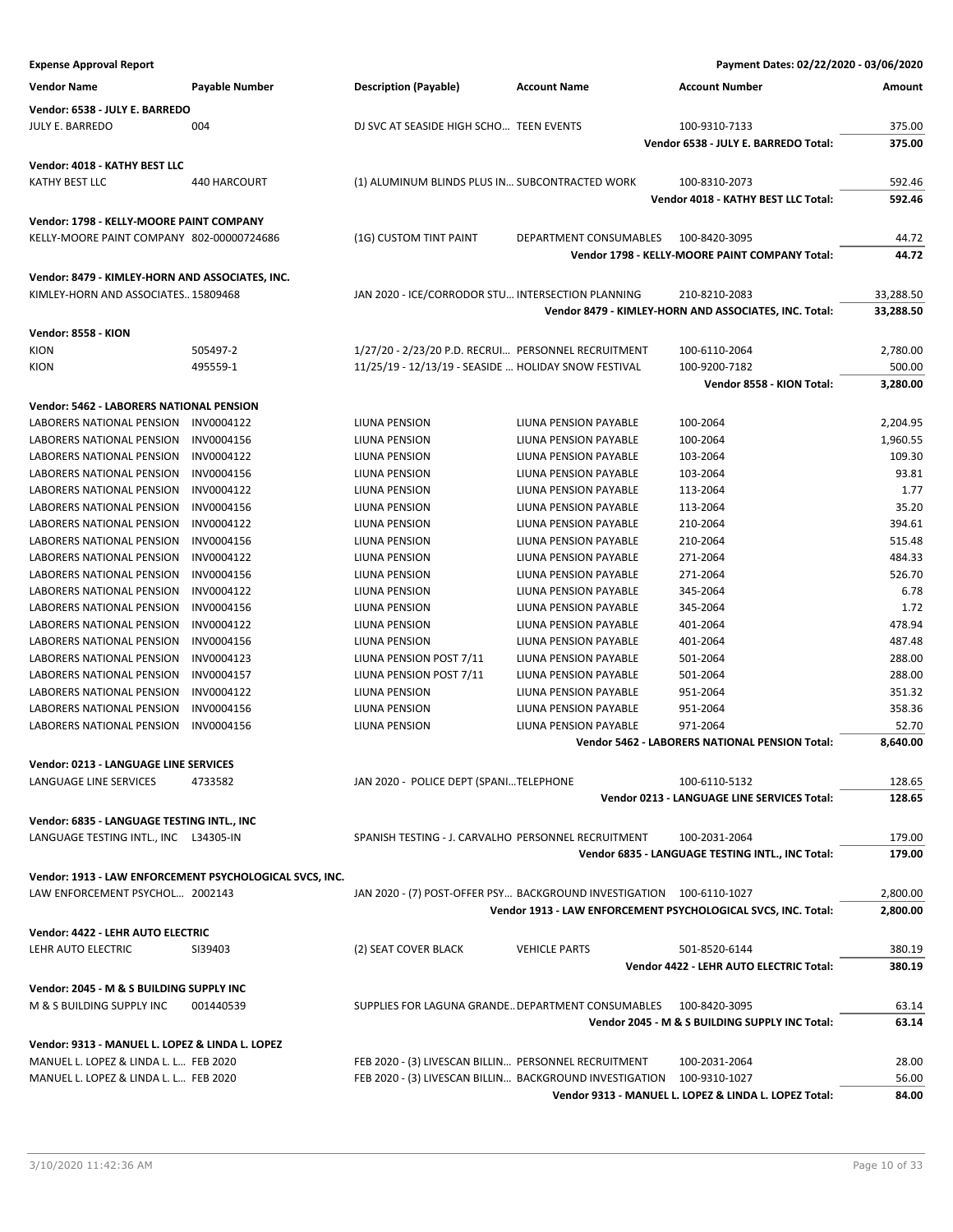| <b>Vendor Name</b>                              | Payable Number | <b>Description (Payable)</b>                     | <b>Account Name</b>                                                   | <b>Account Number</b>                                     | Amount   |
|-------------------------------------------------|----------------|--------------------------------------------------|-----------------------------------------------------------------------|-----------------------------------------------------------|----------|
| Vendor: 9379 - MARIA PADILLA                    |                |                                                  |                                                                       |                                                           |          |
| <b>MARIA PADILLA</b>                            | 127567         | DEPOSIT REFUND FOR OLDEME CENTER RENTAL DEPOSITS |                                                                       | 252-2345                                                  | 443.44   |
|                                                 |                |                                                  |                                                                       | Vendor 9379 - MARIA PADILLA Total:                        | 443.44   |
| Vendor: 6379 - MARINA COAST WATER DISTRICT      |                |                                                  |                                                                       |                                                           |          |
| MARINA COAST WATER DISTRI JAN 2020              |                | JAN 2020 - (3) SEASIDE SERVICE WATER             |                                                                       | 100-8310-5133                                             | 522.62   |
| MARINA COAST WATER DISTRI JAN 2020              |                | JAN 2020 - (3) SEASIDE SERVICE WATER             |                                                                       | 100-8440-5133                                             | 555.10   |
| MARINA COAST WATER DISTRI JAN 2020              |                | JAN 2020 - (3) SEASIDE SERVICE WATER             |                                                                       | 210-8420-5133                                             | 364.63   |
|                                                 |                |                                                  |                                                                       | Vendor 6379 - MARINA COAST WATER DISTRICT Total:          | 1,442.35 |
| Vendor: 2102 - MARTIN'S IRRIGATION SUPPLY, INC. |                |                                                  |                                                                       |                                                           |          |
| MARTIN'S IRRIGATION SUPPLY,  559396             |                | (1) FASTTRACK RYE 25LBS                          | DEPARTMENT CONSUMABLES                                                | 100-8420-3095                                             | 86.91    |
| MARTIN'S IRRIGATION SUPPLY,  560400             |                | (6) GOPHER GASSER                                | DEPARTMENT CONSUMABLES                                                | 100-8420-3095                                             | 51.33    |
| MARTIN'S IRRIGATION SUPPLY,  560736             |                |                                                  | 7" PRUNING SAW, 14" PRUNING DEPARTMENT CONSUMABLES                    | 100-8420-3095                                             | 85.35    |
|                                                 |                |                                                  |                                                                       | Vendor 2102 - MARTIN'S IRRIGATION SUPPLY, INC. Total:     | 223.59   |
| Vendor: 9347 - MARY ANN McCONNELL               |                |                                                  |                                                                       |                                                           |          |
| <b>MARY ANN McCONNELL</b>                       | 963            |                                                  | FEB 2020 - (5) SEASIDE POLICE  BACKGROUND INVESTIGATION 100-6110-1027 |                                                           | 1,500.00 |
|                                                 |                |                                                  |                                                                       | Vendor 9347 - MARY ANN McCONNELL Total:                   | 1,500.00 |
| Vendor: 2236 - MBS BUSINESS SYSTEMS             |                |                                                  |                                                                       |                                                           |          |
| MBS BUSINESS SYSTEMS                            | 379760         | 656 BROADWAY AVE - KONICA COPIER SERVICES        |                                                                       | 100-7410-2044                                             | 250.47   |
| MBS BUSINESS SYSTEMS                            | 378740         | 610 OLYMPIA AVE - KONICA MI COPIER SERVICES      |                                                                       | 100-8310-2044                                             | 107.36   |
| <b>MBS BUSINESS SYSTEMS</b>                     | 379492         | 986 HILBY AVE - KONICA MINOLCOPIER SERVICES      |                                                                       | 100-9200-2044                                             | 396.71   |
|                                                 |                |                                                  |                                                                       | Vendor 2236 - MBS BUSINESS SYSTEMS Total:                 | 754.54   |
|                                                 |                |                                                  |                                                                       |                                                           |          |
| Vendor: 4519 - MICHAEL MASTROIANNI              |                |                                                  |                                                                       |                                                           |          |
| MICHAEL MASTROIANNI                             | 1853           | PONY WHEEL & PETTING ZOO  EASTER EGG HUNT        |                                                                       | 100-9200-7186<br>Vendor 4519 - MICHAEL MASTROIANNI Total: | 1,100.00 |
|                                                 |                |                                                  |                                                                       |                                                           | 1,100.00 |
| Vendor: 2781 - MIRIAM WILSON                    |                |                                                  |                                                                       |                                                           |          |
| MIRIAM WILSON                                   | 242966         | JAN 2020 - MIGRATORY BIRD C SUBCONTRACTED WORK   |                                                                       | 100-8420-2073                                             | 500.00   |
|                                                 |                |                                                  |                                                                       | Vendor 2781 - MIRIAM WILSON Total:                        | 500.00   |
| Vendor: 2184 - MISSION LINEN SERVICE            |                |                                                  |                                                                       |                                                           |          |
| <b>MISSION LINEN SERVICE</b>                    | 511831381      |                                                  | FIRE DEPT WEEKLY LAUNDRY S UNIFORM SERVICE/LAUNDRY                    | 100-6640-2049                                             | 97.29    |
|                                                 |                |                                                  |                                                                       | Vendor 2184 - MISSION LINEN SERVICE Total:                | 97.29    |
| Vendor: 2186 - MISSION UNIFORM SERVICE          |                |                                                  |                                                                       |                                                           |          |
| <b>MISSION UNIFORM SERVICE</b>                  | 511754008      |                                                  | MAINT & UTIL WEEKLY UNIFO UNIFORM SERVICE / LAUNDRY                   | 100-8310-2049                                             | 49.03    |
| MISSION UNIFORM SERVICE                         | 511802753      |                                                  | MAINT & UTIL WEEKLY UNIFO UNIFORM SERVICE / LAUNDRY                   | 100-8310-2049                                             | 51.93    |
| <b>MISSION UNIFORM SERVICE</b>                  | 511754008      |                                                  | MAINT & UTIL WEEKLY UNIFO UNIFORM SERVICE/LAUNDRY                     | 100-8410-2049                                             | 15.69    |
| <b>MISSION UNIFORM SERVICE</b>                  | 511802753      |                                                  | MAINT & UTIL WEEKLY UNIFO UNIFORM SERVICE/LAUNDRY                     | 100-8410-2049                                             | 16.62    |
| <b>MISSION UNIFORM SERVICE</b>                  | 511754008      |                                                  | MAINT & UTIL WEEKLY UNIFO UNIFORM SERVICE/LAUNDRY                     | 100-8420-2049                                             | 49.03    |
| <b>MISSION UNIFORM SERVICE</b>                  | 511802753      |                                                  | MAINT & UTIL WEEKLY UNIFO UNIFORM SERVICE/LAUNDRY                     | 100-8420-2049                                             | 51.93    |
| <b>MISSION UNIFORM SERVICE</b>                  | 511754008      |                                                  | MAINT & UTIL WEEKLY UNIFO UNIFORM SERVICE / LAUNDRY                   | 100-8440-2049                                             | 29.40    |
| MISSION UNIFORM SERVICE                         | 511802753      |                                                  | MAINT & UTIL WEEKLY UNIFO UNIFORM SERVICE / LAUNDRY                   | 100-8440-2049                                             | 31.14    |
| <b>MISSION UNIFORM SERVICE</b>                  | 511754008      |                                                  | MAINT & UTIL WEEKLY UNIFO UNIFORM SERVICE / LAUNDRY                   | 100-8450-2049                                             | 15.69    |
| <b>MISSION UNIFORM SERVICE</b>                  | 511802753      |                                                  | MAINT & UTIL WEEKLY UNIFO UNIFORM SERVICE / LAUNDRY                   | 100-8450-2049                                             | 16.62    |
| <b>MISSION UNIFORM SERVICE</b>                  | 511671226      |                                                  | RECREATION DEPT WEEKLY UNI UNIFORM SERVICE/LAUNDRY                    | 100-9105-2049                                             | 169.10   |
| MISSION UNIFORM SERVICE                         | 511773441      |                                                  | RECREATION DEPT WEEKLY UNI UNIFORM SERVICE/LAUNDRY                    | 100-9105-2049                                             | 169.10   |
| <b>MISSION UNIFORM SERVICE</b>                  | 511818643      |                                                  | RECREATION DEPT WEEKLY UNI UNIFORM SERVICE/LAUNDRY                    | 100-9105-2049                                             | 200.82   |
| <b>MISSION UNIFORM SERVICE</b>                  | 511869869      |                                                  | RECREATION DEPT WEEKLY UNI UNIFORM SERVICE/LAUNDRY                    | 100-9105-2049                                             | 174.82   |
| <b>MISSION UNIFORM SERVICE</b>                  | 511928405      |                                                  | RECREATION DEPT WEEKLY UNI UNIFORM SERVICE/LAUNDRY                    | 100-9105-2049                                             | 174.82   |
| <b>MISSION UNIFORM SERVICE</b>                  | 511952022      |                                                  | RECREATION DEPT UNIFORM S UNIFORM SERVICE/LAUNDRY                     | 100-9105-2049                                             | 25.56    |
| MISSION UNIFORM SERVICE                         | 511754008      |                                                  | MAINT & UTIL WEEKLY UNIFO UNIFORM SERVICE/LAUNDRY                     | 103-8710-2049                                             | 9.81     |
| <b>MISSION UNIFORM SERVICE</b>                  | 511802753      |                                                  | MAINT & UTIL WEEKLY UNIFO UNIFORM SERVICE/LAUNDRY                     | 103-8710-2049                                             | 10.39    |
| <b>MISSION UNIFORM SERVICE</b>                  | 511754009      |                                                  | POMA DEPT WEEKLY UNIFORM  UNIFORM SERVICE / LAUNDRY                   | 113-8730-2049                                             | 117.73   |
| <b>MISSION UNIFORM SERVICE</b>                  | 511802754      |                                                  | POMA DEPT WEEKLY UNIFORM  UNIFORM SERVICE / LAUNDRY                   | 113-8730-2049                                             | 117.73   |
| <b>MISSION UNIFORM SERVICE</b>                  | 511754008      |                                                  | MAINT & UTIL WEEKLY UNIFO UNIFORM SERVICE/LAUNDRY                     | 210-8110-2049                                             | 39.22    |
| MISSION UNIFORM SERVICE                         | 511802753      |                                                  | MAINT & UTIL WEEKLY UNIFO UNIFORM SERVICE/LAUNDRY                     | 210-8110-2049                                             | 41.54    |
| <b>MISSION UNIFORM SERVICE</b>                  | 511754008      |                                                  | MAINT & UTIL WEEKLY UNIFO UNIFORM SERVICE/LAUNDRY                     | 210-8420-2049                                             | 9.82     |
| <b>MISSION UNIFORM SERVICE</b>                  | 511802753      |                                                  | MAINT & UTIL WEEKLY UNIFO UNIFORM SERVICE/LAUNDRY                     | 210-8420-2049                                             | 10.40    |
| MISSION UNIFORM SERVICE                         | 511754008      |                                                  | MAINT & UTIL WEEKLY UNIFO UNIFORM SERVICE/LAUNDRY                     | 271-8110-2049                                             | 39.22    |
| MISSION UNIFORM SERVICE                         | 511802753      |                                                  | MAINT & UTIL WEEKLY UNIFO UNIFORM SERVICE/LAUNDRY                     | 271-8110-2049                                             | 41.54    |
| MISSION UNIFORM SERVICE                         | 511754008      |                                                  | MAINT & UTIL WEEKLY UNIFO UNIFORM SERVICE/LAUNDRY                     | 401-8620-2049                                             | 39.22    |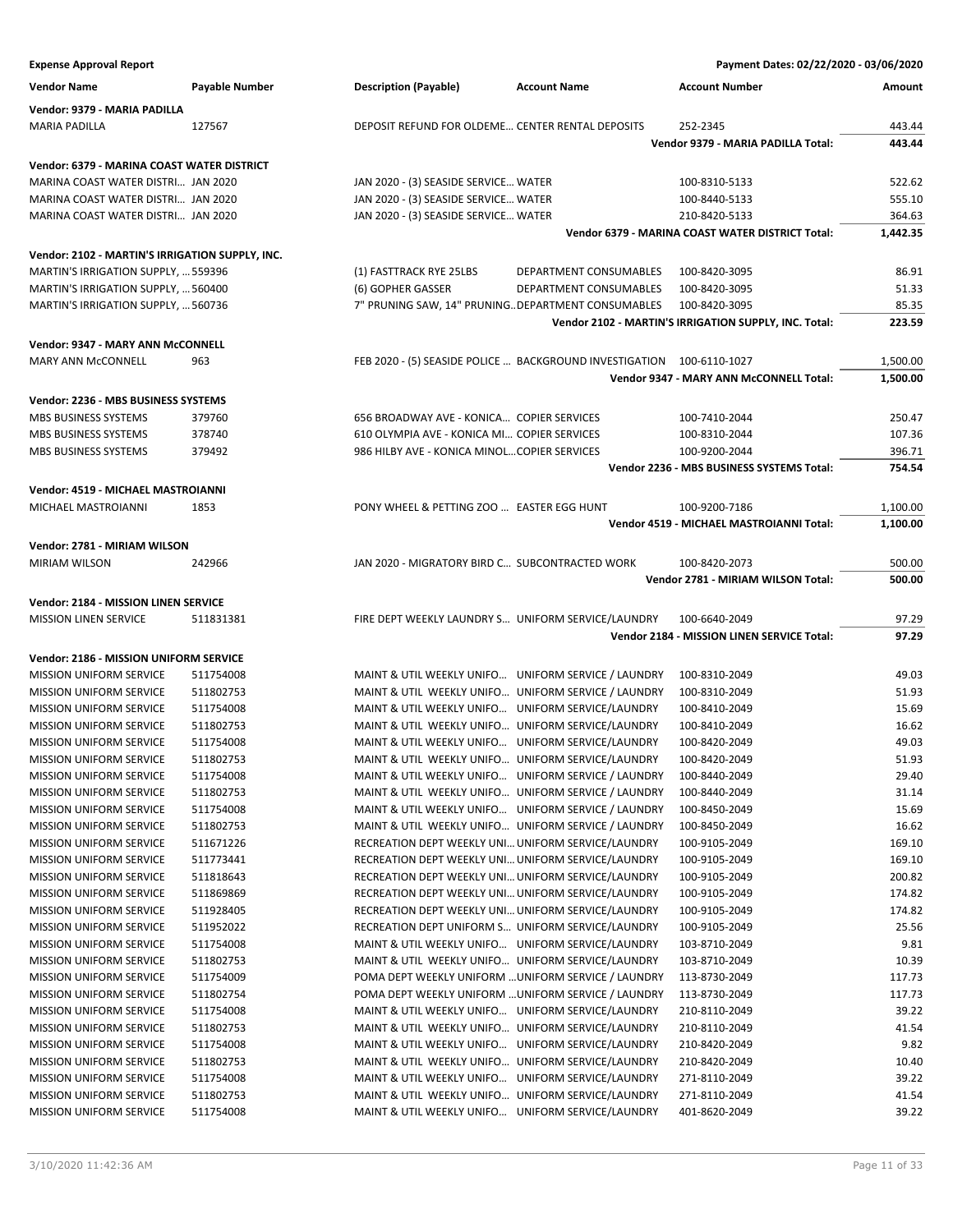| <b>Expense Approval Report</b>                  |                  |                                                      |                                                                         | Payment Dates: 02/22/2020 - 03/06/2020                |          |
|-------------------------------------------------|------------------|------------------------------------------------------|-------------------------------------------------------------------------|-------------------------------------------------------|----------|
| <b>Vendor Name</b>                              | Payable Number   | <b>Description (Payable)</b>                         | <b>Account Name</b>                                                     | <b>Account Number</b>                                 | Amount   |
| MISSION UNIFORM SERVICE                         | 511802753        | MAINT & UTIL WEEKLY UNIFO UNIFORM SERVICE/LAUNDRY    |                                                                         | 401-8620-2049                                         | 41.54    |
| <b>MISSION UNIFORM SERVICE</b>                  | 511754008        | MAINT & UTIL WEEKLY UNIFO UNIFORM SERVICE/LAUNDRY    |                                                                         | 501-8520-2049                                         | 39.22    |
| <b>MISSION UNIFORM SERVICE</b>                  | 511802753        | MAINT & UTIL WEEKLY UNIFO UNIFORM SERVICE/LAUNDRY    |                                                                         | 501-8520-2049                                         | 41.54    |
| <b>MISSION UNIFORM SERVICE</b>                  | 511718170        | PT-CARGO-RELAX BLK                                   | UNIFORM SERVICE / LAUNDRY                                               | 951-8820-2049                                         | 27.00    |
| <b>MISSION UNIFORM SERVICE</b>                  | 511754008        |                                                      | MAINT & UTIL WEEKLY UNIFO UNIFORM SERVICE / LAUNDRY                     | 951-8820-2049                                         | 39.22    |
| <b>MISSION UNIFORM SERVICE</b>                  | 511802753        |                                                      | MAINT & UTIL WEEKLY UNIFO UNIFORM SERVICE / LAUNDRY                     | 951-8820-2049                                         | 41.54    |
|                                                 |                  |                                                      |                                                                         | Vendor 2186 - MISSION UNIFORM SERVICE Total:          | 1,947.98 |
| Vendor: 0144 - MOLINARI SUPPLY, INC.            |                  |                                                      |                                                                         |                                                       |          |
| MOLINARI SUPPLY, INC.                           | 0146712          | FIRE DEPT - (1 CASE) MULTIFOL JANITORIAL SUPPLIES    |                                                                         | 100-6640-3093                                         | 42.88    |
| MOLINARI SUPPLY, INC.                           | 0147041          | FIRE DEPT - MISC JANITORIAL S JANITORIAL SUPPLIES    |                                                                         | 100-6640-3093                                         | 324.49   |
| MOLINARI SUPPLY, INC.                           | 0146361          | HAND SOAP, BLK LINERS, GLOV DEPARTMENT CONSUMABLES   |                                                                         | 100-8420-3095                                         | 106.58   |
| MOLINARI SUPPLY, INC.                           | 0146614          | BLK LINERS, GLOVES - PARKS DE DEPARTMENT CONSUMABLES |                                                                         | 100-8420-3095                                         | 79.65    |
| MOLINARI SUPPLY, INC.                           | 0146673          | (1) DOLLY FOR PARKS DEPT                             | DEPARTMENT CONSUMABLES                                                  | 100-8420-3095                                         | 59.04    |
| MOLINARI SUPPLY, INC.                           | 0146726          | (1 CASE) MUTT MITT SINGLES -  DEPARTMENT CONSUMABLES |                                                                         | 100-8420-3095                                         | 99.64    |
|                                                 |                  |                                                      |                                                                         | Vendor 0144 - MOLINARI SUPPLY, INC. Total:            | 712.28   |
| Vendor: 4425 - MONTEREY AUTO SUPPLY             |                  |                                                      |                                                                         |                                                       |          |
| <b>MONTEREY AUTO SUPPLY</b>                     | 695331           | (1) BATTERY + CORE DEPOSIT                           | <b>VEHICLE PARTS</b>                                                    | 501-8520-6144                                         | 176.50   |
| <b>MONTEREY AUTO SUPPLY</b>                     | 695872           | $(20)$ 2.5 DEF                                       | <b>VEHICLE PARTS</b>                                                    | 501-8520-6144                                         | 272.91   |
| MONTEREY AUTO SUPPLY                            | 697493           | (1) 18" EXACTFIT-HBRD                                | <b>VEHICLE PARTS</b>                                                    | 501-8520-6144                                         | 85.38    |
| <b>MONTEREY AUTO SUPPLY</b>                     | 699441           |                                                      |                                                                         | 501-8520-6144                                         | 50.79    |
|                                                 |                  | (1) BACK PROBE<br>(1) BATTERY + CORE DEPOSIT         | <b>VEHICLE PARTS</b>                                                    |                                                       |          |
| MONTEREY AUTO SUPPLY                            | 699742           |                                                      | <b>VEHICLE PARTS</b>                                                    | 501-8520-6144                                         | 262.41   |
| <b>MONTEREY AUTO SUPPLY</b>                     | 700410           | (1) BATTERY + CORE DEPOSIT                           | <b>VEHICLE PARTS</b>                                                    | 501-8520-6144                                         | 262.41   |
| MONTEREY AUTO SUPPLY                            | 701592           | AIR FILTERS, OIL FILTERS                             | <b>VEHICLE PARTS</b>                                                    | 501-8520-6144                                         | 73.16    |
| MONTEREY AUTO SUPPLY                            | 701947           | (2) PAINT MARKTER WHITE                              | <b>VEHICLE PARTS</b>                                                    | 501-8520-6144                                         | 12.85    |
|                                                 |                  |                                                      |                                                                         | Vendor 4425 - MONTEREY AUTO SUPPLY Total:             | 1,196.41 |
| Vendor: 7505 - MONTEREY BAY ANALYTICAL SVCS.    |                  |                                                      |                                                                         |                                                       |          |
| MONTEREY BAY ANALYTICAL S 200203 25             |                  | SEASIDE MWS SAMPLES RECEIV WATER SAMPLING            |                                                                         | 401-8620-2072                                         | 78.00    |
|                                                 |                  |                                                      |                                                                         | Vendor 7505 - MONTEREY BAY ANALYTICAL SVCS. Total:    | 78.00    |
| Vendor: 2238 - MONTEREY BAY PEST CONTROL        |                  |                                                      |                                                                         |                                                       |          |
| MONTEREY BAY PEST CONTROL 0175100               |                  | 440 HARCOURT - TRAILER #A  PEST CONTROL              |                                                                         | 100-8310-2057                                         | 62.00    |
| MONTEREY BAY PEST CONTROL 0175102               |                  | POLICE DEPT MONTHLY OUTD PEST CONTROL                |                                                                         | 100-8310-2057                                         | 100.00   |
| MONTEREY BAY PEST CONTROL 0175103               |                  | 610 OLYMPIA AVE MONTHLY S PEST CONTROL               |                                                                         | 100-8310-2057                                         | 65.00    |
|                                                 |                  |                                                      |                                                                         | Vendor 2238 - MONTEREY BAY PEST CONTROL Total:        | 227.00   |
| Vendor: 0759 - MONTEREY CO. WEEKLY CLASSIFIEDS  |                  |                                                      |                                                                         |                                                       |          |
| MONTEREY CO. WEEKLY CLASSI 566-111297-00002     |                  |                                                      | PUBLIC HEARING - CITY WATER  PUBLISHING & LEGAL ADVERTIS 100-2021-2063  |                                                       | 81.45    |
| MONTEREY CO. WEEKLY CLASSI 567-111297-00002     |                  |                                                      | PUBLIC HEARING - CAMPUS T PUBLISHING & LEGAL ADVERTIS 100-2021-2063     |                                                       | 285.08   |
|                                                 |                  |                                                      |                                                                         | Vendor 0759 - MONTEREY CO. WEEKLY CLASSIFIEDS Total:  | 366.53   |
|                                                 |                  |                                                      |                                                                         |                                                       |          |
| <b>Vendor: 2295 - MONTEREY COUNTY PETROLEUM</b> |                  |                                                      |                                                                         |                                                       |          |
| MONTEREY COUNTY PETROLE 334986                  |                  | 700 GALLONS DIESEL NO. 2 DEL VEHICLE FUEL            |                                                                         | 501-8520-6145                                         | 2,133.72 |
| MONTEREY COUNTY PETROLE 335039                  |                  | 2,036 GAL UNLEADED REG GAS VEHICLE FUEL              |                                                                         | 501-8520-6145                                         | 5,986.68 |
|                                                 |                  |                                                      |                                                                         | <b>Vendor 2295 - MONTEREY COUNTY PETROLEUM Total:</b> | 8,120.40 |
| Vendor: 6088 - MONTEREY FIRE EXTINGUISHER, INC. |                  |                                                      |                                                                         |                                                       |          |
| MONTEREY FIRE EXTINGUISHER,79079                |                  | JAN 2020 - SERVICE AT MULTIP SUBCONTRACTED WORK      |                                                                         | 100-8310-2073                                         | 818.00   |
|                                                 |                  |                                                      |                                                                         | Vendor 6088 - MONTEREY FIRE EXTINGUISHER, INC. Total: | 818.00   |
| <b>Vendor: 8791 - MONTEREY ONE WATER</b>        |                  |                                                      |                                                                         |                                                       |          |
| <b>MONTEREY ONE WATER</b>                       | $1//1 - 2/29/20$ | 1/1/20 - 2/29/20 - MULT SEASI SEWER SERVICE CHARGE   |                                                                         | 100-8310-5136                                         | 49.64    |
| <b>MONTEREY ONE WATER</b>                       | $1//1-2/29/20$   | 1/1/20 - 2/29/20 - MULT SEASI SEWER SERVICE CHARGE   |                                                                         | 100-8310-5136                                         | 72.06    |
| <b>MONTEREY ONE WATER</b>                       | $1//1-2/29/20$   | 1/1/20 - 2/29/20 - MULT SEASI SEWER SERVICE CHARGE   |                                                                         | 100-8310-5136                                         | 26.50    |
| <b>MONTEREY ONE WATER</b>                       | $1//1-2/29/20$   | 1/1/20 - 2/29/20 - MULT SEASI SEWER SERVICE CHARGE   |                                                                         | 100-8310-5136                                         | 148.92   |
| <b>MONTEREY ONE WATER</b>                       | $1//1 - 2/29/20$ | 1/1/20 - 2/29/20 - MULT SEASI SEWER SERVICE CHARGE   |                                                                         | 100-8310-5136                                         | 248.20   |
| <b>MONTEREY ONE WATER</b>                       | $1//1 - 2/29/20$ | 1/1/20 - 2/29/20 - MULT SEASI SEWER SERVICE CHARGE   |                                                                         | 100-8310-5136                                         | 249.06   |
| <b>MONTEREY ONE WATER</b>                       | $1//1-2/29/20$   | 1/1/20 - 2/29/20 - MULT SEASI SEWER SERVICE CHARGE   |                                                                         | 100-8310-5136                                         | 49.64    |
| <b>MONTEREY ONE WATER</b>                       | $1//1-2/29/20$   | 1/1/20 - 2/29/20 - MULT SEASI SEWER SERVICE CHARGE   |                                                                         | 100-8310-5136                                         | 847.64   |
| <b>MONTEREY ONE WATER</b>                       | $1//1-2/29/20$   | 1/1/20 - 2/29/20 - MULT SEASI SEWER SERVICE CHARGE   |                                                                         | 100-8310-5136                                         | 1,013.07 |
| <b>MONTEREY ONE WATER</b>                       | $1//1 - 2/29/20$ | 1/1/20 - 2/29/20 - MULT SEASI REFUSE DISPOSAL        |                                                                         | 951-8820-2068                                         | 544.00   |
| <b>MONTEREY ONE WATER</b>                       | $1//1-2/29/20$   |                                                      | 1/1/20 - 2/29/20 - MULT SEASI RENTAL PROPERTY EXP & MAINT 971-9710-9599 |                                                       | 15.90    |
| MONTEREY ONE WATER                              | $1/1 - 2/29/20$  |                                                      | 1/1/20 - 2/29/20 - MULT SEASI RENTAL PROPERTY EXP & MAINT 971-9710-9599 |                                                       | 15.90    |

MONTEREY ONE WATER  $1/1-2/29/20$   $1/1/20 - 2/29/20 - 2/29/20$  MULT SEASI... RENTAL PROPERTY EXP & MAINT 971-9710-9599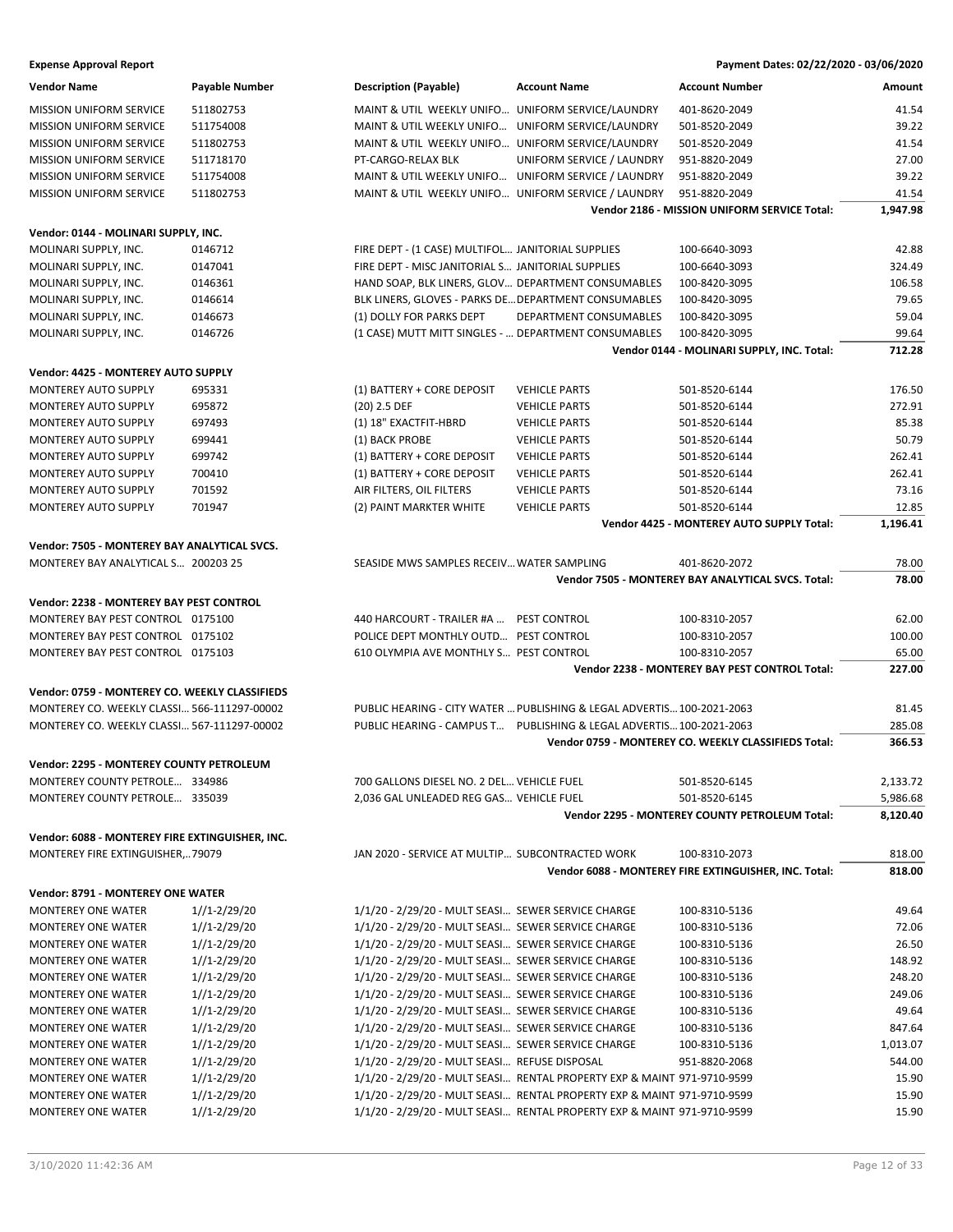| <b>Expense Approval Report</b>                |                           |                                                       |                                                                          | Payment Dates: 02/22/2020 - 03/06/2020              |           |
|-----------------------------------------------|---------------------------|-------------------------------------------------------|--------------------------------------------------------------------------|-----------------------------------------------------|-----------|
| <b>Vendor Name</b>                            | Payable Number            | <b>Description (Payable)</b>                          | <b>Account Name</b>                                                      | <b>Account Number</b>                               | Amount    |
| <b>MONTEREY ONE WATER</b>                     | $1//1-2/29/20$            |                                                       | 1/1/20 - 2/29/20 - MULT SEASI  RENTAL PROPERTY EXP & MAINT 971-9710-9599 |                                                     | 72.06     |
| <b>MONTEREY ONE WATER</b>                     | $1//1 - 2/29/20$          |                                                       | 1/1/20 - 2/29/20 - MULT SEASI RENTAL PROPERTY EXP & MAINT 971-9710-9599  |                                                     | 72.06     |
|                                               |                           |                                                       |                                                                          | Vendor 8791 - MONTEREY ONE WATER Total:             | 3,440.55  |
| Vendor: 6599 - MONTEREY PENINSULA ENGINEERING |                           |                                                       |                                                                          |                                                     |           |
| <b>MONTEREY PENINSULA ENGINE4</b>             |                           | LIFT STATON UPGRADES THRO LIFT STATION UPGRADES       |                                                                          | 953-8820-9204                                       | 86,834.79 |
|                                               |                           |                                                       |                                                                          | Vendor 6599 - MONTEREY PENINSULA ENGINEERING Total: | 86,834.79 |
| Vendor: 6761 - MONTEREY SIGNS, INC.           |                           |                                                       |                                                                          |                                                     |           |
| MONTEREY SIGNS, INC.                          | 17421                     | (1) CUSTOM ACP FENCE SIGN                             | DEPARTMENT CONSUMABLES                                                   | 100-8310-3095                                       | 136.56    |
|                                               |                           |                                                       |                                                                          | Vendor 6761 - MONTEREY SIGNS, INC. Total:           | 136.56    |
| Vendor: 2346 - MONTEREY SPORTS CENTER         |                           |                                                       |                                                                          |                                                     |           |
| <b>MONTEREY SPORTS CENTER</b>                 | CM0000365                 | <b>GYM MBRSHIP - SINGLE</b>                           | MISC PAYROLL PAYABLES                                                    | 100-2062                                            | $-56.00$  |
| <b>MONTEREY SPORTS CENTER</b>                 | INV0004106                | <b>GYM MBRSHIP - SINGLE</b>                           | MISC PAYROLL PAYABLES                                                    | 100-2062                                            | 428.61    |
| <b>MONTEREY SPORTS CENTER</b>                 | INV0004107                | GYM MBRSHP - SENIOR                                   | MISC PAYROLL PAYABLES                                                    | 100-2062                                            | 24.33     |
| <b>MONTEREY SPORTS CENTER</b>                 | INV0004108                | <b>GYM MBRSHIP - FAMILY</b>                           | MISC PAYROLL PAYABLES                                                    | 100-2062                                            | 527.34    |
| <b>MONTEREY SPORTS CENTER</b>                 | INV0004108                | GYM MBRSHIP - FAMILY                                  | MISC PAYROLL PAYABLES                                                    | 113-2062                                            | 2.24      |
| <b>MONTEREY SPORTS CENTER</b>                 | INV0004107                | <b>GYM MBRSHP - SENIOR</b>                            | MISC PAYROLL PAYABLES                                                    | 200-2062                                            | 19.67     |
| <b>MONTEREY SPORTS CENTER</b>                 | INV0004108                | <b>GYM MBRSHIP - FAMILY</b>                           | MISC PAYROLL PAYABLES                                                    | 271-2062                                            | 9.20      |
| <b>MONTEREY SPORTS CENTER</b>                 | INV0004108                | GYM MBRSHIP - FAMILY                                  | MISC PAYROLL PAYABLES                                                    | 345-2062                                            | 2.00      |
| <b>MONTEREY SPORTS CENTER</b>                 | INV0004106                | <b>GYM MBRSHIP - SINGLE</b>                           | MISC PAYROLL PAYABLES                                                    | 401-2062                                            | 19.39     |
| <b>MONTEREY SPORTS CENTER</b>                 | INV0004108                | <b>GYM MBRSHIP - FAMILY</b>                           | MISC PAYROLL PAYABLES                                                    | 401-2062                                            | 45.01     |
| <b>MONTEREY SPORTS CENTER</b>                 | INV0004108                | <b>GYM MBRSHIP - FAMILY</b>                           | MISC PAYROLL PAYABLES                                                    | 503-2062                                            | 85.00     |
| <b>MONTEREY SPORTS CENTER</b>                 | INV0004108                | <b>GYM MBRSHIP - FAMILY</b>                           | MISC PAYROLL PAYABLES                                                    | 951-2062                                            | 9.21      |
|                                               |                           |                                                       |                                                                          | Vendor 2346 - MONTEREY SPORTS CENTER Total:         | 1,116.00  |
| Vendor: 2351 - MONTEREY TIRE SERVICE          |                           |                                                       |                                                                          |                                                     |           |
| MONTEREY TIRE SERVICE                         | 1-93421                   | (1) PARTS BOOT#, (1) LFLT FLAT DEPARTMENT CONSUMABLES |                                                                          | 113-8730-3095                                       | 24.73     |
| MONTEREY TIRE SERVICE                         | 1-93168                   | 2017 CHEVY TAHOE POLICE - TI TIRES                    |                                                                          | 501-8520-6147                                       | 84.93     |
| MONTEREY TIRE SERVICE                         | 1-93172                   | 2015 NISSAN LEAF - (4) TIRES                          | <b>TIRES</b>                                                             | 501-8520-6147                                       | 467.80    |
| MONTEREY TIRE SERVICE                         | 1-93382                   | TIRE DISPOSAL FEE LT/PASS                             | <b>TIRES</b>                                                             | 501-8520-6147                                       | 105.97    |
| MONTEREY TIRE SERVICE                         | 1-93473                   | (2) PARTS BOOT#, (1) LFT FLAT  TIRES                  |                                                                          | 501-8520-6147                                       | 50.41     |
| MONTEREY TIRE SERVICE                         | 1-93474                   | (2) TIRES - 2009 CHEVY SILVERA TIRES                  |                                                                          | 501-8520-6147                                       | 349.53    |
|                                               |                           |                                                       |                                                                          | Vendor 2351 - MONTEREY TIRE SERVICE Total:          | 1,083.37  |
| Vendor: 6602 - NANCY MELTON                   |                           |                                                       |                                                                          |                                                     |           |
| <b>NANCY MELTON</b>                           | <b>FEB 2020</b>           |                                                       | FEB 2020 - INSTRUCTOR PAY (G RECREATION CONTRACT SERVI 100-9603-2075     |                                                     | 114.80    |
|                                               |                           |                                                       |                                                                          | Vendor 6602 - NANCY MELTON Total:                   | 114.80    |
| Vendor: 9085 - O'CONNOR & SONS INC.           |                           |                                                       |                                                                          |                                                     |           |
| O'CONNOR & SONS INC.                          | 40099663                  | 440 HARCOURT AVE - MONTHLYSUBCONTRACTED WORK          |                                                                          | 100-8310-2073                                       | 150.00    |
|                                               |                           |                                                       |                                                                          | Vendor 9085 - O'CONNOR & SONS INC. Total:           | 150.00    |
| Vendor: 4804 - OFFICE TEAM                    |                           |                                                       |                                                                          |                                                     |           |
| OFFICE TEAM                                   | 55233220                  | <b>MARLENE GARCIA - WK END DT SALARIES</b>            |                                                                          | 113-8730-0001                                       | 335.94    |
|                                               |                           |                                                       |                                                                          | Vendor 4804 - OFFICE TEAM Total:                    | 335.94    |
| Vendor: 2652 - PACIFIC GAS & ELECTRIC         |                           |                                                       |                                                                          |                                                     |           |
| PACIFIC GAS & ELECTRIC                        | 1/22/20 INDIVIDUALS       | PG&E Individual 2/12/20                               | <b>GAS &amp; ELECTRIC</b>                                                | 100-8310-5131                                       | 1,015.80  |
| PACIFIC GAS & ELECTRIC                        | 8460074755-8 2/4/20       | PG&E COLLECTIVE 2/4/20                                | <b>GAS &amp; ELECTRIC</b>                                                | 100-8310-5131                                       | 8,193.63  |
| PACIFIC GAS & ELECTRIC                        | 8460074755-8 2/4/20       | PG&E COLLECTIVE 2/4/20                                | <b>GAS &amp; ELECTRIC</b>                                                | 100-8310-5131                                       | 2,472.91  |
| PACIFIC GAS & ELECTRIC                        | 8460074755-8 2/4/20       | PG&E COLLECTIVE 2/4/20                                | <b>GAS &amp; ELECTRIC</b>                                                | 100-8310-5131                                       | 287.41    |
| PACIFIC GAS & ELECTRIC                        | 8460074755-8 2/4/20       | PG&E COLLECTIVE 2/4/20                                | GAS & ELECTRIC                                                           | 100-8310-5131                                       | 4,140.90  |
| PACIFIC GAS & ELECTRIC                        | 8460074755-8 2/4/20       | PG&E COLLECTIVE 2/4/20                                | <b>GAS &amp; ELECTRIC</b>                                                | 100-8310-5131                                       | 5,163.46  |
| PACIFIC GAS & ELECTRIC                        | MISC SEASIDE ACCT 2/18/20 | PG&E Individual 3/2/20                                | <b>GAS &amp; ELECTRIC</b>                                                | 100-8310-5131                                       | 1,017.52  |
| PACIFIC GAS & ELECTRIC                        | 1/22/20 INDIVIDUALS       | PG&E Individual 2/12/20                               | <b>GAS &amp; ELECTRIC</b>                                                | 100-8420-5131                                       | 239.85    |
| PACIFIC GAS & ELECTRIC                        | 8460074755-8 2/4/20       | PG&E COLLECTIVE 2/4/20                                | GAS & ELECTRIC                                                           | 100-8420-5131                                       | 851.91    |
| PACIFIC GAS & ELECTRIC                        | MISC SEASIDE ACCT 2/18/20 | PG&E Individual 3/2/20                                | <b>GAS &amp; ELECTRIC</b>                                                | 100-8420-5131                                       | 237.14    |
| PACIFIC GAS & ELECTRIC                        | 8460074755-8 2/4/20       | PG&E COLLECTIVE 2/4/20                                | LOAN PAYMENT                                                             | 100-8420-9616                                       | 70.60     |
| PACIFIC GAS & ELECTRIC                        | 8460074755-8 2/4/20       | PG&E COLLECTIVE 2/4/20                                | GAS & ELECTRIC                                                           | 103-8710-5131                                       | 661.78    |
| PACIFIC GAS & ELECTRIC                        | 8460074755-8 2/4/20       | PG&E COLLECTIVE 2/4/20                                | <b>GAS &amp; ELECTRIC</b>                                                | 210-8110-5131                                       | 534.71    |
| PACIFIC GAS & ELECTRIC                        | 1/22/20 INDIVIDUALS       | PG&E Individual 2/12/20                               | <b>STREET LIGHTINGS</b>                                                  | 210-8210-2059                                       | 3,124.16  |
| PACIFIC GAS & ELECTRIC                        | 8460074755-8 2/4/20       | PG&E COLLECTIVE 2/4/20                                | <b>STREET LIGHTINGS</b>                                                  | 210-8210-2059                                       | 14,903.23 |
| PACIFIC GAS & ELECTRIC                        | MISC SEASIDE ACCT 2/18/20 | PG&E Individual 3/2/20                                | <b>STREET LIGHTINGS</b>                                                  | 210-8210-2059                                       | 3,911.84  |
| PACIFIC GAS & ELECTRIC                        | 1/22/20 INDIVIDUALS       | PG&E Individual 2/12/20                               | GAS & ELECTRIC                                                           | 210-8420-5131                                       | 141.83    |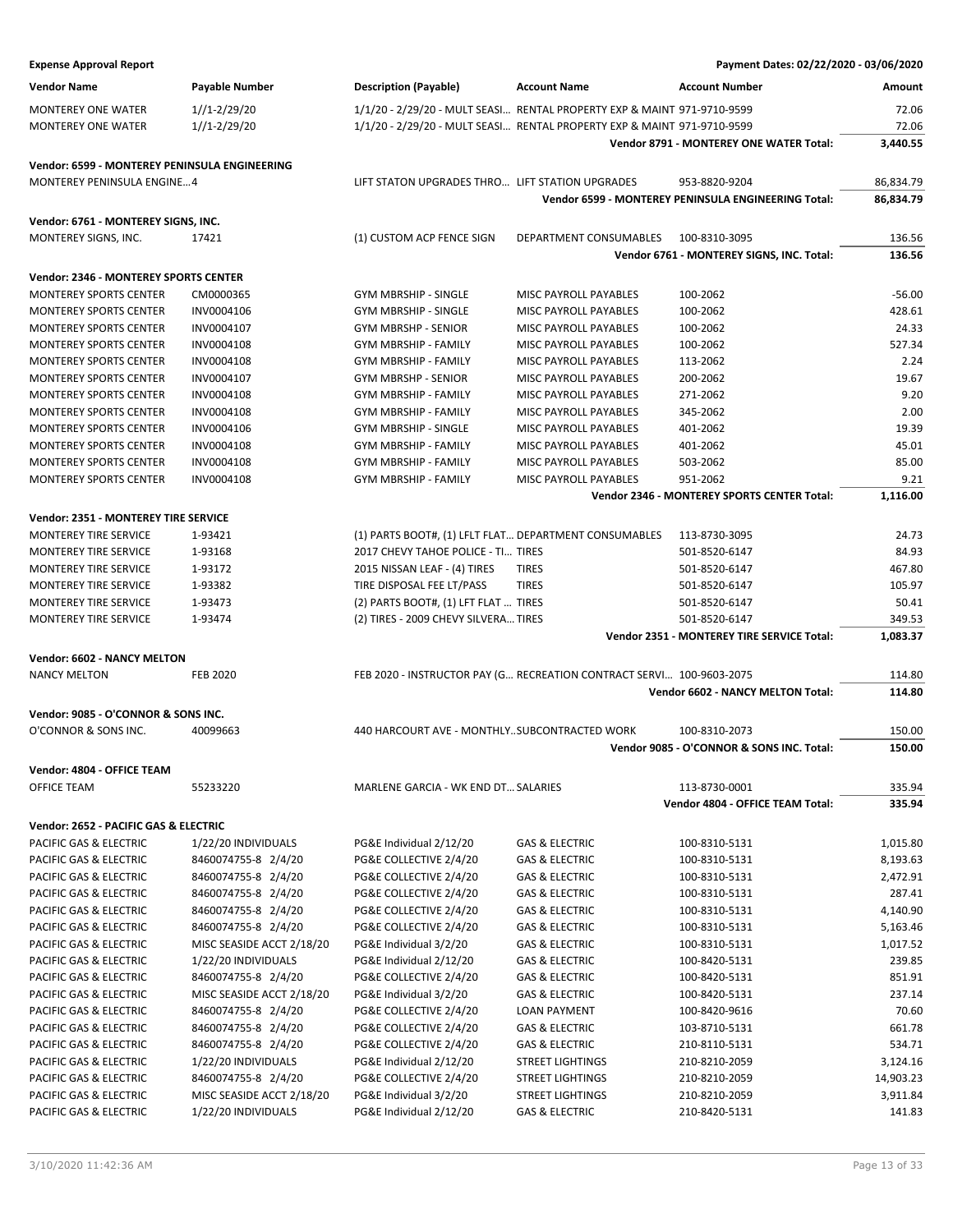| <b>Vendor Name</b>                                      | <b>Payable Number</b>     | <b>Description (Payable)</b>                         | <b>Account Name</b>                                                    | <b>Account Number</b>                                         | Amount    |
|---------------------------------------------------------|---------------------------|------------------------------------------------------|------------------------------------------------------------------------|---------------------------------------------------------------|-----------|
| PACIFIC GAS & ELECTRIC                                  | 8460074755-8 2/4/20       | PG&E COLLECTIVE 2/4/20                               | <b>GAS &amp; ELECTRIC</b>                                              | 210-8420-5131                                                 | 100.94    |
| PACIFIC GAS & ELECTRIC                                  | MISC SEASIDE ACCT 2/18/20 | PG&E Individual 3/2/20                               | <b>GAS &amp; ELECTRIC</b>                                              | 210-8420-5131                                                 | 149.64    |
| PACIFIC GAS & ELECTRIC                                  | 8460074755-8 2/4/20       | PG&E COLLECTIVE 2/4/20                               | <b>GAS &amp; ELECTRIC</b>                                              | 401-8620-5131                                                 | 2,125.53  |
| PACIFIC GAS & ELECTRIC                                  | 8460074755-8 2/4/20       | PG&E COLLECTIVE 2/4/20                               | <b>GAS &amp; ELECTRIC</b>                                              | 501-8510-5131                                                 | 246.46    |
| PACIFIC GAS & ELECTRIC                                  | 1/22/20 INDIVIDUALS       | PG&E Individual 2/12/20                              | <b>GAS AND ELECTRIC</b>                                                | 951-8820-5131                                                 | 703.89    |
| PACIFIC GAS & ELECTRIC                                  | MISC SEASIDE ACCT 2/18/20 | PG&E Individual 3/2/20                               | <b>GAS AND ELECTRIC</b>                                                | 951-8820-5131                                                 | 837.25    |
| PACIFIC GAS & ELECTRIC                                  | 1/22/20 INDIVIDUALS       | PG&E Individual 2/12/20                              | RENTAL PROPERTY EXP & MAINT 971-9710-9599                              |                                                               | 18.93     |
| PACIFIC GAS & ELECTRIC                                  | MISC SEASIDE ACCT 2/18/20 | PG&E Individual 3/2/20                               | RENTAL PROPERTY EXP & MAINT 971-9710-9599                              |                                                               | 16.75     |
|                                                         |                           |                                                      |                                                                        | Vendor 2652 - PACIFIC GAS & ELECTRIC Total:                   | 51,168.07 |
| Vendor: 4487 - PACIFIC TELEMANAGEMENT SERVICES          |                           |                                                      |                                                                        |                                                               |           |
| PACIFIC TELEMANAGEMENT SE 2038656                       |                           | MAR 2020 - PAY PHONES AT CI TELEPHONE                |                                                                        | 503-4010-5132                                                 | 103.00    |
| PACIFIC TELEMANAGEMENT SE 2038673                       |                           | MAR 2020 - PAY PHONE AT OLDTELEPHONE                 |                                                                        | 503-4010-5132                                                 | 28.00     |
|                                                         |                           |                                                      |                                                                        | Vendor 4487 - PACIFIC TELEMANAGEMENT SERVICES Total:          | 131.00    |
| Vendor: 2666 - PACIFIC TRUCK PARTS, INC.                |                           |                                                      |                                                                        |                                                               |           |
| PACIFIC TRUCK PARTS, INC.                               | 1817166                   | (1) STOP LIGHT SWITCH, (1) LP  VEHICLE PARTS         |                                                                        | 501-8520-6144                                                 | 73.53     |
|                                                         |                           |                                                      |                                                                        | Vendor 2666 - PACIFIC TRUCK PARTS, INC. Total:                | 73.53     |
|                                                         |                           |                                                      |                                                                        |                                                               |           |
| <b>Vendor: 9041 - PARTNERS FOR PEACE</b>                |                           |                                                      |                                                                        |                                                               |           |
| PARTNERS FOR PEACE                                      | <b>JAN 2020</b>           | JAN 2020 - CAL VIP GRANT FOR  PARTNERS FOR PEACE     |                                                                        | 100-2042-7206                                                 | 885.09    |
|                                                         |                           |                                                      |                                                                        | <b>Vendor 9041 - PARTNERS FOR PEACE Total:</b>                | 885.09    |
| <b>Vendor: 1090 - PARTSMASTER</b>                       |                           |                                                      |                                                                        |                                                               |           |
| PARTSMASTER                                             | 23512294                  | (1) EXTENDABLE STWOBBLIES 3 VEHICLE PARTS            |                                                                        | 501-8520-6144                                                 | 145.11    |
|                                                         |                           |                                                      |                                                                        | <b>Vendor 1090 - PARTSMASTER Total:</b>                       | 145.11    |
| Vendor: 2746 - PENINSULA POOL SERVICE                   |                           |                                                      |                                                                        |                                                               |           |
| PENINSULA POOL SERVICE                                  | 202960201                 | (4) 4 GAL CASE SANI-CHLOR                            | DEPARTMENT CONSUMABLES                                                 | 401-8620-3095                                                 | 88.84     |
| PENINSULA POOL SERVICE                                  | 202960202                 | (4) 4 GAL CASE SANI-CHLOR                            | DEPARTMENT CONSUMABLES                                                 | 401-8620-3095                                                 | 88.84     |
|                                                         |                           |                                                      |                                                                        | Vendor 2746 - PENINSULA POOL SERVICE Total:                   | 177.68    |
| Vendor: 2752 - PENINSULA WELDING & MEDICAL SUPPLY, INC. |                           |                                                      |                                                                        |                                                               |           |
| PENINSULA WELDING & MEDIC 196767                        |                           | MISC SUPPLIES FOR STREETS D DEPARTMENT CONSUMABLES   |                                                                        | 210-8110-3095                                                 | 82.99     |
|                                                         |                           |                                                      |                                                                        | Vendor 2752 - PENINSULA WELDING & MEDICAL SUPPLY, INC. Total: | 82.99     |
| Vendor: 2816 - PLUG & PAY TECHNOLOGIES, INC.            |                           |                                                      |                                                                        |                                                               |           |
| PLUG & PAY TECHNOLOGIES, INC. FEB 2020                  |                           | FEB 2020 / INV #202003012351 DEPARTMENT CONSUMABLES  |                                                                        | 100-9100-3095                                                 | 15.00     |
| PLUG & PAY TECHNOLOGIES, INC. JAN 2020                  |                           | JAN 2020 - INV #202002031517 DEPARTMENT CONSUMABLES  |                                                                        | 100-9100-3095                                                 | 15.00     |
| PLUG & PAY TECHNOLOGIES, INC. JAN 2020.                 |                           | JAN 2020 - INV #202002031517 DEPARTMENT CONSUMABLES  |                                                                        | 100-9100-3095                                                 | 15.00     |
|                                                         |                           |                                                      |                                                                        | Vendor 2816 - PLUG & PAY TECHNOLOGIES, INC. Total:            | 45.00     |
| Vendor: 7287 - PNC EQUIPMENT FINANCE                    |                           |                                                      |                                                                        |                                                               |           |
| PNC EQUIPMENT FINANCE                                   | 725573                    |                                                      | 2/14/20-3/13/20 LEASE FOR EN PAYMENT ON PRINCIPAL-COPIER 100-6610-9602 |                                                               | 2,158.02  |
| PNC EQUIPMENT FINANCE                                   | 725573                    | 2/14/20-3/13/20 LEASE FOR EN INTEREST EXPENSE-COPIER |                                                                        | 100-6610-9605                                                 | 1,016.75  |
| PNC EQUIPMENT FINANCE                                   | 725573                    | 2/14/20-3/13/20 LEASE FOR EN PAYMENT ON PRINCIPAL    |                                                                        | 100-8310-9602                                                 | 13,256.43 |
| PNC EQUIPMENT FINANCE                                   | 725573                    | 2/14/20-3/13/20 LEASE FOR EN INTEREST EXPENSE        |                                                                        | 100-8310-9605                                                 | 6,245.75  |
| PNC EQUIPMENT FINANCE                                   | 718314                    | 2/7/20-3/6/20 LEASE FOR 3 PIC LEASE PRINCIPAL        |                                                                        | 100-8420-9602                                                 | 1,657.93  |
| PNC EQUIPMENT FINANCE                                   | 718314                    | 2/7/20-3/6/20 LEASE FOR 3 PIC LEASE INTEREST         |                                                                        | 100-8420-9605                                                 | 112.87    |
| PNC EQUIPMENT FINANCE                                   | 718314                    | 2/7/20-3/6/20 LEASE FOR 3 PIC PRINCIPAL-COPIER LEASE |                                                                        | 210-8110-9602                                                 | 1,657.93  |
| PNC EQUIPMENT FINANCE                                   | 718315                    | 2/7/20-3/6/20 LEASE FOR VAC PRINCIPAL-COPIER LEASE   |                                                                        | 210-8110-9602                                                 | 5,123.36  |
| PNC EQUIPMENT FINANCE                                   | 718314                    | 2/7/20-3/6/20 LEASE FOR 3 PIC INTEREST EXPENSE       |                                                                        | 210-8110-9605                                                 | 112.86    |
| PNC EQUIPMENT FINANCE                                   | 718315                    | 2/7/20-3/6/20 LEASE FOR VAC INTEREST EXPENSE         |                                                                        | 210-8110-9605                                                 | 662.13    |
| PNC EQUIPMENT FINANCE                                   | 718314                    | 2/7/20-3/6/20 LEASE FOR 3 PIC PAYMENT ON PRINCIPAL   |                                                                        | 271-8110-9602                                                 | 276.03    |
| PNC EQUIPMENT FINANCE                                   | 718315                    | 2/7/20-3/6/20 LEASE FOR VAC PAYMENT ON PRINCIPAL     |                                                                        | 271-8110-9602                                                 | 14,196.32 |
| PNC EQUIPMENT FINANCE                                   | 718314                    | 2/7/20-3/6/20 LEASE FOR 3 PIC INTEREST EXPENSE       |                                                                        | 271-8110-9605                                                 | 18.79     |
| PNC EQUIPMENT FINANCE                                   | 718315                    | 2/7/20-3/6/20 LEASE FOR VAC INTEREST EXPENSE         |                                                                        | 271-8110-9605                                                 | 1,834.70  |
| PNC EQUIPMENT FINANCE                                   | 718314                    | 2/7/20-3/6/20 LEASE FOR 3 PIC PAYMENT ON PRINCIPAL   |                                                                        | 401-8620-9602                                                 | 1,269.72  |
| PNC EQUIPMENT FINANCE                                   | 718314                    | 2/7/20-3/6/20 LEASE FOR 3 PIC INTEREST EXPENSE       |                                                                        | 401-8620-9605                                                 | 86.44     |
| PNC EQUIPMENT FINANCE                                   | 718314                    | 2/7/20-3/6/20 LEASE FOR 3 PIC PRINCIPAL              |                                                                        | 951-8820-9602                                                 | 294.43    |
| PNC EQUIPMENT FINANCE                                   | 718314                    | 2/7/20-3/6/20 LEASE FOR 3 PIC INTEREST EXPENSE       |                                                                        | 951-8820-9605                                                 | 20.04     |
|                                                         |                           |                                                      |                                                                        | Vendor 7287 - PNC EQUIPMENT FINANCE Total:                    | 50,000.50 |
| Vendor: 2849 - PREMIUM AUTO PARTS, INC.                 |                           |                                                      |                                                                        |                                                               |           |
| PREMIUM AUTO PARTS, INC.                                | 7474-179832               | (5) FUSE, (10) FUSE ATO, (4) SP VEHICLE PARTS        |                                                                        | 501-8520-6144                                                 | 107.79    |
| PREMIUM AUTO PARTS, INC.                                | 7474-180322               | (1) BATTERY-SILVER                                   | <b>VEHICLE PARTS</b>                                                   | 501-8520-6144                                                 | 121.16    |
|                                                         |                           |                                                      |                                                                        |                                                               |           |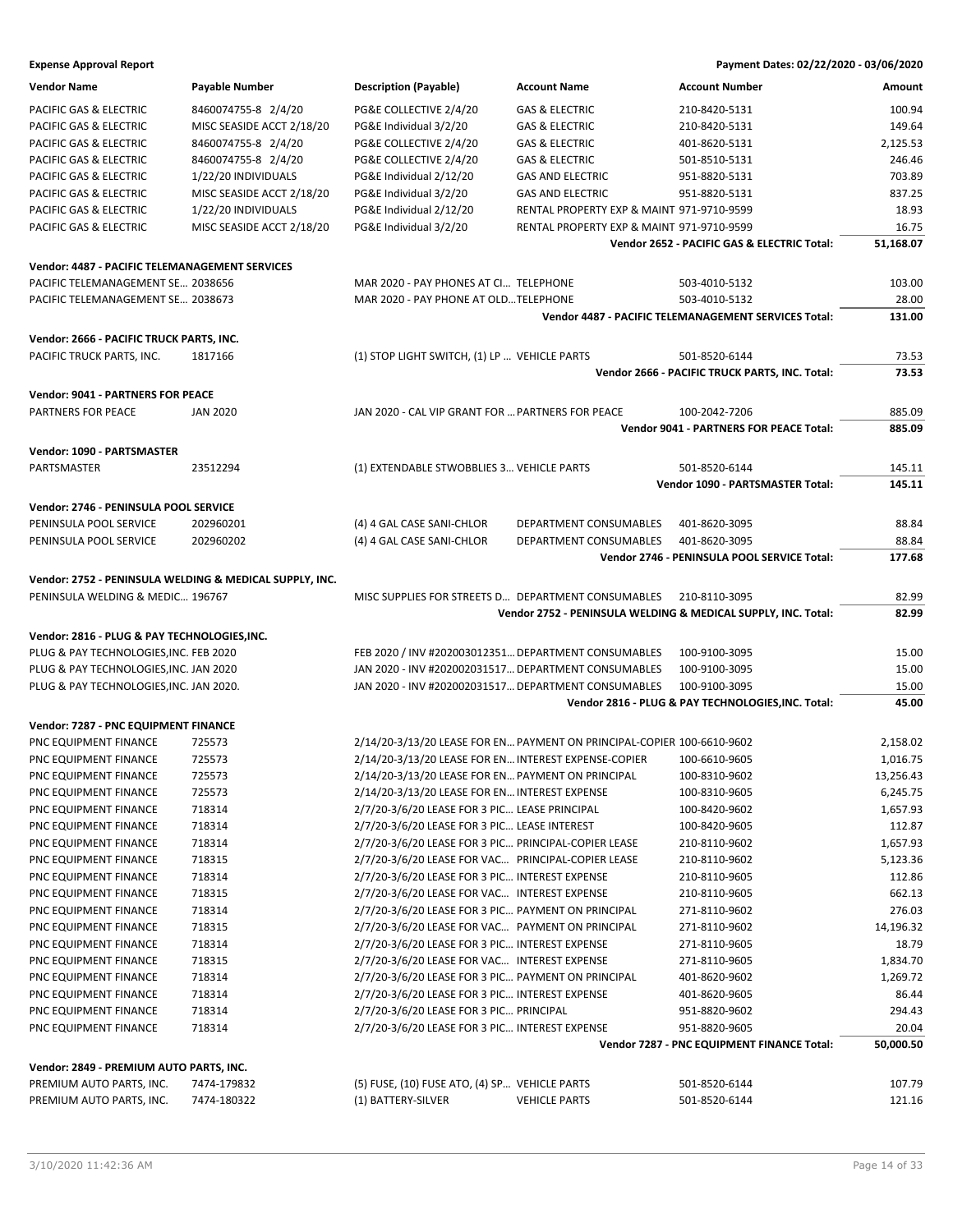| <b>Vendor Name</b>                               | <b>Payable Number</b> | <b>Description (Payable)</b>                        | <b>Account Name</b>                                  | <b>Account Number</b>                                  | Amount          |
|--------------------------------------------------|-----------------------|-----------------------------------------------------|------------------------------------------------------|--------------------------------------------------------|-----------------|
| PREMIUM AUTO PARTS, INC.                         | 7474-180323           | (1) NIF MT78/ BATTERY                               | <b>VEHICLE PARTS</b>                                 | 501-8520-6144                                          | 158.39          |
| PREMIUM AUTO PARTS, INC.                         | 7474-180388           | (3) LILTREE BLACK ICE                               | <b>VEHICLE PARTS</b>                                 | 501-8520-6144                                          | 4.88            |
| PREMIUM AUTO PARTS, INC.                         | 7474-180579           | XTRACLEAR, TRICO EXACT FIT                          | <b>VEHICLE PARTS</b>                                 | 501-8520-6144                                          | 196.76          |
| PREMIUM AUTO PARTS, INC.                         | 7474-180679           | (2) DEF (STREETS SWEEPER)                           | <b>VEHICLE PARTS</b>                                 | 501-8520-6144                                          | 24.01           |
| PREMIUM AUTO PARTS, INC.                         | 7474-180681           | (1) DEF (STREETS SWEEPER)                           | <b>VEHICLE PARTS</b>                                 | 501-8520-6144                                          | 12.01           |
|                                                  |                       |                                                     |                                                      | Vendor 2849 - PREMIUM AUTO PARTS, INC. Total:          | 625.00          |
|                                                  |                       |                                                     |                                                      |                                                        |                 |
| Vendor: 5705 - PUBLIC AGENCY RETIREMENT SERVICES |                       |                                                     |                                                      |                                                        |                 |
| PUBLIC AGENCY RETIREMENT S CM0000369             |                       | REVERSING DUPLICATE NOVEM BENEFITS ADMINISTRATION   |                                                      | 100-5110-1015                                          | $-1,157.43$     |
| PUBLIC AGENCY RETIREMENT S INV0004166            |                       | NOVEMBER 2019 REP FEE INV#  BENEFITS ADMINISTRATION |                                                      | 100-5110-1015                                          | 750.00          |
| PUBLIC AGENCY RETIREMENT S INV0004167            |                       | DECEMBER 2019 REP FEE INV#  BENEFITS ADMINISTRATION |                                                      | 100-5110-1015                                          | 750.00          |
| PUBLIC AGENCY RETIREMENT S INV0004168            |                       | NOVEMBER 2019 ARS FEE INV#  BENEFITS ADMINISTRATION |                                                      | 100-5110-1015                                          | 407.43          |
| PUBLIC AGENCY RETIREMENT S INV0004169            |                       | DECEMBER 2019 ARS FEE INV#  BENEFITS ADMINISTRATION |                                                      | 100-5110-1015                                          | 414.94          |
|                                                  |                       |                                                     |                                                      | Vendor 5705 - PUBLIC AGENCY RETIREMENT SERVICES Total: | 1,164.94        |
| Vendor: 6193 - PURCHASE POWER                    |                       |                                                     |                                                      |                                                        |                 |
| <b>PURCHASE POWER</b>                            | 1/28/20 REFILL        | ACCT #8000-9000-1135-153; RE MAIL SERVICES          |                                                      | 100-5110-4124                                          | 1,000.00        |
|                                                  |                       |                                                     |                                                      | Vendor 6193 - PURCHASE POWER Total:                    | 1,000.00        |
|                                                  |                       |                                                     |                                                      |                                                        |                 |
| Vendor: 7068 - PURSELL CONSTRUCTION, INC.        |                       |                                                     |                                                      |                                                        |                 |
| PURSELL CONSTRUCTION, INC. L-9655                |                       | OLDEMEYER CTR - REPLACE LIG DEPARTMENT EQUIPMENT    |                                                      | 100-8310-8187                                          | 270.00          |
|                                                  |                       |                                                     |                                                      | Vendor 7068 - PURSELL CONSTRUCTION, INC. Total:        | 270.00          |
| Vendor: 5264 - RABOBANK, N.A.                    |                       |                                                     |                                                      |                                                        |                 |
| RABOBANK, N.A.                                   | CM0000367             | FIT PAYABLE                                         | FEDERAL TAX PAYABLE                                  | 100-2052                                               | $-9.90$         |
| RABOBANK, N.A.                                   | INV0004164            | FIT PAYABLE                                         | FEDERAL TAX PAYABLE                                  | 100-2052                                               | 64,098.31       |
| RABOBANK, N.A.                                   | INV0004172            | FIT PAYABLE                                         | FEDERAL TAX PAYABLE                                  | 100-2052                                               | 45.60           |
| RABOBANK, N.A.                                   | CM0000368             | MEDICARE PAYABLE                                    | EE HEALTHCARE PAYABLE                                | 100-2057                                               | $-1.30$         |
| RABOBANK, N.A.                                   | INV0004165            | <b>MEDICARE PAYABLE</b>                             | EE HEALTHCARE PAYABLE                                | 100-2057                                               | 17,571.04       |
| RABOBANK, N.A.                                   | INV0004173            | <b>MEDICARE PAYABLE</b>                             | EE HEALTHCARE PAYABLE                                | 100-2057                                               | 11.04           |
| RABOBANK, N.A.                                   | INV0004164            | FIT PAYABLE                                         | FEDERAL TAX PAYABLE                                  | 103-2052                                               | 68.53           |
| RABOBANK, N.A.                                   | INV0004165            | <b>MEDICARE PAYABLE</b>                             | EE HEALTHCARE PAYABLE                                | 103-2057                                               | 24.38           |
| RABOBANK, N.A.                                   | INV0004164            | FIT PAYABLE                                         | FEDERAL TAX PAYABLE                                  | 113-2052                                               | 1,264.43        |
| RABOBANK, N.A.                                   | INV0004165            | MEDICARE PAYABLE                                    | EE HEALTHCARE PAYABLE                                | 113-2057                                               | 378.38          |
| RABOBANK, N.A.                                   | INV0004164            | FIT PAYABLE                                         | FEDERAL TAX PAYABLE                                  | 200-2052                                               | 162.97          |
| RABOBANK, N.A.                                   | INV0004165            | <b>MEDICARE PAYABLE</b>                             | EE HEALTHCARE PAYABLE                                | 200-2057                                               | 57.76           |
| RABOBANK, N.A.                                   | INV0004164            | FIT PAYABLE                                         | FEDERAL TAX PAYABLE                                  | 210-2052                                               | 775.17          |
| RABOBANK, N.A.                                   | INV0004165            | MEDICARE PAYABLE                                    | EE HEALTHCARE PAYABLE                                | 210-2057                                               | 299.08          |
| RABOBANK, N.A.                                   | INV0004165            | <b>MEDICARE PAYABLE</b>                             | EE HEALTHCARE PAYABLE                                | 231-2057                                               | 9.28            |
| RABOBANK, N.A.                                   | INV0004164            | FIT PAYABLE                                         | FEDERAL TAX PAYABLE                                  | 271-2052                                               | 524.70          |
| RABOBANK, N.A.                                   | INV0004165            | MEDICARE PAYABLE                                    | EE HEALTHCARE PAYABLE                                | 271-2057                                               | 201.00          |
| RABOBANK, N.A.                                   | INV0004164            | FIT PAYABLE                                         | FEDERAL TAX PAYABLE                                  | 345-2052                                               | 1.77            |
| RABOBANK, N.A.                                   | INV0004165            | <b>MEDICARE PAYABLE</b>                             | EE HEALTHCARE PAYABLE                                | 345-2057                                               | 0.66            |
| RABOBANK, N.A.                                   | INV0004164            | FIT PAYABLE                                         | FEDERAL TAX PAYABLE                                  | 401-2052                                               | 696.43          |
| RABOBANK, N.A.                                   | INV0004165            | MEDICARE PAYABLE                                    | EE HEALTHCARE PAYABLE                                | 401-2057                                               | 245.32          |
| RABOBANK, N.A.                                   | INV0004164            | FIT PAYABLE                                         | FEDERAL TAX PAYABLE                                  | 501-2052                                               | 388.62          |
| RABOBANK, N.A.                                   | INV0004165            | MEDICARE PAYABLE                                    | EE HEALTHCARE PAYABLE                                | 501-2057                                               | 92.12           |
| RABOBANK, N.A.                                   | INV0004164            | FIT PAYABLE                                         | FEDERAL TAX PAYABLE                                  | 503-2052                                               | 1,338.38        |
| RABOBANK, N.A.                                   | INV0004165            | MEDICARE PAYABLE                                    | EE HEALTHCARE PAYABLE                                | 503-2057                                               | 213.36          |
| RABOBANK, N.A.                                   | INV0004164            | FIT PAYABLE                                         | FEDERAL TAX PAYABLE                                  | 951-2052                                               | 871.25          |
|                                                  |                       |                                                     |                                                      |                                                        |                 |
| RABOBANK, N.A.                                   | INV0004165            | MEDICARE PAYABLE                                    | EE HEALTHCARE PAYABLE                                | 951-2057                                               | 318.28<br>39.69 |
| RABOBANK, N.A.                                   | INV0004164            | FIT PAYABLE                                         | FEDERAL TAX PAYABLE                                  | 953-2052                                               |                 |
| RABOBANK, N.A.                                   | INV0004165            | MEDICARE PAYABLE                                    | EE HEALTHCARE PAYABLE                                | 953-2057                                               | 12.44           |
| RABOBANK, N.A.                                   | INV0004164            | FIT PAYABLE                                         | FEDERAL TAX PAYABLE                                  | 971-2052                                               | 31.65           |
| RABOBANK, N.A.                                   | INV0004165            | <b>MEDICARE PAYABLE</b>                             | EE HEALTHCARE PAYABLE                                | 971-2057                                               | 10.18           |
|                                                  |                       |                                                     |                                                      | Vendor 5264 - RABOBANK, N.A. Total:                    | 89,740.62       |
| Vendor: 9380 - RAM GOPI                          |                       |                                                     |                                                      |                                                        |                 |
| RAM GOPI                                         | 127947                | DEPOSIT REFUND FOR SEASIDE  CENTER RENTAL DEPOSITS  |                                                      | 255-2345                                               | 235.50          |
|                                                  |                       |                                                     |                                                      | Vendor 9380 - RAM GOPI Total:                          | 235.50          |
| Vendor: 4449 - REED & GRAHAM                     |                       |                                                     |                                                      |                                                        |                 |
| <b>REED &amp; GRAHAM</b>                         | 968241                |                                                     | (190 GAL) IN OUR RIG, 1/2 200 DEPARTMENT CONSUMABLES | 210-8110-3095                                          | 1,082.12        |
|                                                  |                       |                                                     |                                                      | Vendor 4449 - REED & GRAHAM Total:                     | 1,082.12        |
|                                                  |                       |                                                     |                                                      |                                                        |                 |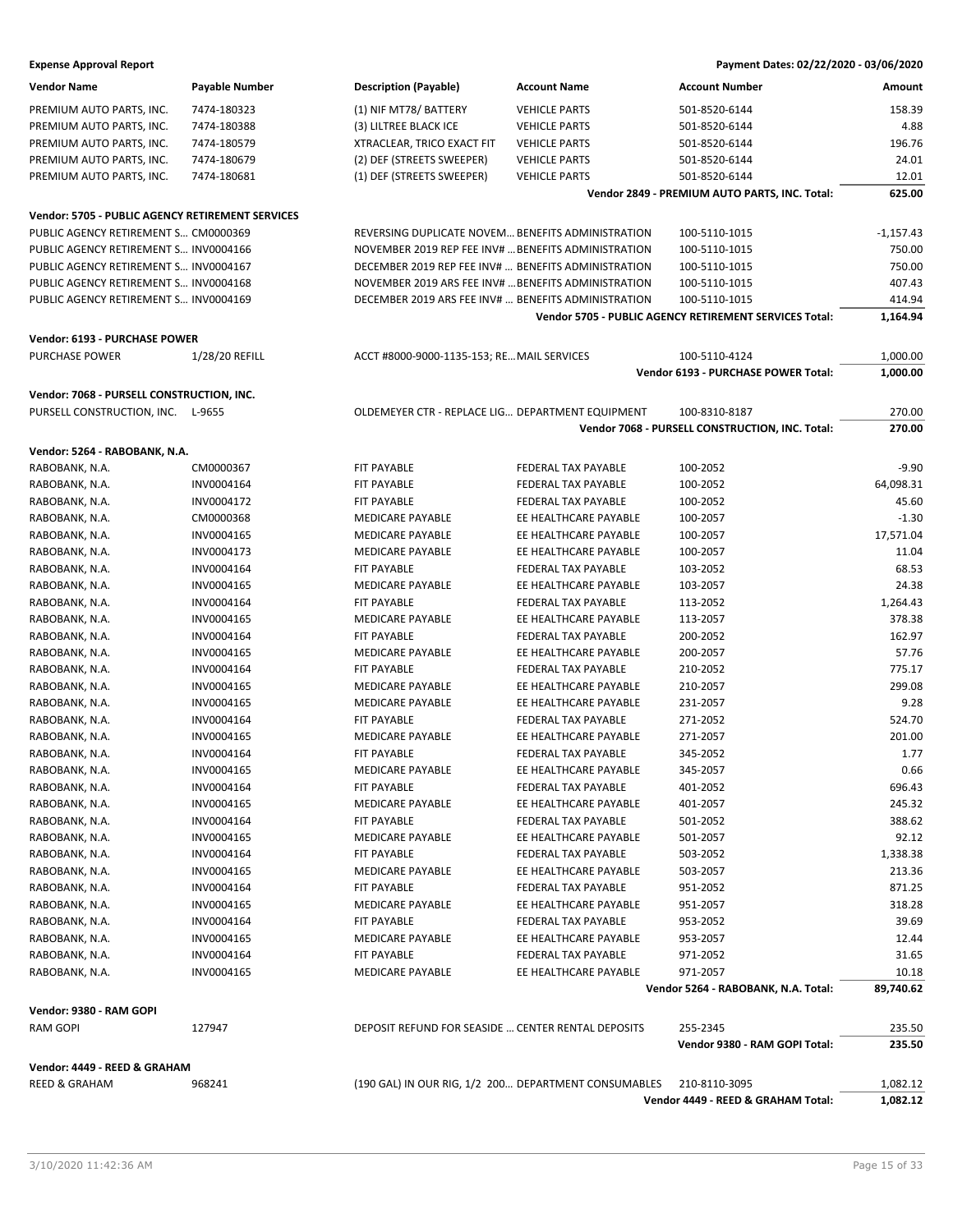| <b>Expense Approval Report</b>                         |                       |                                                                       |                       | Payment Dates: 02/22/2020 - 03/06/2020                       |          |
|--------------------------------------------------------|-----------------------|-----------------------------------------------------------------------|-----------------------|--------------------------------------------------------------|----------|
| <b>Vendor Name</b>                                     | <b>Payable Number</b> | <b>Description (Payable)</b>                                          | <b>Account Name</b>   | <b>Account Number</b>                                        | Amount   |
| Vendor: 7263 - REGIONAL GOVERNMENT SERVICES            |                       |                                                                       |                       |                                                              |          |
| REGIONAL GOVERNMENT SERV 10646                         |                       | JAN 2020 - CONTRACT SERVICESCONSULTANT                                |                       | 100-5110-1030                                                | 78.00    |
|                                                        |                       |                                                                       |                       | Vendor 7263 - REGIONAL GOVERNMENT SERVICES Total:            | 78.00    |
|                                                        |                       |                                                                       |                       |                                                              |          |
| Vendor: 8345 - RESTORATIVE JUSTICE PARTNERS, INC.      |                       |                                                                       |                       |                                                              |          |
| RESTORATIVE JUSTICE PARTNE JAN 2020                    |                       | JAN 2020 - CAL VIP GRANT FOR RESTORATIVE JUSTICE PARTNE 100-2042-7205 |                       |                                                              | 4,525.36 |
|                                                        |                       |                                                                       |                       | Vendor 8345 - RESTORATIVE JUSTICE PARTNERS, INC. Total:      | 4,525.36 |
| Vendor: 8800 - RINCON CONSULTANTS, INC.                |                       |                                                                       |                       |                                                              |          |
| RINCON CONSULTANTS, INC.                               | 18103                 | DEC 2019 - SEASIDE HOUSING E HOUSING ELEMENT CONSULTA 100-7310-1046   |                       |                                                              | 3,840.03 |
|                                                        |                       |                                                                       |                       | Vendor 8800 - RINCON CONSULTANTS, INC. Total:                | 3,840.03 |
| Vendor: 6065 - ROBERT R. WELLINGTON                    |                       |                                                                       |                       |                                                              |          |
| ROBERT R. WELLINGTON                                   | 25084                 | OCT 2019 - PROF SVCS FOR OV LEGAL SERVICES                            |                       | 961-9610-1022                                                | 75.00    |
|                                                        |                       |                                                                       |                       | Vendor 6065 - ROBERT R. WELLINGTON Total:                    | 75.00    |
| Vendor: 7924 - ROSA JONG                               |                       |                                                                       |                       |                                                              |          |
| ROSA JONG                                              | <b>FEB 2020</b>       | FEB 2020 - INSTRUCTOR PAY (Z RECREATION CONTRACT SERVI 100-9603-2075  |                       |                                                              | 86.80    |
|                                                        |                       |                                                                       |                       | Vendor 7924 - ROSA JONG Total:                               | 86.80    |
|                                                        |                       |                                                                       |                       |                                                              |          |
| Vendor: 4452 - RYAN L. RIDER                           |                       |                                                                       |                       |                                                              |          |
| RYAN L. RIDER                                          | 0002                  | POLICE DEPT DOG KENNEL JOB DEPARTMENT EQUIPMENT                       |                       | 100-6120-8187                                                | 1,700.00 |
|                                                        |                       |                                                                       |                       | Vendor 4452 - RYAN L. RIDER Total:                           | 1,700.00 |
| Vendor: 3040 - SAFETY-KLEEN SYSTEMS INC                |                       |                                                                       |                       |                                                              |          |
| SAFETY-KLEEN SYSTEMS INC                               | 82033991              | 30G PARTS WASHER SOLVENT,  REFUSE DISPOSAL                            |                       | 501-8520-2068                                                | 777.15   |
|                                                        |                       |                                                                       |                       | Vendor 3040 - SAFETY-KLEEN SYSTEMS INC Total:                | 777.15   |
| Vendor: 8886 - SAGE RENEWABLES ENERGY CONSULTING, INC. |                       |                                                                       |                       |                                                              |          |
|                                                        |                       | JAN 2020 - CITY HALL PHOTOVOSOLAR PANELS                              |                       |                                                              |          |
| SAGE RENEWABLES ENERGY C 1621                          |                       |                                                                       |                       | 347-8910-9539                                                | 8,745.00 |
|                                                        |                       |                                                                       |                       | Vendor 8886 - SAGE RENEWABLES ENERGY CONSULTING, INC. Total: | 8,745.00 |
| Vendor: 8887 - SALINAS FIRE DEPARTMENT                 |                       |                                                                       |                       |                                                              |          |
| SALINAS FIRE DEPARTMENT                                | 11-2020               | OCT 2019 - HAZMAT ASST SAFE SUBCONTRACTED WORK                        |                       | 218-6670-2073                                                | 5,003.70 |
|                                                        |                       |                                                                       |                       | Vendor 8887 - SALINAS FIRE DEPARTMENT Total:                 | 5,003.70 |
| Vendor: 7011 - SANDRA M. GRAY                          |                       |                                                                       |                       |                                                              |          |
| SANDRA M. GRAY                                         | 2/19/2020             | FED EX EXPENSE REIMBURSEM COMMISSION ACTIVITIES                       |                       | 100-1320-7171                                                | 4.37     |
|                                                        |                       |                                                                       |                       | Vendor 7011 - SANDRA M. GRAY Total:                          | 4.37     |
| Vendor: 9359 - SASAKI BROTHERS AUTO LLC                |                       |                                                                       |                       |                                                              |          |
| SASAKI BROTHERS AUTO LLC                               | 9101                  | (1) DISTRIBUTOR ASSEMBLY (P OUTSIDE REPAIRS                           |                       | 501-8520-6148                                                | 527.80   |
|                                                        |                       |                                                                       |                       | Vendor 9359 - SASAKI BROTHERS AUTO LLC Total:                | 527.80   |
|                                                        |                       |                                                                       |                       |                                                              |          |
| Vendor: 9318 - SCULPTURAL SOLUTIONS, INC.              |                       |                                                                       |                       |                                                              |          |
| SCULPTURAL SOLUTIONS, INC. 12/28/2019                  |                       | JUDGE FOR 3-D ART AT AVERY  ART PROGRAM                               |                       | 100-9200-7190                                                | 100.00   |
|                                                        |                       |                                                                       |                       | Vendor 9318 - SCULPTURAL SOLUTIONS, INC. Total:              | 100.00   |
| Vendor: 3138 - SEASIDE EMPLOYEES ASSN                  |                       |                                                                       |                       |                                                              |          |
| SEASIDE EMPLOYEES ASSN                                 | INV0004099            | <b>DUES</b>                                                           | MISC PAYROLL PAYABLES | 100-2062                                                     | 94.92    |
| SEASIDE EMPLOYEES ASSN                                 | INV0004136            | <b>DUES</b>                                                           | MISC PAYROLL PAYABLES | 100-2062                                                     | 93.04    |
| SEASIDE EMPLOYEES ASSN                                 | INV0004099            | <b>DUES</b>                                                           | MISC PAYROLL PAYABLES | 103-2062                                                     | 1.93     |
| SEASIDE EMPLOYEES ASSN                                 | INV0004136            | <b>DUES</b>                                                           | MISC PAYROLL PAYABLES | 103-2062                                                     | 1.65     |
| SEASIDE EMPLOYEES ASSN                                 | INV0004099            | DUES                                                                  | MISC PAYROLL PAYABLES | 113-2062                                                     | 15.38    |
| SEASIDE EMPLOYEES ASSN                                 | INV0004136            | <b>DUES</b>                                                           | MISC PAYROLL PAYABLES | 113-2062                                                     | 13.01    |
| SEASIDE EMPLOYEES ASSN                                 | INV0004099            | <b>DUES</b>                                                           | MISC PAYROLL PAYABLES | 210-2062                                                     | 17.15    |
| SEASIDE EMPLOYEES ASSN                                 | INV0004136            | <b>DUES</b>                                                           | MISC PAYROLL PAYABLES | 210-2062                                                     | 19.09    |
| SEASIDE EMPLOYEES ASSN                                 | INV0004099            | <b>DUES</b>                                                           | MISC PAYROLL PAYABLES | 271-2062                                                     | 9.35     |
| SEASIDE EMPLOYEES ASSN                                 | INV0004136            | DUES                                                                  | MISC PAYROLL PAYABLES | 271-2062                                                     | 9.64     |
| SEASIDE EMPLOYEES ASSN                                 | INV0004099            | <b>DUES</b>                                                           | MISC PAYROLL PAYABLES | 345-2062                                                     | 0.12     |
| SEASIDE EMPLOYEES ASSN                                 | INV0004136            | <b>DUES</b>                                                           | MISC PAYROLL PAYABLES | 345-2062                                                     | 0.03     |
| SEASIDE EMPLOYEES ASSN                                 | INV0004099            | <b>DUES</b>                                                           | MISC PAYROLL PAYABLES | 401-2062                                                     | 8.31     |
| SEASIDE EMPLOYEES ASSN                                 | INV0004136            | <b>DUES</b>                                                           | MISC PAYROLL PAYABLES | 401-2062                                                     | 8.46     |
| SEASIDE EMPLOYEES ASSN                                 | INV0004099            | <b>DUES</b>                                                           | MISC PAYROLL PAYABLES | 501-2062                                                     | 5.00     |
| SEASIDE EMPLOYEES ASSN                                 | INV0004136            | <b>DUES</b>                                                           | MISC PAYROLL PAYABLES | 501-2062                                                     | 5.00     |
| SEASIDE EMPLOYEES ASSN                                 | INV0004099            | <b>DUES</b>                                                           | MISC PAYROLL PAYABLES | 951-2062                                                     | 17.84    |
| SEASIDE EMPLOYEES ASSN                                 | INV0004136            | <b>DUES</b>                                                           | MISC PAYROLL PAYABLES | 951-2062                                                     | 19.16    |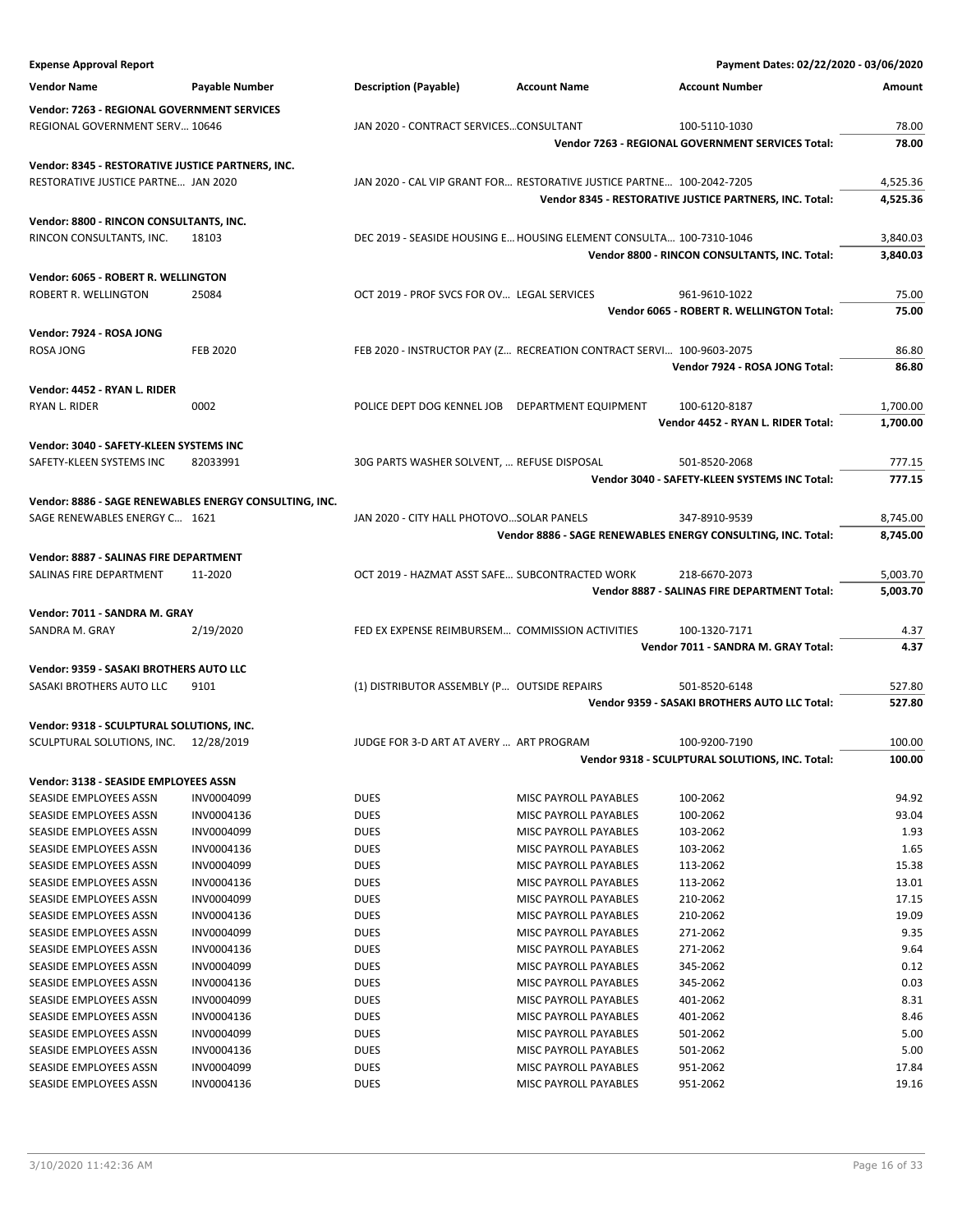| <b>Vendor Name</b>                              | Payable Number | <b>Description (Payable)</b>                        | <b>Account Name</b>          | <b>Account Number</b>                                 | Amount    |
|-------------------------------------------------|----------------|-----------------------------------------------------|------------------------------|-------------------------------------------------------|-----------|
| SEASIDE EMPLOYEES ASSN                          | INV0004136     | <b>DUES</b>                                         | MISC PAYROLL PAYABLES        | 971-2062                                              | 0.92      |
|                                                 |                |                                                     |                              | Vendor 3138 - SEASIDE EMPLOYEES ASSN Total:           | 340.00    |
| Vendor: 3153 - SEASIDE MANAGEMENT ASSN          |                |                                                     |                              |                                                       |           |
| SEASIDE MANAGEMENT ASSN                         | INV0004102     | <b>DUES</b>                                         | MISC PAYROLL PAYABLES        | 100-2062                                              | 21.55     |
| SEASIDE MANAGEMENT ASSN                         | INV0004139     | <b>DUES</b>                                         | MISC PAYROLL PAYABLES        | 100-2062                                              | 21.18     |
| SEASIDE MANAGEMENT ASSN                         | INV0004102     | <b>DUES</b>                                         | MISC PAYROLL PAYABLES        | 113-2062                                              | 0.49      |
| SEASIDE MANAGEMENT ASSN                         | INV0004139     | <b>DUES</b>                                         | MISC PAYROLL PAYABLES        | 113-2062                                              | 0.50      |
| <b>SEASIDE MANAGEMENT ASSN</b>                  | INV0004102     | <b>DUES</b>                                         | <b>MISC PAYROLL PAYABLES</b> | 200-2062                                              | 2.24      |
| SEASIDE MANAGEMENT ASSN                         | INV0004139     | <b>DUES</b>                                         | MISC PAYROLL PAYABLES        | 200-2062                                              | 2.90      |
| SEASIDE MANAGEMENT ASSN                         | INV0004102     | <b>DUES</b>                                         | MISC PAYROLL PAYABLES        | 210-2062                                              | 1.00      |
| SEASIDE MANAGEMENT ASSN                         | INV0004139     | <b>DUES</b>                                         | MISC PAYROLL PAYABLES        | 210-2062                                              | 1.00      |
| SEASIDE MANAGEMENT ASSN                         | INV0004102     | <b>DUES</b>                                         | <b>MISC PAYROLL PAYABLES</b> | 271-2062                                              | 0.49      |
| SEASIDE MANAGEMENT ASSN                         | INV0004139     | <b>DUES</b>                                         | MISC PAYROLL PAYABLES        | 271-2062                                              | 0.67      |
| SEASIDE MANAGEMENT ASSN                         | INV0004102     | <b>DUES</b>                                         | MISC PAYROLL PAYABLES        | 401-2062                                              | 2.26      |
| SEASIDE MANAGEMENT ASSN                         | INV0004139     | <b>DUES</b>                                         | MISC PAYROLL PAYABLES        | 401-2062                                              | 2.06      |
| SEASIDE MANAGEMENT ASSN                         | INV0004102     | <b>DUES</b>                                         | MISC PAYROLL PAYABLES        | 501-2062                                              | 0.49      |
| SEASIDE MANAGEMENT ASSN                         | INV0004139     | <b>DUES</b>                                         | <b>MISC PAYROLL PAYABLES</b> | 501-2062                                              | 0.50      |
| SEASIDE MANAGEMENT ASSN                         | INV0004102     | <b>DUES</b>                                         | MISC PAYROLL PAYABLES        | 951-2062                                              | 0.81      |
| SEASIDE MANAGEMENT ASSN                         | INV0004139     | <b>DUES</b>                                         | MISC PAYROLL PAYABLES        | 951-2062                                              | 0.77      |
| SEASIDE MANAGEMENT ASSN                         | INV0004102     | <b>DUES</b>                                         | MISC PAYROLL PAYABLES        | 953-2062                                              | 0.67      |
| SEASIDE MANAGEMENT ASSN                         | INV0004139     | <b>DUES</b>                                         | MISC PAYROLL PAYABLES        | 953-2062                                              | 0.42      |
|                                                 |                |                                                     |                              | Vendor 3153 - SEASIDE MANAGEMENT ASSN Total:          | 60.00     |
| Vendor: 5267 - SEASIDE POLICE                   |                |                                                     |                              |                                                       |           |
| <b>SEASIDE POLICE</b>                           | INV0004101     | <b>DUES</b>                                         | MISC PAYROLL PAYABLES        | 100-2062                                              | 2,205.00  |
| <b>SEASIDE POLICE</b>                           | INV0004138     | <b>DUES</b>                                         | MISC PAYROLL PAYABLES        | 100-2062                                              | 2,310.00  |
|                                                 |                |                                                     |                              | Vendor 5267 - SEASIDE POLICE Total:                   | 4,515.00  |
|                                                 |                |                                                     |                              |                                                       |           |
| Vendor: 7191 - SECURR                           |                |                                                     |                              |                                                       |           |
| <b>SECURR</b>                                   | 0000008054     | (5) WASTE/RECYCLING RECEPT DEPARTMENT CONSUMABLES   |                              | 100-8420-3095                                         | 8,991.39  |
|                                                 |                |                                                     |                              | Vendor 7191 - SECURR Total:                           | 8,991.39  |
| Vendor: 3211 - SHERWIN-WILLIAMS CO.             |                |                                                     |                              |                                                       |           |
| SHERWIN-WILLIAMS CO.                            | 2605-5         | (5) GAL PRO PARK WB WHITE                           | DEPARTMENT CONSUMABLES       | 210-8110-3095                                         | 163.82    |
| SHERWIN-WILLIAMS CO.                            | 2715-2         | PAINT AND PAINTING SUPPLIES  DEPARTMENT CONSUMABLES |                              | 210-8110-3095                                         | 427.75    |
| SHERWIN-WILLIAMS CO.                            | 2777-2         | (10) GAL PRO PARK WB WHITE DEPARTMENT CONSUMABLES   |                              | 210-8110-3095                                         | 305.79    |
| SHERWIN-WILLIAMS CO.                            | 3259-0         | (10) 5-GAL PRO PARK WB WHITE DEPARTMENT CONSUMABLES |                              | 210-8110-3095                                         | 305.79    |
|                                                 |                |                                                     |                              | Vendor 3211 - SHERWIN-WILLIAMS CO. Total:             | 1,203.15  |
| Vendor: 3249 - SMART & FINAL                    |                |                                                     |                              |                                                       |           |
| <b>SMART &amp; FINAL</b>                        | 4313610043823  | REF #043823; PURCHASE ON 1/ SENIOR ACTIVITIES       |                              | 251-9500-7125                                         | 11.99     |
| <b>SMART &amp; FINAL</b>                        | 4313610051159  | REF #051159; PURCHASE ON 1/ SENIOR ACTIVITIES       |                              | 251-9500-7125                                         | 6.36      |
| <b>SMART &amp; FINAL</b>                        | 4313610053360  | REF #053360; PURCHASE ON 1/ SENIOR ACTIVITIES       |                              | 251-9500-7125                                         | 23.97     |
| SMART & FINAL                                   | 4313610054131  | REF #054131; PURCHASE ON 1/ SENIOR ACTIVITIES       |                              | 251-9500-7125                                         | 81.69     |
|                                                 |                |                                                     |                              | Vendor 3249 - SMART & FINAL Total:                    | 124.01    |
| Vendor: 8273 - SMILE BUSINESS PRODUCTS, INC.    |                |                                                     |                              |                                                       |           |
| SMILE BUSINESS PRODUCTS, IN 831327              |                | 440 HARCOURT AVE - SHARP /  COPIER SERVICES         |                              | 100-5110-2044                                         | 143.97    |
| SMILE BUSINESS PRODUCTS, IN 831328              |                | ENGINEERING COPIER - SHARP /COPIER SERVICES         |                              | 100-8910-2044                                         | 102.05    |
|                                                 |                |                                                     |                              | Vendor 8273 - SMILE BUSINESS PRODUCTS, INC. Total:    | 246.02    |
|                                                 |                |                                                     |                              |                                                       |           |
| Vendor: 7130 - SOUTH BAY REGIONAL PUBLIC SAFETY |                |                                                     |                              |                                                       |           |
| SOUTH BAY REGIONAL PUBLIC  127699INV            |                | CIT ACADEMY 3/16/20 - 3/20/2 TRAINING & EDUCATIONS  |                              | 100-6120-1029                                         | 80.00     |
| SOUTH BAY REGIONAL PUBLIC  220439               |                | BASIC POLICE ACADEMY 1/10/2 TRAINING & EDUCATIONS   |                              | 100-6120-1029                                         | 10,239.00 |
|                                                 |                |                                                     |                              | Vendor 7130 - SOUTH BAY REGIONAL PUBLIC SAFETY Total: | 10,319.00 |
| Vendor: 3319 - STAPLES ADVANTAGE                |                |                                                     |                              |                                                       |           |
| STAPLES ADVANTAGE                               | 3438581908     | CITY HALL - COPIER PAPER, SHA STATIONARY SUPPLIES   |                              | 100-5110-3092                                         | 299.43    |
| STAPLES ADVANTAGE                               | 3438581906     | FINANCE DEPT - (1) CUSTOM ST DEPARTMENT CONSUMABLES |                              | 100-5110-3095                                         | 31.56     |
| STAPLES ADVANTAGE                               | 3438581907     | FINANCE DEPT - (1) CUSTOM ST DEPARTMENT CONSUMABLES |                              | 100-5110-3095                                         | 31.56     |
| STAPLES ADVANTAGE                               | 3439395925     | MISC SUPPLIES FOR CITY HALL  DEPARTMENT CONSUMABLES |                              | 100-5110-3095                                         | 176.54    |
| STAPLES ADVANTAGE                               | 3438732903     | POLICE DEPT - MISC SUPPLIES 2 STATIONARY SUPPLIES   |                              | 100-6110-3092                                         | 451.99    |
| STAPLES ADVANTAGE                               | 3439009337     | POLICE DEPT - (4) INDEX DBL C STATIONARY SUPPLIES   |                              | 100-6110-3092                                         | 39.29     |
| STAPLES ADVANTAGE                               | 3439109972     | POLICE DEPT - TISSUES, LABEL T STATIONARY SUPPLIES  |                              | 100-6110-3092                                         | 143.85    |
| STAPLES ADVANTAGE                               | 3436417304     | RECREATION - MISC SUPPLIES 1 STATIONARY SUPPLIES    |                              | 100-9100-3092                                         | 332.47    |
|                                                 |                |                                                     |                              |                                                       |           |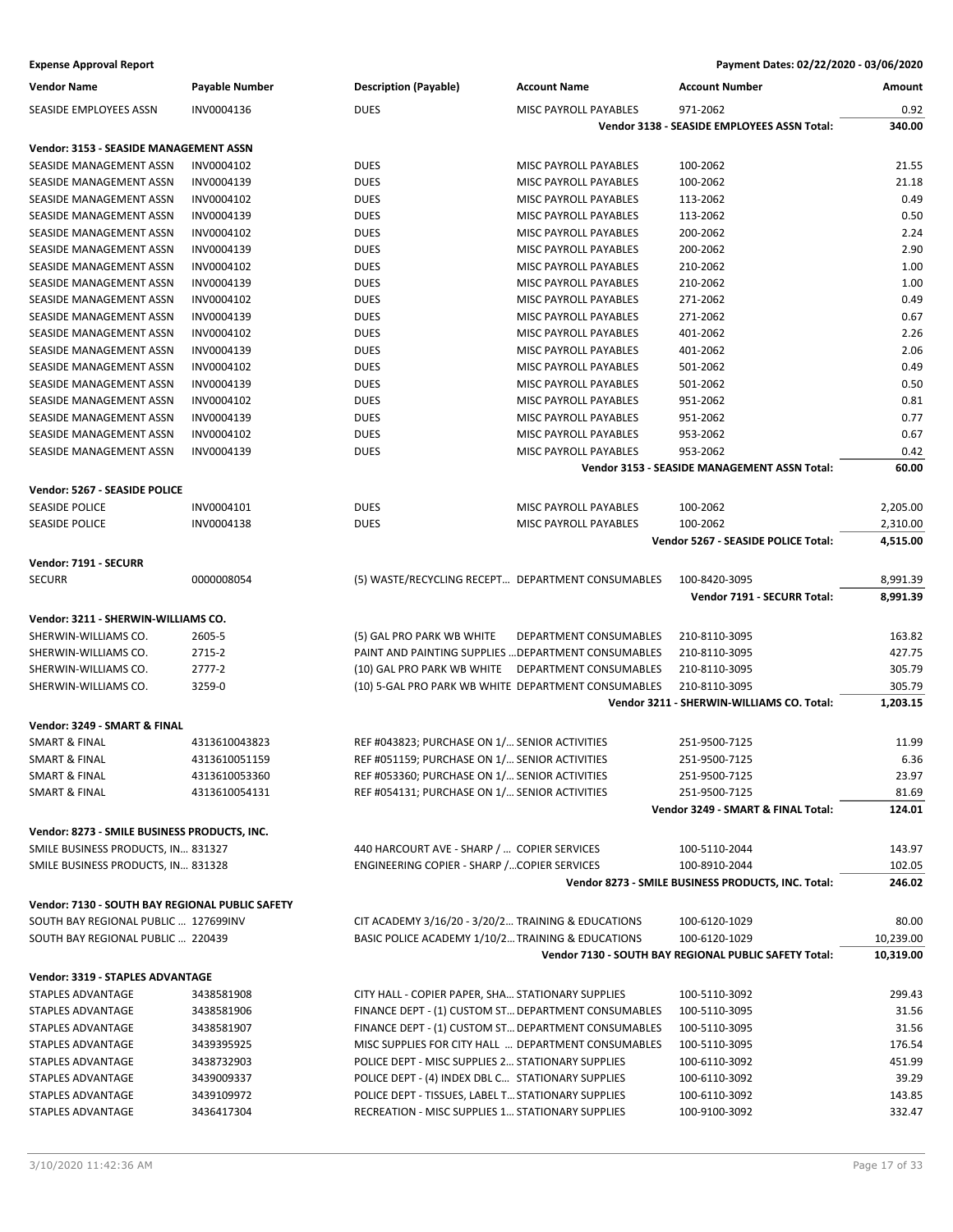| <b>Vendor Name</b>                             | <b>Payable Number</b>    | <b>Description (Payable)</b>                                          | <b>Account Name</b>                              | <b>Account Number</b>                                       | Amount             |
|------------------------------------------------|--------------------------|-----------------------------------------------------------------------|--------------------------------------------------|-------------------------------------------------------------|--------------------|
| STAPLES ADVANTAGE                              | 3437462671               | RECREATION - (3) RIBBONS, (1  STATIONARY SUPPLIES                     |                                                  | 100-9100-3092                                               | 60.59              |
| STAPLES ADVANTAGE                              | 3437551003               | RECREATION - BUBBLE WRAP,  STATIONARY SUPPLIES                        |                                                  | 100-9100-3092                                               | 69.85              |
| STAPLES ADVANTAGE                              | 3438581909               | RECREATION - (4) REAMS CARD STATIONARY SUPPLIES                       |                                                  | 100-9100-3092                                               | 71.73              |
|                                                |                          |                                                                       |                                                  | Vendor 3319 - STAPLES ADVANTAGE Total:                      | 1,708.86           |
| Vendor: 5144 - STATE OF CALIFORNIA             |                          |                                                                       |                                                  |                                                             |                    |
| STATE OF CALIFORNIA                            | CM0000366                | <b>SIT PAYABLE</b>                                                    | <b>STATE TAX PAYABLE</b>                         | 100-2053                                                    | $-4.60$            |
| STATE OF CALIFORNIA                            | INV0004163               | <b>SIT PAYABLE</b>                                                    | <b>STATE TAX PAYABLE</b>                         | 100-2053                                                    | 24,837.54          |
| STATE OF CALIFORNIA                            | INV0004171               | <b>SIT PAYABLE</b>                                                    | <b>STATE TAX PAYABLE</b>                         | 100-2053                                                    | 12.54              |
| <b>STATE OF CALIFORNIA</b>                     | INV0004163               | <b>SIT PAYABLE</b>                                                    | <b>STATE TAX PAYABLE</b>                         | 103-2053                                                    | 21.35              |
| STATE OF CALIFORNIA                            | INV0004163               | <b>SIT PAYABLE</b>                                                    | STATE TAX PAYABLE                                | 113-2053                                                    | 524.91             |
| STATE OF CALIFORNIA                            | INV0004163               | <b>SIT PAYABLE</b>                                                    | <b>STATE TAX PAYABLE</b>                         | 200-2053                                                    | 48.14              |
| <b>STATE OF CALIFORNIA</b>                     | INV0004163               | <b>SIT PAYABLE</b>                                                    | <b>STATE TAX PAYABLE</b>                         | 210-2053                                                    | 253.42             |
| STATE OF CALIFORNIA                            | INV0004163               | <b>SIT PAYABLE</b>                                                    | <b>STATE TAX PAYABLE</b>                         | 271-2053                                                    | 152.79             |
| STATE OF CALIFORNIA                            | INV0004163               | <b>SIT PAYABLE</b>                                                    | <b>STATE TAX PAYABLE</b>                         | 345-2053                                                    | 0.55               |
| STATE OF CALIFORNIA                            | INV0004163               | <b>SIT PAYABLE</b>                                                    | STATE TAX PAYABLE                                | 401-2053                                                    | 236.44             |
| STATE OF CALIFORNIA                            | INV0004163               | <b>SIT PAYABLE</b>                                                    | <b>STATE TAX PAYABLE</b>                         | 501-2053                                                    | 75.25              |
| STATE OF CALIFORNIA                            | INV0004163               | <b>SIT PAYABLE</b>                                                    | <b>STATE TAX PAYABLE</b>                         | 503-2053                                                    | 362.43             |
| STATE OF CALIFORNIA                            | INV0004163               | <b>SIT PAYABLE</b>                                                    | <b>STATE TAX PAYABLE</b>                         |                                                             | 324.15             |
|                                                |                          |                                                                       |                                                  | 951-2053                                                    | 25.95              |
| STATE OF CALIFORNIA                            | INV0004163               | <b>SIT PAYABLE</b>                                                    | STATE TAX PAYABLE<br><b>STATE TAX PAYABLE</b>    | 953-2053                                                    |                    |
| STATE OF CALIFORNIA                            | INV0004163               | <b>SIT PAYABLE</b>                                                    |                                                  | 971-2053<br><b>Vendor 5144 - STATE OF CALIFORNIA Total:</b> | 8.82<br>26,879.68  |
|                                                |                          |                                                                       |                                                  |                                                             |                    |
| Vendor: 9381 - STAYCAL HMB LLC                 |                          |                                                                       |                                                  |                                                             |                    |
| STAYCAL HMB LLC                                | 19841                    | 3/8/2020 - 3/12/2020 - DAVID D. TRAINING & EDUCATIONS                 |                                                  | 100-6120-1029                                               | 825.00             |
| STAYCAL HMB LLC                                | 19849                    | 3/15/2020-3/20/2020 - DAVID  TRAINING & EDUCATIONS                    |                                                  | 100-6120-1029                                               | 825.00             |
| STAYCAL HMB LLC                                | 19850                    | 3/22/2020 - 3/27/2020 - DAVID TRAINING & EDUCATIONS                   |                                                  | 100-6120-1029                                               | 825.00             |
| STAYCAL HMB LLC                                | 19851                    | 3/29/2020 - 4/3/2020 - DAVID D. TRAINING & EDUCATIONS                 |                                                  | 100-6120-1029                                               | 825.00             |
|                                                |                          |                                                                       |                                                  | Vendor 9381 - STAYCAL HMB LLC Total:                        | 3,300.00           |
| Vendor: 9249 - STEVENSON, PORTO & PIERCE, INC. |                          |                                                                       |                                                  |                                                             |                    |
| STEVENSON, PORTO & PIERCE,  02082              |                          | NOV 2019 - CAMPUS TOWN PR BAKEWELL - CAMPUS TOWN                      |                                                  | 601-2214                                                    | 2,092.50           |
|                                                |                          |                                                                       |                                                  |                                                             |                    |
|                                                |                          |                                                                       |                                                  | Vendor 9249 - STEVENSON, PORTO & PIERCE, INC. Total:        | 2,092.50           |
|                                                |                          |                                                                       |                                                  |                                                             |                    |
| Vendor: 1734 - SUNEE S. JINES                  |                          |                                                                       |                                                  |                                                             |                    |
| <b>SUNEE S. JINES</b>                          | 2/5/2020                 | JUDGE AT YOUTH ART COMPET ART PROGRAM                                 |                                                  | 100-9200-7190<br>Vendor 1734 - SUNEE S. JINES Total:        | 100.00<br>100.00   |
|                                                |                          |                                                                       |                                                  |                                                             |                    |
| Vendor: 9376 - SUSAN GERBIC                    |                          |                                                                       |                                                  |                                                             |                    |
| <b>SUSAN GERBIC</b>                            | 127878                   | DEPOSIT REFUND FOR 220 COE CENTER RENTAL DEPOSITS                     |                                                  | 255-2345                                                    | 235.50             |
|                                                |                          |                                                                       |                                                  | Vendor 9376 - SUSAN GERBIC Total:                           | 235.50             |
| Vendor: 7040 - TAPCO                           |                          |                                                                       |                                                  |                                                             |                    |
| <b>TAPCO</b>                                   | 1661589                  | (4) U-BRAKCET, 2"CLAMP ON, (3. DEPARTMENT CONSUMABLES                 |                                                  | 210-8110-3095                                               | 598.00             |
|                                                |                          |                                                                       |                                                  | Vendor 7040 - TAPCO Total:                                  | 598.00             |
| Vendor: 8855 - TELECOM LAW FIRM, P.C.          |                          |                                                                       |                                                  |                                                             |                    |
| TELECOM LAW FIRM, P.C.                         | 7717                     | DEC 2019 - SC1-4 CUP MSTR PK LEGAL SERVICES                           |                                                  | 100-3010-1022                                               | 4,362.60           |
|                                                |                          |                                                                       |                                                  | Vendor 8855 - TELECOM LAW FIRM, P.C. Total:                 | 4,362.60           |
|                                                |                          |                                                                       |                                                  |                                                             |                    |
| Vendor: 8378 - THE HARTFORD                    |                          |                                                                       |                                                  |                                                             |                    |
| THE HARTFORD                                   | DM0000409                | MGMT LIFE INS - ER PAID                                               | LIFE/ AD&D LTD PAYABLE                           | 100-2071                                                    | 139.50             |
| THE HARTFORD                                   | DM0000410                | MGMT LTD INS - ER PAID                                                | LIFE/ AD&D LTD PAYABLE                           | 100-2071                                                    | 77.82              |
| THE HARTFORD                                   | DM0000411                | MISC LTD INS                                                          | LIFE/ AD&D LTD PAYABLE                           | 100-2071                                                    | 30.37              |
| THE HARTFORD                                   | DM0000412                | MGMT LIFE INS - ER PAID                                               | LIFE/ AD&D LTD PAYABLE                           | 100-2071                                                    | 106.34             |
| THE HARTFORD                                   | DM0000413                | MGMT LTD INS - ER PAID                                                | LIFE/ AD&D LTD PAYABLE                           | 100-2071                                                    | 33.04              |
| THE HARTFORD<br>THE HARTFORD                   | DM0000414                | MISC & SAFETY LIFE INS - ER PA LIFE/ AD&D LTD PAYABLE<br>MISC LTD INS |                                                  | 100-2071                                                    | 40.69              |
|                                                | DM0000415                |                                                                       | LIFE/ AD&D LTD PAYABLE                           | 100-2071                                                    | 131.96             |
| THE HARTFORD                                   | DM0000421                | MGMT LIFE INS - ER PAID                                               | LIFE/ AD&D LTD PAYABLE                           | 100-2071                                                    | 154.29             |
| THE HARTFORD                                   | DM0000422                | MGMT LTD INS - ER PAID                                                | LIFE/ AD&D LTD PAYABLE                           | 100-2071                                                    | 78.12              |
| THE HARTFORD                                   | DM0000424                | MISC LTD INS                                                          | LIFE/ AD&D LTD PAYABLE                           | 100-2071                                                    | 108.39             |
| THE HARTFORD                                   | DM0000425                | MISC LIFE INS - ER PAID                                               | LIFE/ AD&D LTD PAYABLE                           | 100-2071                                                    | 8.75               |
| THE HARTFORD                                   | INV0003928               | PREMIUMS - MISC                                                       | LIFE/ AD&D LTD PAYABLE                           | 100-2071                                                    | 245.00             |
| THE HARTFORD                                   | INV0003928               | PREMIUMS - MISC                                                       | LIFE/ AD&D LTD PAYABLE                           | 100-2071                                                    | 804.11             |
| THE HARTFORD<br>THE HARTFORD                   | INV0003928<br>INV0003928 | PREMIUMS - MISC<br>PREMIUMS - MISC                                    | LIFE/ AD&D LTD PAYABLE<br>LIFE/ AD&D LTD PAYABLE | 100-2071<br>100-2071                                        | 850.14<br>1,028.06 |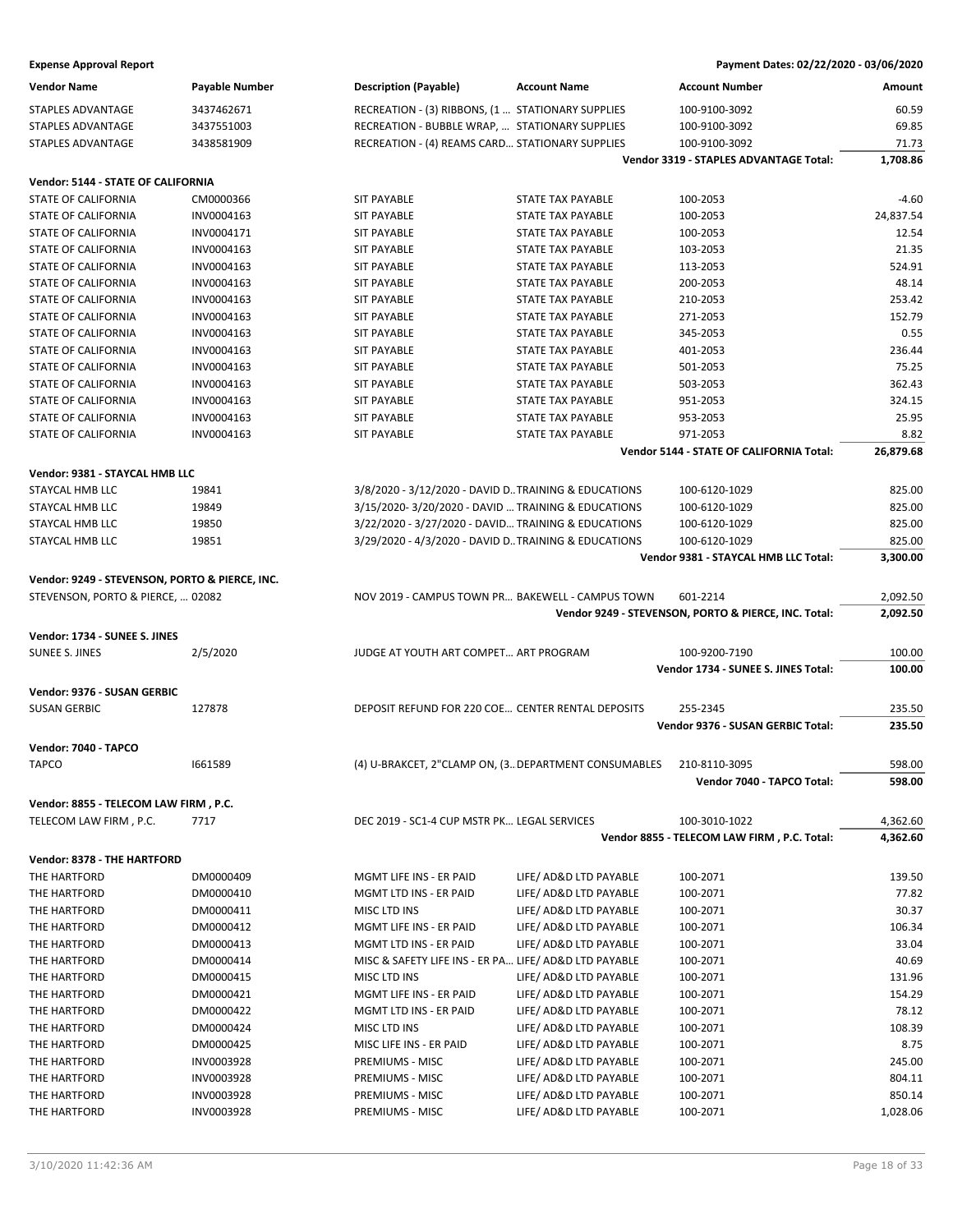| <b>Vendor Name</b> | Payable Number | <b>Description (Payable)</b> | <b>Account Name</b>    | <b>Account Number</b> | Amount   |
|--------------------|----------------|------------------------------|------------------------|-----------------------|----------|
| THE HARTFORD       | INV0003928     | PREMIUMS - MISC              | LIFE/ AD&D LTD PAYABLE | 100-2071              | 192.50   |
| THE HARTFORD       | INV0003928     | PREMIUMS - MISC              | LIFE/ AD&D LTD PAYABLE | 100-2071              | 11.38    |
| THE HARTFORD       | INV0003928     | PREMIUMS - MISC              | LIFE/ AD&D LTD PAYABLE | 100-2071              | 333.58   |
| THE HARTFORD       | INV0003985     | PREMIUMS - MISC              | LIFE/ AD&D LTD PAYABLE | 100-2071              | 7.91     |
| THE HARTFORD       | INV0003985     | PREMIUMS - MISC              | LIFE/ AD&D LTD PAYABLE | 100-2071              | 22.50    |
| THE HARTFORD       | INV0004022     | PREMIUMS - MISC              | LIFE/ AD&D LTD PAYABLE | 100-2071              | 183.75   |
| THE HARTFORD       | INV0004022     | PREMIUMS - MISC              | LIFE/ AD&D LTD PAYABLE | 100-2071              | 236.25   |
| THE HARTFORD       | INV0004022     | PREMIUMS - MISC              | LIFE/ AD&D LTD PAYABLE | 100-2071              | 318.54   |
| THE HARTFORD       | INV0004022     | PREMIUMS - MISC              | LIFE/ AD&D LTD PAYABLE | 100-2071              | 768.79   |
| THE HARTFORD       | INV0004022     | PREMIUMS - MISC              | LIFE/ AD&D LTD PAYABLE | 100-2071              | 884.31   |
| THE HARTFORD       | INV0004022     | PREMIUMS - MISC              | LIFE/ AD&D LTD PAYABLE | 100-2071              | 1,063.25 |
| THE HARTFORD       | INV0004022     | PREMIUMS - MISC              | LIFE/ AD&D LTD PAYABLE | 100-2071              | 11.38    |
| THE HARTFORD       | INV0004128     | PREMIUMS - MISC              | LIFE/ AD&D LTD PAYABLE | 100-2071              | 192.50   |
| THE HARTFORD       | INV0004128     | PREMIUMS - MISC              | LIFE/ AD&D LTD PAYABLE | 100-2071              | 236.25   |
| THE HARTFORD       | INV0004128     | PREMIUMS - MISC              | LIFE/ AD&D LTD PAYABLE | 100-2071              | 826.70   |
| THE HARTFORD       | INV0004128     | PREMIUMS - MISC              | LIFE/ AD&D LTD PAYABLE | 100-2071              | 775.55   |
| THE HARTFORD       | INV0004128     | PREMIUMS - MISC              | LIFE/ AD&D LTD PAYABLE | 100-2071              | 319.43   |
| THE HARTFORD       | INV0004128     | PREMIUMS - MISC              | LIFE/ AD&D LTD PAYABLE | 100-2071              | 11.89    |
| THE HARTFORD       | INV0004128     | PREMIUMS - MISC              | LIFE/ AD&D LTD PAYABLE | 100-2071              | 1,008.11 |
| THE HARTFORD       | INV0003928     | PREMIUMS - MISC              | LIFE/ AD&D LTD PAYABLE | 103-2071              | 6.96     |
| THE HARTFORD       | INV0003928     | PREMIUMS - MISC              | LIFE/ AD&D LTD PAYABLE | 103-2071              | 2.87     |
| THE HARTFORD       | INV0004022     | PREMIUMS - MISC              | LIFE/ AD&D LTD PAYABLE | 103-2071              | 2.40     |
| THE HARTFORD       | INV0004022     | PREMIUMS - MISC              | LIFE/ AD&D LTD PAYABLE | 103-2071              | 5.68     |
| THE HARTFORD       | INV0004128     | PREMIUMS - MISC              | LIFE/ AD&D LTD PAYABLE | 103-2071              | 8.34     |
| THE HARTFORD       | INV0004128     | PREMIUMS - MISC              | LIFE/ AD&D LTD PAYABLE | 103-2071              | 3.35     |
| THE HARTFORD       | INV0003928     | PREMIUMS - MISC              | LIFE/ AD&D LTD PAYABLE | 113-2071              | 3.81     |
| THE HARTFORD       | INV0003928     | PREMIUMS - MISC              | LIFE/ AD&D LTD PAYABLE | 113-2071              | 4.00     |
| THE HARTFORD       | INV0003928     | PREMIUMS - MISC              | LIFE/ AD&D LTD PAYABLE | 113-2071              | 19.79    |
| THE HARTFORD       | INV0003928     | PREMIUMS - MISC              | LIFE/ AD&D LTD PAYABLE | 113-2071              | 48.44    |
| THE HARTFORD       | INV0004022     | PREMIUMS - MISC              | LIFE/ AD&D LTD PAYABLE | 113-2071              | 48.42    |
| THE HARTFORD       | INV0004022     | PREMIUMS - MISC              | LIFE/ AD&D LTD PAYABLE | 113-2071              | 19.68    |
| THE HARTFORD       | INV0004022     | PREMIUMS - MISC              | LIFE/ AD&D LTD PAYABLE | 113-2071              | 3.99     |
| THE HARTFORD       | INV0004022     | PREMIUMS - MISC              | LIFE/ AD&D LTD PAYABLE | 113-2071              | 3.82     |
| THE HARTFORD       | INV0004128     | PREMIUMS - MISC              | LIFE/ AD&D LTD PAYABLE | 113-2071              | 27.01    |
| THE HARTFORD       | INV0004128     | PREMIUMS - MISC              | LIFE/ AD&D LTD PAYABLE | 113-2071              | 4.75     |
| THE HARTFORD       | INV0004128     | PREMIUMS - MISC              | LIFE/ AD&D LTD PAYABLE | 113-2071              | 4.53     |
| THE HARTFORD       | INV0004128     | PREMIUMS - MISC              | LIFE/ AD&D LTD PAYABLE | 113-2071              | 45.76    |
| THE HARTFORD       | INV0003928     | PREMIUMS - MISC              | LIFE/ AD&D LTD PAYABLE | 200-2071              | 15.27    |
| THE HARTFORD       | INV0003928     | PREMIUMS - MISC              | LIFE/ AD&D LTD PAYABLE | 200-2071              | 14.59    |
| THE HARTFORD       | INV0004022     | PREMIUMS - MISC              | LIFE/ AD&D LTD PAYABLE | 200-2071              | 12.65    |
| THE HARTFORD       | INV0004022     | PREMIUMS - MISC              | LIFE/ AD&D LTD PAYABLE | 200-2071              | 12.10    |
| THE HARTFORD       | INV0004128     | PREMIUMS - MISC              | LIFE/ AD&D LTD PAYABLE | 200-2071              | 14.33    |
| THE HARTFORD       | INV0004128     | PREMIUMS - MISC              | LIFE/ AD&D LTD PAYABLE | 200-2071              | 13.69    |
| THE HARTFORD       | INV0003928     | PREMIUMS - MISC              | LIFE/ AD&D LTD PAYABLE | 210-2071              | 1.49     |
| THE HARTFORD       | INV0003928     | PREMIUMS - MISC              | LIFE/ AD&D LTD PAYABLE | 210-2071              | 7.64     |
| THE HARTFORD       | INV0003928     | PREMIUMS - MISC              | LIFE/ AD&D LTD PAYABLE | 210-2071              | 7.98     |
| THE HARTFORD       | INV0003928     | PREMIUMS - MISC              | LIFE/ AD&D LTD PAYABLE | 210-2071              | 54.97    |
| THE HARTFORD       | INV0003928     | PREMIUMS - MISC              | LIFE/ AD&D LTD PAYABLE | 210-2071              | 21.57    |
| THE HARTFORD       | INV0004022     | PREMIUMS - MISC              | LIFE/ AD&D LTD PAYABLE | 210-2071              | 22.14    |
| THE HARTFORD       | INV0004022     | PREMIUMS - MISC              | LIFE/ AD&D LTD PAYABLE | 210-2071              | 3.01     |
| THE HARTFORD       | INV0004022     | PREMIUMS - MISC              | LIFE/ AD&D LTD PAYABLE | 210-2071              | 7.98     |
| THE HARTFORD       | INV0004022     | PREMIUMS - MISC              | LIFE/ AD&D LTD PAYABLE | 210-2071              | 7.62     |
| THE HARTFORD       | INV0004022     | PREMIUMS - MISC              | LIFE/ AD&D LTD PAYABLE | 210-2071              | 60.71    |
| THE HARTFORD       | INV0004128     | PREMIUMS - MISC              | LIFE/ AD&D LTD PAYABLE | 210-2071              | 71.01    |
| THE HARTFORD       | INV0004128     | PREMIUMS - MISC              | LIFE/ AD&D LTD PAYABLE | 210-2071              | 31.34    |
| THE HARTFORD       | INV0004128     | PREMIUMS - MISC              | LIFE/ AD&D LTD PAYABLE | 210-2071              | 7.64     |
| THE HARTFORD       | INV0004128     | PREMIUMS - MISC              | LIFE/ AD&D LTD PAYABLE | 210-2071              | 7.98     |
| THE HARTFORD       | INV0004128     | PREMIUMS - MISC              | LIFE/ AD&D LTD PAYABLE | 210-2071              | 0.73     |
| THE HARTFORD       | INV0003928     | PREMIUMS - MISC              | LIFE/AD&D LTD PAYABLE  | 271-2071              | 15.67    |
| THE HARTFORD       | INV0003928     | PREMIUMS - MISC              | LIFE/AD&D LTD PAYABLE  | 271-2071              | 6.64     |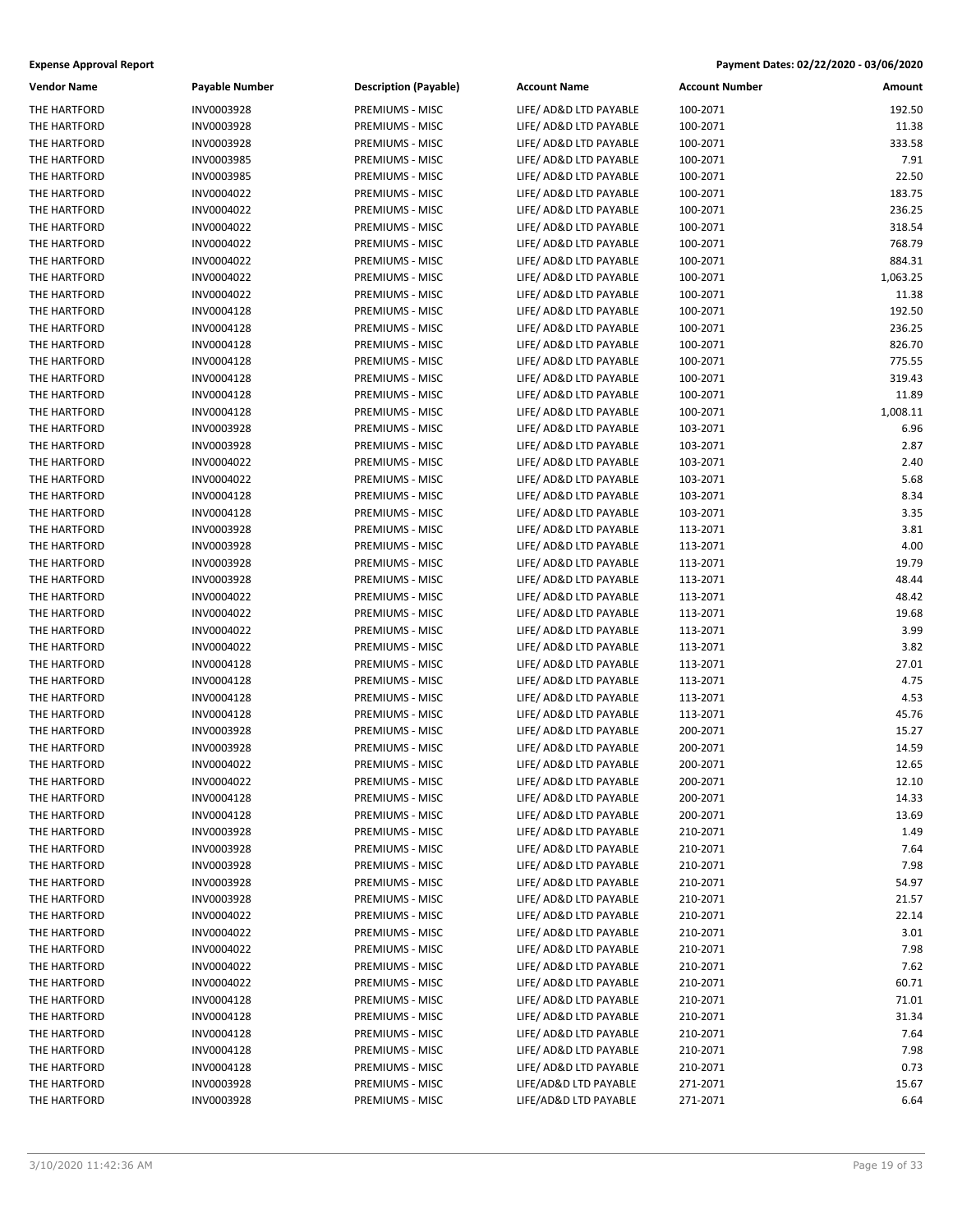| <b>Vendor Name</b> | Payable Number | <b>Description (Payable)</b> | <b>Account Name</b>    | <b>Account Number</b> | Amount   |
|--------------------|----------------|------------------------------|------------------------|-----------------------|----------|
| THE HARTFORD       | INV0003928     | PREMIUMS - MISC              | LIFE/AD&D LTD PAYABLE  | 271-2071              | 6.96     |
| THE HARTFORD       | INV0003928     | PREMIUMS - MISC              | LIFE/AD&D LTD PAYABLE  | 271-2071              | 39.63    |
| THE HARTFORD       | INV0004022     | PREMIUMS - MISC              | LIFE/AD&D LTD PAYABLE  | 271-2071              | 38.71    |
| THE HARTFORD       | INV0004022     | PREMIUMS - MISC              | LIFE/AD&D LTD PAYABLE  | 271-2071              | 14.93    |
| THE HARTFORD       | INV0004022     | PREMIUMS - MISC              | LIFE/AD&D LTD PAYABLE  | 271-2071              | 7.13     |
| THE HARTFORD       | INV0004022     | PREMIUMS - MISC              | LIFE/AD&D LTD PAYABLE  | 271-2071              | 6.81     |
| THE HARTFORD       | INV0004128     | PREMIUMS - MISC              | LIFE/AD&D LTD PAYABLE  | 271-2071              | 16.37    |
| THE HARTFORD       | INV0004128     | PREMIUMS - MISC              | LIFE/AD&D LTD PAYABLE  | 271-2071              | 41.72    |
| THE HARTFORD       | INV0004128     | PREMIUMS - MISC              | LIFE/AD&D LTD PAYABLE  | 271-2071              | 7.06     |
| THE HARTFORD       | INV0004128     | PREMIUMS - MISC              | LIFE/AD&D LTD PAYABLE  | 271-2071              | 6.76     |
| THE HARTFORD       | INV0003928     | PREMIUMS - MISC              | LIFE/ LTD PAYABLE      | 345-2071              | 0.38     |
| THE HARTFORD       | INV0003928     | PREMIUMS - MISC              | LIFE/ LTD PAYABLE      | 345-2071              | 0.10     |
| THE HARTFORD       | INV0004022     | PREMIUMS - MISC              | LIFE/ LTD PAYABLE      | 345-2071              | 0.10     |
| THE HARTFORD       | INV0004022     | PREMIUMS - MISC              | LIFE/ LTD PAYABLE      | 345-2071              | 0.38     |
| THE HARTFORD       | INV0004128     | PREMIUMS - MISC              | LIFE/ LTD PAYABLE      | 345-2071              | 0.74     |
| THE HARTFORD       | INV0004128     | PREMIUMS - MISC              | LIFE/ LTD PAYABLE      | 345-2071              | 0.21     |
| THE HARTFORD       | INV0003928     | PREMIUMS - MISC              | LIFE/ AD&D LTD PAYABLE | 401-2071              | 38.80    |
| THE HARTFORD       | INV0003928     | PREMIUMS - MISC              | LIFE/ AD&D LTD PAYABLE | 401-2071              | 8.75     |
| THE HARTFORD       | INV0003928     | <b>PREMIUMS - MISC</b>       | LIFE/ AD&D LTD PAYABLE | 401-2071              | 23.35    |
| THE HARTFORD       | INV0003928     | PREMIUMS - MISC              | LIFE/ AD&D LTD PAYABLE | 401-2071              | 4.20     |
| THE HARTFORD       | INV0003928     | PREMIUMS - MISC              | LIFE/ AD&D LTD PAYABLE | 401-2071              | 17.44    |
| THE HARTFORD       | INV0004022     | PREMIUMS - MISC              | LIFE/ AD&D LTD PAYABLE | 401-2071              | 8.25     |
| THE HARTFORD       | INV0004022     | PREMIUMS - MISC              | LIFE/ AD&D LTD PAYABLE | 401-2071              | 31.26    |
| THE HARTFORD       | INV0004022     | PREMIUMS - MISC              | LIFE/ AD&D LTD PAYABLE | 401-2071              | 22.16    |
| THE HARTFORD       | INV0004022     | PREMIUMS - MISC              | LIFE/ AD&D LTD PAYABLE | 401-2071              | 17.26    |
| THE HARTFORD       | INV0004022     | PREMIUMS - MISC              | LIFE/ AD&D LTD PAYABLE | 401-2071              | 2.68     |
| THE HARTFORD       | INV0004128     | PREMIUMS - MISC              | LIFE/ AD&D LTD PAYABLE | 401-2071              | 19.13    |
| THE HARTFORD       | INV0004128     | PREMIUMS - MISC              | LIFE/ AD&D LTD PAYABLE | 401-2071              | 7.70     |
| THE HARTFORD       | INV0004128     | PREMIUMS - MISC              | LIFE/ AD&D LTD PAYABLE | 401-2071              | 37.24    |
| THE HARTFORD       | INV0004128     | PREMIUMS - MISC              | LIFE/ AD&D LTD PAYABLE | 401-2071              | 29.66    |
| THE HARTFORD       | INV0004128     | PREMIUMS - MISC              | LIFE/ AD&D LTD PAYABLE | 401-2071              | 4.45     |
| THE HARTFORD       | CM0000344      | LTD - MISC                   | LIFE/ AD&D LTD PAYABLE | 501-2071              | -47.14   |
| THE HARTFORD       | CM0000344      | LTD - MISC                   | LIFE/ AD&D LTD PAYABLE | 501-2071              | $-11.38$ |
| THE HARTFORD       | INV0003928     | PREMIUMS - MISC              | LIFE/ AD&D LTD PAYABLE | 501-2071              | 47.14    |
| THE HARTFORD       | INV0003928     | PREMIUMS - MISC              | LIFE/ AD&D LTD PAYABLE | 501-2071              | 3.81     |
| THE HARTFORD       | INV0003928     | PREMIUMS - MISC              | LIFE/ AD&D LTD PAYABLE | 501-2071              | 8.75     |
| THE HARTFORD       | INV0003928     | PREMIUMS - MISC              | LIFE/ AD&D LTD PAYABLE | 501-2071              | 4.00     |
| THE HARTFORD       | INV0003928     | PREMIUMS - MISC              | LIFE/ AD&D LTD PAYABLE | 501-2071              | 5.69     |
| THE HARTFORD       | INV0004022     | PREMIUMS - MISC              | LIFE/ AD&D LTD PAYABLE | 501-2071              | 8.75     |
| THE HARTFORD       | INV0004022     | PREMIUMS - MISC              | LIFE/ AD&D LTD PAYABLE | 501-2071              | 5.69     |
| THE HARTFORD       | INV0004022     | PREMIUMS - MISC              | LIFE/ AD&D LTD PAYABLE | 501-2071              | 3.99     |
| THE HARTFORD       | INV0004022     | PREMIUMS - MISC              | LIFE/ AD&D LTD PAYABLE | 501-2071              | 3.82     |
| THE HARTFORD       | INV0004022     | PREMIUMS - MISC              | LIFE/ AD&D LTD PAYABLE | 501-2071              | 47.14    |
| THE HARTFORD       | INV0004128     | PREMIUMS - MISC              | LIFE/ AD&D LTD PAYABLE | 501-2071              | 23.57    |
| THE HARTFORD       | INV0004128     | PREMIUMS - MISC              | LIFE/ AD&D LTD PAYABLE | 501-2071              | 4.00     |
| THE HARTFORD       | INV0004128     | PREMIUMS - MISC              | LIFE/ AD&D LTD PAYABLE | 501-2071              | 3.82     |
| THE HARTFORD       | INV0004128     | PREMIUMS - MISC              | LIFE/ AD&D LTD PAYABLE | 501-2071              | 8.75     |
| THE HARTFORD       | INV0003928     | PREMIUMS - MISC              | LIFE/ AD&D LTD PAYABLE | 503-2071              | 8.75     |
| THE HARTFORD       | INV0003928     | PREMIUMS - MISC              | LIFE/ AD&D LTD PAYABLE | 503-2071              | 19.97    |
| THE HARTFORD       | INV0003928     | PREMIUMS - MISC              | LIFE/ AD&D LTD PAYABLE | 503-2071              | 40.66    |
| THE HARTFORD       | INV0003928     | PREMIUMS - MISC              | LIFE/ AD&D LTD PAYABLE | 503-2071              | 42.53    |
| THE HARTFORD       | INV0004022     | PREMIUMS - MISC              | LIFE/ AD&D LTD PAYABLE | 503-2071              | 40.66    |
| THE HARTFORD       | INV0004022     | PREMIUMS - MISC              | LIFE/ AD&D LTD PAYABLE | 503-2071              | 42.53    |
| THE HARTFORD       | INV0004022     | PREMIUMS - MISC              | LIFE/ AD&D LTD PAYABLE | 503-2071              | 19.97    |
| THE HARTFORD       | INV0004022     | PREMIUMS - MISC              | LIFE/ AD&D LTD PAYABLE | 503-2071              | 8.75     |
| THE HARTFORD       | INV0004128     | PREMIUMS - MISC              | LIFE/ AD&D LTD PAYABLE | 503-2071              | 40.66    |
| THE HARTFORD       | INV0004128     | PREMIUMS - MISC              | LIFE/ AD&D LTD PAYABLE | 503-2071              | 42.53    |
| THE HARTFORD       | INV0004128     | PREMIUMS - MISC              | LIFE/ AD&D LTD PAYABLE | 503-2071              | 19.97    |
| THE HARTFORD       | INV0004128     | PREMIUMS - MISC              | LIFE/ AD&D LTD PAYABLE | 503-2071              | 8.75     |
| THE HARTFORD       | INV0003928     | PREMIUMS - MISC              | LIFE/ AD&D LTD PAYABLE | 951-2071              | 66.37    |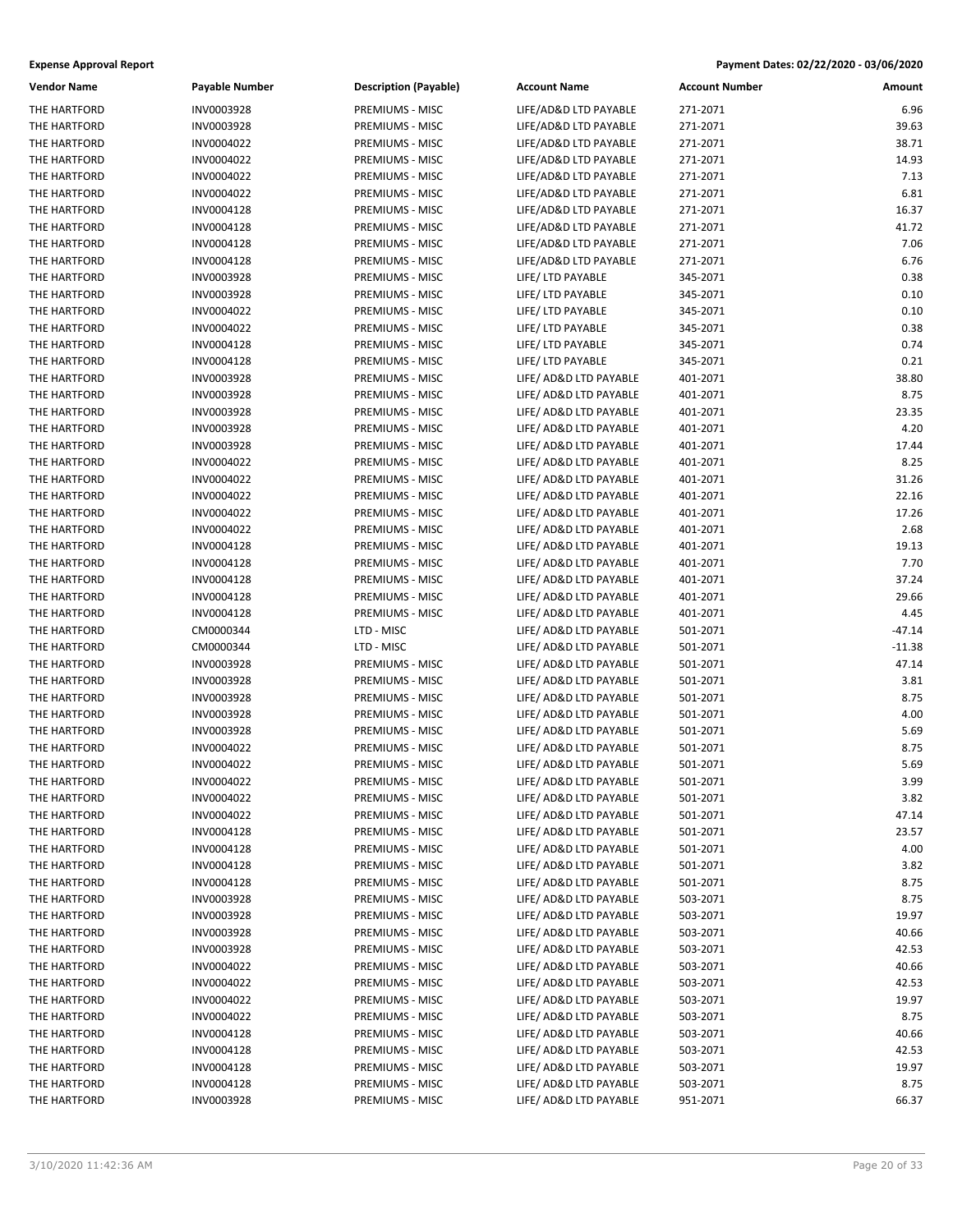| <b>Vendor Name</b>                                 | <b>Payable Number</b> | <b>Description (Payable)</b>                         | <b>Account Name</b>    | <b>Account Number</b>                              | Amount      |
|----------------------------------------------------|-----------------------|------------------------------------------------------|------------------------|----------------------------------------------------|-------------|
| THE HARTFORD                                       | INV0003928            | PREMIUMS - MISC                                      | LIFE/ AD&D LTD PAYABLE | 951-2071                                           | 26.42       |
| THE HARTFORD                                       | INV0003928            | <b>PREMIUMS - MISC</b>                               | LIFE/ AD&D LTD PAYABLE | 951-2071                                           | 10.97       |
| THE HARTFORD                                       | INV0003928            | PREMIUMS - MISC                                      | LIFE/ AD&D LTD PAYABLE | 951-2071                                           | 10.55       |
| THE HARTFORD                                       | INV0003985            | PREMIUMS - MISC                                      | LIFE/ AD&D LTD PAYABLE | 951-2071                                           | 2.44        |
| THE HARTFORD                                       | INV0003985            | <b>PREMIUMS - MISC</b>                               | LIFE/ AD&D LTD PAYABLE | 951-2071                                           | 0.84        |
| THE HARTFORD                                       | INV0004022            | PREMIUMS - MISC                                      | LIFE/ AD&D LTD PAYABLE | 951-2071                                           | 25.21       |
| THE HARTFORD                                       | INV0004022            | PREMIUMS - MISC                                      | LIFE/ AD&D LTD PAYABLE | 951-2071                                           | 9.65        |
| THE HARTFORD                                       | INV0004022            | PREMIUMS - MISC                                      | LIFE/ AD&D LTD PAYABLE | 951-2071                                           | 10.05       |
| THE HARTFORD                                       | INV0004022            | PREMIUMS - MISC                                      | LIFE/ AD&D LTD PAYABLE | 951-2071                                           | 61.75       |
| THE HARTFORD                                       | INV0004128            | PREMIUMS - MISC                                      | LIFE/ AD&D LTD PAYABLE | 951-2071                                           | 60.28       |
| THE HARTFORD                                       | INV0004128            | PREMIUMS - MISC                                      | LIFE/ AD&D LTD PAYABLE | 951-2071                                           | 8.75        |
| THE HARTFORD                                       | INV0004128            | PREMIUMS - MISC                                      | LIFE/ AD&D LTD PAYABLE | 951-2071                                           | 32.09       |
| THE HARTFORD                                       | INV0004128            | PREMIUMS - MISC                                      | LIFE/ AD&D LTD PAYABLE | 951-2071                                           | 9.16        |
| THE HARTFORD                                       | INV0003928            | PREMIUMS - MISC                                      | LIFE/ AD&D LTD PAYABLE | 953-2071                                           | 2.68        |
| THE HARTFORD                                       | INV0003928            | PREMIUMS - MISC                                      | LIFE/ AD&D LTD PAYABLE | 953-2071                                           | 2.80        |
| THE HARTFORD                                       | INV0004022            | PREMIUMS - MISC                                      | LIFE/ AD&D LTD PAYABLE | 953-2071                                           | 1.22        |
| THE HARTFORD                                       | INV0004022            | PREMIUMS - MISC                                      | LIFE/ AD&D LTD PAYABLE | 953-2071                                           | 1.28        |
| THE HARTFORD                                       | INV0004128            | PREMIUMS - MISC                                      | LIFE/ AD&D LTD PAYABLE | 953-2071                                           | 4.88        |
| THE HARTFORD                                       | INV0004128            | PREMIUMS - MISC                                      | LIFE/ AD&D LTD PAYABLE | 953-2071                                           | 5.11        |
|                                                    |                       |                                                      |                        | Vendor 8378 - THE HARTFORD Total:                  | 13,192.45   |
| Vendor: 6324 - The Home Depot Pro                  |                       |                                                      |                        |                                                    |             |
| The Home Depot Pro                                 | 535919286             | JANITORIAL SUPPLIES - 986 HIL JANITORIAL SUPPLIES    |                        | 100-8310-3093                                      | 1,290.55    |
| The Home Depot Pro                                 | 532867504             | JANITORIAL SUPPLIES FOR 986  DEPARTMENT CONSUMABLES  |                        | 100-8310-3095                                      | 1,835.57    |
| The Home Depot Pro                                 | 534729777             | JANITORIAL SUPPLIES - 986 HIL DEPARTMENT CONSUMABLES |                        | 100-8310-3095                                      | 1,184.71    |
|                                                    |                       |                                                      |                        | Vendor 6324 - The Home Depot Pro Total:            | 4,310.83    |
| Vendor: 9106 - THE SOHAGI LAW GROUP                |                       |                                                      |                        |                                                    |             |
| THE SOHAGI LAW GROUP                               | 15986                 | JAN 2020 - CAMPUS TOWN CTR BAKEWELL - CAMPUS TOWN    |                        | 601-2214                                           | 42,480.00   |
|                                                    |                       |                                                      |                        | Vendor 9106 - THE SOHAGI LAW GROUP Total:          | 42,480.00   |
| Vendor: 5038 - THE VILLAGE PROJECT, INC.           |                       |                                                      |                        |                                                    |             |
| THE VILLAGE PROJECT, INC.                          | <b>JAN 2020</b>       | JAN 2020 - CAL GRANT FOR YO VILLAGE PROJECT          |                        | 100-2042-2092                                      | 1,004.31    |
|                                                    |                       |                                                      |                        | Vendor 5038 - THE VILLAGE PROJECT, INC. Total:     | 1,004.31    |
| Vendor: 3515 - TRI-COUNTY FIRE PROTECTION          |                       |                                                      |                        |                                                    |             |
| TRI-COUNTY FIRE PROTECTION SY102943                |                       | OLDEMEYER CTR SVC ON 2/5/2 SUBCONTRACTED WORK        |                        | 100-8310-2073                                      | 182.61      |
|                                                    |                       |                                                      |                        | Vendor 3515 - TRI-COUNTY FIRE PROTECTION Total:    | 182.61      |
|                                                    |                       |                                                      |                        |                                                    |             |
| Vendor: 3521 - TRUCKSIS ENTERPRISES INC            |                       |                                                      |                        |                                                    |             |
| <b>TRUCKSIS ENTERPRISES INC</b>                    | 11678                 | (2) BANNERS 6'x30" (CENSUS 2 DEPARTMENT EQUIPMENT    |                        | 100-2021-8187                                      | 178.35      |
|                                                    |                       |                                                      |                        | Vendor 3521 - TRUCKSIS ENTERPRISES INC Total:      | 178.35      |
| Vendor: 8755 - TRUST TWO - CORONA 1997 TRUST       |                       |                                                      |                        |                                                    |             |
| TRUST TWO - CORONA 1997 TR INV0004134              |                       | MAR 2020 RENT - 656 BROAD SATELLITE OFFICE           |                        | 100-7410-4207                                      | 2,730.00    |
| TRUST TWO - CORONA 1997 TR INV0004174              |                       | UTILITES FOR 656 BROADWAY 9SATELLITE OFFICE          |                        | 100-7410-4207                                      | 1,813.39    |
|                                                    |                       |                                                      |                        | Vendor 8755 - TRUST TWO - CORONA 1997 TRUST Total: | 4,543.39    |
| Vendor: 6197 - U.S. BANK EQUIPMENT FINANCE         |                       |                                                      |                        |                                                    |             |
| U.S. BANK EQUIPMENT FINANCE 407385590              |                       | P.D. COPIERS DUE 3/12/20                             | PRINCIPAL-LEASE        | 100-6110-9602                                      | 497.33      |
| U.S. BANK EQUIPMENT FINANCE 407385590              |                       | P.D. COPIERS DUE 3/12/20                             | INTEREST-COPIER LEASE  | 100-6110-9605                                      | 20.67       |
| U.S. BANK EQUIPMENT FINANCE 406918334              |                       | 656 BROADWAY AVE - KONICA SATELLITE OFFICE           |                        | 100-7410-4207                                      | 197.31      |
| U.S. BANK EQUIPMENT FINANCE 407385780              |                       | ENGINEERING COPIER DUE 3/13 PRINCIPAL-COPIER LEASE   |                        | 100-8910-9602                                      | 147.30      |
| U.S. BANK EQUIPMENT FINANCE 407385780              |                       | ENGINEERING COPIER DUE 3/13 INTEREST-COPIER LEASE    |                        | 100-8910-9605                                      | 4.53        |
| U.S. BANK EQUIPMENT FINANCE 407203728              |                       | 986 HILBY AVE - KONICA COPIER COPIER SERVICES        |                        | 100-9200-2044                                      | 311.75      |
|                                                    |                       |                                                      |                        | Vendor 6197 - U.S. BANK EQUIPMENT FINANCE Total:   | 1,178.89    |
| Vendor: 7124 - U.S. BANK N.A. - PARS ARS 457 & SRP |                       |                                                      |                        |                                                    |             |
| U.S. BANK N.A. - PARS ARS 457  INV0004067          |                       | PARS 6746022500                                      | PARS-ARS 457 PAYABLE   | 100-2063                                           | 147.76      |
| U.S. BANK N.A. - PARS ARS 457  INV0004098          |                       | PARS 6746022500                                      | PARS-ARS 457 PAYABLE   | 100-2063                                           | 2,677.82    |
| U.S. BANK N.A. - PARS ARS 457  INV0004103          |                       | PARS-ARS 457 6746022400                              | PARS-ARS 457 PAYABLE   | 100-2063                                           | 2,423.03    |
| U.S. BANK N.A. - PARS ARS 457  INV0004135          |                       | PARS 6746022500                                      | PARS-ARS 457 PAYABLE   | 100-2063                                           | 2,677.69    |
| U.S. BANK N.A. - PARS ARS 457  INV0004140          |                       | PARS-ARS 457 6746022400                              | PARS-ARS 457 PAYABLE   | 100-2063                                           | 2,171.53    |
| U.S. BANK N.A. - PARS ARS 457  CM0000364           |                       | PARS FEBRUARY 2020 EXCESS C PARS PENSION             |                        | 100-7110-0032                                      | $-4,020.00$ |
| U.S. BANK N.A. - PARS ARS 457  INV0004098          |                       | PARS 6746022500                                      | PARS-ARS 457 PAYABLE   | 113-2063                                           | 37.69       |
| U.S. BANK N.A. - PARS ARS 457  INV0004135          |                       | PARS 6746022500                                      | PARS-ARS 457 PAYABLE   | 113-2063                                           | 37.87       |
|                                                    |                       |                                                      |                        |                                                    |             |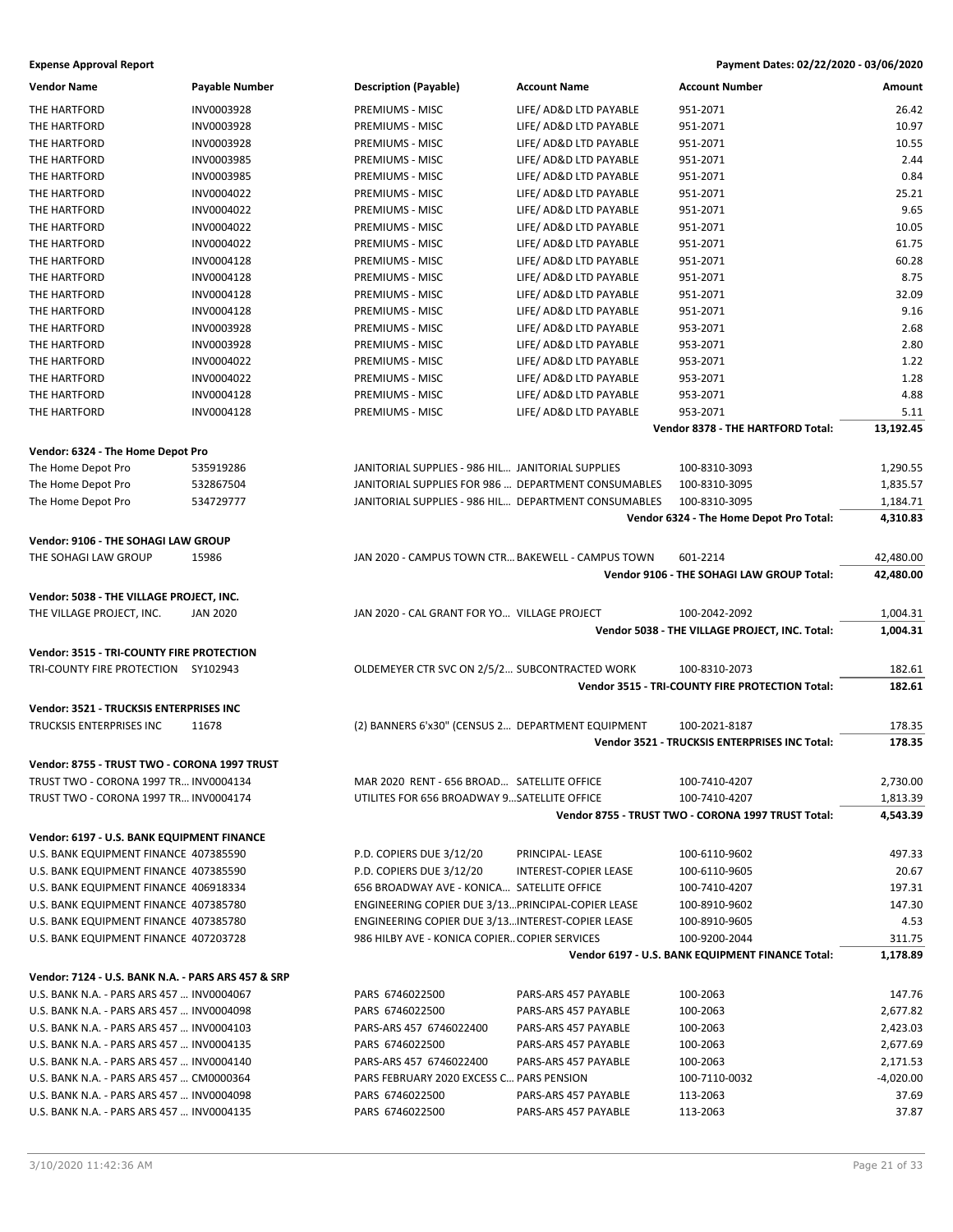| <b>Vendor Name</b>                        | Payable Number | <b>Description (Payable)</b> | <b>Account Name</b>         | <b>Account Number</b> | Amount |
|-------------------------------------------|----------------|------------------------------|-----------------------------|-----------------------|--------|
| U.S. BANK N.A. - PARS ARS 457  INV0004098 |                | PARS 6746022500              | PARS-ARS 457 PAYABLE        | 210-2063              | 75.37  |
| U.S. BANK N.A. - PARS ARS 457  INV0004135 |                | PARS 6746022500              | PARS-ARS 457 PAYABLE        | 210-2063              | 75.72  |
| U.S. BANK N.A. - PARS ARS 457  INV0004140 |                | PARS-ARS 457 6746022400      | <b>PARS-ARS 457 PAYABLE</b> | 210-2063              | 7.34   |
| U.S. BANK N.A. - PARS ARS 457  INV0004098 |                | PARS 6746022500              | PARS-ARS 457 PAYABLE        | 271-2063              | 37.69  |
| U.S. BANK N.A. - PARS ARS 457  INV0004103 |                | PARS-ARS 457 6746022400      | PARS-ARS 457 PAYABLE        | 271-2063              | 88.08  |
| U.S. BANK N.A. - PARS ARS 457  INV0004135 |                | PARS 6746022500              | PARS-ARS 457 PAYABLE        | 271-2063              | 50.54  |
| U.S. BANK N.A. - PARS ARS 457  INV0004140 |                | PARS-ARS 457 6746022400      | PARS-ARS 457 PAYABLE        | 271-2063              | 70.14  |
| U.S. BANK N.A. - PARS ARS 457  INV0004098 |                | PARS 6746022500              | PARS-ARS 457 PAYABLE        | 401-2063              | 39.97  |
| U.S. BANK N.A. - PARS ARS 457  INV0004135 |                | PARS 6746022500              | <b>PARS-ARS 457 PAYABLE</b> | 401-2063              | 56.94  |
| U.S. BANK N.A. - PARS ARS 457  INV0004098 |                | PARS 6746022500              | PARS-ARS 457 PAYABLE        | 501-2063              | 37.69  |
| U.S. BANK N.A. - PARS ARS 457  INV0004135 |                | PARS 6746022500              | PARS-ARS 457 PAYABLE        | 501-2063              | 37.87  |
| U.S. BANK N.A. - PARS ARS 457  INV0004098 |                | PARS 6746022500              | PARS-ARS 457 PAYABLE        | 503-2063              | 375.01 |
| U.S. BANK N.A. - PARS ARS 457  INV0004135 |                | PARS 6746022500              | PARS-ARS 457 PAYABLE        | 503-2063              | 375.01 |
| U.S. BANK N.A. - PARS ARS 457  INV0004067 |                | PARS 6746022500              | PARS-ARS 457 PAYABLE        | 951-2063              | 8.01   |
| U.S. BANK N.A. - PARS ARS 457  INV0004098 |                | PARS 6746022500              | PARS-ARS 457 PAYABLE        | 951-2063              | 81.83  |
| U.S. BANK N.A. - PARS ARS 457  INV0004135 |                | PARS 6746022500              | PARS-ARS 457 PAYABLE        | 951-2063              | 82.60  |
| U.S. BANK N.A. - PARS ARS 457  INV0004140 |                | PARS-ARS 457 6746022400      | PARS-ARS 457 PAYABLE        | 951-2063              | 10.60  |
| U.S. BANK N.A. - PARS ARS 457  INV0004098 |                | PARS 6746022500              | PARS-ARS 457 PAYABLE        | 953-2063              | 50.70  |
| U.S. BANK N.A. - PARS ARS 457 UNVOO04135  |                | PARS 6746022500              | PARS-ARS 457 PAYARI F       | 953-2063              | 31.68  |

## Vendor: 3574 - U.S. BANK-CALCA

| U.S. BANK N.A. - PARS ARS 457  INV0004067 |                              | PARS 6746022500         | PARS-ARS 457 PAYABLE           | 951-2063                                                 | 8.01       |
|-------------------------------------------|------------------------------|-------------------------|--------------------------------|----------------------------------------------------------|------------|
| U.S. BANK N.A. - PARS ARS 457  INV0004098 |                              | PARS 6746022500         | PARS-ARS 457 PAYABLE           | 951-2063                                                 | 81.83      |
| U.S. BANK N.A. - PARS ARS 457  INV0004135 |                              | PARS 6746022500         | PARS-ARS 457 PAYABLE           | 951-2063                                                 | 82.60      |
| U.S. BANK N.A. - PARS ARS 457  INV0004140 |                              | PARS-ARS 457 6746022400 | PARS-ARS 457 PAYABLE           | 951-2063                                                 | 10.60      |
| U.S. BANK N.A. - PARS ARS 457  INV0004098 |                              | PARS 6746022500         | PARS-ARS 457 PAYABLE           | 953-2063                                                 | 50.70      |
| U.S. BANK N.A. - PARS ARS 457  INV0004135 |                              | PARS 6746022500         | PARS-ARS 457 PAYABLE           | 953-2063                                                 | 31.68      |
|                                           |                              |                         |                                | Vendor 7124 - U.S. BANK N.A. - PARS ARS 457 & SRP Total: | 7,746.18   |
| Vendor: 3574 - U.S. BANK-CALCARD          |                              |                         |                                |                                                          |            |
| U.S. BANK-CALCARD                         | 4246 0445 5565 0443 12/23/19 | CAL Card 12/23/19       | DEPARTMENT CONSUMABLES         | 100-1010-3095                                            | 636.59     |
| U.S. BANK-CALCARD                         | 4246044555650443 1/22/20     | CAL Card 1/22/20        | DEPARTMENT CONSUMABLES         | 100-1010-3095                                            | 490.22     |
| U.S. BANK-CALCARD                         | 4246044555650443 1/22/20     | CAL Card 1/22/20        | TRAVEL - JONES/KISPERSKY       | 100-1010-4114                                            | 550.00     |
| U.S. BANK-CALCARD                         | 4246 0445 5565 0443 12/23/19 | CAL Card 12/23/19       | TRAVEL - RUBIO/OGLESBY         | 100-1010-4115                                            | 55.00      |
| U.S. BANK-CALCARD                         | 4246044555650443 1/22/20     | CAL Card 1/22/20        | DUES & MEMBERSHIP              | 100-1010-4122                                            | 200.00     |
| U.S. BANK-CALCARD                         | 4246 0445 5565 0443 12/23/19 | CAL Card 12/23/19       | <b>COMMUNITY EVENT SUPPORT</b> | 100-1010-7165                                            | 2,400.00   |
| U.S. BANK-CALCARD                         | 4246044555650443 1/22/20     | CAL Card 1/22/20        | <b>HOMELESS ASSISTANCE</b>     | 100-1010-7199                                            | 1,009.44   |
| U.S. BANK-CALCARD                         | 4246 0445 5565 0443 12/23/19 | CAL Card 12/23/19       | DEPARTMENT CONSUMABLES         | 100-1320-3095                                            | 231.97     |
| $\overline{11}$ C DANIV CALCADO           | 121501155550112471220        | $CMC2 + 1/22/20$        | DEDADTMENT CONCLIMANDLES       | 100 1220 200E                                            | $77C$ $71$ |

|                   |                              |                   |                                 |               | -----    |
|-------------------|------------------------------|-------------------|---------------------------------|---------------|----------|
| U.S. BANK-CALCARD | 4246 0445 5565 0443 12/23/19 | CAL Card 12/23/19 | <b>COMMUNITY EVENT SUPPORT</b>  | 100-1010-7165 | 2,400.00 |
| U.S. BANK-CALCARD | 4246044555650443 1/22/20     | CAL Card 1/22/20  | <b>HOMELESS ASSISTANCE</b>      | 100-1010-7199 | 1,009.44 |
| U.S. BANK-CALCARD | 4246 0445 5565 0443 12/23/19 | CAL Card 12/23/19 | DEPARTMENT CONSUMABLES          | 100-1320-3095 | 231.97   |
| U.S. BANK-CALCARD | 4246044555650443 1/22/20     | CAL Card 1/22/20  | DEPARTMENT CONSUMABLES          | 100-1320-3095 | 276.24   |
| U.S. BANK-CALCARD | 4246044555650443 1/22/20     | CAL Card 1/22/20  | <b>DEPARTMENT CONSUMABLES</b>   | 100-1330-3095 | 557.19   |
| U.S. BANK-CALCARD | 4246 0445 5565 0443 12/23/19 | CAL Card 12/23/19 | DEPARTMENT CONSUMABLES          | 100-1350-3095 | 98.88    |
| U.S. BANK-CALCARD | 4246 0445 5565 0443 12/23/19 | CAL Card 12/23/19 | DEPARTMENT CONSUMABLES          | 100-1360-3095 | 497.07   |
| U.S. BANK-CALCARD | 4246044555650443 1/22/20     | CAL Card 1/22/20  | SALES & USE TAX                 | 100-2002      | 23.27    |
| U.S. BANK-CALCARD | 4246044555650443 1/22/20     | CAL Card 1/22/20  | <b>TRAINING &amp; EDUCATION</b> | 100-2010-1029 | 225.00   |
| U.S. BANK-CALCARD | 4246044555650443 1/22/20     | CAL Card 1/22/20  | DEPARTMENT CONSUMABLES          | 100-2010-3095 | 91.03    |
| U.S. BANK-CALCARD | 4246044555650443 1/22/20     | CAL Card 1/22/20  | <b>MEETINGS &amp; TRAVEL</b>    | 100-2010-4121 | 5,646.60 |
| U.S. BANK-CALCARD | 4246 0445 5565 0443 12/23/19 | CAL Card 12/23/19 | DEPARTMENT CONSUMABLES          | 100-2021-3095 | 245.74   |
| U.S. BANK-CALCARD | 4246044555650443 1/22/20     | CAL Card 1/22/20  | DEPARTMENT CONSUMABLES          | 100-2021-3095 | 33.68    |
| U.S. BANK-CALCARD | 4246 0445 5565 0443 12/23/19 | CAL Card 12/23/19 | <b>MEETINGS AND TRAVEL</b>      | 100-2021-4121 | 426.36   |
| U.S. BANK-CALCARD | 4246 0445 5565 0443 12/23/19 | CAL Card 12/23/19 | DEPARTMENT EQUIPMENT            | 100-2021-8187 | 778.36   |
| U.S. BANK-CALCARD | 4246044555650443 1/22/20     | CAL Card 1/22/20  | DEPARTMENT EQUIPMENT            | 100-2021-8187 | 1,842.47 |
| U.S. BANK-CALCARD | 4246 0445 5565 0443 12/23/19 | CAL Card 12/23/19 | TRAINING (CITYWIDE)             | 100-2031-1028 | 11.39    |
| U.S. BANK-CALCARD | 4246 0445 5565 0443 12/23/19 | CAL Card 12/23/19 | TRAINING AND EDUCATION          | 100-2031-1029 | 506.40   |
| U.S. BANK-CALCARD | 4246 0445 5565 0443 12/23/19 | CAL Card 12/23/19 | <b>EMPLOYEE RECOGNITION</b>     | 100-2031-1037 | 107.92   |
| U.S. BANK-CALCARD | 4246044555650443 1/22/20     | CAL Card 1/22/20  | <b>EMPLOYEE RECOGNITION</b>     | 100-2031-1037 | 106.03   |
| U.S. BANK-CALCARD | 4246 0445 5565 0443 12/23/19 | CAL Card 12/23/19 | PERSONNEL RECRUITMENT           | 100-2031-2064 | 918.16   |
| U.S. BANK-CALCARD | 4246044555650443 1/22/20     | CAL Card 1/22/20  | PERSONNEL RECRUITMENT           | 100-2031-2064 | 207.97   |
| U.S. BANK-CALCARD | 4246044555650443 1/22/20     | CAL Card 1/22/20  | DEPARTMENT CONSUMABLES          | 100-2031-3095 | 139.46   |
| U.S. BANK-CALCARD | 4246 0445 5565 0443 12/23/19 | CAL Card 12/23/19 | <b>MEETINGS AND TRAVEL</b>      | 100-2031-4121 | 7.00     |
| U.S. BANK-CALCARD | 4246044555650443 1/22/20     | CAL Card 1/22/20  | <b>MAIL SERVICES</b>            | 100-2031-4124 | 8.45     |
| U.S. BANK-CALCARD | 4246044555650443 1/22/20     | CAL Card 1/22/20  | TRAINING                        | 100-2042-1029 | 12.99    |
| U.S. BANK-CALCARD | 4246 0445 5565 0443 12/23/19 | CAL Card 12/23/19 | <b>CONSUMABLES</b>              | 100-2042-3095 | 140.85   |
| U.S. BANK-CALCARD | 4246044555650443 1/22/20     | CAL Card 1/22/20  | <b>CONSUMABLES</b>              | 100-2042-3095 | 180.37   |
| U.S. BANK-CALCARD | 4246044555650443 1/22/20     | CAL Card 1/22/20  | <b>OTHER EXPENSE</b>            | 100-5110-2078 | 775.00   |
| U.S. BANK-CALCARD | 4246 0445 5565 0443 12/23/19 | CAL Card 12/23/19 | <b>STATIONARY SUPPLIES</b>      | 100-5110-3092 | 162.78   |
| U.S. BANK-CALCARD | 4246044555650443 1/22/20     | CAL Card 1/22/20  | <b>MEETINGS &amp; TRAVEL</b>    | 100-5110-4121 | 556.36   |
| U.S. BANK-CALCARD | 4246 0445 5565 0443 12/23/19 | CAL Card 12/23/19 | <b>TRAINING &amp; EDUCATION</b> | 100-6110-1029 | 2,347.06 |
| U.S. BANK-CALCARD | 4246044555650443 1/22/20     | CAL Card 1/22/20  | <b>TRAINING &amp; EDUCATION</b> | 100-6110-1029 | 1,869.66 |
| U.S. BANK-CALCARD | 4246044555650443 1/22/20     | CAL Card 1/22/20  | <b>OUTSIDE PRINTING SERVICE</b> | 100-6110-2053 | 529.67   |
|                   |                              |                   |                                 |               |          |

| כבןי | DLI ANTIVILINT CONJONIADLLJ        | <u>⊥ບບ-⊥ປ∠ບ-ປບປປ</u> |
|------|------------------------------------|----------------------|
| 20   | DEPARTMENT CONSUMABLES             | 100-1320-3095        |
| 20   | DEPARTMENT CONSUMABLES             | 100-1330-3095        |
| /19  | DEPARTMENT CONSUMABLES             | 100-1350-3095        |
| /19  | DEPARTMENT CONSUMABLES             | 100-1360-3095        |
| 20   | SALES & USE TAX                    | 100-2002             |
| 20   | TRAINING & EDUCATION               | 100-2010-1029        |
| 20   | DEPARTMENT CONSUMABLES             | 100-2010-3095        |
| 20   | MEETINGS & TRAVEL                  | 100-2010-4121        |
| /19  | DEPARTMENT CONSUMABLES             | 100-2021-3095        |
| 20   | DEPARTMENT CONSUMABLES             | 100-2021-3095        |
| /19  | MEETINGS AND TRAVEL                | 100-2021-4121        |
| :/19 | DEPARTMENT EQUIPMENT               | 100-2021-8187        |
| 20   | DEPARTMENT EQUIPMENT 100-2021-8187 |                      |
| :/19 | TRAINING (CITYWIDE)                | 100-2031-1028        |
| :/19 | TRAINING AND EDUCATION             | 100-2031-1029        |
| /19  | EMPLOYEE RECOGNITION               | 100-2031-1037        |
| 20   | EMPLOYEE RECOGNITION               | 100-2031-1037        |
| :/19 | PERSONNEL RECRUITMENT              | 100-2031-2064        |
| 20   | PERSONNEL RECRUITMENT              | 100-2031-2064        |
| 20   | DEPARTMENT CONSUMABLES             | 100-2031-3095        |
| /19  | MEETINGS AND TRAVEL                | 100-2031-4121        |
| 20   | <b>MAIL SERVICES</b>               | 100-2031-4124        |
| 20   | <b>TRAINING</b>                    | 100-2042-1029        |
| /19  | CONSUMABLES                        | 100-2042-3095        |
| 20   | CONSUMABLES                        | 100-2042-3095        |
| 20   | <b>OTHER EXPENSE</b>               | 100-5110-2078        |
| /19  | STATIONARY SUPPLIES                | 100-5110-3092        |

## **Expense Approval Report Payment Dates: 02/22/2020 - 03/06/2020**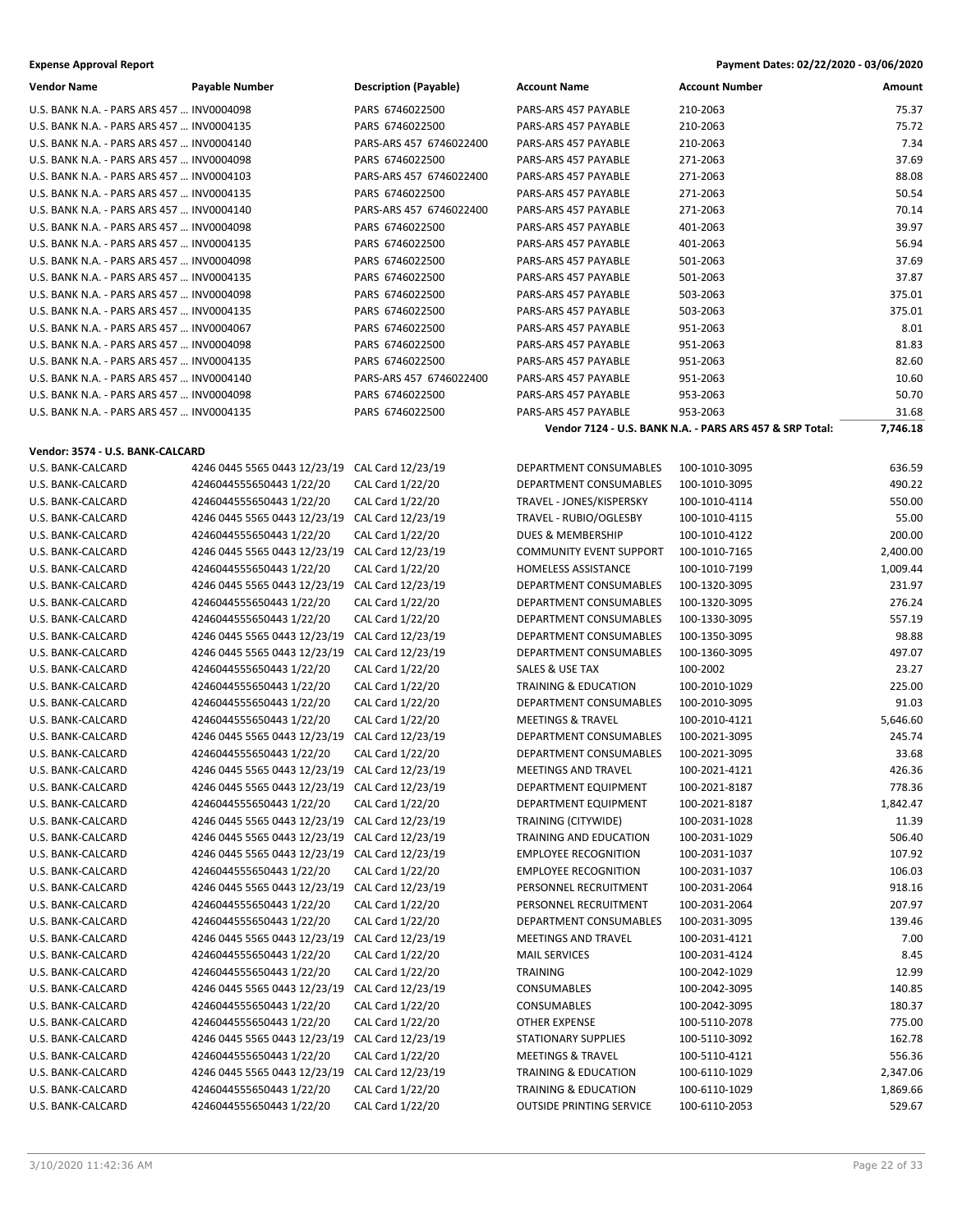| Vendor Name              | Payable Number                            | Description  |
|--------------------------|-------------------------------------------|--------------|
| U.S. BANK-CALCARD        | 4246 0445 5565 0443 12/23/19              | CAL Card 12  |
| <b>U.S. BANK-CALCARD</b> | 4246 0445 5565 0443 12/23/19              | CAL Card 12  |
| <b>U.S. BANK-CALCARD</b> | 4246 0445 5565 0443 12/23/19              | CAL Card 12  |
| <b>U.S. BANK-CALCARD</b> | 4246044555650443 1/22/20                  | CAL Card 1/2 |
| <b>U.S. BANK-CALCARD</b> | 4246 0445 5565 0443 12/23/19              | CAL Card 12  |
| <b>U.S. BANK-CALCARD</b> | 4246044555650443 1/22/20                  | CAL Card 1/2 |
| <b>U.S. BANK-CALCARD</b> | 4246 0445 5565 0443 12/23/19              | CAL Card 12  |
| U.S. BANK-CALCARD        | 4246 0445 5565 0443 12/23/19              | CAL Card 12  |
| <b>U.S. BANK-CALCARD</b> | 4246 0445 5565 0443 12/23/19              | CAL Card 12  |
| <b>U.S. BANK-CALCARD</b> | 4246 0445 5565 0443 12/23/19              | CAL Card 12  |
| U.S. BANK-CALCARD        | 4246044555650443 1/22/20                  | CAL Card 1/2 |
| U.S. BANK-CALCARD        | 4246 0445 5565 0443 12/23/19              | CAL Card 12  |
| <b>U.S. BANK-CALCARD</b> | 4246 0445 5565 0443 12/23/19              | CAL Card 12  |
| <b>U.S. BANK-CALCARD</b> | 4246 0445 5565 0443 12/23/19              | CAL Card 12  |
| <b>U.S. BANK-CALCARD</b> | 4246 0445 5565 0443 12/23/19              | CAL Card 12  |
| <b>U.S. BANK-CALCARD</b> | 4246044555650443 1/22/20                  | CAL Card 1/2 |
| <b>U.S. BANK-CALCARD</b> | 4246 0445 5565 0443 12/23/19              | CAL Card 12  |
| <b>U.S. BANK-CALCARD</b> | 4246 0445 5565 0443 12/23/19              | CAL Card 12  |
| <b>U.S. BANK-CALCARD</b> | 4246044555650443 1/22/20                  | CAL Card 1/2 |
| <b>U.S. BANK-CALCARD</b> | 4246 0445 5565 0443 12/23/19              | CAL Card 12  |
| U.S. BANK-CALCARD        | 4246044555650443 1/22/20                  | CAL Card 1/2 |
| U.S. BANK-CALCARD        | 4246 0445 5565 0443 12/23/19              | CAL Card 12  |
| <b>U.S. BANK-CALCARD</b> | 4246044555650443 1/22/20                  | CAL Card 1/2 |
| <b>U.S. BANK-CALCARD</b> | 4246 0445 5565 0443 12/23/19              | CAL Card 12  |
| <b>U.S. BANK-CALCARD</b> | 4246044555650443 1/22/20                  | CAL Card 1/2 |
| <b>U.S. BANK-CALCARD</b> | 4246 0445 5565 0443 12/23/19              | CAL Card 12  |
| <b>U.S. BANK-CALCARD</b> | 4246 0445 5565 0443 12/23/19              | CAL Card 12  |
| <b>U.S. BANK-CALCARD</b> | 4246044555650443 1/22/20                  | CAL Card 1/2 |
| <b>U.S. BANK-CALCARD</b> | 4246044555650443 1/22/20                  | CAL Card 1/2 |
| <b>U.S. BANK-CALCARD</b> | 4246 0445 5565 0443 12/23/19              | CAL Card 12  |
| U.S. BANK-CALCARD        | 4246044555650443 1/22/20                  | CAL Card 1/2 |
| U.S. BANK-CALCARD        | 4246044555650443 1/22/20                  | CAL Card 1/2 |
| U.S. BANK-CALCARD        | 4246 0445 5565 0443 12/23/19              | CAL Card 12  |
| <b>U.S. BANK-CALCARD</b> | 4246 0445 5565 0443 12/23/19              | CAL Card 12  |
| <b>U.S. BANK-CALCARD</b> | 4246044555650443 1/22/20                  | CAL Card 1/2 |
| <b>U.S. BANK-CALCARD</b> | 4246 0445 5565 0443 12/23/19              | CAL Card 12  |
| <b>U.S. BANK-CALCARD</b> | 4246044555650443 1/22/20                  | CAL Card 1/2 |
| <b>U.S. BANK-CALCARD</b> | 4246044555650443 1/22/20                  | CAL Card 1/2 |
| <b>U.S. BANK-CALCARD</b> | 4246 0445 5565 0443 12/23/19              | CAL Card 12  |
| <b>U.S. BANK-CALCARD</b> | 4246 0445 5565 0443 12/23/19              | CAL Card 12  |
| <b>U.S. BANK-CALCARD</b> | 4246 0445 5565 0443 12/23/19 CAL Card 12, |              |
| U.S. BANK-CALCARD        | 4246 0445 5565 0443 12/23/19              | CAL Card 12  |
| U.S. BANK-CALCARD        | 4246044555650443 1/22/20                  | CAL Card 1/2 |
| U.S. BANK-CALCARD        | 4246 0445 5565 0443 12/23/19              | CAL Card 12  |
| U.S. BANK-CALCARD        | 4246 0445 5565 0443 12/23/19              | CAL Card 12  |
| U.S. BANK-CALCARD        | 4246044555650443 1/22/20                  | CAL Card 1/2 |
| U.S. BANK-CALCARD        | 4246044555650443 1/22/20                  | CAL Card 1/2 |
| U.S. BANK-CALCARD        | 4246044555650443 1/22/20                  | CAL Card 1/2 |
| U.S. BANK-CALCARD        | 4246044555650443 1/22/20                  | CAL Card 1/2 |
| U.S. BANK-CALCARD        | 4246 0445 5565 0443 12/23/19              | CAL Card 12  |
| U.S. BANK-CALCARD        | 4246044555650443 1/22/20                  | CAL Card 1/2 |
| U.S. BANK-CALCARD        | 4246044555650443 1/22/20                  | CAL Card 1/2 |
| U.S. BANK-CALCARD        | 4246 0445 5565 0443 12/23/19              | CAL Card 12  |
| U.S. BANK-CALCARD        | 4246 0445 5565 0443 12/23/19              | CAL Card 12  |
| U.S. BANK-CALCARD        | 4246044555650443 1/22/20                  | CAL Card 1/2 |
| U.S. BANK-CALCARD        | 4246 0445 5565 0443 12/23/19              | CAL Card 12  |
| U.S. BANK-CALCARD        | 4246044555650443 1/22/20                  | CAL Card 1/2 |
| U.S. BANK-CALCARD        | 4246044555650443 1/22/20                  | CAL Card 1/2 |
| U.S. BANK-CALCARD        | 4246 0445 5565 0443 12/23/19              | CAL Card 12  |
| U.S. BANK-CALCARD        | 4246 0445 5565 0443 12/23/19              | CAL Card 12  |
|                          |                                           |              |

| Vendor Name       | <b>Payable Number</b>                          | <b>Description (Payable)</b> | <b>Account Name</b>                       | <b>Account Number</b> | Amount    |
|-------------------|------------------------------------------------|------------------------------|-------------------------------------------|-----------------------|-----------|
| U.S. BANK-CALCARD | 4246 0445 5565 0443 12/23/19                   | CAL Card 12/23/19            | <b>OTHER EXPENSE</b>                      | 100-6110-2078         | 284.50    |
| U.S. BANK-CALCARD | 4246 0445 5565 0443 12/23/19                   | CAL Card 12/23/19            | <b>STATIONARY SUPPLIES</b>                | 100-6110-3092         | 348.87    |
| U.S. BANK-CALCARD | 4246 0445 5565 0443 12/23/19                   | CAL Card 12/23/19            | DEPARTMENT CONSUMABLES                    | 100-6110-3095         | 671.12    |
| U.S. BANK-CALCARD | 4246044555650443 1/22/20                       | CAL Card 1/22/20             | DEPARTMENT CONSUMABLES                    | 100-6110-3095         | 205.77    |
| U.S. BANK-CALCARD | 4246 0445 5565 0443 12/23/19                   | CAL Card 12/23/19            | COMPUTER SUPPLIES/SOFTWA 100-6110-3102    |                       | 150.00    |
| U.S. BANK-CALCARD | 4246044555650443 1/22/20                       | CAL Card 1/22/20             | COMPUTER SUPPLIES/SOFTWA 100-6110-3102    |                       | 150.00    |
| U.S. BANK-CALCARD | 4246 0445 5565 0443 12/23/19                   | CAL Card 12/23/19            | <b>MEETINGS &amp; TRAVEL</b>              | 100-6110-4121         | 35.90     |
| U.S. BANK-CALCARD | 4246 0445 5565 0443 12/23/19                   | CAL Card 12/23/19            | <b>DUES &amp; MEMBERSHIP</b>              | 100-6110-4122         | 200.00    |
| U.S. BANK-CALCARD | 4246 0445 5565 0443 12/23/19                   | CAL Card 12/23/19            | <b>MAIL SERVICES</b>                      | 100-6110-4124         | 120.74    |
| U.S. BANK-CALCARD | 4246 0445 5565 0443 12/23/19                   | CAL Card 12/23/19            | <b>CALEA PROGRAM</b>                      | 100-6110-4202         | $-179.78$ |
| U.S. BANK-CALCARD | 4246044555650443 1/22/20                       | CAL Card 1/22/20             | DEPARTMENT EQUIPMENT                      | 100-6110-8187         | 96.10     |
| U.S. BANK-CALCARD | 4246 0445 5565 0443 12/23/19                   | CAL Card 12/23/19            | <b>TRAINING &amp; EDUCATIONS</b>          | 100-6120-1029         | 350.00    |
| U.S. BANK-CALCARD | 4246 0445 5565 0443 12/23/19                   | CAL Card 12/23/19            | PRISONER MEALS                            | 100-6120-2061         | 56.76     |
| U.S. BANK-CALCARD | 4246 0445 5565 0443 12/23/19                   | CAL Card 12/23/19            | CSA74 APPROVED MEDICAL SU 100-6120-3096   |                       | 227.64    |
| U.S. BANK-CALCARD | 4246 0445 5565 0443 12/23/19                   | CAL Card 12/23/19            | DEPARTMENT EQUIPMENT                      | 100-6120-8187         | 1,051.43  |
| U.S. BANK-CALCARD | 4246044555650443 1/22/20                       | CAL Card 1/22/20             | DEPARTMENT EQUIPMENT                      | 100-6120-8187         | 1,640.73  |
| U.S. BANK-CALCARD | 4246 0445 5565 0443 12/23/19                   | CAL Card 12/23/19            | <b>VEHICLE MAINTENANCE</b>                | 100-6120-9395         | 79.69     |
| U.S. BANK-CALCARD | 4246 0445 5565 0443 12/23/19                   | CAL Card 12/23/19            | <b>TRAINING &amp; EDUCAITON</b>           | 100-6130-1029         | 1,963.59  |
| U.S. BANK-CALCARD | 4246044555650443 1/22/20                       | CAL Card 1/22/20             | <b>TRAINING &amp; EDUCAITON</b>           | 100-6130-1029         | 357.00    |
| U.S. BANK-CALCARD | 4246 0445 5565 0443 12/23/19                   | CAL Card 12/23/19            | <b>EQUIPMENT</b>                          | 100-6130-8187         | 217.90    |
| U.S. BANK-CALCARD | 4246044555650443 1/22/20                       | CAL Card 1/22/20             | DEPARTMENT CONSUMABLES                    | 100-6610-3095         | 189.42    |
| U.S. BANK-CALCARD | 4246 0445 5565 0443 12/23/19                   | CAL Card 12/23/19            | <b>BOOKS &amp; PERIODICALS</b>            | 100-6620-4123         | 32.17     |
| U.S. BANK-CALCARD | 4246044555650443 1/22/20                       | CAL Card 1/22/20             | <b>TRAINING &amp; EDUCATION</b>           | 100-6630-1029         | 343.64    |
| U.S. BANK-CALCARD | 4246 0445 5565 0443 12/23/19                   | CAL Card 12/23/19            | <b>MEETINGS &amp; TRAVEL</b>              | 100-6630-4121         | 1,064.60  |
| U.S. BANK-CALCARD | 4246044555650443 1/22/20                       | CAL Card 1/22/20             | <b>DUES &amp; MEMBERSHIP</b>              | 100-6630-4122         | 20.00     |
| U.S. BANK-CALCARD | 4246 0445 5565 0443 12/23/19                   | CAL Card 12/23/19            | FIRE EQUIPMENT REPAIR                     | 100-6640-2055         | 1,238.00  |
| U.S. BANK-CALCARD | 4246 0445 5565 0443 12/23/19                   | CAL Card 12/23/19            | DEPARTMENT CONSUMABLES                    | 100-6640-3095         | 814.92    |
| U.S. BANK-CALCARD | 4246044555650443 1/22/20                       | CAL Card 1/22/20             | DEPARTMENT CONSUMABLES                    | 100-6640-3095         | 844.62    |
| U.S. BANK-CALCARD | 4246044555650443 1/22/20                       | CAL Card 1/22/20             | DEPARTMENT CONSUMABLES                    | 100-6650-3095         | 49.11     |
| U.S. BANK-CALCARD | 4246 0445 5565 0443 12/23/19                   | CAL Card 12/23/19            | DEPARTMENT CONSUMABLES                    | 100-6680-3095         | 1,048.00  |
| U.S. BANK-CALCARD | 4246044555650443 1/22/20                       | CAL Card 1/22/20             | DEPARTMENT CONSUMABLES                    | 100-6680-3095         | 149.00    |
| U.S. BANK-CALCARD | 4246044555650443 1/22/20                       | CAL Card 1/22/20             | STRIKE TEAM CONSUMABLES                   | 100-6690-3095         | 413.89    |
| U.S. BANK-CALCARD | 4246 0445 5565 0443 12/23/19                   | CAL Card 12/23/19            | DEPARTMENT CONSUMABLES                    | 100-7210-3095         | 956.40    |
| U.S. BANK-CALCARD | 4246 0445 5565 0443 12/23/19                   | CAL Card 12/23/19            | <b>MEETINGS AND TRAVEL</b>                | 100-7220-4121         | 260.02    |
| U.S. BANK-CALCARD | 4246044555650443 1/22/20                       | CAL Card 1/22/20             | PUBLISHING & LEGAL ADVERTIS 100-7310-2063 |                       | 50.00     |
| U.S. BANK-CALCARD | 4246 0445 5565 0443 12/23/19                   | CAL Card 12/23/19            | <b>DEPARTMENT CONSUMABLES</b>             | 100-7310-3095         | 260.81    |
| U.S. BANK-CALCARD | 4246044555650443 1/22/20                       | CAL Card 1/22/20             | DEPARTMENT CONSUMABLES                    | 100-7310-3095         | 2,690.91  |
| U.S. BANK-CALCARD | 4246044555650443 1/22/20                       | CAL Card 1/22/20             | SATELLITE OFFICE                          | 100-7310-4207         | 207.84    |
| U.S. BANK-CALCARD | 4246 0445 5565 0443 12/23/19                   | CAL Card 12/23/19            | <b>STATIONARY</b>                         | 100-7410-3092         | 27.62     |
| U.S. BANK-CALCARD | 4246 0445 5565 0443 12/23/19                   | CAL Card 12/23/19            | <b>DEPARTMENT CONSUMABLES</b>             | 100-7410-3095         | 52.50     |
| U.S. BANK-CALCARD | 4246 0445 5565 0443 12/23/19                   | CAL Card 12/23/19            | SATELLITE OFFICE                          | 100-7410-4207         | 29.39     |
| U.S. BANK-CALCARD | 4246 0445 5565 0443 12/23/19                   | CAL Card 12/23/19            | SUBCONTRACTED WORK                        | 100-8310-2073         | 241.80    |
| U.S. BANK-CALCARD | 4246044555650443 1/22/20                       | CAL Card 1/22/20             | SUBCONTRACTED WORK                        | 100-8310-2073         | 746.33    |
| U.S. BANK-CALCARD | 4246 0445 5565 0443 12/23/19                   | CAL Card 12/23/19            | JANITORIAL SUPPLIES                       | 100-8310-3093         | 215.59    |
| U.S. BANK-CALCARD | 4246 0445 5565 0443 12/23/19                   | CAL Card 12/23/19            | DEPARTMENT CONSUMABLES                    | 100-8310-3095         | 1,286.99  |
| U.S. BANK-CALCARD | 4246044555650443 1/22/20                       | CAL Card 1/22/20             | DEPARTMENT CONSUMABLES                    | 100-8310-3095         | 748.49    |
| U.S. BANK-CALCARD | 4246044555650443 1/22/20                       | CAL Card 1/22/20             | <b>CHEMICALS</b>                          | 100-8310-3099         | 201.46    |
| U.S. BANK-CALCARD | 4246044555650443 1/22/20                       | CAL Card 1/22/20             | TRAINING & EDUCATION                      | 100-8410-1029         | 300.00    |
| U.S. BANK-CALCARD | 4246044555650443 1/22/20                       | CAL Card 1/22/20             | STATIONARY SUPPLIES                       | 100-8410-3092         | 89.57     |
| U.S. BANK-CALCARD | 4246 0445 5565 0443 12/23/19                   | CAL Card 12/23/19            | DEPARTMENT CONSUMABLES                    | 100-8420-3095         | 19.60     |
| U.S. BANK-CALCARD | 4246044555650443 1/22/20                       | CAL Card 1/22/20             | DEPARTMENT CONSUMABLES                    | 100-8420-3095         | 86.31     |
| U.S. BANK-CALCARD | 4246044555650443 1/22/20                       | CAL Card 1/22/20             | DEPARTMENT EQUIPMENT                      | 100-8420-8187         | 256.07    |
| U.S. BANK-CALCARD | 4246 0445 5565 0443 12/23/19                   | CAL Card 12/23/19            | <b>TRAINING &amp; EDUCATION</b>           | 100-8910-1029         | 13.00     |
| U.S. BANK-CALCARD | 4246 0445 5565 0443 12/23/19                   | CAL Card 12/23/19            | DEPARTMENT CONSUMABLES                    | 100-8910-3095         | 351.74    |
| U.S. BANK-CALCARD | 4246044555650443 1/22/20                       | CAL Card 1/22/20             | DEPARTMENT CONSUMABLES                    | 100-8910-3095         | 43.69     |
| U.S. BANK-CALCARD | 4246 0445 5565 0443 12/23/19                   | CAL Card 12/23/19            | <b>MEETINGS &amp; TRAVEL</b>              | 100-8910-4121         | 105.00    |
| U.S. BANK-CALCARD | 4246044555650443 1/22/20                       | CAL Card 1/22/20             | <b>MEETINGS &amp; TRAVEL</b>              | 100-8910-4121         | 35.00     |
| U.S. BANK-CALCARD | 4246044555650443 1/22/20                       | CAL Card 1/22/20             | <b>STATIONARY SUPPLIES</b>                | 100-9100-3092         | 1,578.27  |
| U.S. BANK-CALCARD | 4246 0445 5565 0443 12/23/19                   | CAL Card 12/23/19            | DEPARTMENT CONSUMABLES                    | 100-9100-3095         | 183.51    |
| U.S. BANK-CALCARD | 4246 0445 5565 0443 12/23/19 CAL Card 12/23/19 |                              | <b>COMPUTER SOFTWARE</b>                  | 100-9100-3104         | 79.99     |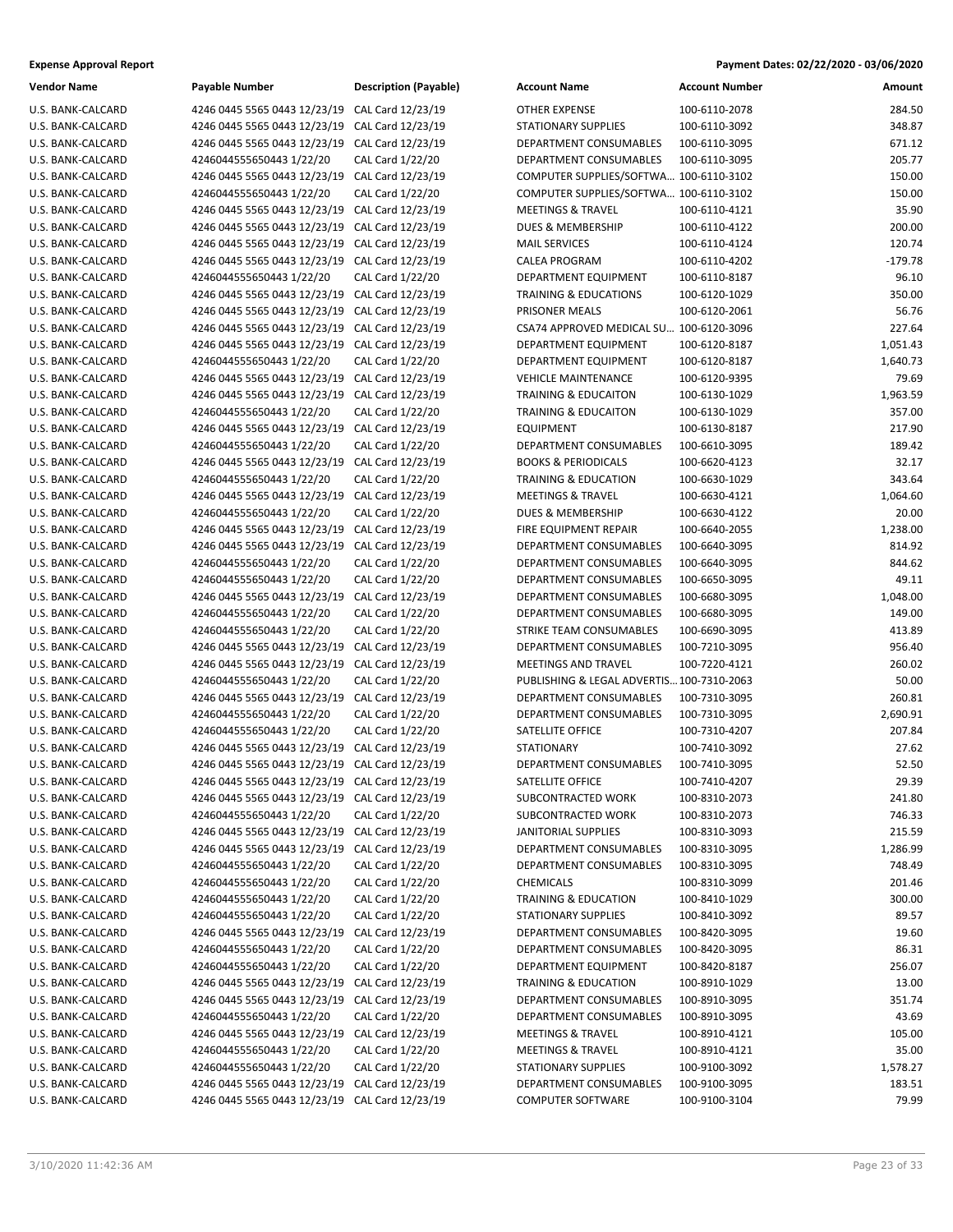| Vendor Name                            | Payable Number                                           | Descrij          |
|----------------------------------------|----------------------------------------------------------|------------------|
| U.S. BANK-CALCARD                      | 4246044555650443 1/22/20                                 | CAL Ca           |
| U.S. BANK-CALCARD                      | 4246044555650443 1/22/20                                 | CAL Ca           |
| U.S. BANK-CALCARD                      | 4246044555650443 1/22/20                                 | CAL Ca           |
| U.S. BANK-CALCARD                      | 4246 0445 5565 0443 12/23/19                             | CAL Ca           |
| U.S. BANK-CALCARD                      | 4246 0445 5565 0443 12/23/19                             | CAL Ca           |
| U.S. BANK-CALCARD                      | 4246044555650443 1/22/20                                 | CAL Ca           |
| U.S. BANK-CALCARD                      | 4246044555650443 1/22/20                                 | CAL Ca           |
| U.S. BANK-CALCARD                      | 4246 0445 5565 0443 12/23/19                             | CAL Ca           |
| U.S. BANK-CALCARD                      | 4246 0445 5565 0443 12/23/19                             | CAL Ca           |
| U.S. BANK-CALCARD                      | 4246044555650443 1/22/20                                 | CAL Ca           |
| U.S. BANK-CALCARD                      | 4246 0445 5565 0443 12/23/19                             | CAL Ca           |
| U.S. BANK-CALCARD                      | 4246 0445 5565 0443 12/23/19                             | CAL Ca           |
| U.S. BANK-CALCARD                      | 4246044555650443 1/22/20                                 | CAL Ca           |
| U.S. BANK-CALCARD                      | 4246 0445 5565 0443 12/23/19                             | CAL Ca           |
| U.S. BANK-CALCARD                      | 4246044555650443 1/22/20                                 | CAL Ca           |
| U.S. BANK-CALCARD                      | 4246 0445 5565 0443 12/23/19                             | CAL Ca           |
| U.S. BANK-CALCARD                      | 4246044555650443 1/22/20                                 | CAL Ca           |
| U.S. BANK-CALCARD                      | 4246044555650443 1/22/20                                 | CAL Ca           |
| U.S. BANK-CALCARD                      | 4246044555650443 1/22/20                                 | CAL Ca           |
| U.S. BANK-CALCARD                      | 4246 0445 5565 0443 12/23/19                             | CAL Ca           |
| U.S. BANK-CALCARD                      | 4246044555650443 1/22/20                                 | CAL Ca           |
| U.S. BANK-CALCARD                      | 4246 0445 5565 0443 12/23/19                             | CAL Ca           |
| U.S. BANK-CALCARD                      | 4246044555650443 1/22/20                                 | CAL Ca           |
| U.S. BANK-CALCARD                      | 4246 0445 5565 0443 12/23/19                             | CAL Ca           |
| U.S. BANK-CALCARD                      | 4246044555650443 1/22/20                                 | CAL Ca           |
| U.S. BANK-CALCARD                      | 4246 0445 5565 0443 12/23/19                             | CAL Ca           |
| U.S. BANK-CALCARD                      | 4246044555650443 1/22/20                                 | CAL Ca           |
| U.S. BANK-CALCARD                      | 4246 0445 5565 0443 12/23/19<br>4246044555650443 1/22/20 | CAL Ca           |
| U.S. BANK-CALCARD<br>U.S. BANK-CALCARD | 4246 0445 5565 0443 12/23/19                             | CAL Ca<br>CAL Ca |
| U.S. BANK-CALCARD                      | 4246044555650443 1/22/20                                 | CAL Ca           |
| U.S. BANK-CALCARD                      | 4246 0445 5565 0443 12/23/19                             | CAL Ca           |
| U.S. BANK-CALCARD                      | 4246044555650443 1/22/20                                 | CAL Ca           |
| U.S. BANK-CALCARD                      | 4246044555650443 1/22/20                                 | CAL Ca           |
| U.S. BANK-CALCARD                      | 4246044555650443 1/22/20                                 | CAL Ca           |
| U.S. BANK-CALCARD                      | 4246044555650443 1/22/20                                 | CAL Ca           |
| U.S. BANK-CALCARD                      | 4246 0445 5565 0443 12/23/19                             | CAL Ca           |
| U.S. BANK-CALCARD                      | 4246 0445 5565 0443 12/23/19                             | CAL Ca           |
| U.S. BANK-CALCARD                      | 4246 0445 5565 0443 12/23/19                             | CAL Ca           |
| U.S. BANK-CALCARD                      | 4246 0445 5565 0443 12/23/19                             | CAL Ca           |
| U.S. BANK-CALCARD                      | 4246044555650443 1/22/20                                 | CAL Ca           |
| U.S. BANK-CALCARD                      | 4246044555650443 1/22/20                                 | CAL Ca           |
| U.S. BANK-CALCARD                      | 4246044555650443 1/22/20                                 | CAL Ca           |
| U.S. BANK-CALCARD                      | 4246044555650443 1/22/20                                 | CAL Ca           |
| U.S. BANK-CALCARD                      | 4246044555650443 1/22/20                                 | CAL Ca           |
| U.S. BANK-CALCARD                      | 4246 0445 5565 0443 12/23/19                             | CAL Ca           |
| U.S. BANK-CALCARD                      | 4246044555650443 1/22/20                                 | CAL Ca           |
| U.S. BANK-CALCARD                      | 4246 0445 5565 0443 12/23/19                             | CAL Ca           |
| U.S. BANK-CALCARD                      | 4246044555650443 1/22/20                                 | CAL Ca           |
| U.S. BANK-CALCARD                      | 4246 0445 5565 0443 12/23/19                             | CAL Ca           |
| U.S. BANK-CALCARD                      | 4246044555650443 1/22/20                                 | CAL Ca           |
| U.S. BANK-CALCARD                      | 4246044555650443 1/22/20                                 | CAL Ca           |
| U.S. BANK-CALCARD                      | 4246 0445 5565 0443 12/23/19                             | CAL Ca           |
| U.S. BANK-CALCARD                      | 4246044555650443 1/22/20                                 | CAL Ca           |
| U.S. BANK-CALCARD                      | 4246 0445 5565 0443 12/23/19                             | CAL Ca           |
| U.S. BANK-CALCARD                      | 4246 0445 5565 0443 12/23/19                             | CAL Ca           |
| U.S. BANK-CALCARD                      | 4246044555650443 1/22/20                                 | CAL Ca           |
| U.S. BANK-CALCARD                      | 4246044555650443 1/22/20                                 | CAL Ca           |
| U.S. BANK-CALCARD                      | 4246 0445 5565 0443 12/23/19                             | CAL Ca           |
| U.S. BANK-CALCARD                      | 4246044555650443 1/22/20                                 | CAL Ca           |

| Vendor Name       | <b>Payable Number</b>        | <b>Description (Payable)</b> | <b>Account Name</b>             | <b>Account Number</b> | Amount    |
|-------------------|------------------------------|------------------------------|---------------------------------|-----------------------|-----------|
| U.S. BANK-CALCARD | 4246044555650443 1/22/20     | CAL Card 1/22/20             | <b>COMPUTER SOFTWARE</b>        | 100-9100-3104         | 79.99     |
| U.S. BANK-CALCARD | 4246044555650443 1/22/20     | CAL Card 1/22/20             | <b>DUES &amp; MEMBERSHIP</b>    | 100-9100-4122         | 270.00    |
| U.S. BANK-CALCARD | 4246044555650443 1/22/20     | CAL Card 1/22/20             | <b>EQUIPMENT</b>                | 100-9100-8192         | 33.00     |
| U.S. BANK-CALCARD | 4246 0445 5565 0443 12/23/19 | CAL Card 12/23/19            | UNIFORM SERVICE/LAUNDRY         | 100-9105-2049         | 147.90    |
| U.S. BANK-CALCARD | 4246 0445 5565 0443 12/23/19 | CAL Card 12/23/19            | <b>JANITORIAL SUPPLIES</b>      | 100-9105-3093         | 174.65    |
| U.S. BANK-CALCARD | 4246044555650443 1/22/20     | CAL Card 1/22/20             | <b>JANITORIAL SUPPLIES</b>      | 100-9105-3093         | 77.78     |
| U.S. BANK-CALCARD | 4246044555650443 1/22/20     | CAL Card 1/22/20             | <b>JANITORIAL SUPPLIES</b>      | 100-9105-3093         | 147.09    |
| U.S. BANK-CALCARD | 4246 0445 5565 0443 12/23/19 | CAL Card 12/23/19            | <b>COPIER SERVICES</b>          | 100-9200-2044         | 182.33    |
| U.S. BANK-CALCARD | 4246 0445 5565 0443 12/23/19 | CAL Card 12/23/19            | DEPARTMENT CONSUMABLES          | 100-9200-3095         | 85.73     |
| U.S. BANK-CALCARD | 4246044555650443 1/22/20     | CAL Card 1/22/20             | <b>FATHER DAUGHTER DANCE</b>    | 100-9200-7131         | 42.60     |
| U.S. BANK-CALCARD | 4246 0445 5565 0443 12/23/19 | CAL Card 12/23/19            | <b>HOLIDAY SNOW FESTIVAL</b>    | 100-9200-7182         | 75.29     |
| U.S. BANK-CALCARD | 4246 0445 5565 0443 12/23/19 | CAL Card 12/23/19            | <b>ART PROGRAM</b>              | 100-9200-7190         | 14.95     |
| U.S. BANK-CALCARD | 4246044555650443 1/22/20     | CAL Card 1/22/20             | ART PROGRAM                     | 100-9200-7190         | $-14.95$  |
| U.S. BANK-CALCARD | 4246 0445 5565 0443 12/23/19 | CAL Card 12/23/19            | DEPARTMENT CONSUMABLES          | 100-9310-3095         | 279.66    |
| U.S. BANK-CALCARD | 4246044555650443 1/22/20     | CAL Card 1/22/20             | DEPARTMENT CONSUMABLES          | 100-9310-3095         | 485.28    |
| U.S. BANK-CALCARD | 4246 0445 5565 0443 12/23/19 | CAL Card 12/23/19            | <b>TEEN EVENTS</b>              | 100-9310-7133         | 314.22    |
| U.S. BANK-CALCARD | 4246044555650443 1/22/20     | CAL Card 1/22/20             | <b>TEEN EVENTS</b>              | 100-9310-7133         | 36.05     |
| U.S. BANK-CALCARD | 4246044555650443 1/22/20     | CAL Card 1/22/20             | DEPARTMENT EQUIPMENT            | 100-9310-8187         | 443.53    |
| U.S. BANK-CALCARD | 4246044555650443 1/22/20     | CAL Card 1/22/20             | DEPARTMENT CONSUMABLES          | 100-9320-3095         | 27.63     |
| U.S. BANK-CALCARD | 4246 0445 5565 0443 12/23/19 | CAL Card 12/23/19            | DEPARTMENT CONSUMABLES          | 100-9330-3095         | 331.50    |
| U.S. BANK-CALCARD | 4246044555650443 1/22/20     | CAL Card 1/22/20             | DEPARTMENT CONSUMABLES          | 100-9330-3095         | 624.07    |
| U.S. BANK-CALCARD | 4246 0445 5565 0443 12/23/19 | CAL Card 12/23/19            | <b>DEPARTMENT CONSUMABLES</b>   | 100-9340-3095         | 131.04    |
| U.S. BANK-CALCARD | 4246044555650443 1/22/20     | CAL Card 1/22/20             | DEPARTMENT CONSUMABLES          | 100-9340-3095         | 126.64    |
| U.S. BANK-CALCARD | 4246 0445 5565 0443 12/23/19 | CAL Card 12/23/19            | RENTAL - INDOOR FACILITIES      | 100-9340-7137         | 1,634.00  |
| U.S. BANK-CALCARD | 4246044555650443 1/22/20     | CAL Card 1/22/20             | RENTAL - INDOOR FACILITIES      | 100-9340-7137         | 610.00    |
| U.S. BANK-CALCARD | 4246 0445 5565 0443 12/23/19 | CAL Card 12/23/19            | <b>TRAINING &amp; EDUCATION</b> | 100-9350-1029         | 31.95     |
| U.S. BANK-CALCARD | 4246044555650443 1/22/20     | CAL Card 1/22/20             | UNIFORM SERVICE/LAUNDRY         | 100-9350-2049         | 25.00     |
| U.S. BANK-CALCARD | 4246 0445 5565 0443 12/23/19 | CAL Card 12/23/19            | DEPARTMENT CONSUMABLES          | 100-9350-3095         | 58.80     |
| U.S. BANK-CALCARD | 4246044555650443 1/22/20     | CAL Card 1/22/20             | DEPARTMENT CONSUMABLES          | 100-9350-3095         | 99.51     |
| U.S. BANK-CALCARD | 4246 0445 5565 0443 12/23/19 | CAL Card 12/23/19            | <b>TRAINING &amp; EDUCATION</b> | 100-9400-1029         | 31.00     |
| U.S. BANK-CALCARD | 4246044555650443 1/22/20     | CAL Card 1/22/20             | <b>TRAINING &amp; EDUCATION</b> | 100-9400-1029         | 155.54    |
| U.S. BANK-CALCARD | 4246 0445 5565 0443 12/23/19 | CAL Card 12/23/19            | DEPARTMENT CONSUMABLES          | 100-9400-3095         | $-468.88$ |
| U.S. BANK-CALCARD | 4246044555650443 1/22/20     | CAL Card 1/22/20             | DEPARTMENT CONSUMABLES          | 100-9400-3095         | 240.74    |
| U.S. BANK-CALCARD | 4246044555650443 1/22/20     | CAL Card 1/22/20             | SAFETY EQUIPMENT                | 100-9400-3097         | 188.43    |
| U.S. BANK-CALCARD | 4246044555650443 1/22/20     | CAL Card 1/22/20             | TRAINING AND EDUCATION          | 113-8730-1029         | 146.72    |
| U.S. BANK-CALCARD | 4246044555650443 1/22/20     | CAL Card 1/22/20             | TRAINING AND EDUCATION          | 113-8730-1029         | 429.00    |
| U.S. BANK-CALCARD | 4246 0445 5565 0443 12/23/19 | CAL Card 12/23/19            | DEPARTMENT CONSUMABLES          | 113-8730-3095         | 511.83    |
| U.S. BANK-CALCARD | 4246 0445 5565 0443 12/23/19 | CAL Card 12/23/19            | DEPARTMENT CONSUMABLES          | 113-8730-3095         | 70.80     |
| U.S. BANK-CALCARD | 4246 0445 5565 0443 12/23/19 | CAL Card 12/23/19            | DEPARTMENT CONSUMABLES          | 113-8730-3095         | 135.40    |
| U.S. BANK-CALCARD | 4246 0445 5565 0443 12/23/19 | CAL Card 12/23/19            | DEPARTMENT CONSUMABLES          | 113-8730-3095         | 177.00    |
| U.S. BANK-CALCARD | 4246044555650443 1/22/20     | CAL Card 1/22/20             | DEPARTMENT CONSUMABLES          | 113-8730-3095         | 14.99     |
| U.S. BANK-CALCARD | 4246044555650443 1/22/20     | CAL Card 1/22/20             | DEPARTMENT CONSUMABLES          | 113-8730-3095         | 38.24     |
| U.S. BANK-CALCARD | 4246044555650443 1/22/20     | CAL Card 1/22/20             | DEPARTMENT CONSUMABLES          | 113-8730-3095         | 386.75    |
| U.S. BANK-CALCARD | 4246044555650443 1/22/20     | CAL Card 1/22/20             | DEPARTMENT CONSUMABLES          | 113-8730-3095         | 42.24     |
| U.S. BANK-CALCARD | 4246044555650443 1/22/20     | CAL Card 1/22/20             | DEPARTMENT CONSUMABLES          | 113-8730-3095         | 48.07     |
| U.S. BANK-CALCARD | 4246 0445 5565 0443 12/23/19 | CAL Card 12/23/19            | DEPARTMENT CONSUMABLES          | 210-8110-3095         | 118.53    |
| U.S. BANK-CALCARD | 4246044555650443 1/22/20     | CAL Card 1/22/20             | DEPARTMENT CONSUMABLES          | 210-8110-3095         | 84.99     |
| U.S. BANK-CALCARD | 4246 0445 5565 0443 12/23/19 | CAL Card 12/23/19            | SAFETY EQUIPMENT                | 210-8110-3097         | 38.24     |
| U.S. BANK-CALCARD | 4246044555650443 1/22/20     | CAL Card 1/22/20             | SAFETY EQUIPMENT                | 231-6660-3097         | 251.60    |
| U.S. BANK-CALCARD | 4246 0445 5565 0443 12/23/19 | CAL Card 12/23/19            | SENIOR ACTIVITIES               | 251-9500-7125         | 1,843.08  |
| U.S. BANK-CALCARD | 4246044555650443 1/22/20     | CAL Card 1/22/20             | SENIOR ACTIVITIES               | 251-9500-7125         | 664.23    |
| U.S. BANK-CALCARD | 4246044555650443 1/22/20     | CAL Card 1/22/20             | <b>CENTRAL SERVICE CHARGES</b>  | 251-9500-9398         | 40.12     |
| U.S. BANK-CALCARD | 4246 0445 5565 0443 12/23/19 | CAL Card 12/23/19            | CONSUMABLES                     | 271-8110-3095         | 1,833.38  |
| U.S. BANK-CALCARD | 4246044555650443 1/22/20     | CAL Card 1/22/20             | DUES & MEMBERSHIP               | 401-8610-4122         | 86.00     |
| U.S. BANK-CALCARD | 4246 0445 5565 0443 12/23/19 | CAL Card 12/23/19            | <b>STATIONARY SUPPLIES</b>      | 501-8510-3092         | 48.69     |
| U.S. BANK-CALCARD | 4246 0445 5565 0443 12/23/19 | CAL Card 12/23/19            | DUES & MEMBERSHIP               | 501-8510-4122         | 165.00    |
| U.S. BANK-CALCARD | 4246044555650443 1/22/20     | CAL Card 1/22/20             | DUES & MEMBERSHIP               | 501-8510-4122         | 19.00     |
| U.S. BANK-CALCARD | 4246044555650443 1/22/20     | CAL Card 1/22/20             | DUES & MEMBERSHIP               | 501-8510-4122         | 169.00    |
| U.S. BANK-CALCARD | 4246 0445 5565 0443 12/23/19 | CAL Card 12/23/19            | <b>BOOKS &amp; PERIODICALS</b>  | 501-8510-4123         | 188.00    |
| U.S. BANK-CALCARD | 4246044555650443 1/22/20     | CAL Card 1/22/20             | DEPARTMENT CONSUMABLES          | 501-8520-3095         | 143.95    |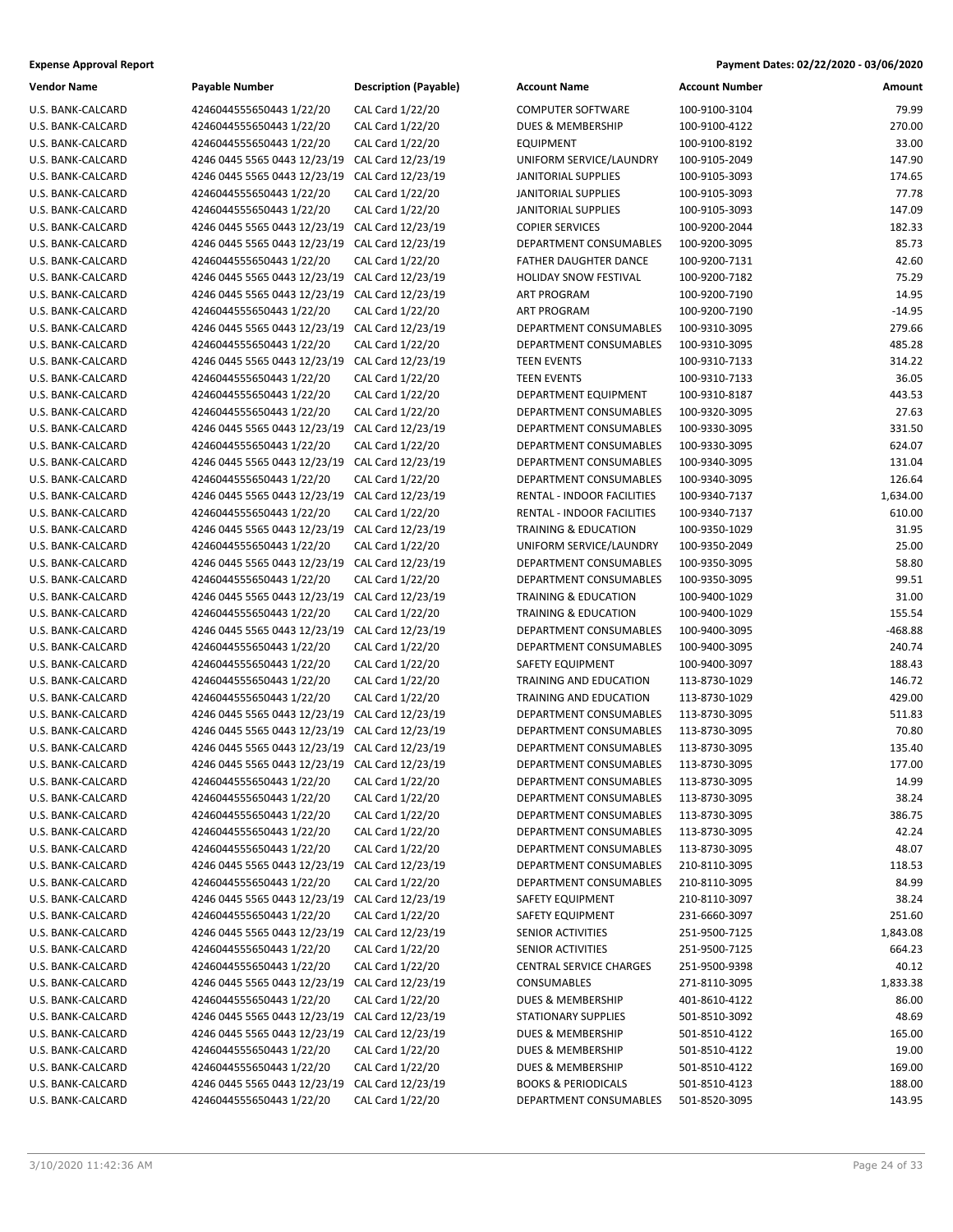| <b>Vendor Name</b>                              | Payable Number                                 | <b>Description (Payable)</b>                             | <b>Account Name</b>                    | <b>Account Number</b>                                 | Amount    |
|-------------------------------------------------|------------------------------------------------|----------------------------------------------------------|----------------------------------------|-------------------------------------------------------|-----------|
| U.S. BANK-CALCARD                               | 4246 0445 5565 0443 12/23/19                   | CAL Card 12/23/19                                        | <b>VEHICLE PARTS</b>                   | 501-8520-6144                                         | 43.53     |
| U.S. BANK-CALCARD                               | 4246044555650443 1/22/20                       | CAL Card 1/22/20                                         | <b>VEHICLE PARTS</b>                   | 501-8520-6144                                         | 45.95     |
| U.S. BANK-CALCARD                               | 4246 0445 5565 0443 12/23/19                   | CAL Card 12/23/19                                        | <b>OUTSIDE REPAIRS</b>                 | 501-8520-6148                                         | 864.05    |
| U.S. BANK-CALCARD                               | 4246044555650443 1/22/20                       | CAL Card 1/22/20                                         | <b>OUTSIDE REPAIRS</b>                 | 501-8520-6148                                         | 351.67    |
| U.S. BANK-CALCARD                               | 4246 0445 5565 0443 12/23/19                   | CAL Card 12/23/19                                        | TRAINING AND EDUCATION                 | 502-5120-1029                                         | 350.00    |
| U.S. BANK-CALCARD                               | 4246 0445 5565 0443 12/23/19 CAL Card 12/23/19 |                                                          | COMPUTER SUPPLIES/SOFTWA 503-4010-3102 |                                                       | 2,254.11  |
| U.S. BANK-CALCARD                               | 4246044555650443 1/22/20                       | CAL Card 1/22/20                                         | COMPUTER SUPPLIES/SOFTWA 503-4010-3102 |                                                       | 5,984.54  |
| U.S. BANK-CALCARD                               | 4246 0445 5565 0443 12/23/19                   | CAL Card 12/23/19                                        | <b>COMPUTER EQUIPMENT</b>              | 503-4010-8182                                         | 1,659.54  |
| U.S. BANK-CALCARD                               | 4246044555650443 1/22/20                       | CAL Card 1/22/20                                         | <b>COMPUTER EQUIPMENT</b>              | 503-4010-8182                                         | 231.35    |
| U.S. BANK-CALCARD                               | 4246 0445 5565 0443 12/23/19                   | CAL Card 12/23/19                                        | DEPARTMENT CONSUMABLES                 | 951-8820-3095                                         | 278.04    |
| U.S. BANK-CALCARD                               | 4246044555650443 1/22/20                       | CAL Card 1/22/20                                         | DEPARTMENT CONSUMABLES                 | 951-8820-3095                                         | 54.29     |
| U.S. BANK-CALCARD                               | 4246044555650443 1/22/20                       | CAL Card 1/22/20                                         | DUES AND MEMBERSHIPS                   | 951-8820-4122                                         | 32.87     |
|                                                 |                                                |                                                          |                                        | Vendor 3574 - U.S. BANK-CALCARD Total:                | 76,822.72 |
|                                                 |                                                |                                                          |                                        |                                                       |           |
| Vendor: 5873 - UNITED SITE SERVICES, INC.       |                                                |                                                          |                                        |                                                       |           |
| UNITED SITE SERVICES, INC.                      | 114-9787661                                    | 12/27/19 - 1/23/20 TRAILER KIT SUBCONTRACTED WORK        |                                        | 100-8420-2073                                         | 54.26     |
|                                                 |                                                |                                                          |                                        | Vendor 5873 - UNITED SITE SERVICES, INC. Total:       | 54.26     |
| Vendor: 3560 - UNITED WAY OF MONTEREY PENINSULA |                                                |                                                          |                                        |                                                       |           |
| UNITED WAY OF MONTEREY PE INV0004104            |                                                | <b>EMPLOYEE CONTRIBUTIONS</b>                            | MISC PAYROLL PAYABLES                  | 100-2062                                              | 30.45     |
| UNITED WAY OF MONTEREY PE INV0004141            |                                                | <b>EMPLOYEE CONTRIBUTIONS</b>                            | MISC PAYROLL PAYABLES                  | 100-2062                                              | 30.00     |
| UNITED WAY OF MONTEREY PE INV0004104            |                                                | <b>EMPLOYEE CONTRIBUTIONS</b>                            | MISC PAYROLL PAYABLES                  | 210-2062                                              | 2.27      |
| UNITED WAY OF MONTEREY PE INV0004141            |                                                | <b>EMPLOYEE CONTRIBUTIONS</b>                            | MISC PAYROLL PAYABLES                  | 210-2062                                              | 2.16      |
| UNITED WAY OF MONTEREY PE INV0004104            |                                                | <b>EMPLOYEE CONTRIBUTIONS</b>                            | MISC PAYROLL PAYABLES                  | 271-2062                                              | 0.28      |
| UNITED WAY OF MONTEREY PE INV0004141            |                                                | <b>EMPLOYEE CONTRIBUTIONS</b>                            | MISC PAYROLL PAYABLES                  | 271-2062                                              | 0.84      |
|                                                 |                                                |                                                          |                                        | Vendor 3560 - UNITED WAY OF MONTEREY PENINSULA Total: | 66.00     |
| Vendor: 7370 - UPEC, LOCAL 792                  |                                                |                                                          |                                        |                                                       |           |
| UPEC, LOCAL 792                                 | INV0004105                                     | LIUNA/UNION DUES                                         | MISC PAYROLL PAYABLES                  | 100-2062                                              | 474.54    |
| UPEC, LOCAL 792                                 | INV0004142                                     | LIUNA/UNION DUES                                         | MISC PAYROLL PAYABLES                  | 100-2062                                              | 465.83    |
| UPEC, LOCAL 792                                 | INV0004105                                     | LIUNA/UNION DUES                                         | MISC PAYROLL PAYABLES                  | 103-2062                                              | 9.04      |
| UPEC, LOCAL 792                                 | INV0004142                                     | LIUNA/UNION DUES                                         | MISC PAYROLL PAYABLES                  | 103-2062                                              | 7.76      |
| UPEC, LOCAL 792                                 | INV0004105                                     | LIUNA/UNION DUES                                         | MISC PAYROLL PAYABLES                  | 113-2062                                              | 73.06     |
| UPEC, LOCAL 792                                 | INV0004142                                     | LIUNA/UNION DUES                                         | MISC PAYROLL PAYABLES                  | 113-2062                                              | 61.74     |
| UPEC, LOCAL 792                                 | INV0004105                                     | LIUNA/UNION DUES                                         | MISC PAYROLL PAYABLES                  | 210-2062                                              | 81.64     |
| UPEC, LOCAL 792                                 | INV0004142                                     | LIUNA/UNION DUES                                         | MISC PAYROLL PAYABLES                  | 210-2062                                              | 90.73     |
| UPEC, LOCAL 792                                 | INV0004105                                     | LIUNA/UNION DUES                                         | MISC PAYROLL PAYABLES                  | 271-2062                                              | 44.42     |
| UPEC, LOCAL 792                                 | INV0004142                                     | LIUNA/UNION DUES                                         | MISC PAYROLL PAYABLES                  | 271-2062                                              | 45.81     |
| UPEC, LOCAL 792                                 | INV0004105                                     | LIUNA/UNION DUES                                         | MISC PAYROLL PAYABLES                  | 345-2062                                              | 0.56      |
| UPEC, LOCAL 792                                 | INV0004142                                     | LIUNA/UNION DUES                                         | MISC PAYROLL PAYABLES                  | 345-2062                                              | 0.14      |
| UPEC, LOCAL 792                                 | INV0004105                                     | LIUNA/UNION DUES                                         | MISC PAYROLL PAYABLES                  | 401-2062                                              | 39.49     |
| UPEC, LOCAL 792                                 | INV0004142                                     | LIUNA/UNION DUES                                         | MISC PAYROLL PAYABLES                  | 401-2062                                              | 40.20     |
| UPEC, LOCAL 792                                 | INV0004105                                     | LIUNA/UNION DUES                                         | MISC PAYROLL PAYABLES                  | 501-2062                                              | 23.75     |
| UPEC, LOCAL 792                                 | INV0004142                                     | LIUNA/UNION DUES                                         | MISC PAYROLL PAYABLES                  | 501-2062                                              | 23.75     |
| UPEC, LOCAL 792                                 | INV0004105                                     | LIUNA/UNION DUES                                         | MISC PAYROLL PAYABLES                  | 951-2062                                              | 84.75     |
| UPEC, LOCAL 792                                 | INV0004142                                     | LIUNA/UNION DUES                                         | MISC PAYROLL PAYABLES                  | 951-2062                                              | 90.94     |
| UPEC, LOCAL 792                                 | INV0004142                                     | LIUNA/UNION DUES                                         | MISC PAYROLL PAYABLES                  | 971-2062                                              | 4.35      |
|                                                 |                                                |                                                          |                                        | Vendor 7370 - UPEC, LOCAL 792 Total:                  | 1,662.50  |
|                                                 |                                                |                                                          |                                        |                                                       |           |
| Vendor: 3535 - USA BLUEBOOK                     |                                                |                                                          |                                        |                                                       |           |
| <b>USA BLUEBOOK</b>                             | 132586                                         | (10 BOXES) GLOVES, (1) DISPEN DEPARTMENT CONSUMABLES     |                                        | 401-8620-3095                                         | 358.98    |
|                                                 |                                                |                                                          |                                        | Vendor 3535 - USA BLUEBOOK Total:                     | 358.98    |
| Vendor: 3595 - VAPOR CLEANERS, INC.             |                                                |                                                          |                                        |                                                       |           |
| VAPOR CLEANERS, INC.                            | 02-011854                                      | SEASIDE POLICE - (1) VEST, (1) A UNIFORM SERVICE/LAUNDRY |                                        | 100-6110-2049                                         | 19.38     |
|                                                 |                                                |                                                          |                                        | Vendor 3595 - VAPOR CLEANERS, INC. Total:             | 19.38     |
| Vendor: 9247 - VERIZON CONNECT NWF INC.         |                                                |                                                          |                                        |                                                       |           |
| VERIZON CONNECT NWF INC.                        | OSV000002017592                                | JAN 2020 - MONTHLY SVC FOR  OUTSIDE REPAIRS              |                                        | 501-8520-6148                                         | 1,773.95  |
|                                                 |                                                |                                                          |                                        | Vendor 9247 - VERIZON CONNECT NWF INC. Total:         | 1,773.95  |
|                                                 |                                                |                                                          |                                        |                                                       |           |
| Vendor: 6671 - VERIZON WIRELESS                 |                                                |                                                          |                                        |                                                       |           |
| <b>VERIZON WIRELESS</b>                         | 9846999236                                     | ACCT #772515511-00004; 1/23 DEPARTMENT CONSUMABLES       |                                        | 113-8730-3095                                         | 38.01     |
| <b>VERIZON WIRELESS</b>                         | 9846995653                                     | ACCT #742236901-00001; 1/23  PARKS IMPROVEMENTS          |                                        | 348-8910-9570                                         | 38.01     |
|                                                 |                                                |                                                          |                                        | Vendor 6671 - VERIZON WIRELESS Total:                 | 76.02     |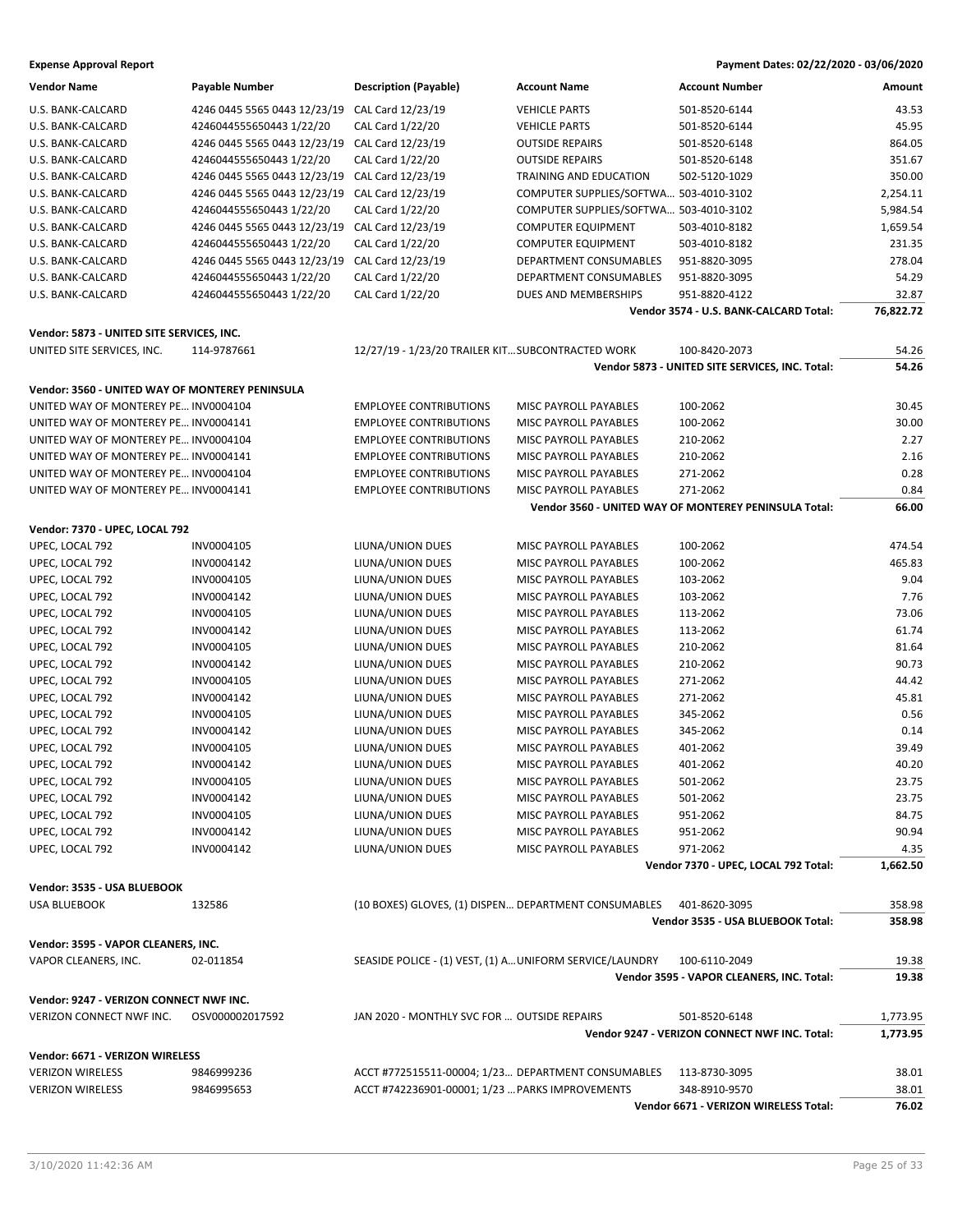| <b>Expense Approval Report</b>          |                       |                                                                      | Payment Dates: 02/22/2020 - 03/06/2020           |            |
|-----------------------------------------|-----------------------|----------------------------------------------------------------------|--------------------------------------------------|------------|
| <b>Vendor Name</b>                      | <b>Payable Number</b> | <b>Description (Payable)</b><br><b>Account Name</b>                  | <b>Account Number</b>                            | Amount     |
| Vendor: 2328 - WALLACE GROUP            |                       |                                                                      |                                                  |            |
| <b>WALLACE GROUP</b>                    | 50205                 | JAN 2020 - CYPRESS SUBARU PL CONSULTANT                              | 100-8910-1030                                    | 2,932.80   |
| <b>WALLACE GROUP</b>                    | 50203                 | JAN 2020 - STORM GRATE PROJ SUBCONTRACTED WORK                       | 210-8110-2073                                    | 97.50      |
| <b>WALLACE GROUP</b>                    | 50182                 | JAN 2020 - ASCENT DEVLPMNT  WEST END PARTNERS DEVELOP 601-2133       |                                                  | 3,082.50   |
| <b>WALLACE GROUP</b>                    | 50204                 | JAN 2020 - ASCENT DEV PLAN C WEST END PARTNERS DEVELOP 601-2133      |                                                  | 115.00     |
|                                         |                       |                                                                      | Vendor 2328 - WALLACE GROUP Total:               | 6,227.80   |
| Vendor: 9212 - WEX BANK                 |                       |                                                                      |                                                  |            |
| <b>WEX BANK</b>                         | 63444136              | 12/27/19-1/21/20 P.D. GAS PU VEHICLE FUEL                            | 501-8520-6145                                    | 247.09     |
|                                         |                       |                                                                      | Vendor 9212 - WEX BANK Total:                    | 247.09     |
| <b>Vendor: 4970 - WHITSON ENGINEERS</b> |                       |                                                                      |                                                  |            |
| <b>WHITSON ENGINEERS</b>                | 0023528               | JAN 2020 - DIVARTY STREET SU CONSULTANT                              | 100-8910-1030                                    | 270.00     |
| <b>WHITSON ENGINEERS</b>                | 0023543               | JAN 2020 - HIGHLAND OTIS PAR HIGHLAND OTIS PARK IMPROV 342-8910-9544 |                                                  | 1,876.00   |
|                                         |                       |                                                                      | <b>Vendor 4970 - WHITSON ENGINEERS Total:</b>    | 2,146.00   |
| Vendor: 5996 - WITMER-TYSON IMPORTS     |                       |                                                                      |                                                  |            |
| <b>WITMER-TYSON IMPORTS</b>             | T13460                | (1) BASIC K-9 PATROL SCHOOL 3 TRAINING & EDUCATIONS                  | 100-6120-1029                                    | 3,300.00   |
| <b>WITMER-TYSON IMPORTS</b>             | T13459                | (1) POLICE DOG - SEASIDE POLI CAPITAL ASSET                          | 100-6120-9101                                    | 9,832.50   |
|                                         |                       |                                                                      | <b>Vendor 5996 - WITMER-TYSON IMPORTS Total:</b> | 13,132.50  |
| Vendor: 9312 - ZACH WESTON              |                       |                                                                      |                                                  |            |
| <b>ZACH WESTON</b>                      | 2/11/2020             | JUDGE AT YOUTH ART COMPET ART PROGRAM                                | 100-9200-7190                                    | 100.00     |
|                                         |                       |                                                                      | Vendor 9312 - ZACH WESTON Total:                 | 100.00     |
|                                         |                       |                                                                      | <b>Grand Total:</b>                              | 823,174.40 |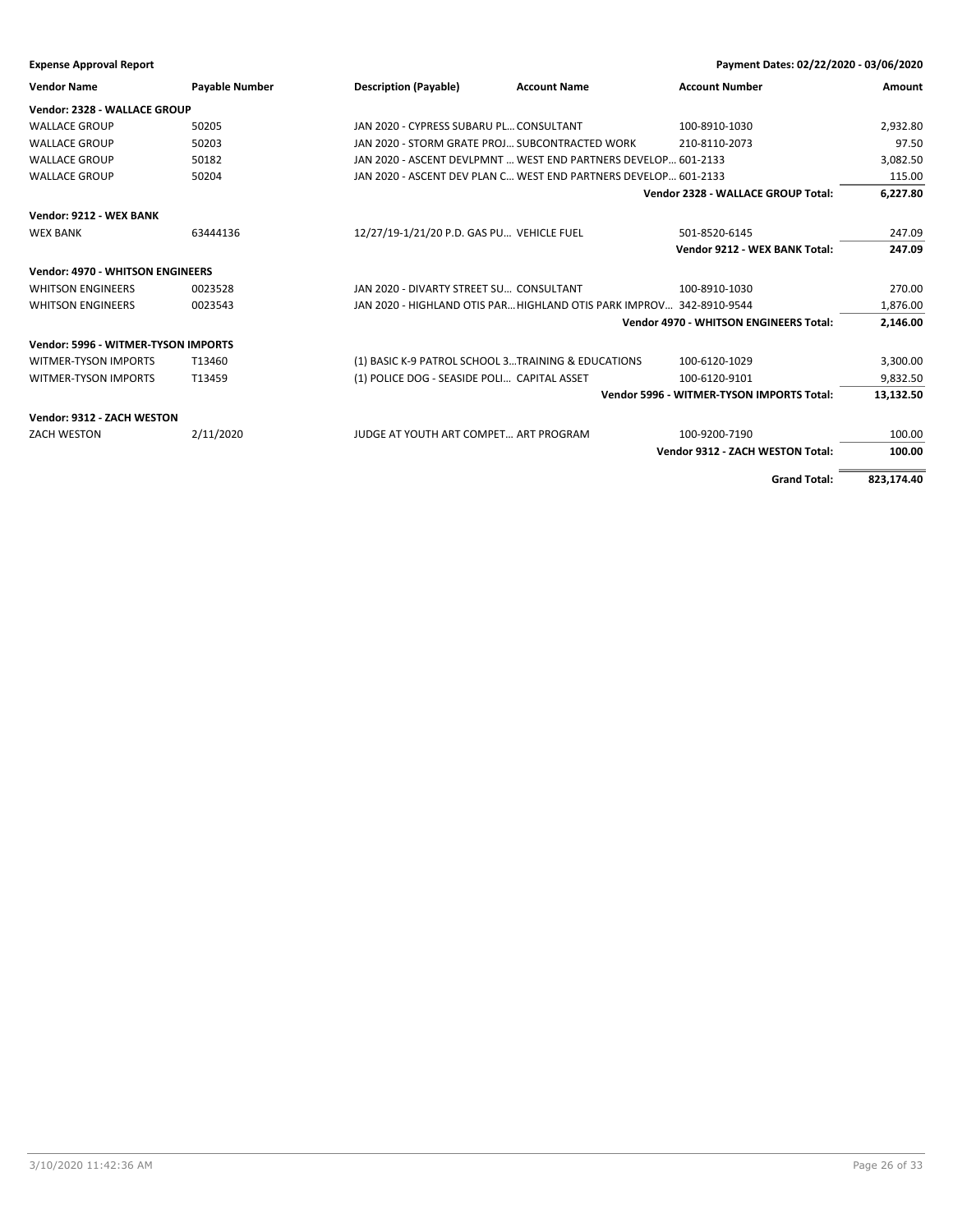## **Report Summary**

|  | <b>Fund Summary</b> |
|--|---------------------|
|--|---------------------|

| Fund                            |                     | <b>Payment Amount</b> |
|---------------------------------|---------------------|-----------------------|
| 100 - GENERAL FUND              |                     | 415,709.72            |
| 103 - LAGUNA GRANDE PKG FUND    |                     | 3,959.98              |
| 113 - POMA & DMDC FUND          |                     | 15,397.61             |
| 200 - CDBG FUND                 |                     | 1,952.28              |
| 203 - BJA GRANT FUND            |                     | 3,536.95              |
| 210 - STREETS FUND              |                     | 87,404.40             |
| 218 - TRAINING - FIRE           |                     | 5,003.70              |
| 231 - SAFER - FEMA GRANT        |                     | 260.88                |
| 243 - PRVNT                     |                     | 20,931.21             |
| <b>251 - SENIOR PROGRAMS</b>    |                     | 3,867.80              |
| 252 - OLDEMEYER MAINTENANCE     |                     | 443.44                |
| 255 - SOPER FIELD CMNTY CNTR    |                     | 471.00                |
| 271 - STORMWATER FUND           |                     | 21,686.91             |
| 291 - PEG ACCESS FUND           |                     | 11,139.92             |
| 342 - PARKS-PLAYGROUND IMPRVMNT |                     | 1,876.00              |
| 345 - WBUV INFRASTRUCTURE IMPRO |                     | 18.47                 |
| 347 - SOLAR PANELS              |                     | 8,745.00              |
| 348 - CUTINO PARK IMPRVMTS      |                     | 38.01                 |
| 401 - WATER FUND                |                     | 10,444.23             |
| 501 - EQUIPMT MAINT FUND        |                     | 24,754.79             |
| 502 - PROP/CASUALTY INS FUND    |                     | 350.00                |
| 503 - MIS FUND                  |                     | 34,538.05             |
| 601 - EXPEND TRUST FUND         |                     | 47,770.00             |
| 951 - SAN, DISTRICT GEN, FUND   |                     | 9,706.21              |
| 953 - SAN. DISTRICT CAP. IMPROV |                     | 92,672.69             |
| 961 - SA FORT ORD CAPITAL PROJ  |                     | 75.00                 |
| 971 - SA MERGED CAPITAL PROJ    |                     | 420.15                |
|                                 | <b>Grand Total:</b> | 823.174.40            |

## **Account Summary**

| <b>Account Number</b> | <b>Account Name</b>             | <b>Payment Amount</b> |
|-----------------------|---------------------------------|-----------------------|
| 100-1010-3095         | DEPARTMENT CONSUMA              | 1,126.81              |
| 100-1010-4114         | TRAVEL - JONES/KISPERSKY        | 550.00                |
| 100-1010-4115         | TRAVEL - RUBIO/OGLESBY          | 55.00                 |
| 100-1010-4116         | TRAVEL - ALEXANDER/WI           | 232.20                |
| 100-1010-4122         | <b>DUES &amp; MEMBERSHIP</b>    | 200.00                |
| 100-1010-7165         | <b>COMMUNITY EVENT SUP</b>      | 2,400.00              |
| 100-1010-7199         | <b>HOMELESS ASSISTANCE</b>      | 1,009.44              |
| 100-1320-3095         | DEPARTMENT CONSUMA              | 508.21                |
| 100-1320-7171         | <b>COMMISSION ACTIVITIES</b>    | 4.37                  |
| 100-1330-3095         | DEPARTMENT CONSUMA              | 557.19                |
| 100-1350-3095         | DEPARTMENT CONSUMA              | 98.88                 |
| 100-1360-3095         | DEPARTMENT CONSUMA              | 497.07                |
| 100-2002              | <b>SALES &amp; USE TAX</b>      | 23.27                 |
| 100-2010-1029         | <b>TRAINING &amp; EDUCATION</b> | 225.00                |
| 100-2010-3095         | DEPARTMENT CONSUMA              | 91.03                 |
| 100-2010-4121         | <b>MEETINGS &amp; TRAVEL</b>    | 5,646.60              |
| 100-2021-2063         | PUBLISHING & LEGAL AD           | 366.53                |
| 100-2021-3095         | DEPARTMENT CONSUMA              | 279.42                |
| 100-2021-4121         | <b>MEETINGS AND TRAVEL</b>      | 426.36                |
| 100-2021-8187         | DEPARTMENT EQUIPMENT            | 2,799.18              |
| 100-2031-1028         | TRAINING (CITYWIDE)             | 11.39                 |
| 100-2031-1029         | <b>TRAINING AND EDUCATI</b>     | 506.40                |
| 100-2031-1037         | <b>EMPLOYEE RECOGNITION</b>     | 213.95                |
| 100-2031-1038         | <b>EMPLOYEE ASSISTANCE P</b>    | 728.75                |
| 100-2031-2064         | PERSONNEL RECRUITMENT           | 1,986.63              |
| 100-2031-3095         | DEPARTMENT CONSUMA              | 139.46                |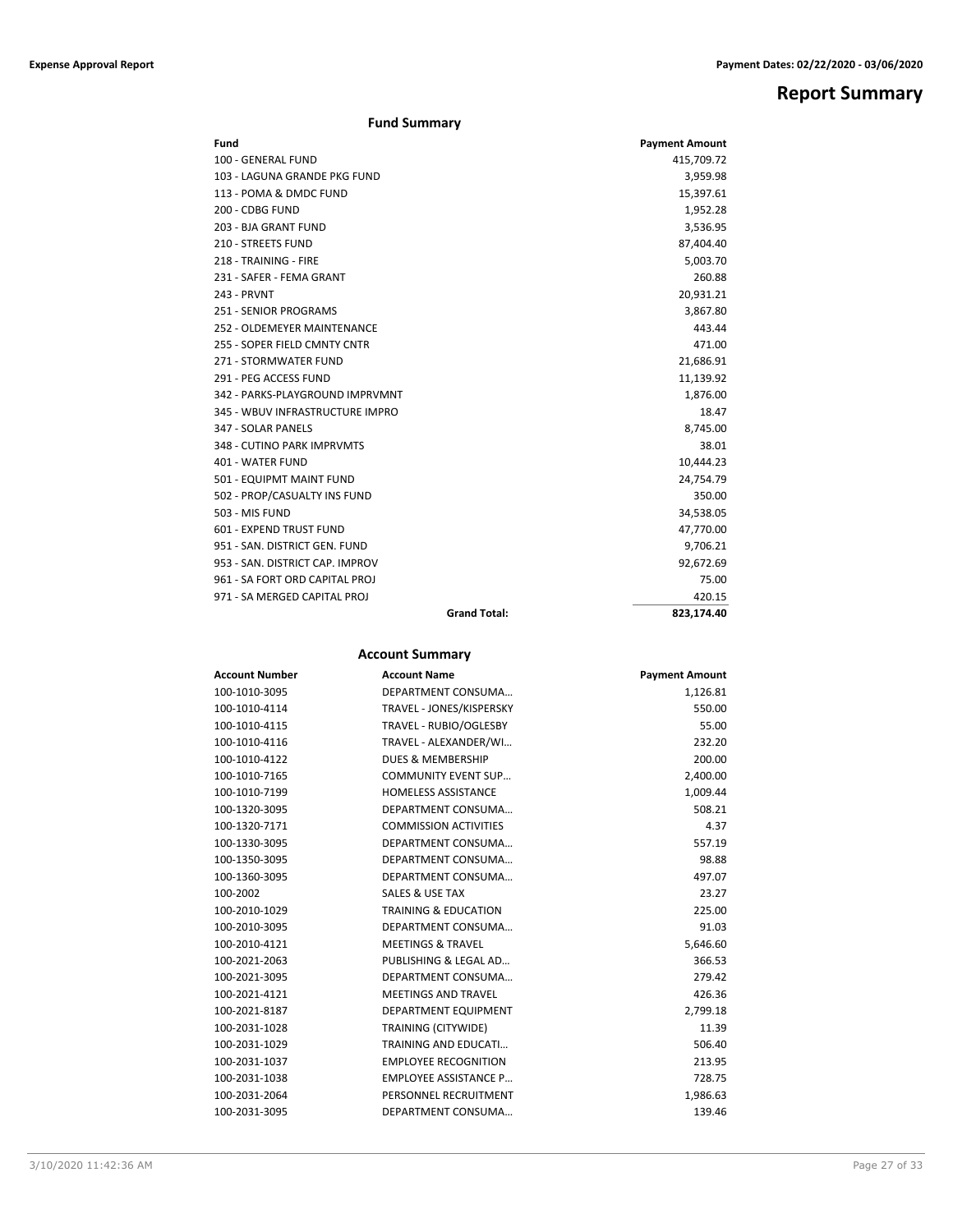|                                | <b>Account Summary</b>                               |                       |
|--------------------------------|------------------------------------------------------|-----------------------|
| Account Number                 | <b>Account Name</b>                                  | <b>Payment Amount</b> |
| 100-2031-4121                  | <b>MEETINGS AND TRAVEL</b>                           | 7.00                  |
| 100-2031-4124                  | <b>MAIL SERVICES</b>                                 | 8.45                  |
| 100-2042-1029                  | <b>TRAINING</b>                                      | 12.99                 |
| 100-2042-1039                  | JAN ROEHL CONSULTING                                 | 1,000.00              |
| 100-2042-2092                  | <b>VILLAGE PROJECT</b>                               | 1,004.31              |
| 100-2042-3095                  | CONSUMABLES                                          | 321.22                |
| 100-2042-7205                  | RESTORATIVE JUSTICE PA                               | 4,525.36              |
| 100-2042-7206                  | PARTNERS FOR PEACE                                   | 885.09                |
| 100-2052                       | <b>FEDERAL TAX PAYABLE</b>                           | 64,134.01             |
| 100-2053                       | <b>STATE TAX PAYABLE</b>                             | 24,845.48             |
| 100-2057                       | EE HEALTHCARE PAYABLE                                | 28,171.04             |
| 100-2059                       | <b>GARNISHMENT PAYABLE</b>                           | 2,712.78              |
| 100-2060                       | DEFERRED COMP PAYABLE                                | 30,785.87             |
| 100-2062                       | MISC PAYROLL PAYABLES                                | 9,472.54              |
| 100-2063                       | PARS-ARS 457 PAYABLE                                 | 10,097.83             |
| 100-2064                       | LIUNA PENSION PAYABLE                                | 4,165.50              |
| 100-2071                       | LIFE/ AD&D LTD PAYABLE                               | 11,241.15             |
| 100-3010-1022                  | <b>LEGAL SERVICES</b>                                | 4,362.60              |
| 100-3128                       | <b>BUSINESS LICENSE TAX</b>                          | 90.25                 |
| 100-5110-1015                  | BENEFITS ADMINISTRATI                                | 1,379.99              |
| 100-5110-1029                  | <b>TRAINING &amp; EDUCATION</b>                      | 1,497.00              |
| 100-5110-1030                  | CONSULTANT                                           | 3,315.76              |
| 100-5110-2044                  | <b>COPIER SERVICES</b>                               | 143.97                |
| 100-5110-2078                  | <b>OTHER EXPENSE</b>                                 | 775.00                |
| 100-5110-3092                  | <b>STATIONARY SUPPLIES</b>                           | 462.21                |
| 100-5110-3095                  | DEPARTMENT CONSUMA                                   | 239.66                |
| 100-5110-4121                  | <b>MEETINGS &amp; TRAVEL</b>                         | 556.36                |
| 100-5110-4124                  | <b>MAIL SERVICES</b>                                 | 1,000.00              |
| 100-6110-1027                  | BACKGROUND INVESTIGA                                 | 4,300.00              |
| 100-6110-1029                  | <b>TRAINING &amp; EDUCATION</b>                      | 4,216.72              |
| 100-6110-2049                  | UNIFORM SERVICE/LAUN                                 | 19.38                 |
| 100-6110-2053                  | <b>OUTSIDE PRINTING SERVI</b>                        | 529.67                |
| 100-6110-2064                  | PERSONNEL RECRUITMENT                                | 2,780.00              |
| 100-6110-2078                  | <b>OTHER EXPENSE</b>                                 | 284.50                |
| 100-6110-3092<br>100-6110-3095 | <b>STATIONARY SUPPLIES</b><br>DEPARTMENT CONSUMA     | 984.00                |
|                                |                                                      | 876.89                |
| 100-6110-3102<br>100-6110-4121 | COMPUTER SUPPLIES/SO<br><b>MEETINGS &amp; TRAVEL</b> | 300.00<br>35.90       |
| 100-6110-4122                  | <b>DUES &amp; MEMBERSHIP</b>                         | 390.00                |
| 100-6110-4124                  | <b>MAIL SERVICES</b>                                 | 136.19                |
| 100-6110-4202                  | CALEA PROGRAM                                        | -179.78               |
| 100-6110-5132                  | <b>TELEPHONE</b>                                     | 680.27                |
| 100-6110-8187                  | DEPARTMENT EQUIPMENT                                 | 1,584.25              |
| 100-6110-9602                  | PRINCIPAL-LEASE                                      | 497.33                |
| 100-6110-9605                  | INTEREST-COPIER LEASE                                | 20.67                 |
| 100-6120-1029                  | <b>TRAINING &amp; EDUCATIONS</b>                     | 17,269.00             |
| 100-6120-2061                  | PRISONER MEALS                                       | 56.76                 |
| 100-6120-3096                  | CSA74 APPROVED MEDIC                                 | 227.64                |
| 100-6120-3097                  | SAFETY EQUIPMENT                                     | 3,537.00              |
| 100-6120-8187                  | DEPARTMENT EQUIPMENT                                 | 4,713.72              |
| 100-6120-9101                  | <b>CAPITAL ASSET</b>                                 | 9,832.50              |
| 100-6120-9395                  | <b>VEHICLE MAINTENANCE</b>                           | 79.69                 |
| 100-6130-1029                  | <b>TRAINING &amp; EDUCAITON</b>                      | 2,320.59              |
| 100-6130-8187                  | <b>EQUIPMENT</b>                                     | 217.90                |
| 100-6610-3095                  | DEPARTMENT CONSUMA                                   | 189.42                |
| 100-6610-9602                  | PAYMENT ON PRINCIPAL-                                | 2,158.02              |
| 100-6610-9605                  | <b>INTEREST EXPENSE-COPIER</b>                       | 1,016.75              |
| 100-6620-4123                  | <b>BOOKS &amp; PERIODICALS</b>                       | 32.17                 |
|                                |                                                      |                       |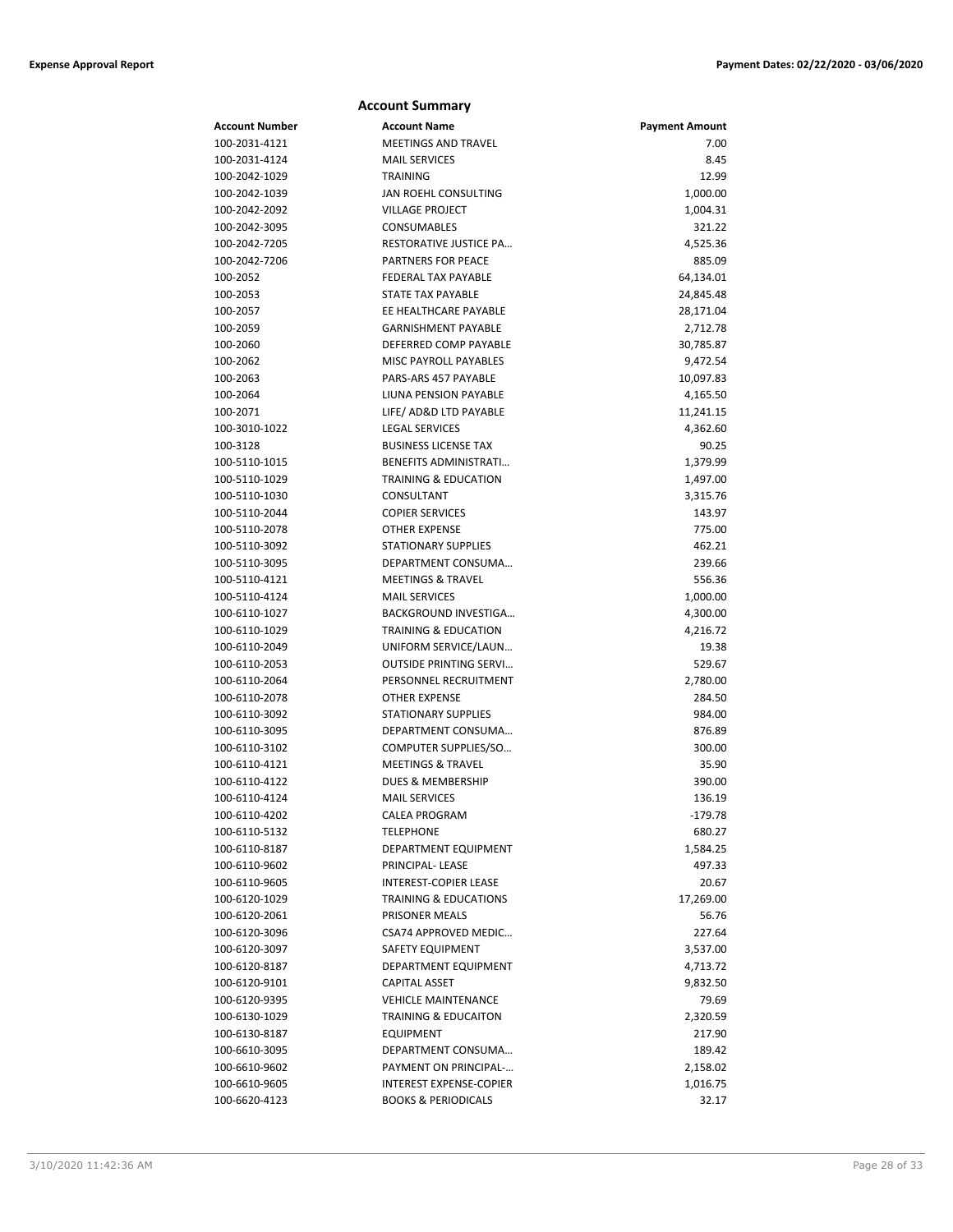| <b>Account Summary</b> |                                 |                       |
|------------------------|---------------------------------|-----------------------|
| <b>Account Number</b>  | <b>Account Name</b>             | <b>Payment Amount</b> |
| 100-6630-1029          | <b>TRAINING &amp; EDUCATION</b> | 343.64                |
| 100-6630-4121          | <b>MEETINGS &amp; TRAVEL</b>    | 1,064.60              |
| 100-6630-4122          | <b>DUES &amp; MEMBERSHIP</b>    | 20.00                 |
| 100-6640-2049          | UNIFORM SERVICE/LAUN            | 97.29                 |
| 100-6640-2055          | <b>FIRE EQUIPMENT REPAIR</b>    | 1,238.00              |
| 100-6640-3093          | <b>JANITORIAL SUPPLIES</b>      | 367.37                |
| 100-6640-3095          | DEPARTMENT CONSUMA              | 1,659.54              |
| 100-6650-3095          | DEPARTMENT CONSUMA              | 49.11                 |
| 100-6680-3095          | DEPARTMENT CONSUMA              | 1,197.00              |
| 100-6690-3095          | STRIKE TEAM CONSUMAB            | 413.89                |
| 100-7110-0032          | <b>PARS PENSION</b>             | $-4,020.00$           |
| 100-7210-3095          | DEPARTMENT CONSUMA              | 956.40                |
| 100-7220-4121          | MEETINGS AND TRAVEL             | 260.02                |
| 100-7310-1046          | <b>HOUSING ELEMENT CON</b>      | 3,840.03              |
| 100-7310-2063          | PUBLISHING & LEGAL AD           | 50.00                 |
| 100-7310-3095          | DEPARTMENT CONSUMA              | 2,951.72              |
| 100-7310-4206          | <b>FARMERS' MARKET</b>          | 1,720.69              |
| 100-7310-4207          | SATELLITE OFFICE                | 207.84                |
| 100-7410-2044          | <b>COPIER SERVICES</b>          | 250.47                |
| 100-7410-3092          | <b>STATIONARY</b>               | 27.62                 |
| 100-7410-3095          | DEPARTMENT CONSUMA              | 52.50                 |
| 100-7410-3102          | <b>COMPUTER SUPPLIES</b>        | 394.05                |
| 100-7410-4207          | SATELLITE OFFICE                | 4,770.09              |
| 100-8310-2044          | <b>COPIER SERVICES</b>          | 107.36                |
| 100-8310-2049          | UNIFORM SERVICE / LAU           | 100.96                |
| 100-8310-2057          | PEST CONTROL                    | 442.00                |
| 100-8310-2073          | SUBCONTRACTED WORK              | 5,415.82              |
| 100-8310-3093          | <b>JANITORIAL SUPPLIES</b>      | 1,506.14              |
| 100-8310-3095          | DEPARTMENT CONSUMA              | 7,925.22              |
| 100-8310-3099          | <b>CHEMICALS</b>                | 201.46                |
| 100-8310-5131          | <b>GAS &amp; ELECTRIC</b>       | 22,291.63             |
| 100-8310-5133          | <b>WATER</b>                    | 522.62                |
| 100-8310-5136          | SEWER SERVICE CHARGE            | 2,704.73              |
| 100-8310-8187          | DEPARTMENT EQUIPMENT            | 270.00                |
| 100-8310-9602          | PAYMENT ON PRINCIPAL            | 13,256.43             |
| 100-8310-9605          | <b>INTEREST EXPENSE</b>         | 6,245.75              |
| 100-8410-1029          | <b>TRAINING &amp; EDUCATION</b> | 300.00                |
| 100-8410-2049          | UNIFORM SERVICE/LAUN            | 32.31                 |
| 100-8410-3092          | <b>STATIONARY SUPPLIES</b>      | 89.57                 |
| 100-8420-2049          | UNIFORM SERVICE/LAUN            | 100.96                |
| 100-8420-2068          | REFUSE DISPOSAL                 | 695.74                |
| 100-8420-2073          | SUBCONTRACTED WORK              | 12,437.78             |
| 100-8420-3095          | DEPARTMENT CONSUMA              | 11,284.67             |
| 100-8420-3097          | SAFETY EQUIPMENT                | 60.50                 |
| 100-8420-5131          | <b>GAS &amp; ELECTRIC</b>       | 1,328.90              |
| 100-8420-8187          | DEPARTMENT EQUIPMENT            | 256.07                |
| 100-8420-9602          | <b>LEASE PRINCIPAL</b>          | 1,657.93              |
| 100-8420-9605          | <b>LEASE INTEREST</b>           | 112.87                |
| 100-8420-9616          | <b>LOAN PAYMENT</b>             | 70.60                 |
| 100-8430-3095          | DEPARTMENT CONSUMA              | 49.05                 |
| 100-8440-2049          | UNIFORM SERVICE / LAU           | 60.54                 |
| 100-8440-3095          | DEPARTMENT CONSUMA              | 228.84                |
| 100-8440-5133          | WATER                           | 555.10                |
| 100-8450-2049          | UNIFORM SERVICE / LAU           | 32.31                 |
| 100-8910-1029          | <b>TRAINING &amp; EDUCATION</b> | 13.00                 |
| 100-8910-1030          | CONSULTANT                      | 3,202.80              |
| 100-8910-2044          | <b>COPIER SERVICES</b>          | 102.05                |
| 100-8910-3095          | DEPARTMENT CONSUMA              | 395.43                |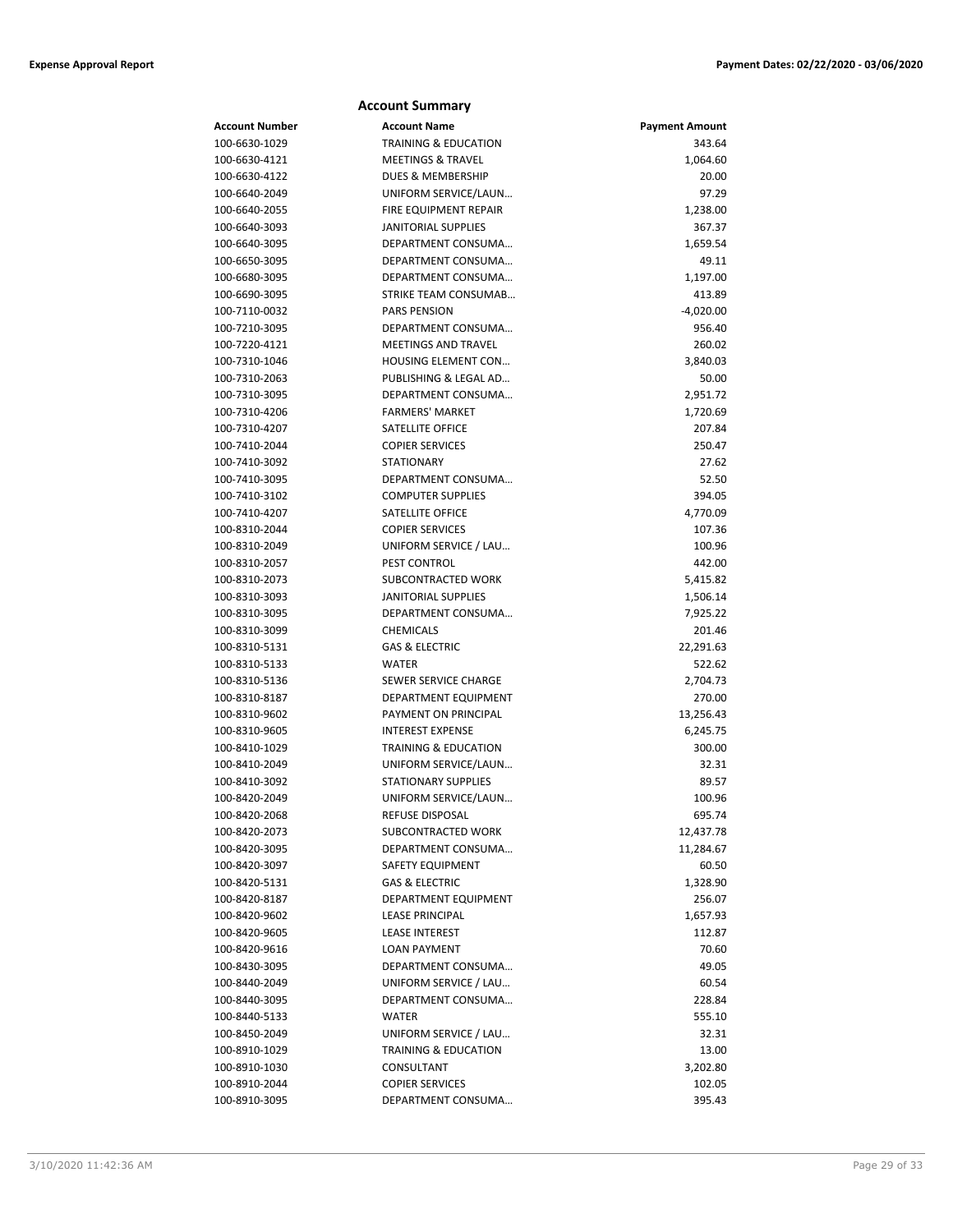## **Account Number Account Name Payment Amount** 100-8910-4121 MEETINGS & TRAVEL 140.00 100-8910-9602 PRINCIPAL-COPIER LEASE 147.30 100-8910-9605 INTEREST-COPIER LEASE 4.53 100-9100-2073 SUBCONTRACTED WORK 233.00 100-9100-3092 STATIONARY SUPPLIES 2,112.91 100-9100-3095 DEPARTMENT CONSUMA… 468.76 100-9100-3104 COMPUTER SOFTWARE 159.98 100-9100-4122 DUES & MEMBERSHIP 270.00 100-9100-8192 EQUIPMENT 33.00 100-9105-2049 UNIFORM SERVICE/LAUN… 1,062.12 100-9105-3093 JANITORIAL SUPPLIES 399.52 100-9200-2043 TEMPORARY CONTRACT S… 87.00 100-9200-2044 COPIER SERVICES 890.79 100-9200-3095 DEPARTMENT CONSUMA… 85.73 100-9200-7131 FATHER DAUGHTER DAN… 42.60 100-9200-7182 HOLIDAY SNOW FESTIVAL 575.29 100-9200-7186 EASTER EGG HUNT 1,156.62 100-9200-7190 ART PROGRAM 400.00 100-9310-1027 BACKGROUND INVESTIGA… 152.00 100-9310-3095 DEPARTMENT CONSUMA… 804.53 100-9310-7133 TEEN EVENTS 1,135.45 100-9310-8187 DEPARTMENT EQUIPMENT 443.53 100-9320-3095 DEPARTMENT CONSUMA… 27.63 100-9330-3095 DEPARTMENT CONSUMA… 955.57 100-9340-3095 DEPARTMENT CONSUMA… 257.68 100-9340-7137 RENTAL - INDOOR FACILIT… 2,244.00 100-9350-1029 TRAINING & EDUCATION 31.95 100-9350-2049 UNIFORM SERVICE/LAUN… 25.00 100-9350-3095 DEPARTMENT CONSUMA… 158.31 100-9400-1029 TRAINING & EDUCATION 186.54 100-9400-3095 DEPARTMENT CONSUMA… -228.14 100-9400-3097 SAFETY EQUIPMENT 188.43 100-9603-2075 RECREATION CONTRACT S… 2,085.37 103-2052 FEDERAL TAX PAYABLE 68.53 103-2053 STATE TAX PAYABLE 21.35 103-2057 EE HEALTHCARE PAYABLE 68.13 103-2060 DEFERRED COMP PAYABLE 63.13 103-2062 MISC PAYROLL PAYABLES 20.38 103-2064 LIUNA PENSION PAYABLE 203.11 103-2071 LIFE/ AD&D LTD PAYABLE 29.60 103-8710-2049 UNIFORM SERVICE/LAUN… 20.20 103-8710-2073 SUBCONTRACTED WORK 2,803.77 103-8710-5131 GAS & ELECTRIC 661.78 113-2052 FEDERAL TAX PAYABLE 1,264.43 113-2053 STATE TAX PAYABLE 524.91 113-2057 EE HEALTHCARE PAYABLE 513.62 113-2060 DEFERRED COMP PAYABLE 325.08 113-2062 MISC PAYROLL PAYABLES 166.42 113-2063 **PARS-ARS 457 PAYABLE** 75.56 113-2064 LIUNA PENSION PAYABLE 36.97 113-2071 LIFE/ AD&D LTD PAYABLE 234.00 113-8730-0001 SALARIES 335.94 113-8730-1029 TRAINING AND EDUCATI… 575.72 113-8730-2049 UNIFORM SERVICE / LAU… 235.46 113-8730-2073 SUBCONTRACTED WORK 6,002.52 113-8730-3095 DEPARTMENT CONSUMA… 4,922.59 113-8730-3097 SAFETY EQUIPMENT 184.39

200-2052 FEDERAL TAX PAYABLE 162.97

**Account Summary**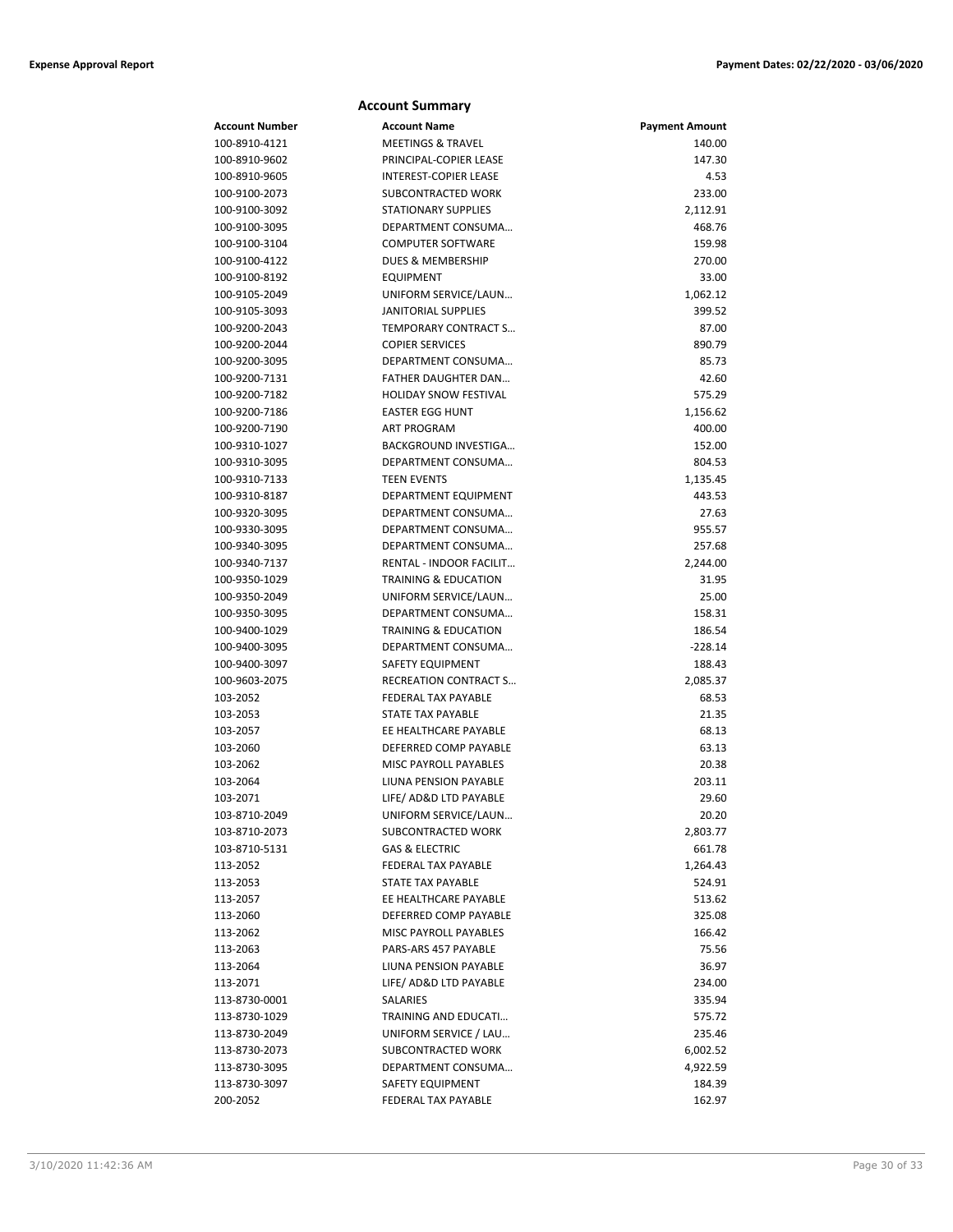| <b>Account Summary</b> |                               |                       |  |
|------------------------|-------------------------------|-----------------------|--|
| <b>Account Number</b>  | <b>Account Name</b>           | <b>Payment Amount</b> |  |
| 200-2053               | <b>STATE TAX PAYABLE</b>      | 48.14                 |  |
| 200-2057               | EE HEALTHCARE PAYABLE         | 213.73                |  |
| 200-2060               | DEFERRED COMP PAYABLE         | 145.00                |  |
| 200-2062               | <b>MISC PAYROLL PAYABLES</b>  | 24.81                 |  |
| 200-2071               | LIFE/ AD&D LTD PAYABLE        | 82.63                 |  |
| 200-5410-1030          | CONSULTANT                    | 1,275.00              |  |
| 203-6120-3097          | SAFETY EQUIPMENT-B.P.         | 3,536.95              |  |
| 210-2052               | <b>FEDERAL TAX PAYABLE</b>    | 775.17                |  |
| 210-2053               | STATE TAX PAYABLE             | 253.42                |  |
| 210-2057               | EE HEALTHCARE PAYABLE         | 497.68                |  |
| 210-2059               | <b>GARNISHMENT PAYABLE</b>    | 65.65                 |  |
| 210-2060               | DEFERRED COMP PAYABLE         | 793.69                |  |
| 210-2062               | <b>MISC PAYROLL PAYABLES</b>  | 215.04                |  |
| 210-2063               | PARS-ARS 457 PAYABLE          | 158.43                |  |
| 210-2064               | LIUNA PENSION PAYABLE         | 910.09                |  |
| 210-2071               | LIFE/ AD&D LTD PAYABLE        | 313.81                |  |
| 210-8110-2049          | UNIFORM SERVICE/LAUN          | 80.76                 |  |
| 210-8110-2073          | <b>SUBCONTRACTED WORK</b>     | 97.50                 |  |
| 210-8110-3095          | DEPARTMENT CONSUMA            | 5,691.94              |  |
| 210-8110-3097          | <b>SAFETY EQUIPMENT</b>       | 38.24                 |  |
| 210-8110-5131          | <b>GAS &amp; ELECTRIC</b>     | 534.71                |  |
| 210-8110-9602          | PRINCIPAL-COPIER LEASE        | 6,781.29              |  |
| 210-8110-9605          | <b>INTEREST EXPENSE</b>       | 774.99                |  |
| 210-8210-2059          | <b>STREET LIGHTINGS</b>       | 21,939.23             |  |
| 210-8210-2077          | <b>TRAFFIC SIGNAL MAINTE</b>  | 13,417.00             |  |
| 210-8210-2083          | <b>INTERSECTION PLANNING</b>  | 33,288.50             |  |
| 210-8420-2049          | UNIFORM SERVICE/LAUN          | 20.22                 |  |
| 210-8420-5131          | <b>GAS &amp; ELECTRIC</b>     | 392.41                |  |
| 210-8420-5133          | <b>WATER</b>                  | 364.63                |  |
| 218-6670-2073          | SUBCONTRACTED WORK            | 5,003.70              |  |
| 231-2057               | EE HEALTHCARE PAYABLE         | 9.28                  |  |
| 231-6660-3097          | SAFETY EQUIPMENT              | 251.60                |  |
| 243-2217               | PRVNT UNADJUDICATED           | 20,931.21             |  |
| 251-9500-7125          | <b>SENIOR ACTIVITIES</b>      | 3,827.68              |  |
| 251-9500-9398          | <b>CENTRAL SERVICE CHARG</b>  | 40.12                 |  |
| 252-2345               | <b>CENTER RENTAL DEPOSITS</b> | 443.44                |  |
| 255-2345               | <b>CENTER RENTAL DEPOSITS</b> | 471.00                |  |
| 271-2052               | <b>FEDERAL TAX PAYABLE</b>    | 524.70                |  |
| 271-2053               | STATE TAX PAYABLE             | 152.79                |  |
| 271-2057               | EE HEALTHCARE PAYABLE         | 450.38                |  |
| 271-2060               | DEFERRED COMP PAYABLE         | 579.60                |  |
| 271-2062               | MISC PAYROLL PAYABLES         | 120.70                |  |
| 271-2063               | PARS-ARS 457 PAYABLE          | 246.45                |  |
| 271-2064               | LIUNA PENSION PAYABLE         | 1,011.03              |  |
| 271-2071               | LIFE/AD&D LTD PAYABLE         | 208.39                |  |
| 271-8110-2049          | UNIFORM SERVICE/LAUN          | 80.76                 |  |
| 271-8110-3095          | <b>CONSUMABLES</b>            | 1,986.27              |  |
| 271-8110-9602          | PAYMENT ON PRINCIPAL          | 14,472.35             |  |
| 271-8110-9605          | <b>INTEREST EXPENSE</b>       | 1,853.49              |  |
| 291-2010-1047          | AMP - PRODUCTION & B          | 11,139.92             |  |
| 342-8910-9544          | HIGHLAND OTIS PARK IM         | 1,876.00              |  |
| 345-2052               | FEDERAL TAX PAYABLE           | 1.77                  |  |
| 345-2053               | <b>STATE TAX PAYABLE</b>      | 0.55                  |  |
| 345-2057               | EE HEALTHCARE PAYABLE         | 2.29                  |  |
| 345-2060               | DEFERRED COMP PAYABLE         | 0.60                  |  |
| 345-2062               | MISC PAYROLL PAYABLES         | 2.85                  |  |
| 345-2064               | LIUNA PENSION PAYABLE         | 8.50                  |  |
| 345-2071               | LIFE/ LTD PAYABLE             | 1.91                  |  |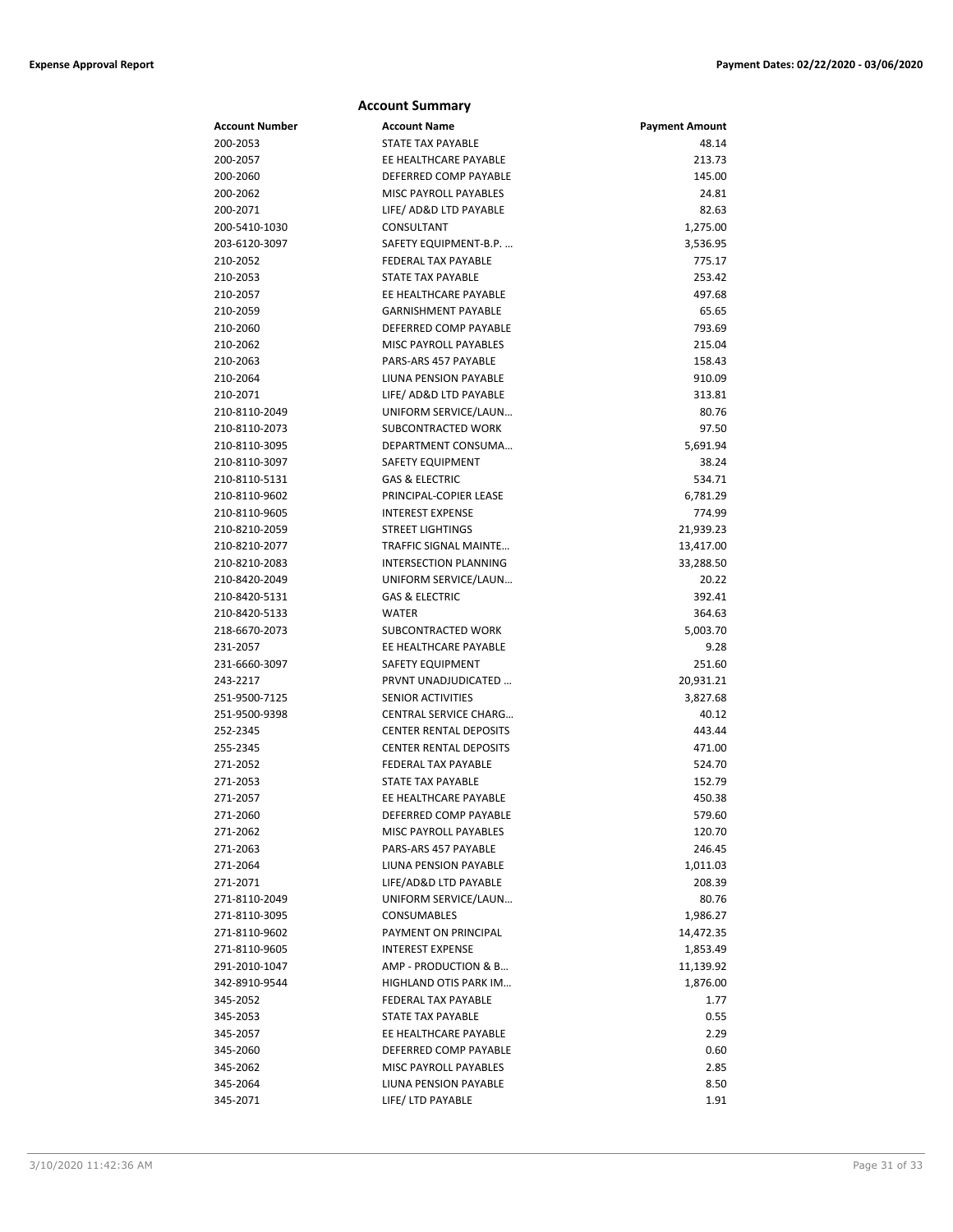| <b>Account Summary</b>         |                                                            |                       |  |
|--------------------------------|------------------------------------------------------------|-----------------------|--|
| <b>Account Number</b>          | <b>Account Name</b>                                        | <b>Payment Amount</b> |  |
| 347-8910-9539                  | <b>SOLAR PANELS</b>                                        | 8,745.00              |  |
| 348-8910-9570                  | <b>PARKS IMPROVEMENTS</b>                                  | 38.01                 |  |
| 401-2052                       | <b>FEDERAL TAX PAYABLE</b>                                 | 696.43                |  |
| 401-2053                       | <b>STATE TAX PAYABLE</b>                                   | 236.44                |  |
| 401-2057                       | EE HEALTHCARE PAYABLE                                      | 524.36                |  |
| 401-2060                       | DEFERRED COMP PAYABLE                                      | 761.61                |  |
| 401-2062                       | <b>MISC PAYROLL PAYABLES</b>                               | 165.18                |  |
| 401-2063                       | PARS-ARS 457 PAYABLE                                       | 96.91                 |  |
| 401-2064                       | LIUNA PENSION PAYABLE                                      | 966.42                |  |
| 401-2071                       | LIFE/ AD&D LTD PAYABLE                                     | 272.33                |  |
| 401-8610-2072                  | <b>CONTRACT SERVICES</b>                                   | 729.80                |  |
| 401-8610-4122                  | <b>DUES &amp; MEMBERSHIP</b>                               | 278.00                |  |
| 401-8620-2049                  | UNIFORM SERVICE/LAUN                                       | 80.76                 |  |
| 401-8620-2072                  | <b>WATER SAMPLING</b>                                      | 78.00                 |  |
| 401-8620-3095                  | DEPARTMENT CONSUMA                                         | 2,076.30              |  |
| 401-8620-5131                  | <b>GAS &amp; ELECTRIC</b>                                  | 2,125.53              |  |
| 401-8620-9602                  | PAYMENT ON PRINCIPAL                                       | 1,269.72              |  |
| 401-8620-9605                  | <b>INTEREST EXPENSE</b>                                    | 86.44                 |  |
| 501-2052                       | <b>FEDERAL TAX PAYABLE</b>                                 | 388.62                |  |
| 501-2053                       | <b>STATE TAX PAYABLE</b>                                   | 75.25                 |  |
| 501-2057                       | EE HEALTHCARE PAYABLE                                      | 237.15                |  |
| 501-2060                       | DEFERRED COMP PAYABLE                                      | 354.82                |  |
| 501-2062                       | MISC PAYROLL PAYABLES                                      | 58.49                 |  |
| 501-2063                       | PARS-ARS 457 PAYABLE                                       | 75.56                 |  |
| 501-2064                       | <b>LIUNA PENSION PAYABLE</b>                               | 576.00                |  |
| 501-2071                       | LIFE/ AD&D LTD PAYABLE                                     | 120.40                |  |
| 501-8510-3092                  | <b>STATIONARY SUPPLIES</b><br><b>DUES &amp; MEMBERSHIP</b> | 48.69                 |  |
| 501-8510-4122<br>501-8510-4123 | <b>BOOKS &amp; PERIODICALS</b>                             | 353.00<br>188.00      |  |
| 501-8510-5131                  | <b>GAS &amp; ELECTRIC</b>                                  | 246.46                |  |
| 501-8520-2049                  | UNIFORM SERVICE/LAUN                                       | 80.76                 |  |
| 501-8520-2068                  | <b>REFUSE DISPOSAL</b>                                     | 777.15                |  |
| 501-8520-3095                  | DEPARTMENT CONSUMA                                         | 2,491.19              |  |
| 501-8520-6144                  | <b>VEHICLE PARTS</b>                                       | 2,755.22              |  |
| 501-8520-6145                  | <b>VEHICLE FUEL</b>                                        | 8,367.49              |  |
| 501-8520-6147                  | <b>TIRES</b>                                               | 1,058.64              |  |
| 501-8520-6148                  | <b>OUTSIDE REPAIRS</b>                                     | 6,501.90              |  |
| 502-5120-1029                  | <b>TRAINING AND EDUCATI</b>                                | 350.00                |  |
| 503-2052                       | FEDERAL TAX PAYABLE                                        | 1,338.38              |  |
| 503-2053                       | <b>STATE TAX PAYABLE</b>                                   | 362.43                |  |
| 503-2057                       | EE HEALTHCARE PAYABLE                                      | 485.34                |  |
| 503-2060                       | DEFERRED COMP PAYABLE                                      | 1,136.56              |  |
| 503-2062                       | MISC PAYROLL PAYABLES                                      | 85.00                 |  |
| 503-2063                       | PARS-ARS 457 PAYABLE                                       | 750.02                |  |
| 503-2071                       | LIFE/ AD&D LTD PAYABLE                                     | 335.73                |  |
| 503-4010-3102                  | COMPUTER SUPPLIES/SO                                       | 19,001.65             |  |
| 503-4010-5132                  | <b>TELEPHONE</b>                                           | 2,804.99              |  |
| 503-4010-5135                  | MOBILE COMMUNICATIO                                        | 1,649.57              |  |
| 503-4010-5138                  | DATA COMMUNICATION                                         | 4,697.49              |  |
| 503-4010-8182                  | <b>COMPUTER EQUIPMENT</b>                                  | 1,890.89              |  |
| 601-2133                       | WEST END PARTNERS DE                                       | 3,197.50              |  |
| 601-2214                       | BAKEWELL - CAMPUS TO                                       | 44,572.50             |  |
| 951-2052                       | FEDERAL TAX PAYABLE                                        | 871.25                |  |
| 951-2053                       | STATE TAX PAYABLE                                          | 324.15                |  |
| 951-2057                       | EE HEALTHCARE PAYABLE                                      | 449.22                |  |
| 951-2060                       | DEFERRED COMP PAYABLE                                      | 674.43                |  |
| 951-2062                       | MISC PAYROLL PAYABLES                                      | 223.48                |  |
| 951-2063                       | PARS-ARS 457 PAYABLE                                       | 183.04                |  |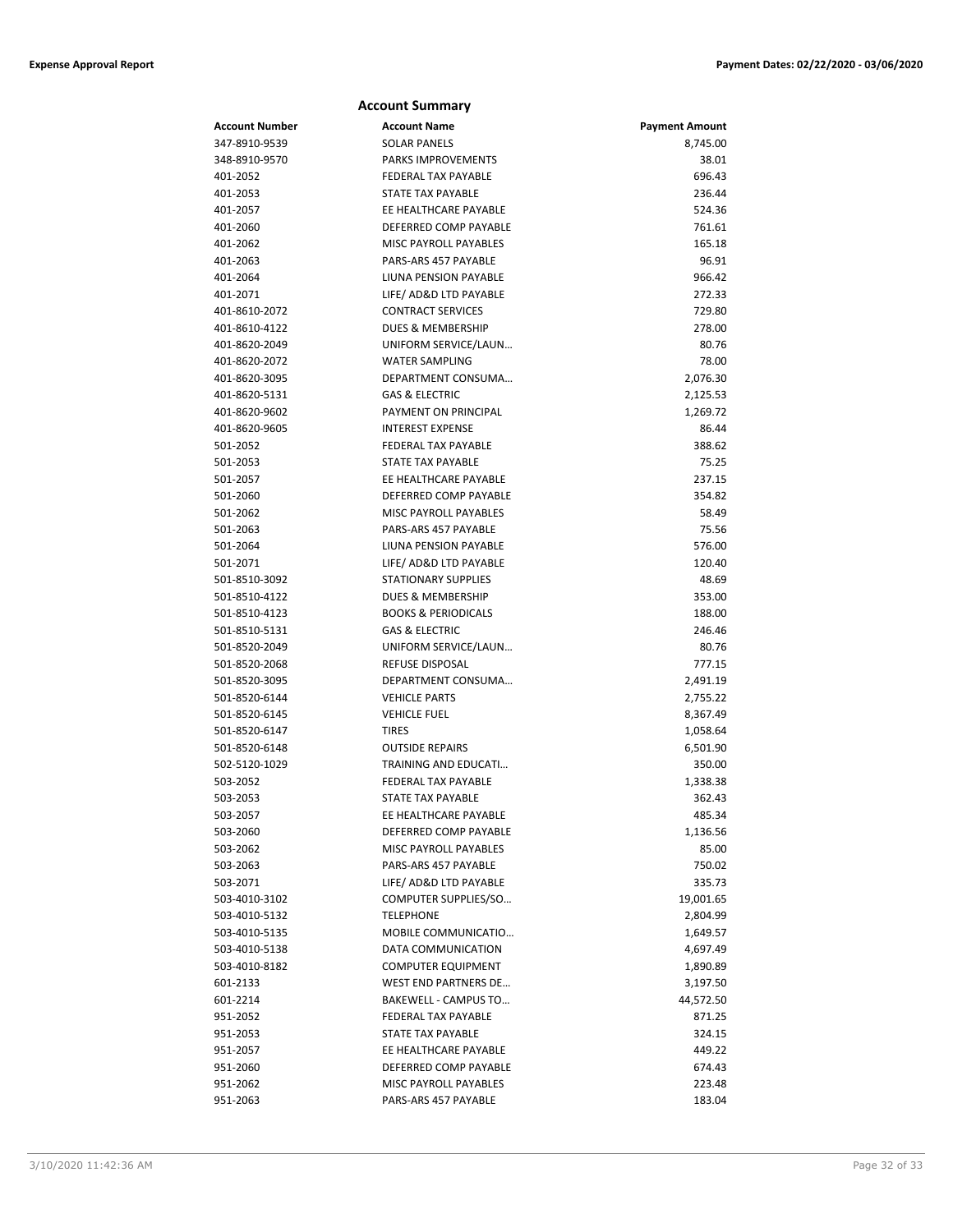| <b>Account Summary</b> |                                  |                       |  |
|------------------------|----------------------------------|-----------------------|--|
| <b>Account Number</b>  | <b>Account Name</b>              | <b>Payment Amount</b> |  |
| 951-2064               | LIUNA PENSION PAYABLE            | 709.68                |  |
| 951-2071               | LIFE/ AD&D LTD PAYABLE           | 334.53                |  |
| 951-8820-2049          | UNIFORM SERVICE / LAU            | 107.76                |  |
| 951-8820-2068          | <b>REFUSE DISPOSAL</b>           | 2,457.00              |  |
| 951-8820-2073          | <b>SUBCONTRACTED WORK</b>        | 658.50                |  |
| 951-8820-3095          | DEPARTMENT CONSUMA               | 649.06                |  |
| 951-8820-3097          | <b>SAFETY EQUIPMENT</b>          | 175.63                |  |
| 951-8820-4122          | DUES AND MEMBERSHIPS             | 32.87                 |  |
| 951-8820-5131          | <b>GAS AND ELECTRIC</b>          | 1,541.14              |  |
| 951-8820-9602          | PRINCIPAL                        | 294.43                |  |
| 951-8820-9605          | <b>INTEREST EXPENSE</b>          | 20.04                 |  |
| 953-2052               | <b>FEDERAL TAX PAYABLE</b>       | 39.69                 |  |
| 953-2053               | <b>STATE TAX PAYABLE</b>         | 25.95                 |  |
| 953-2057               | EE HEALTHCARE PAYABLE            | 12.44                 |  |
| 953-2060               | DEFERRED COMP PAYABLE            | 15.38                 |  |
| 953-2062               | <b>MISC PAYROLL PAYABLES</b>     | 1.09                  |  |
| 953-2063               | PARS-ARS 457 PAYABLE             | 82.38                 |  |
| 953-2071               | LIFE/ AD&D LTD PAYABLE           | 17.97                 |  |
| 953-8820-9204          | <b>LIFT STATION UPGRADES</b>     | 86,834.79             |  |
| 953-8820-9205          | CANYON DEL REY SEWER L           | 4,398.00              |  |
| 953-8820-9214          | DEL MONTE SWR MAIN R             | 210.00                |  |
| 953-8820-9218          | SEWER LINE REPLACEME             | 1,035.00              |  |
| 961-9610-1022          | <b>LEGAL SERVICES</b>            | 75.00                 |  |
| 971-2052               | <b>FEDERAL TAX PAYABLE</b>       | 31.65                 |  |
| 971-2053               | <b>STATE TAX PAYABLE</b>         | 8.82                  |  |
| 971-2057               | EE HEALTHCARE PAYABLE            | 21.20                 |  |
| 971-2059               | <b>GARNISHMENT PAYABLE</b>       | 54.71                 |  |
| 971-2060               | DEFERRED COMP PAYABLE            | 18.30                 |  |
| 971-2062               | <b>MISC PAYROLL PAYABLES</b>     | 5.27                  |  |
| 971-2064               | LIUNA PENSION PAYABLE            | 52.70                 |  |
| 971-9710-9599          | <b>RENTAL PROPERTY EXP &amp;</b> | 227.50                |  |
|                        | <b>Grand Total:</b>              | 823,174.40            |  |

## **Project Account Summary**

| <b>Project Account Key</b> |                     | <b>Payment Amount</b> |
|----------------------------|---------------------|-----------------------|
| **None**                   |                     | 806,156.89            |
| <b>271EMP</b>              |                     | 152.89                |
| 5005006 AA                 |                     | 25.87                 |
| 5005010 AA                 |                     | 985.73                |
| 5005011 AA                 |                     | 515.11                |
| 5005012 AA                 |                     | 567.79                |
| 5005014 AA                 |                     | 928.04                |
| 5005015 AA                 |                     | 2,544.49              |
| 5005054 AA                 |                     | 310.00                |
| 5005060 AA                 |                     | 6,379.59              |
| 950VENDORS                 |                     | 4,398.00              |
| 951VENDOR                  |                     | 210.00                |
|                            | <b>Grand Total:</b> | 823,174.40            |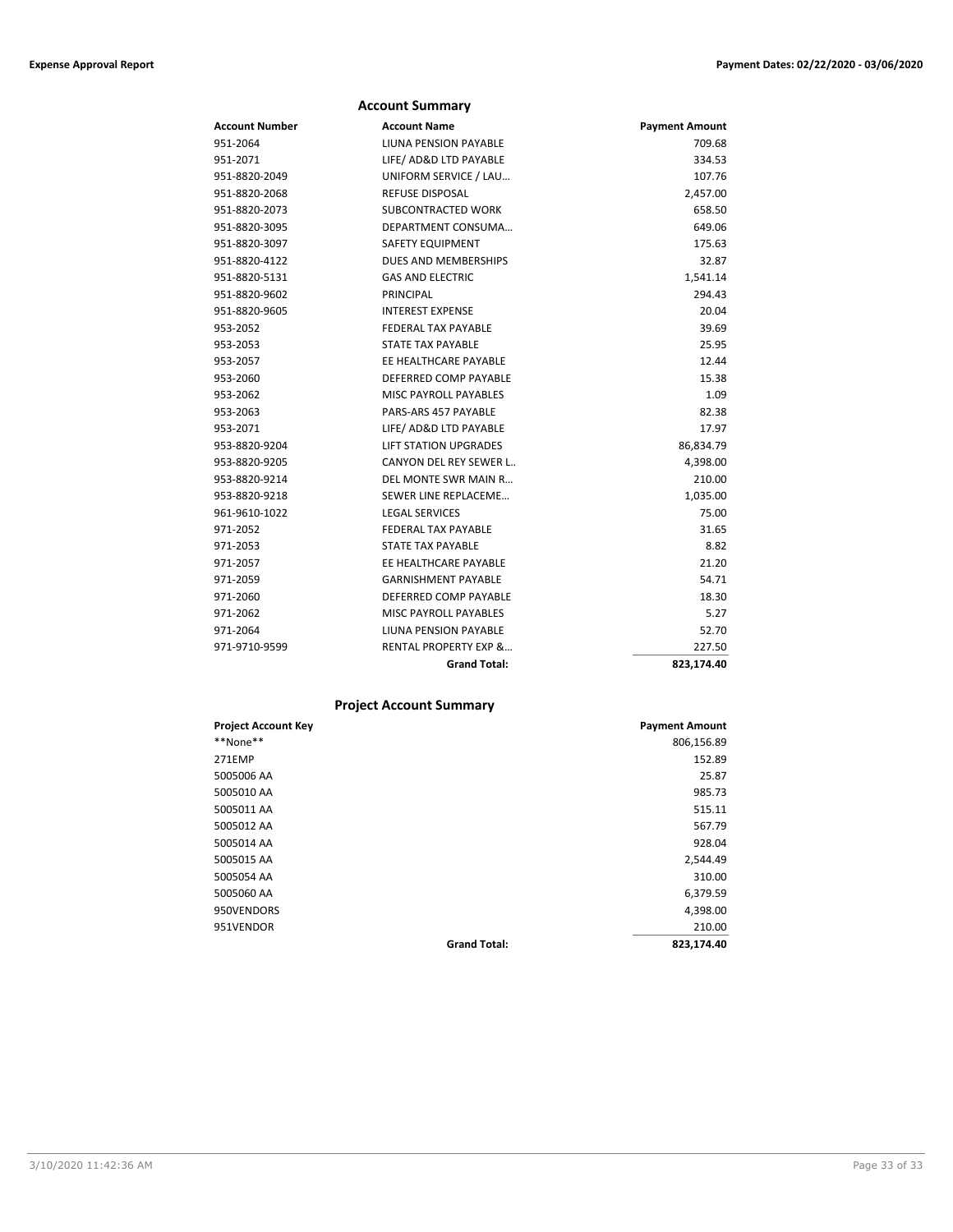

# **Distribution Report**

Seaside, CA Payroll Set: 01 Expense Range - Payment Range 02/22/2020-03/06/2020

**Amount**

| <b>Fund: 100 - GENERAL FUND</b> |                                  |            |
|---------------------------------|----------------------------------|------------|
| 100-1010-0001                   | <b>SALARIES</b>                  | 912.24     |
| 100-1010-0020                   | PART-TIME HOURLY WAGES           | 1,576.61   |
| 100-2010-0001                   | SALARIES                         | 9,838.93   |
| 100-2010-0012                   | VACATION/COMP TIME PAYOFF        | 10,225.40  |
| 100-2010-0018                   | <b>AUTO ALLOWANCE</b>            | 200.00     |
| 100-2010-0020                   | PART-TIME HOURLY WAGES           | 2,486.60   |
| 100-2021-0001                   | SALARIES                         | 7,670.96   |
| 100-2031-0001                   | SALARIES                         | 12,663.85  |
| 100-2042-0020                   | PART-TIME HOURLY WAGES           | 3,664.32   |
| 100-3010-0001                   | SALARIES                         | 7,606.16   |
| 100-5110-0001                   | SALARIES                         | 21,076.75  |
| 100-5110-0041                   | MEDICAL INSURANCE                | 46.15      |
| 100-5110-1029                   | <b>TRAINING &amp; EDUCATION</b>  | 316.62     |
| 100-5110-1033                   | <b>FITNESS PROGRAM</b>           | 73.99      |
| 100-5110-4121                   | <b>MEETINGS &amp; TRAVEL</b>     | 217.78     |
| 100-6110-0001                   | SALARIES                         | 42,652.18  |
| 100-6110-0002                   | <b>OVERTIME</b>                  | 1,348.38   |
| 100-6110-0003                   | <b>HOLIDAY OVERTIME</b>          | 963.95     |
| 100-6110-0004                   | UNIFORM ALLOWANCE                | 323.98     |
| 100-6110-0020                   | <b>PART-TIME HOURLY WAGES</b>    | 3,226.27   |
| 100-6110-1029                   | <b>TRAINING &amp; EDUCATION</b>  | 780.00     |
| 100-6110-1033                   | <b>FITNESS PROGRAM</b>           | 45.00      |
| 100-6120-0001                   | SALARIES                         | 134,808.87 |
| 100-6120-0002                   | <b>OVERTIME</b>                  | 18,104.75  |
| 100-6120-0003                   | <b>HOLIDAY OVERTIME</b>          | 9,247.33   |
| 100-6120-0004                   | UNIFORM ALLOWANCE                | 751.74     |
| 100-6120-0020                   | PART-TIME HOURLY WAGES           | 2,014.77   |
| 100-6120-1029                   | <b>TRAINING &amp; EDUCATIONS</b> | 252.43     |
| 100-6120-1033                   | <b>FITNESS PROGRAM</b>           | 45.00      |
| 100-6130-0001                   | SALARIES                         | 34,462.54  |
| 100-6130-0002                   | <b>OVERTIME</b>                  | 750.57     |
| 100-6130-0003                   | <b>HOLIDAY OVERTIME</b>          | 505.07     |
| 100-6130-0004                   | UNIFORM ALLOWANCE                | 224.28     |
| 100-6150-0001                   | SALARIES                         | 3,663.68   |
| 100-6150-0004                   | UNIFORM ALLOWANCE                | 36.00      |
| 100-6160-0001                   | SALARIES                         | 2,798.09   |
| 100-6160-0004                   | UNIFORM ALLOWANCE                | 36.00      |
| 100-6160-0041                   | <b>MEDICAL INSURANCE</b>         | 46.15      |
| 100-6170-0020                   | PART-TIME HOURLY WAGES           | 2,065.72   |
| 100-6610-0001                   | SALARIES                         | 8,442.42   |
| 100-6610-0004                   | UNIFORM ALLOWANCE                | 34.62      |
| 100-6640-0001                   | SALARIES                         | 116,090.62 |
| 100-6640-0002                   | <b>OVERTIME</b>                  | 12,143.04  |
| 100-6640-0003                   | HOLIDAY OVERTIME                 | 11,382.61  |
| 100-6640-0004                   | UNIFORM ALLOWANCE                | 2,203.86   |
| 100-6640-0008                   | OPER COMP DIV CHIEFS ST TIME     | 1,416.68   |
| 100-6640-1033                   | <b>FITNESS PROGRAM</b>           | 89.97      |
| 100-6660-0020                   | PART-TIME HOURLY WAGES           | 197.14     |
| 100-7110-0001                   | SALARIES                         | 2,394.56   |
| 100-7110-0020                   | PART-TIME HOURLY WAGES           | 1,423.44   |
| 100-7210-0001                   | SALARIES                         | 7,883.52   |
| 100-7220-0001                   | SALARIES                         | 3,132.32   |
| 100-7220-0002                   | OVERTIME                         | 489.43     |
|                                 |                                  |            |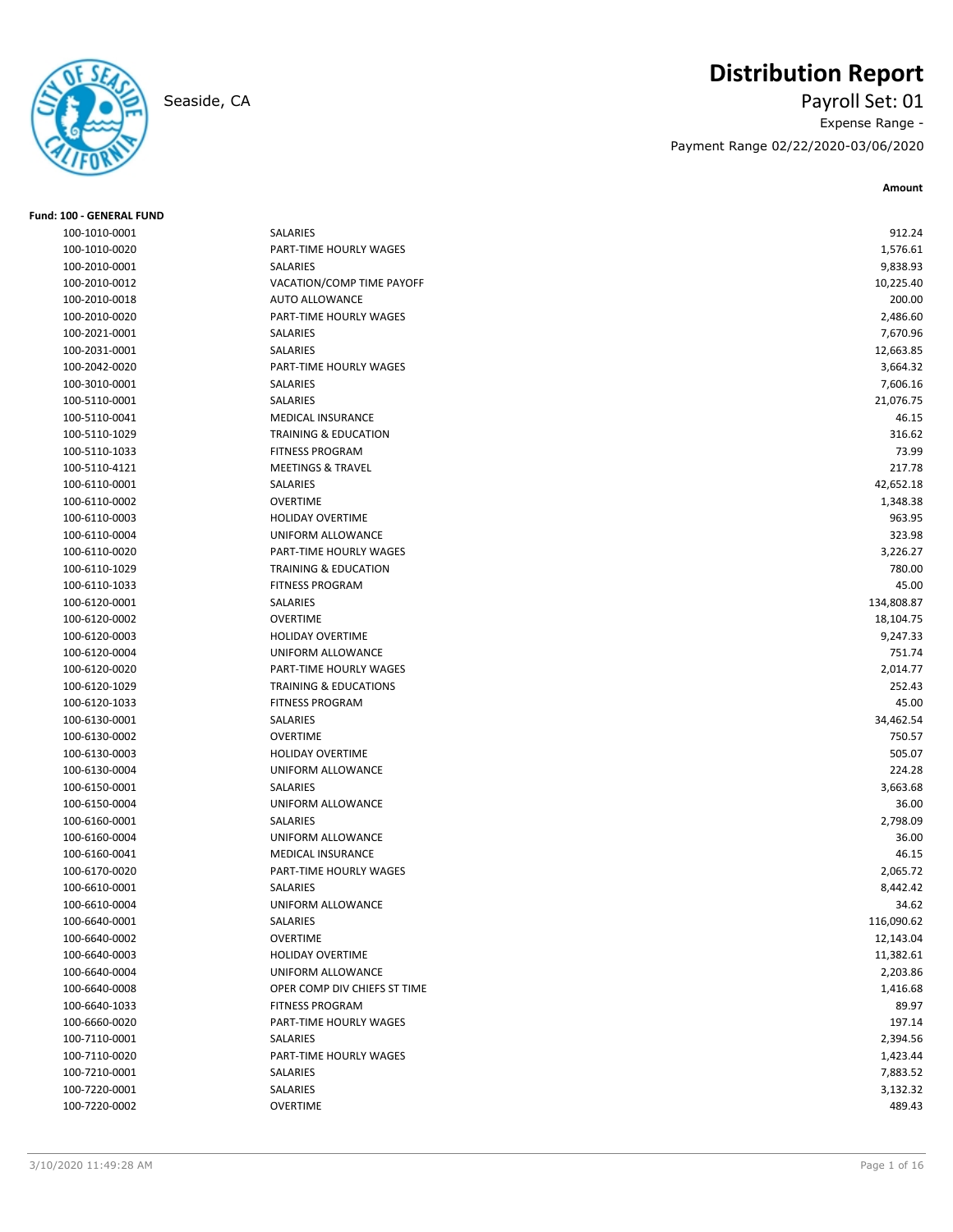| 100-7220-1029 |
|---------------|
| 100-7310-0001 |
| 100-7310-0020 |
| 100-7410-0001 |
| 100-7410-0020 |
| 100-7410-0041 |
| 100-8310-0001 |
| 100-8310-0002 |
| 100-8310-0097 |
| 100-8410-0001 |
| 100-8420-0001 |
| 100-8420-0002 |
| 100-8430-0001 |
| 100-8440-0001 |
| 100-8440-0002 |
| 100-8450-0001 |
| 100-8910-0001 |
| 100-9100-0001 |
| 100-9100-0020 |
| 100-9100-4121 |
| 100-9105-0001 |
| 100-9105-0020 |
| 100-9200-0020 |
| 100-9310-0001 |
| 100-9310-0002 |
| 100-9310-0020 |
| 100-9320-0020 |
| 100-9330-0020 |
| 100-9340-0020 |
| 100-9350-0020 |
| 100-9400-0001 |
| 100-9400-0020 |
| 100-9400-7138 |
|               |

| 100-7220-1029 | <b>TRAINING AND EDUCATION</b> | 66.00     |
|---------------|-------------------------------|-----------|
| 100-7310-0001 | SALARIES                      | 7,930.39  |
| 100-7310-0020 | PART-TIME HOURLY WAGES        | 2,559.22  |
| 100-7410-0001 | SALARIES                      | 11,649.08 |
| 100-7410-0020 | <b>PART-TIME HOURLY</b>       | 1,841.22  |
| 100-7410-0041 | <b>MEDICAL INSURANCE</b>      | 46.15     |
| 100-8310-0001 | SALARIES                      | 5,549.35  |
| 100-8310-0002 | <b>OVERTIME</b>               | 641.08    |
| 100-8310-0097 | <b>UNALLOCATED PAGER</b>      | 1,975.18  |
| 100-8410-0001 | <b>SALARIES</b>               | 1,616.60  |
| 100-8420-0001 | SALARIES                      | 11,156.83 |
| 100-8420-0002 | <b>OVERTIME</b>               | 1,032.97  |
| 100-8430-0001 | SALARIES                      | 818.43    |
| 100-8440-0001 | SALARIES                      | 4,943.96  |
| 100-8440-0002 | <b>OVERTIME</b>               | 773.95    |
| 100-8450-0001 | SALARIES                      | 582.95    |
| 100-8910-0001 | SALARIES                      | 16,081.14 |
| 100-9100-0001 | <b>SALARIES</b>               | 5,969.12  |
| 100-9100-0020 | <b>PART-TIME HOURLY WAGES</b> | 5,125.45  |
| 100-9100-4121 | <b>MEETINGS &amp; TRAVEL</b>  | 164.00    |
| 100-9105-0001 | SALARIES                      | 2,253.37  |
| 100-9105-0020 | PART-TIME HOURLY WAGES        | 7,266.75  |
| 100-9200-0020 | PART-TIME HOURLY WAGES        | 3,218.04  |
| 100-9310-0001 | <b>SALARIES</b>               | 5,854.64  |
| 100-9310-0002 | <b>OVERTIME</b>               | 20.49     |
| 100-9310-0020 | <b>PART-TIME HOURLY WAGES</b> | 2,621.56  |
| 100-9320-0020 | PART-TIME HOURLY WAGES        | 2,207.86  |
| 100-9330-0020 | <b>PART-TIME HOURLY WAGES</b> | 3,237.52  |
| 100-9340-0020 | PART-TIME HOURLY WAGES        | 4,021.87  |
| 100-9350-0020 | PART-TIME HOURLY WAGES        | 2,780.46  |
| 100-9400-0001 | <b>SALARIES</b>               | 2,763.92  |
| 100-9400-0020 | PART-TIME HOURLY WAGES        | 13,738.93 |
| 100-9400-7138 | LIFEGUARD                     | 14.19     |
| 100-9500-0020 | PART-TIME HOURLY WAGES        | 1.757.80  |

|               |                               |                                          | Amount     |
|---------------|-------------------------------|------------------------------------------|------------|
| 100-7220-1029 | <b>TRAINING AND EDUCATION</b> |                                          | 66.00      |
| 100-7310-0001 | <b>SALARIES</b>               |                                          | 7,930.39   |
| 100-7310-0020 | PART-TIME HOURLY WAGES        |                                          | 2,559.22   |
| 100-7410-0001 | SALARIES                      |                                          | 11,649.08  |
| 100-7410-0020 | PART-TIME HOURLY              |                                          | 1,841.22   |
| 100-7410-0041 | <b>MEDICAL INSURANCE</b>      |                                          | 46.15      |
| 100-8310-0001 | <b>SALARIES</b>               |                                          | 5,549.35   |
| 100-8310-0002 | <b>OVERTIME</b>               |                                          | 641.08     |
| 100-8310-0097 | UNALLOCATED PAGER             |                                          | 1,975.18   |
| 100-8410-0001 | SALARIES                      |                                          | 1,616.60   |
| 100-8420-0001 | SALARIES                      |                                          | 11,156.83  |
| 100-8420-0002 | <b>OVERTIME</b>               |                                          | 1,032.97   |
| 100-8430-0001 | SALARIES                      |                                          | 818.43     |
| 100-8440-0001 | SALARIES                      |                                          | 4,943.96   |
| 100-8440-0002 | <b>OVERTIME</b>               |                                          | 773.95     |
| 100-8450-0001 | SALARIES                      |                                          | 582.95     |
| 100-8910-0001 | SALARIES                      |                                          | 16,081.14  |
| 100-9100-0001 | SALARIES                      |                                          | 5,969.12   |
| 100-9100-0020 | PART-TIME HOURLY WAGES        |                                          | 5,125.45   |
| 100-9100-4121 | <b>MEETINGS &amp; TRAVEL</b>  |                                          | 164.00     |
| 100-9105-0001 | <b>SALARIES</b>               |                                          | 2,253.37   |
| 100-9105-0020 | PART-TIME HOURLY WAGES        |                                          | 7,266.75   |
| 100-9200-0020 | PART-TIME HOURLY WAGES        |                                          | 3,218.04   |
| 100-9310-0001 | SALARIES                      |                                          | 5,854.64   |
| 100-9310-0002 | <b>OVERTIME</b>               |                                          | 20.49      |
| 100-9310-0020 | <b>PART-TIME HOURLY WAGES</b> |                                          | 2,621.56   |
| 100-9320-0020 | PART-TIME HOURLY WAGES        |                                          | 2,207.86   |
| 100-9330-0020 | PART-TIME HOURLY WAGES        |                                          | 3,237.52   |
| 100-9340-0020 | PART-TIME HOURLY WAGES        |                                          | 4,021.87   |
| 100-9350-0020 | PART-TIME HOURLY WAGES        |                                          | 2,780.46   |
| 100-9400-0001 | <b>SALARIES</b>               |                                          | 2,763.92   |
| 100-9400-0020 | PART-TIME HOURLY WAGES        |                                          | 13,738.93  |
| 100-9400-7138 | LIFEGUARD                     |                                          | 14.19      |
| 100-9500-0020 | PART-TIME HOURLY WAGES        |                                          | 1,757.80   |
|               |                               | Fund 100 - GENERAL FUND Total: 14,386.74 | 637,333.81 |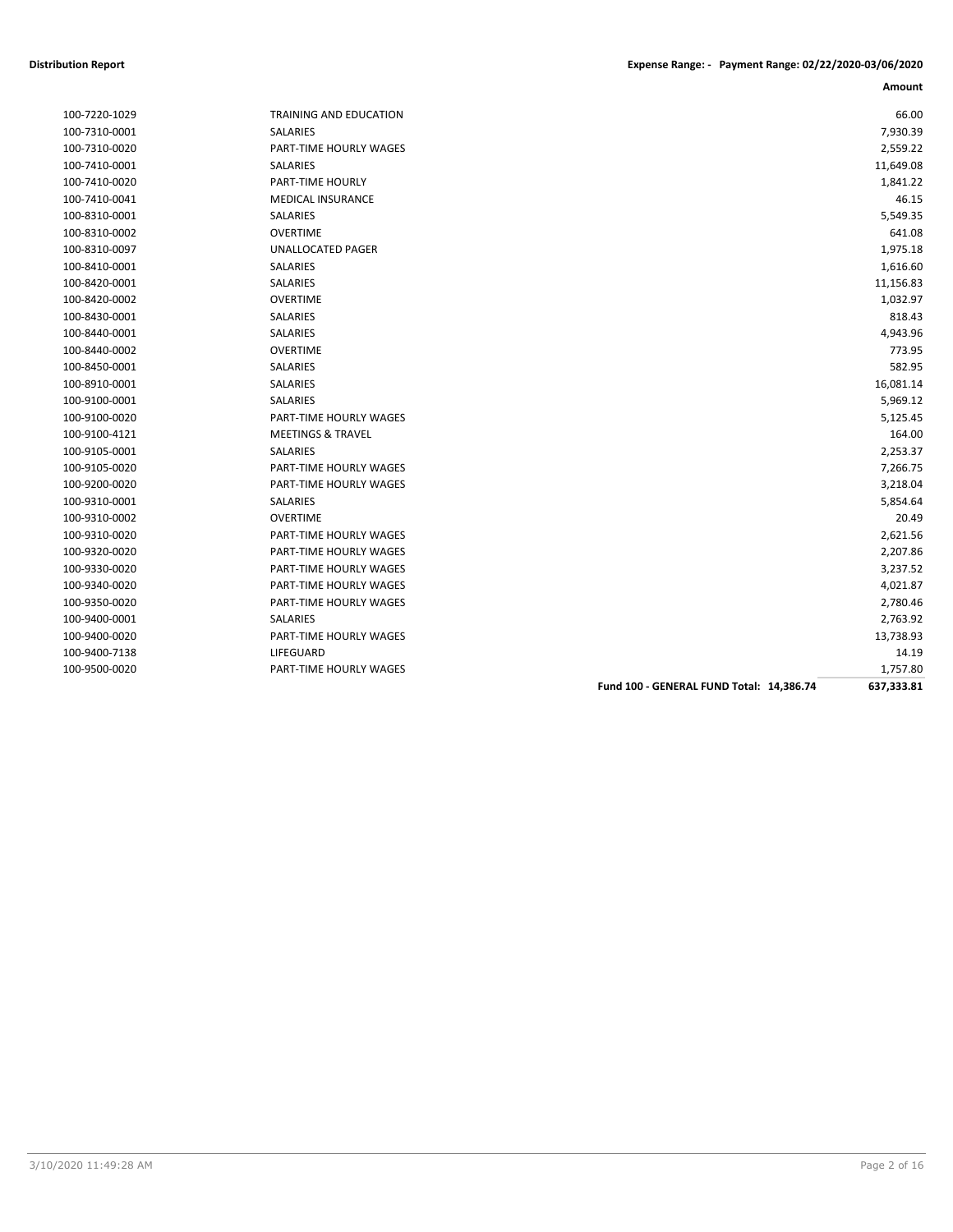|               |                 | Fund 103 - LAGUNA GRANDE PKG FUND Total: | 23.75 | 995.32 |
|---------------|-----------------|------------------------------------------|-------|--------|
| 103-8710-0002 | <b>OVERTIME</b> |                                          |       | 183.63 |
| 103-8710-0001 | <b>SALARIES</b> |                                          |       | 811.69 |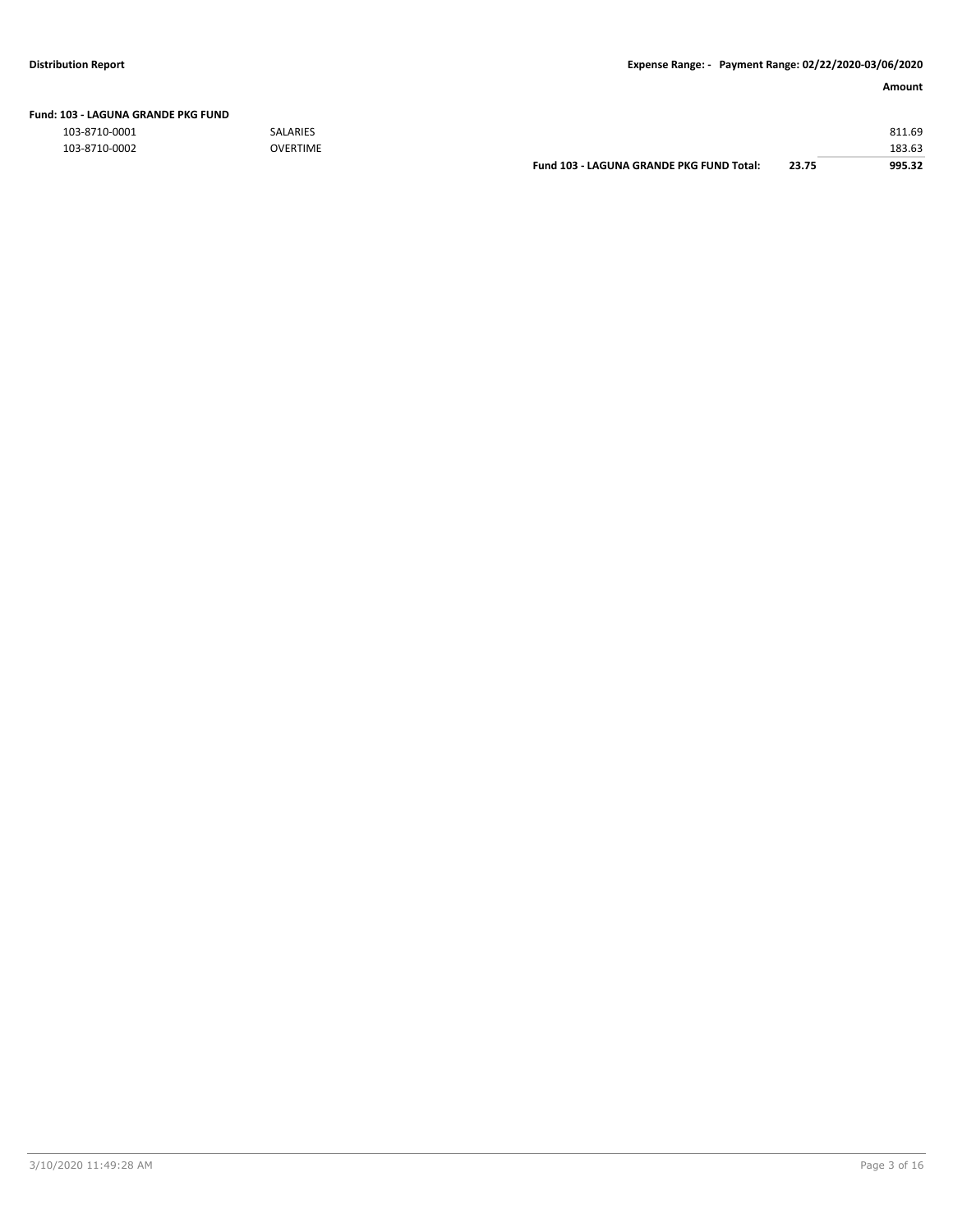| Fund: 113 - POMA & DMDC FUND |  |
|------------------------------|--|
| 112.0720.0001                |  |

| $+ + +$       | <b>JALAINLJ</b>    |
|---------------|--------------------|
| 113-8730-0002 | OVERTIME           |
| 113-8730-0020 | PART-TIME HOURLY W |
| 113-8730-0041 | MEDICAL INSURANCE  |
|               |                    |

| 12,081.92 |
|-----------|
|           |
| 392.08    |
| 640.11    |
| 46.15     |
| 13,160.26 |
|           |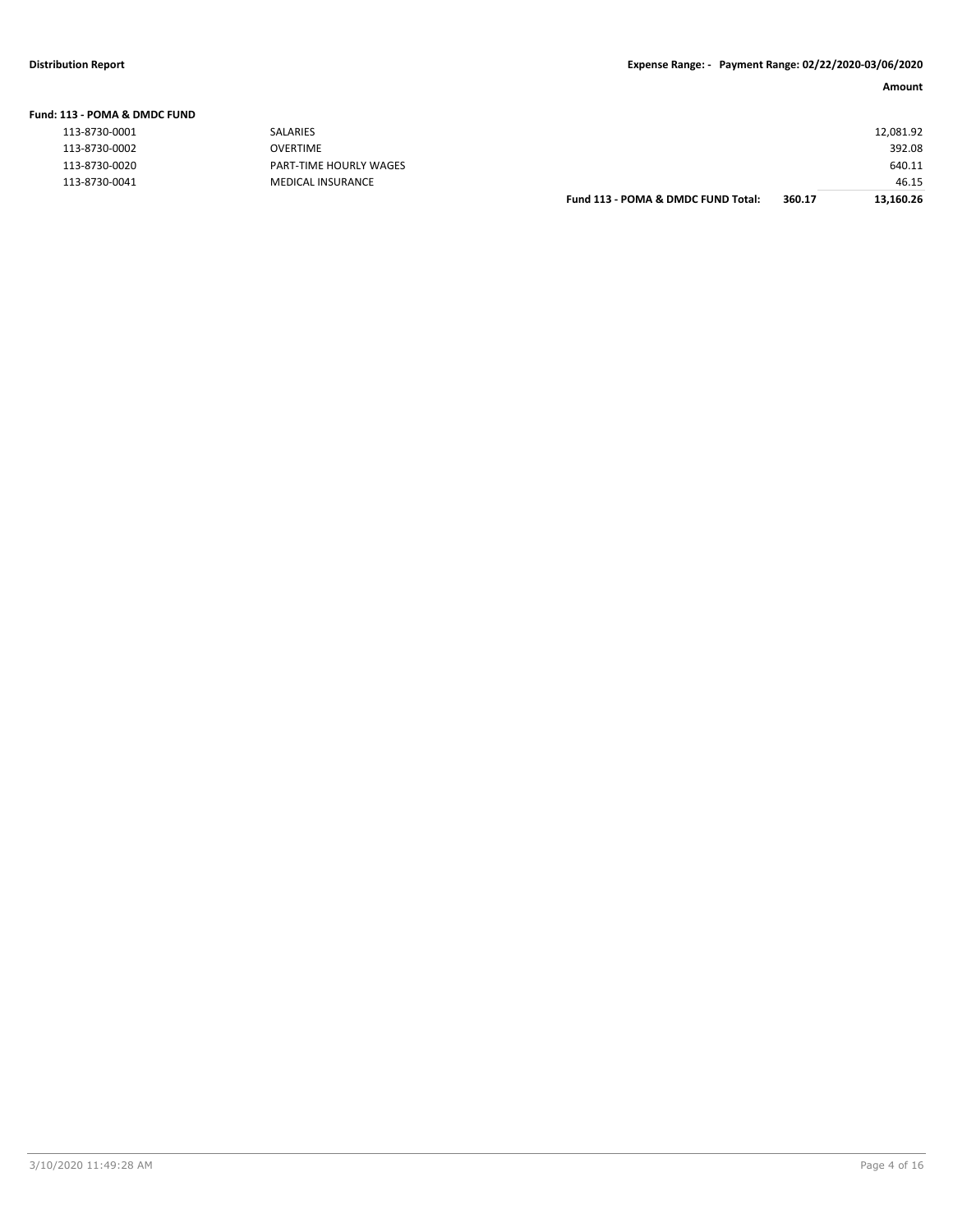**Fund: 200 - CDBG FUND** 200-5410-0001 SALARIES 2,136.53

**Fund 200 - CDBG FUND Total: 46.40 2,136.53**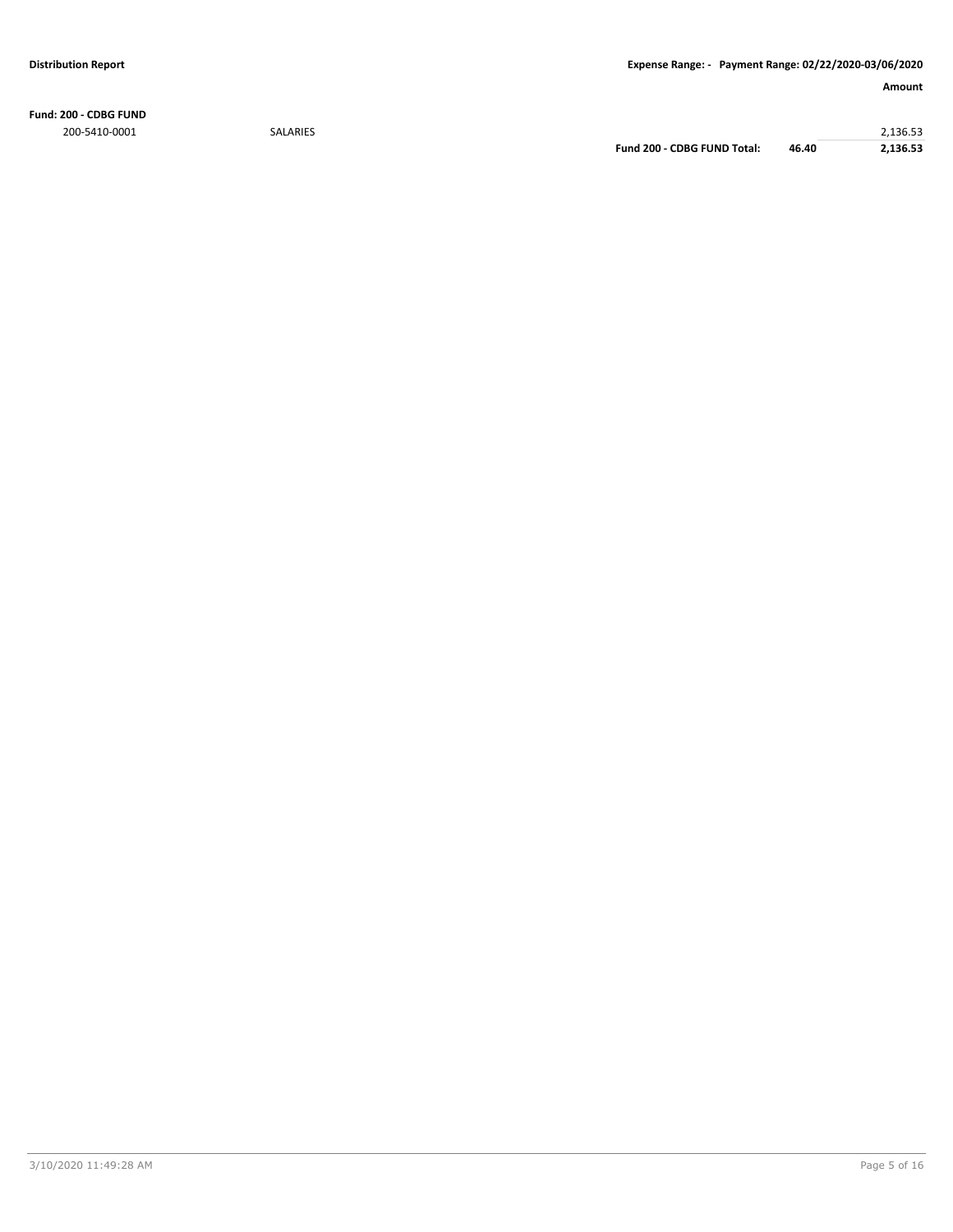| <b>Fund: 210 - STREETS FUND</b> |                        |                                       |        |           |
|---------------------------------|------------------------|---------------------------------------|--------|-----------|
| 210-8110-0001                   | <b>SALARIES</b>        |                                       |        | 9,130.59  |
| 210-8110-0002                   | <b>OVERTIME</b>        |                                       |        | 64.23     |
| 210-8110-0020                   | PART-TIME HOURLY WAGES |                                       |        | 97.86     |
| 210-8420-0001                   | <b>SALARIES</b>        |                                       |        | 1,474.37  |
| 210-8420-0002                   | <b>OVERTIME</b>        |                                       |        | 321.35    |
|                                 |                        | <b>Fund 210 - STREETS FUND Total:</b> | 333.25 | 11,088.40 |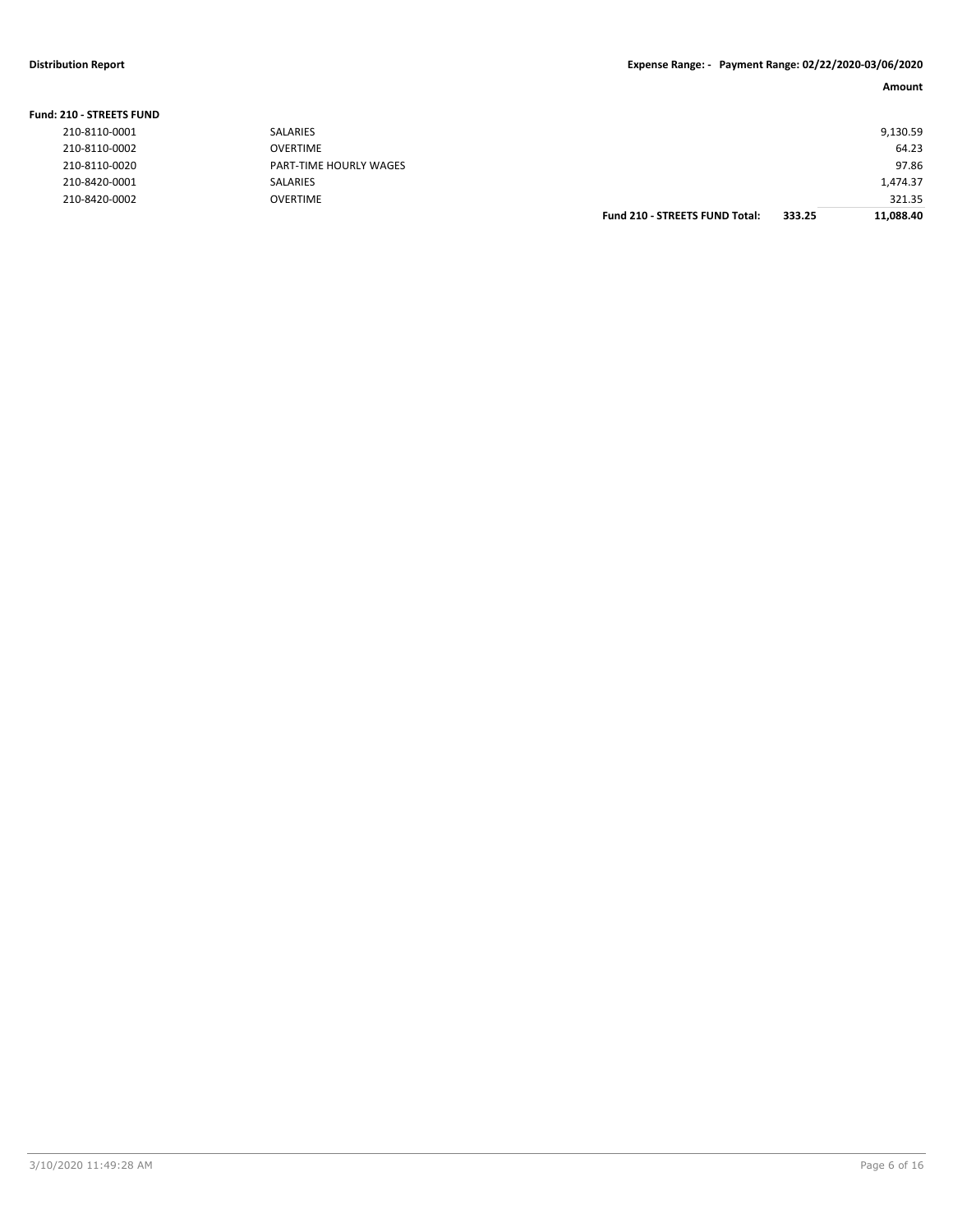**Fund: 231 - SAFER - FEMA GRANT** 231-6660-0020 PART-TIME HOURLY WAGES 320.00

**Fund 231 - SAFER - FEMA GRANT Total: 320.00**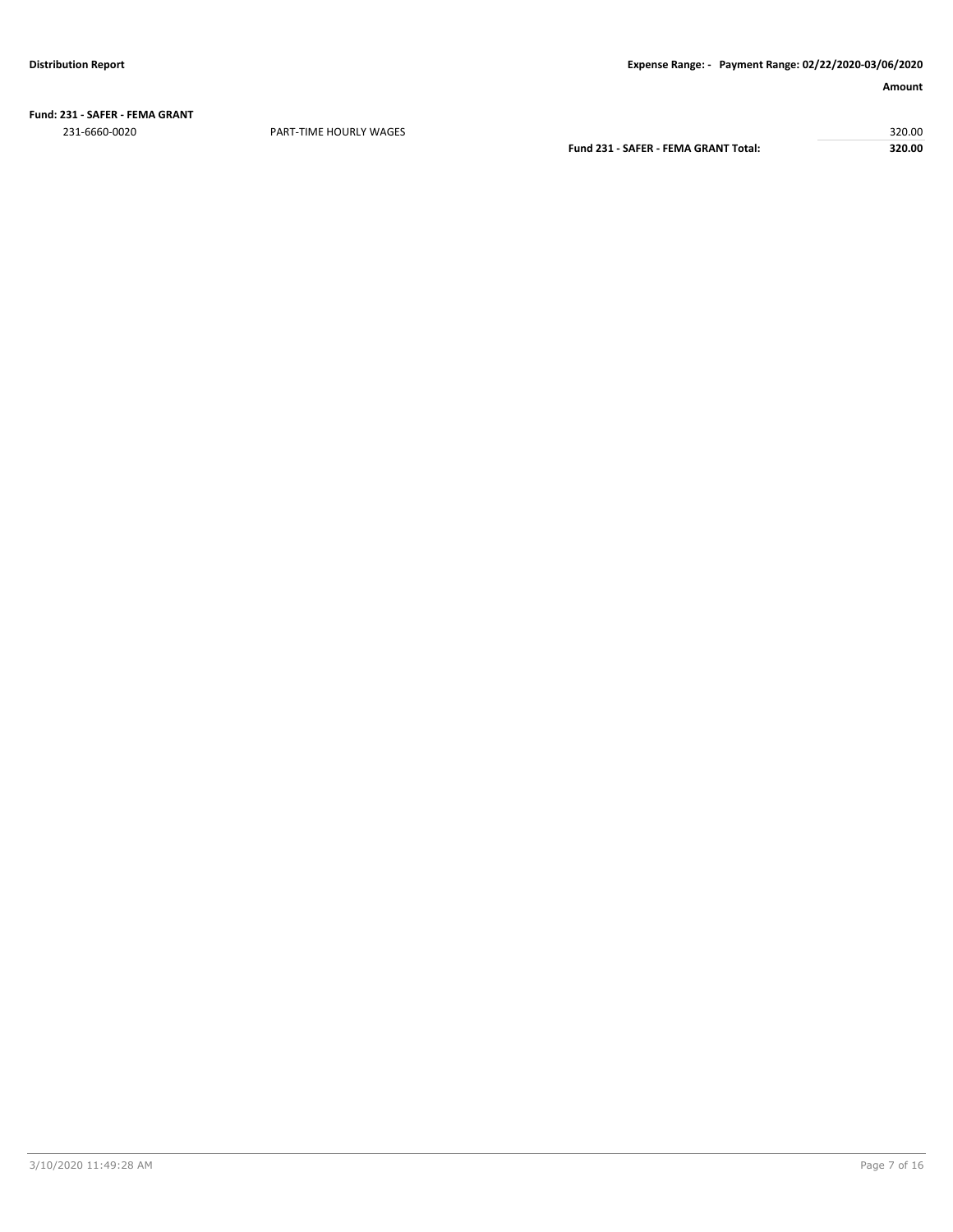## **Fund: 271 - STORMWATER FUND**

|               |                              | <b>Fund 271 - STORMWATER FUND Total:</b> | 216.00 | 7,836.02 |
|---------------|------------------------------|------------------------------------------|--------|----------|
| 271-8910-8000 | STRORM WATER TRASH AMENDMENT |                                          |        | 178.01   |
| 271-8110-1033 | FITNESS PROGRAM              |                                          |        | 87.96    |
| 271-8110-0020 | PART-TIME HOURLY WAGES       |                                          |        | 935.08   |
| 271-8110-0001 | <b>SALARIES</b>              |                                          |        | 6.634.97 |
|               |                              |                                          |        |          |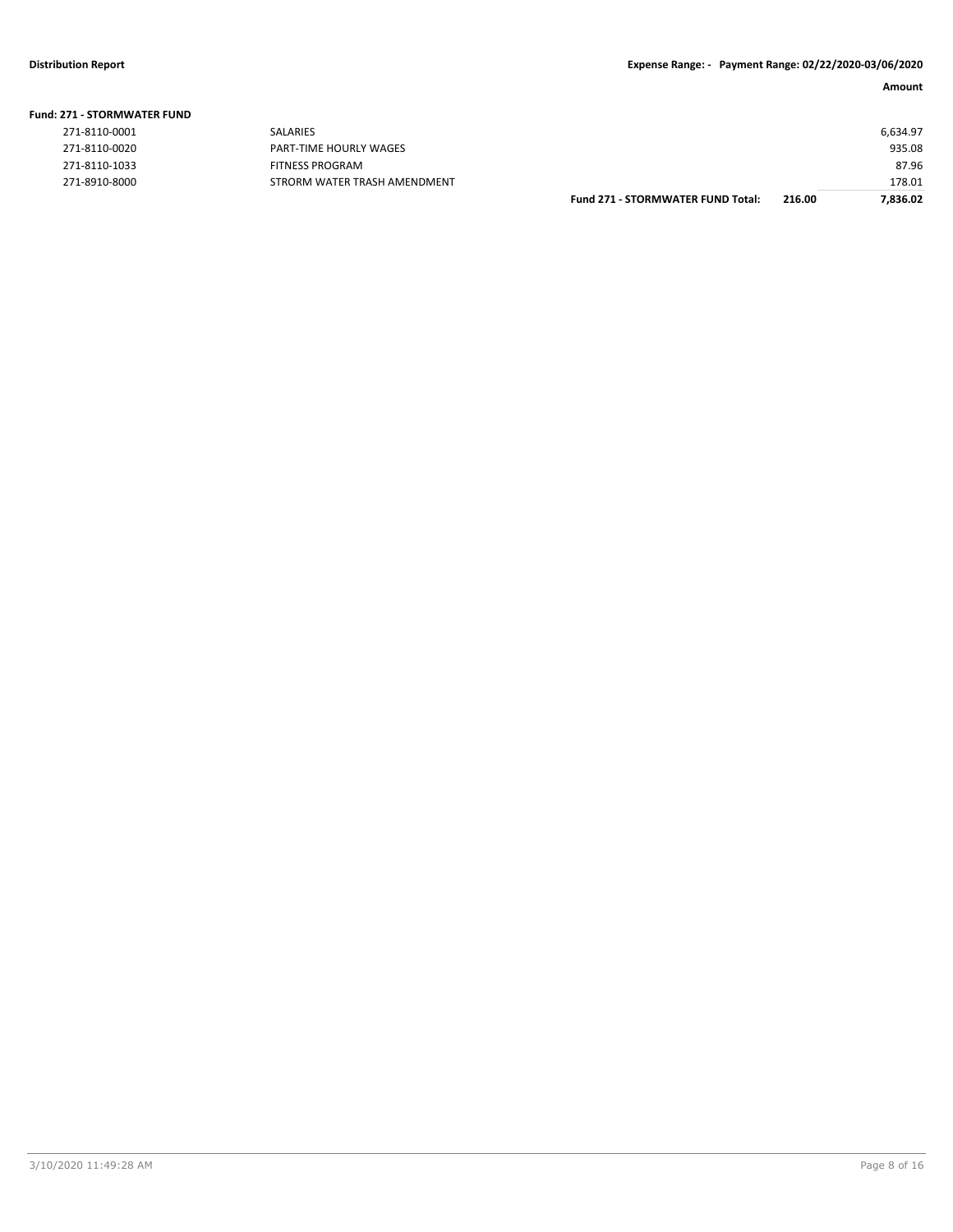## **Fund: 345 - WBUV INFRASTRUCTURE IMPRO**

345-8910-0001 SALARIES 23.87

**Fund 345 - WBUV INFRASTRUCTURE IMPRO Total: 0.50 23.87**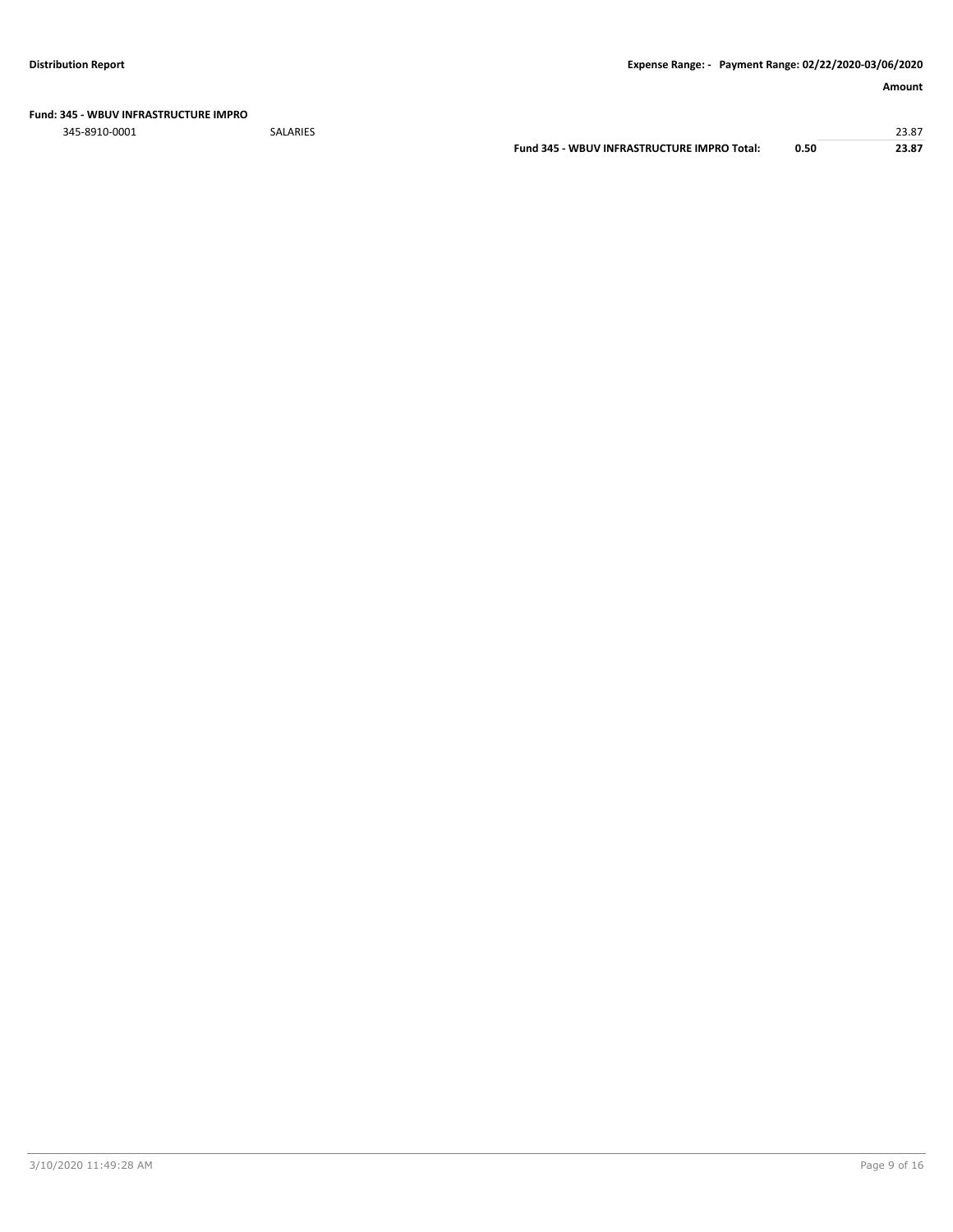## **Fund: 401 - WATER FUND**

**Amount**

| ------------- |                 |                              |        |          |
|---------------|-----------------|------------------------------|--------|----------|
| 401-8610-0001 | <b>SALARIES</b> |                              |        | 264.63   |
| 401-8620-0001 | <b>SALARIES</b> |                              |        | 8,671.35 |
| 401-8620-0002 | <b>OVERTIME</b> |                              |        | 299.73   |
|               |                 | Fund 401 - WATER FUND Total: | 233.00 | 9,235.71 |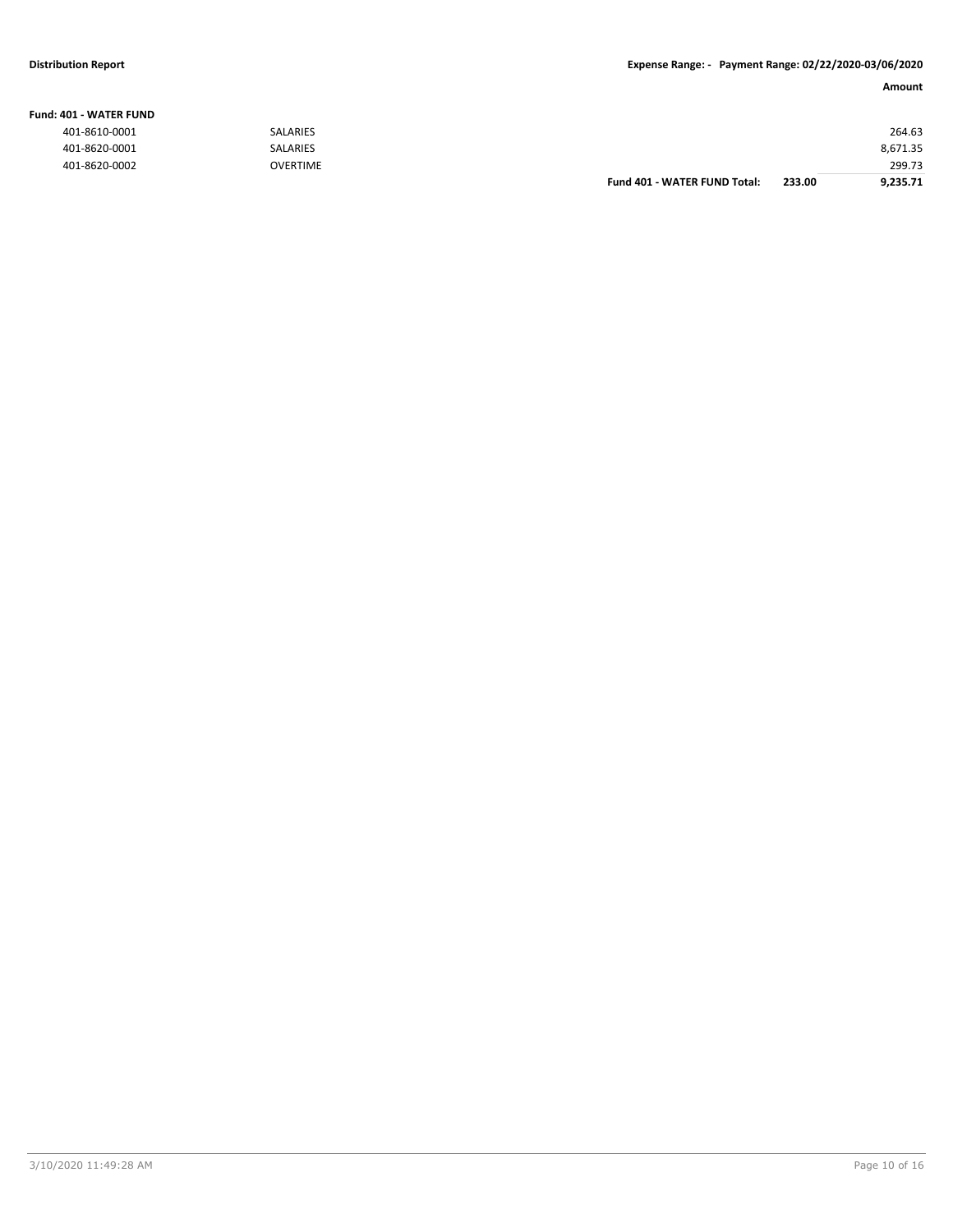| <b>Fund: 501 - EQUIPMT MAINT FUND</b> |                 |                                      |       |          |
|---------------------------------------|-----------------|--------------------------------------|-------|----------|
| 501-8510-0001                         | <b>SALARIES</b> |                                      |       | 529.28   |
| 501-8520-0001                         | <b>SALARIES</b> |                                      |       | 2.978.72 |
|                                       |                 | Fund 501 - EQUIPMT MAINT FUND Total: | 88.00 | 3.508.00 |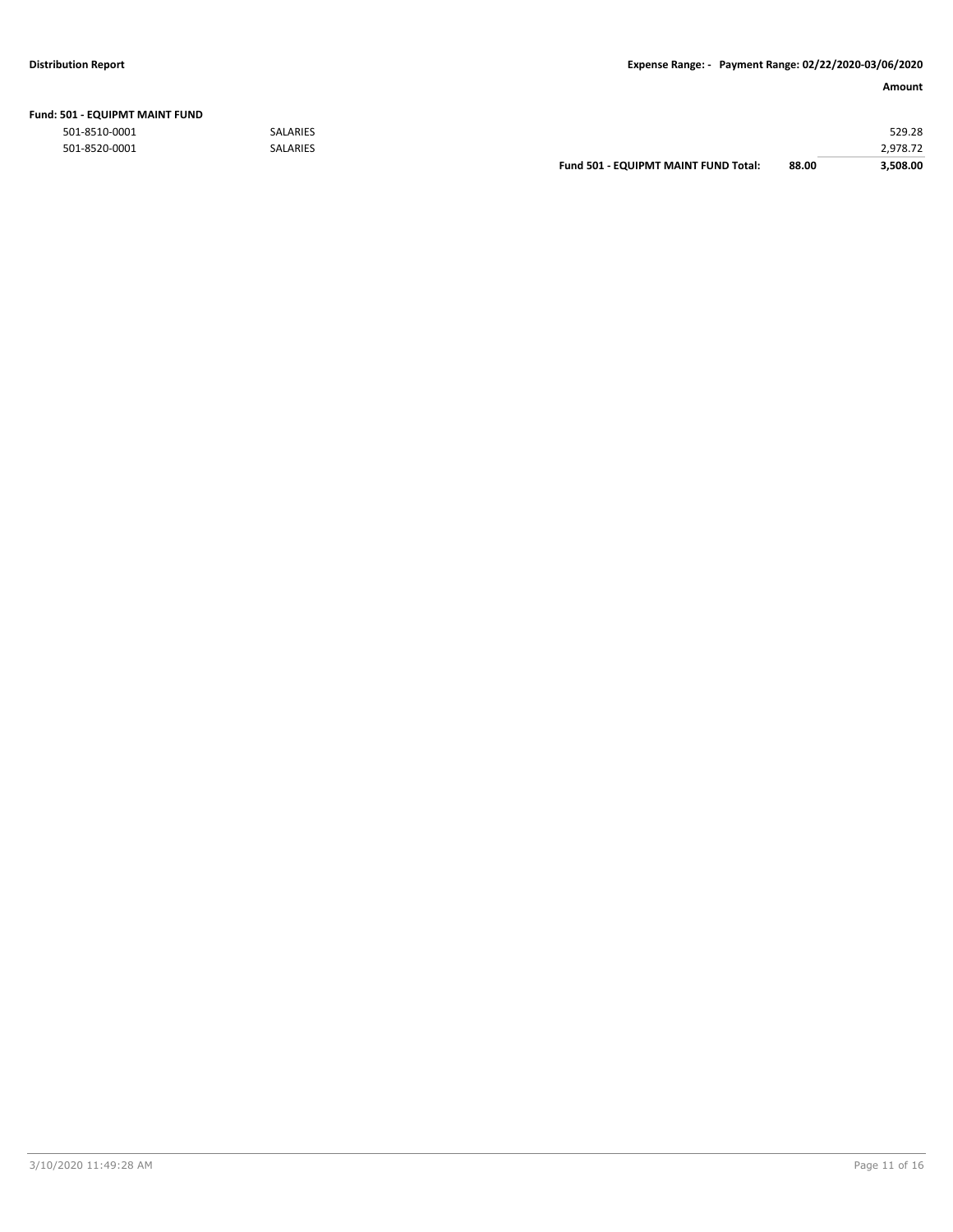**Fund: 503 - MIS FUND**

503-4010-0001 SALARIES 7,774.11 **Fund 503 - MIS FUND Total: 143.00 7,774.11**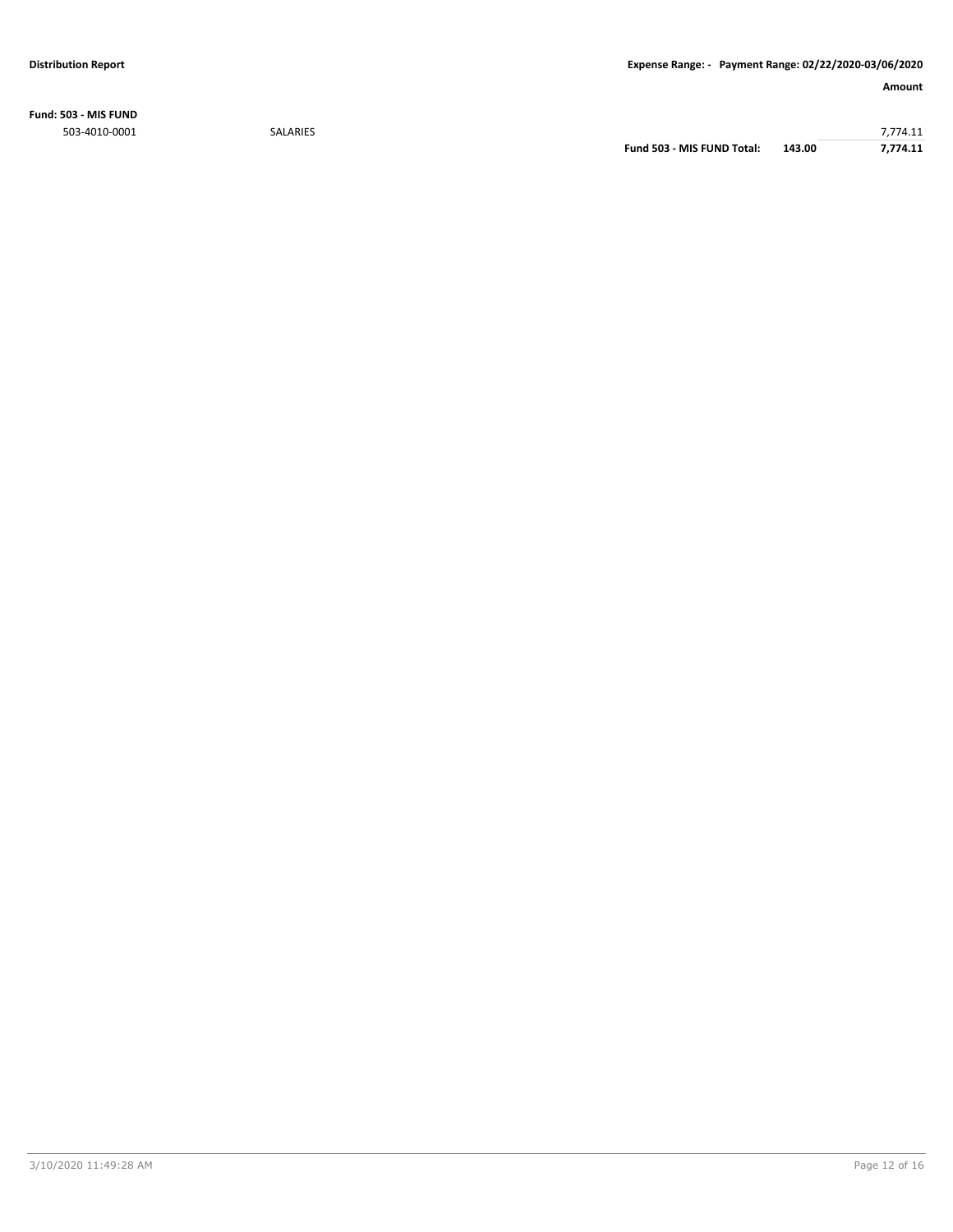**Fund 951 - SAN. DISTRICT GEN. FUND Total: 357.49 12,064.51**

| Fund: 951 - SAN. DISTRICT GEN. FUND |                        |                                           |        |           |
|-------------------------------------|------------------------|-------------------------------------------|--------|-----------|
| 951-8810-0001                       | <b>SALARIES</b>        |                                           |        | 861.01    |
| 951-8820-0001                       | SALARIES               |                                           |        | 10,997.92 |
| 951-8820-0002                       | <b>OVERTIME</b>        |                                           |        | 64.23     |
| 951-8820-0020                       | PART-TIME HOURLY WAGES |                                           |        | 141.35    |
|                                     |                        | Fund 951 - SAN. DISTRICT GEN. FUND Total: | 357.49 | 12.064.51 |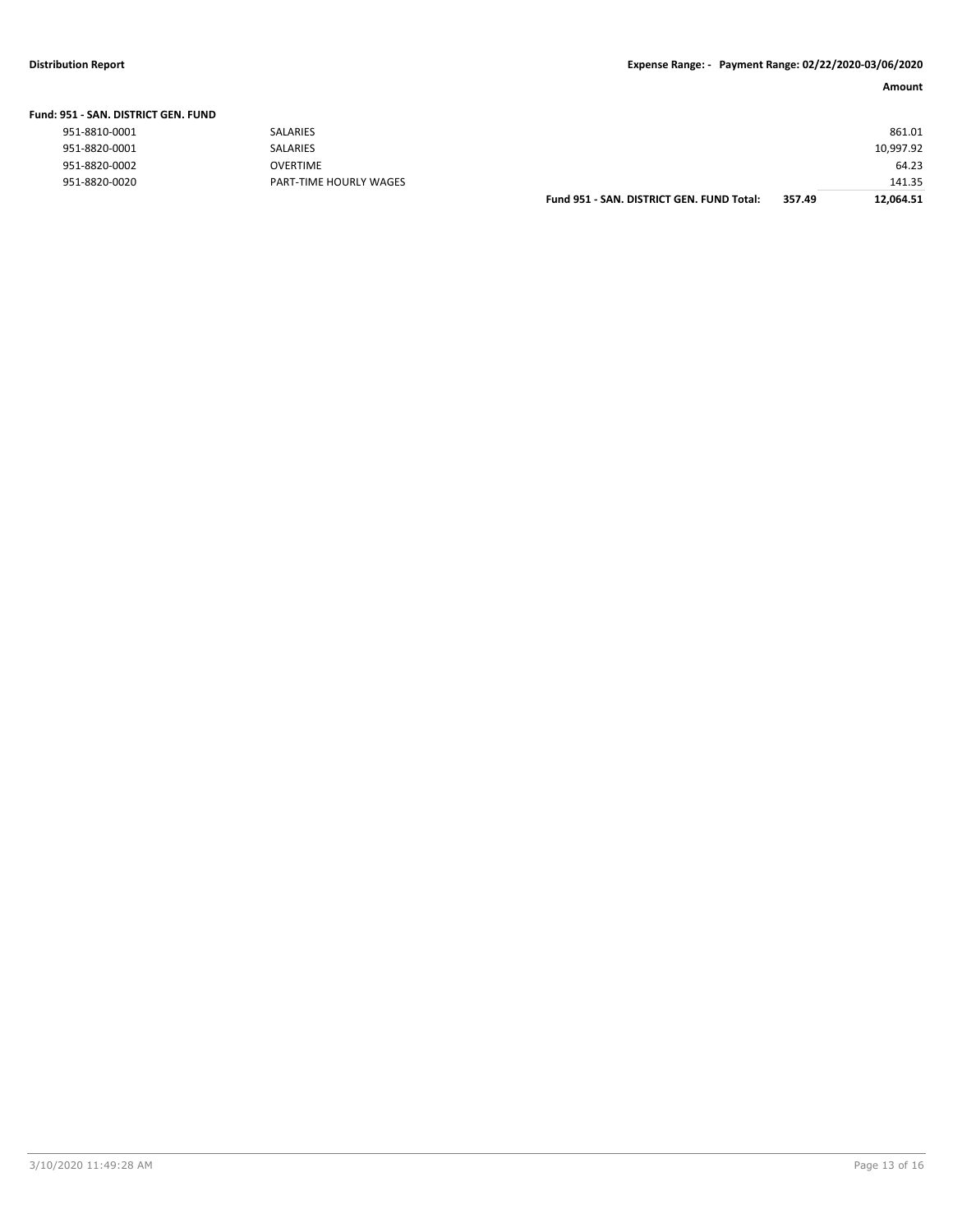# **Fund: 953 - SAN. DISTRICT CAP. IMPROV**

CANYON DEL REY SEWER LINE REPLACEMENT 953-8820-9214 DEL MONTE SWR MAIN REPLACEMENT

|                                             |      | 148.34 |
|---------------------------------------------|------|--------|
|                                             |      | 296.68 |
| Fund 953 - SAN, DISTRICT CAP, IMPROV Total: | 7.50 | 445.02 |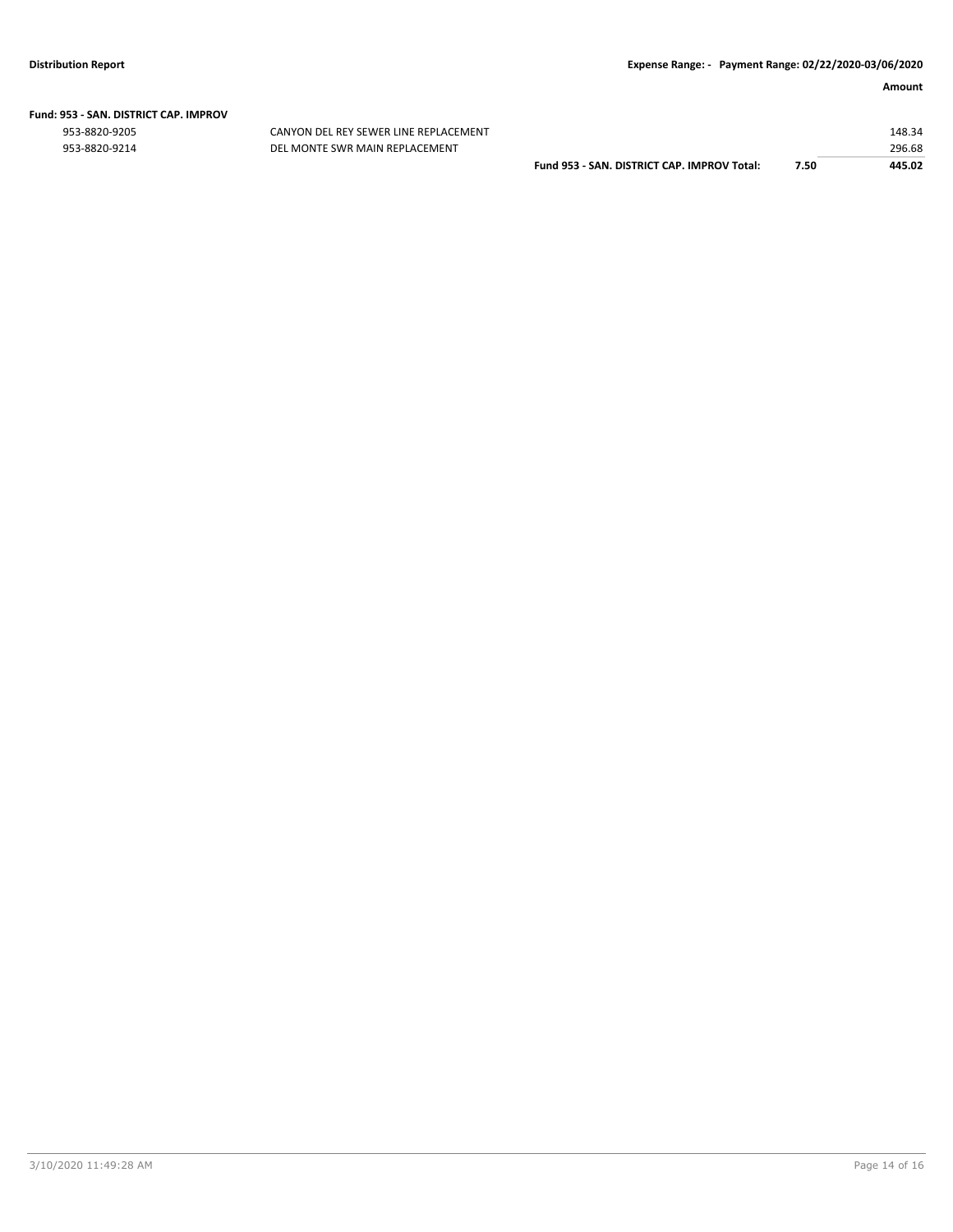## **Fund: 971 - SA MERGED CAPITAL PROJ**

971-9710-9599 RENTAL PROPERTY EXP & MAINT 437.21

**Fund 971 - SA MERGED CAPITAL PROJ Total: 15.00 437.21**